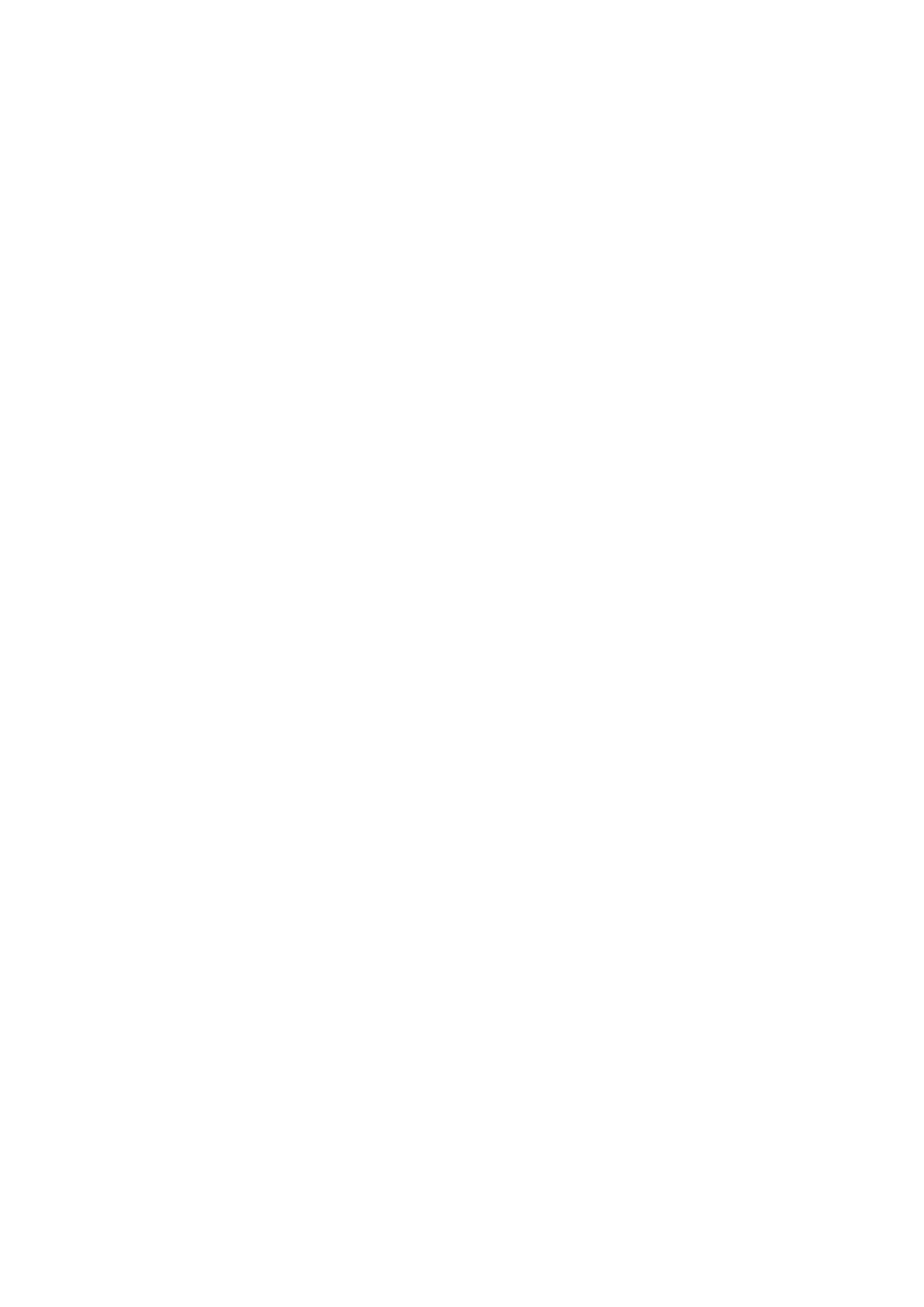### STATEMENT OF AUTHORSHIP

Except where reference is made in the text of this dissertation, this dissertation contains no material published elsewhere or extracted in whole or in part from a dissertation presented by me for another degree or diploma. No other persons work has been used without due acknowledgement in the main text of the dissertation. This dissertation has not been submitted for the award of any other degree or diploma in any other tertiary institution.

Freiburg im Breisgau, on January 5, 2014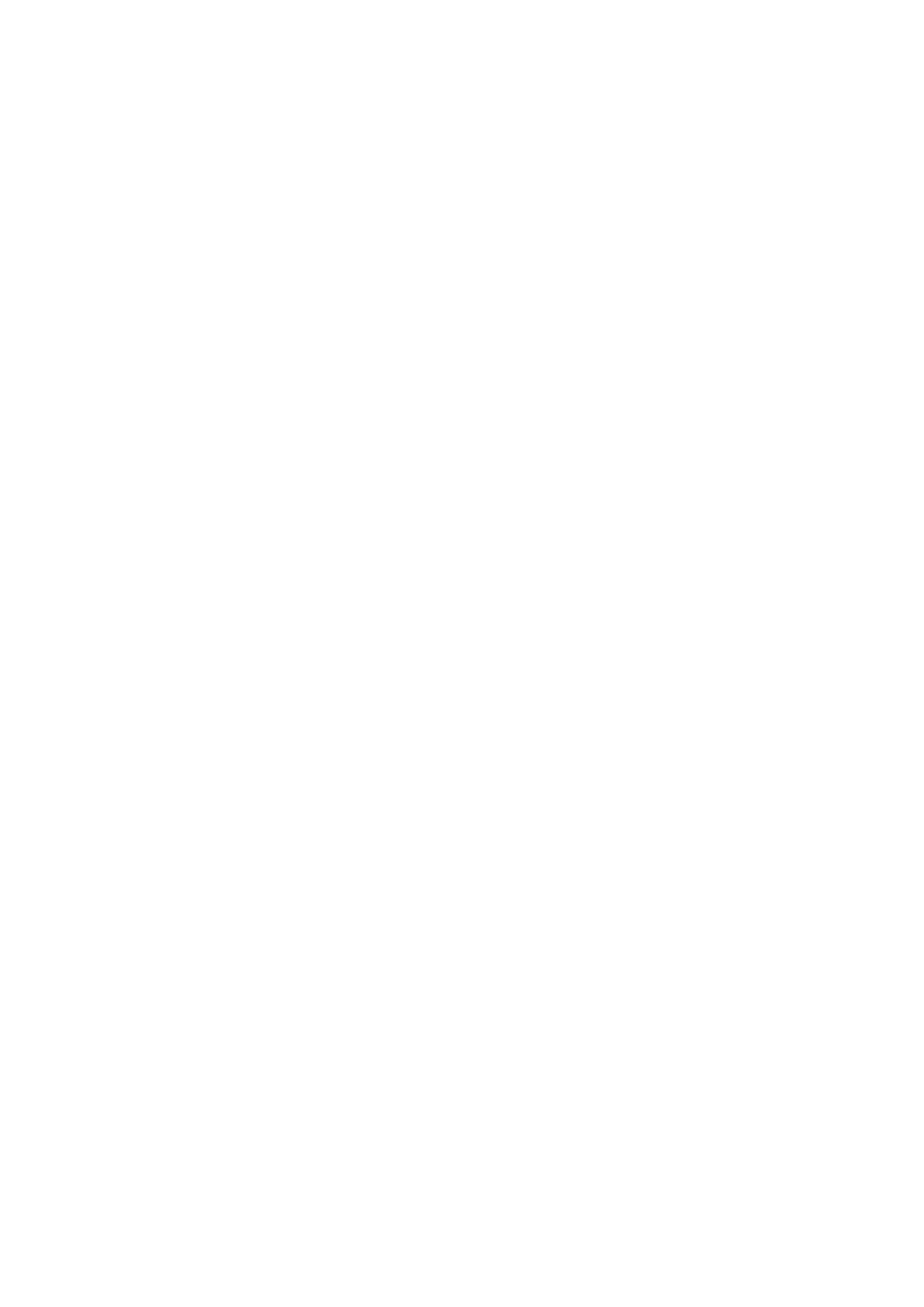## Acknowledgements

I would like to express my gratitude to my advisor Dr. Bence Mélykúti for the useful comments, remarks and engagement through the learning process of this diploma thesis. Furthermore I would like to thank my supervisor Prof. Dr. Peter Pfaffelhuber for the possibility to write a diploma thesis combining both my major field of study, mathematics, and my secondary field of study, chemistry and for offering me such an interesting topic of investigation.

I would like to thank my loved ones, who have supported me throughout entire process.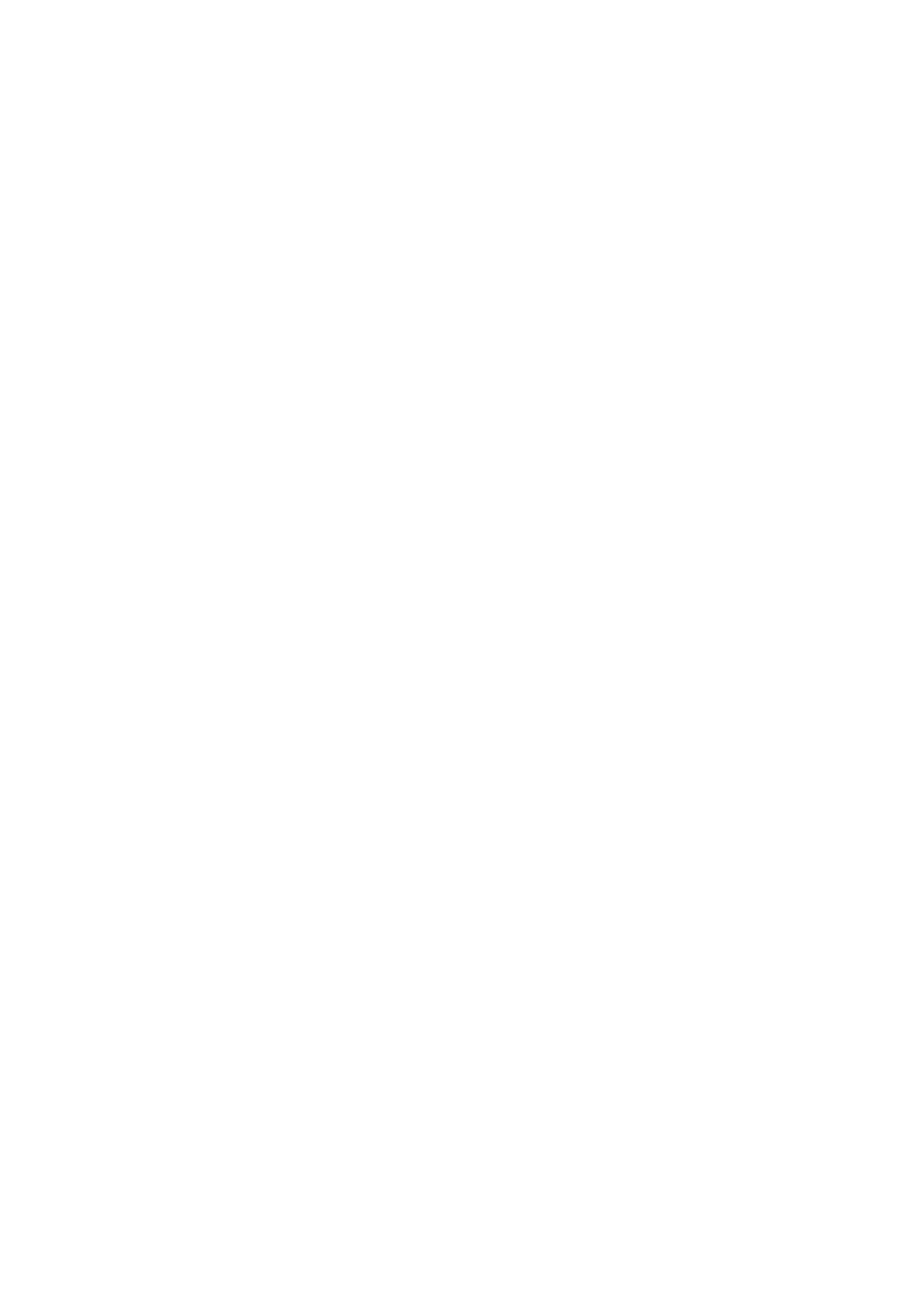## **Contents**

| $\mathbf{1}$ |                                    | Introduction                                                                                  | 1              |
|--------------|------------------------------------|-----------------------------------------------------------------------------------------------|----------------|
|              | 1.1                                |                                                                                               | $\overline{1}$ |
|              | 1.2                                |                                                                                               | $\overline{2}$ |
|              | 1.3                                | Kinetics and the corresponding differential equations of a chemical reaction                  |                |
|              |                                    |                                                                                               | -5             |
|              | 1.4                                |                                                                                               | 6              |
| 2            | Application of a Lyapunov function |                                                                                               | 9              |
|              | 2.1                                | Complex balanced network and its dynamical properties $\ldots \ldots \ldots \ldots$ 12        |                |
|              | 2.2                                |                                                                                               | -19            |
|              |                                    |                                                                                               |                |
|              |                                    | <b>Global Attractor Conjecture</b>                                                            | 23             |
| 3            | 3.1                                | Open problem of the Global Attractor Conjecture                                               | 23             |
|              | 3.2                                | Bounded solutions of the reaction rate equation for weakly reversible networks 25             |                |
|              |                                    | Proven cases of the Global Attractor Conjecture                                               | 32             |
|              | 4.1                                | Single linkage class case $\ldots \ldots \ldots \ldots \ldots \ldots \ldots \ldots \ldots 32$ |                |
|              | 4.2                                | Chemical reaction networks with 2 or 3 species $\ldots \ldots \ldots \ldots \ldots$           | 39             |
| 4            | 4.3                                |                                                                                               | 50             |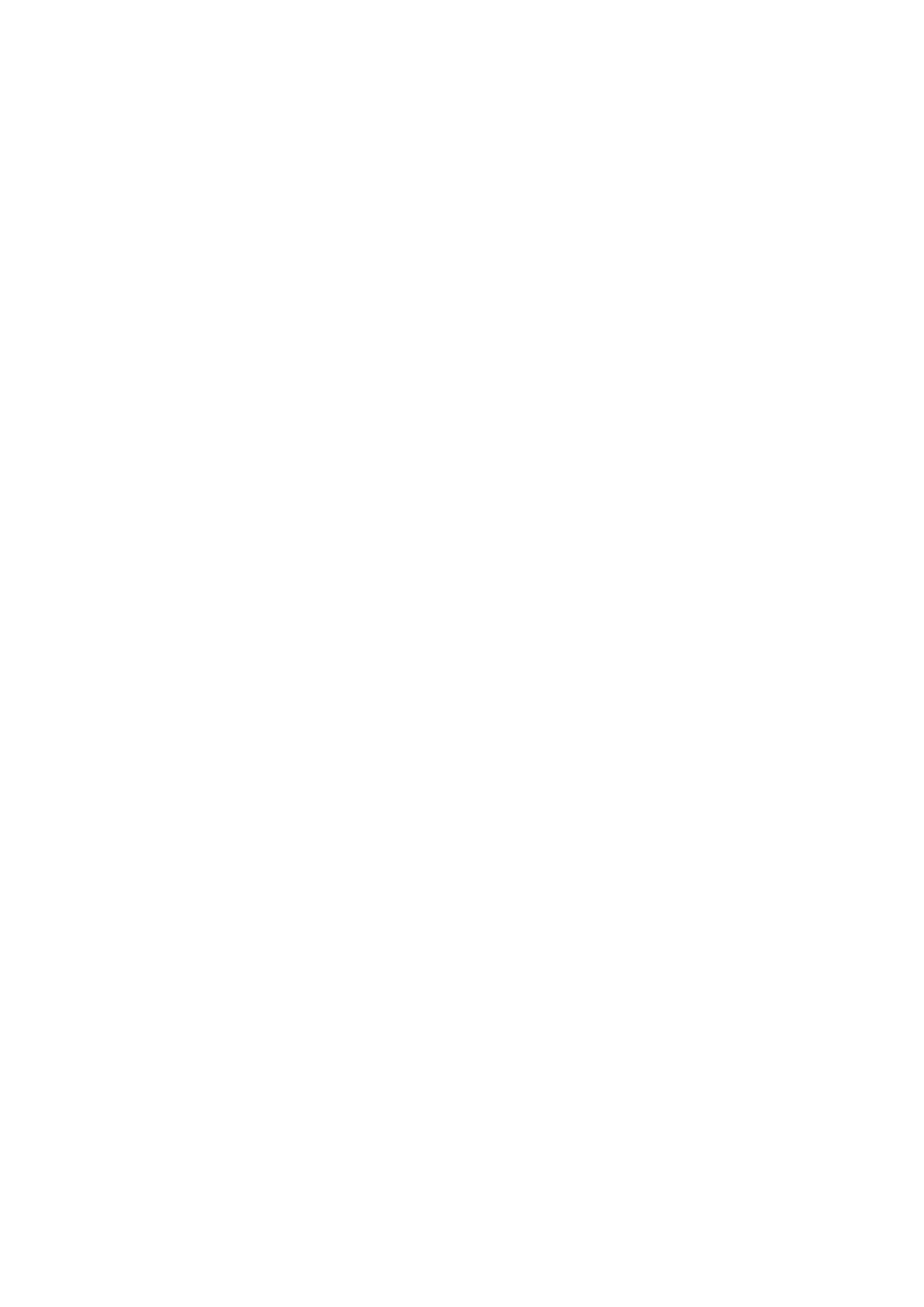abstract. The work of Horn, Jackson and Feinberg laid the foundations of the chemical reaction network theory. The topic of this theory is the relation between the simple structure and the qualitative dynamical features of a chemical reaction network without knowing the specific reaction rates inherent. The focus in the dynamical features lies on the existence, uniqueness and stability of steady states. This thesis surveys the progress made in chemical reaction theory up to its current state and especially the remaining open problems in this field, the global attractor conjecture and the persistence conjecture.

The global attractor conjecture, which is the most important open problem in this theory makes the connection between complexed balanced reaction networks and globally asymptotically stable steady states. The attempt of its proof by August and Barahona [\[6\]](#page-65-1) will be rebutted. However we will present network structure cases, which are the single linkage class networks and the two or three species reaction networks (Anderson [\[3\]](#page-65-2), Craciun et al. [\[9\]](#page-65-3)), for which the conjecture holds.

Besides we are treating the persistence conjecture and its link to the global attractor conjecture. Furthermore we are presenting necessary conditions for persistency using Petri-net theory, Angeli et al. [\[4\]](#page-65-4).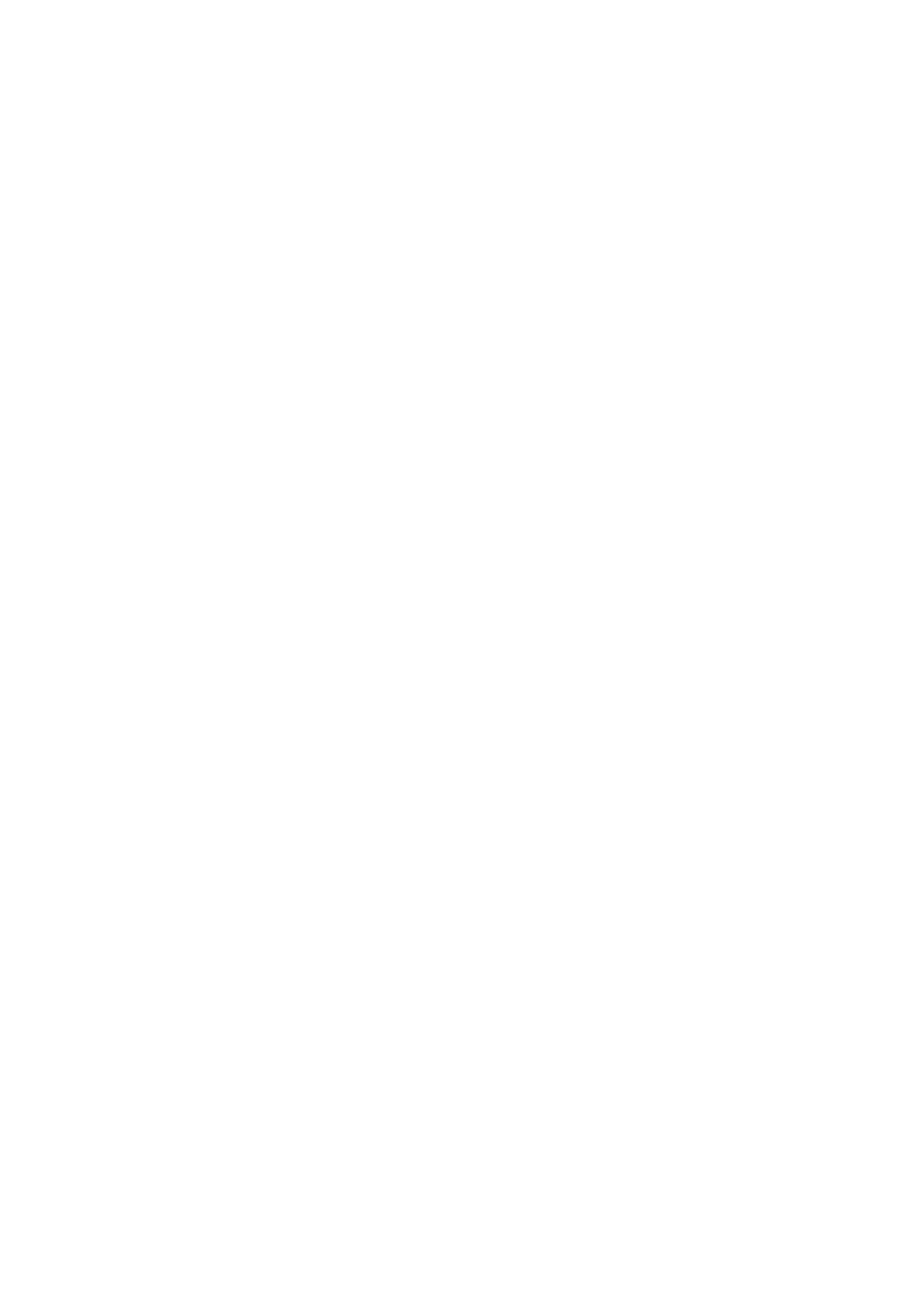### <span id="page-10-0"></span>1 Introduction

### <span id="page-10-1"></span>1.1 Motivation

In the 1970s, Roy Jackson, Fritz Horn, and Martin Feinberg laid the foundations for the *chemical reaction network theory*,  $[17, 10, 13, 14, 11]$  $[17, 10, 13, 14, 11]$  $[17, 10, 13, 14, 11]$  $[17, 10, 13, 14, 11]$  $[17, 10, 13, 14, 11]$ . The aim of this theory is to relate qualitative dynamical features to the topological structure of the chemical reaction network without the knowledge of any kinetic parameters. The approach is to link chemical reaction network characteristics, like weak reversibility or deficiency, to dynamical properties such as existence of positive steady states, stability properties of these steady states and the non-extinction of species. Background of this theory is the difficulty of analyzing these qualitative dynamical features through the system of differential equations of rather complex chemical reaction networks. This difficulty presents itself in the non-linearity of these differential equations when considering chemical reaction networks with mass-action kinetics, which means that we assume the rate of a reaction to be proportional to the product of the reactant concentrations. As the corresponding system of differential equations to complex reaction networks cannot generally be solved analytically, the dynamical properties, such as existence of unique steady states, stability properties of these steady states and the non-extinction of species, should be tied to the topological structure of the reaction network.

There are many fields of application in biological and medical sciences for chemical reaction network theory since the dynamical systems theory plays an important role in the understanding of biological and physiological processes. Its most well-suited application would be systems biology, where parameter uncertainty is predominant. Systems biology aims at the understanding of cell behavior and function at the level of chemical interactions, and, in particular the characterization of qualitative features of dynamical behavior. However, there exists a very large degree of uncertainty in the models of cellular biochemical networks. As such, chemical reaction network theory could become useful as a tool of verification of the developed models.

A well-known and still unsolved problem in chemical reaction network theory is the Global Attractor Conjecture which states that in every complex balanced chemical reaction network every concentration trajectory with positive initial conditions has a unique positive steady state and this steady state is globally attractive respective to its stoichiometric compatibility class. The resolution of the conjecture has important biological and mathematical implications since it would grant a desired level of stability and persistence to a large class of chemical reaction networks. The actual sticking point of the global attractor conjecture is the persistence, in other words the non-extinction of the species inherent in complex balanced chemical reaction networks. As complex balanced reaction networks are also weakly reversible the conjecture would be solved by a proof of the persistence conjecture, which states that weakly reversible reaction networks are persistent.

Although the conjectures have not been proven in general, there are special cases of reaction networks which have been proven to obtain global attractors. These cases are the single linkage class networks and the two or three species reaction networks, [\[3,](#page-65-2) [1,](#page-65-7) [9\]](#page-65-3).

The outline of this thesis is as follows: In this section we will continue by setting up the basic vocabulary and notations commonly used in chemical reaction network theory and proceed with an insight into the early results by M. Feinberg, F. Horn and R. Jackson, which are the Deficiency Zero and Deficiency One Theorem. In the second section we will prove that complex balanced steady states are locally asymptotically stable with the help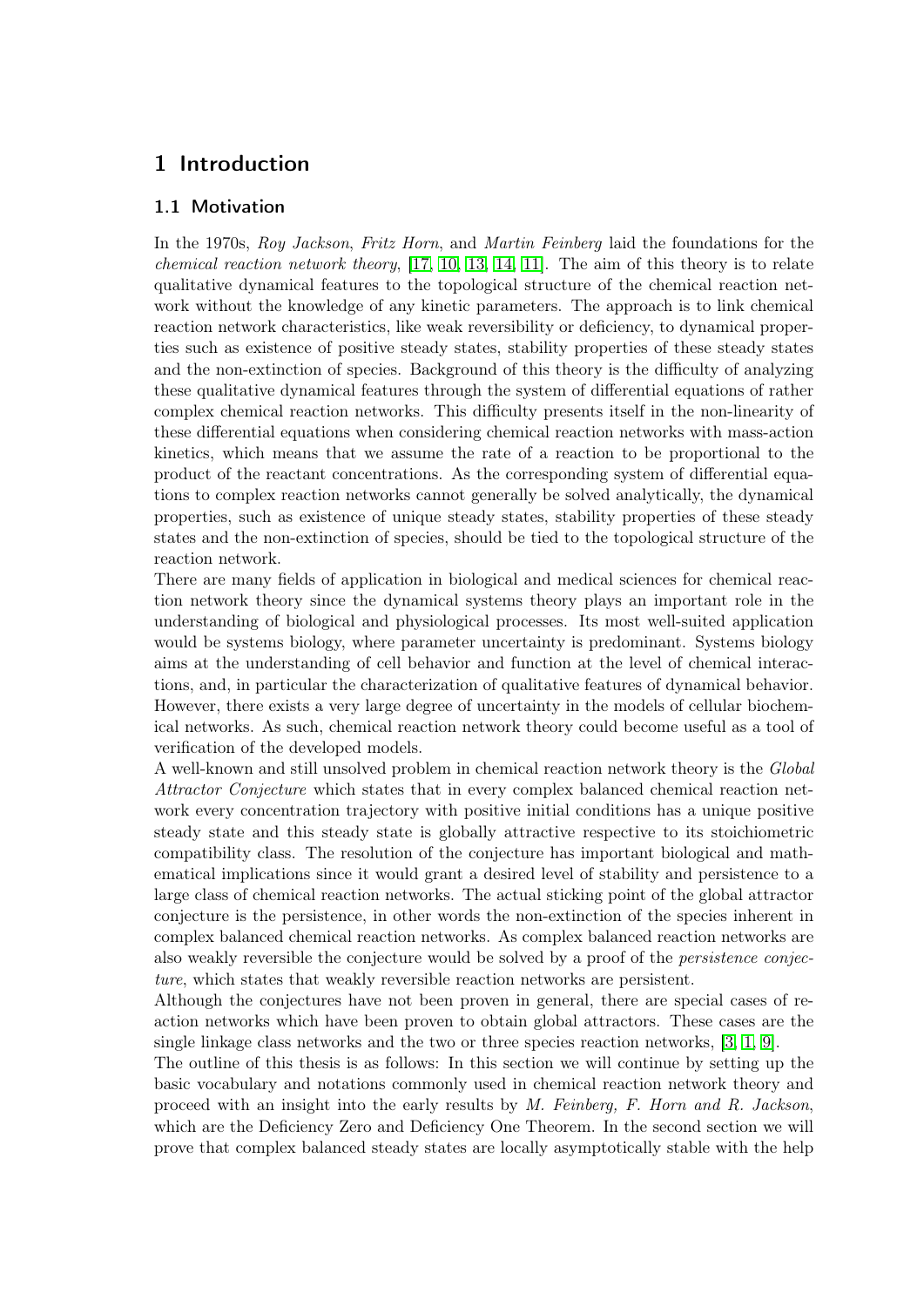### 1 Introduction

of Lyapunov stability theory. In the third section we will delve into the global attractor conjecture and deal with an attempt to prove the persistence conjecture. In the fourth and last section we will mention some special cases for which the global attractor conjecture has been proven. These special cases consist of the case of single linkage class reaction networks and the case of reaction networks containing only two or three different species. Furthermore we will elaborate under which necessary conditions the persistence conjecture will hold by using the Petri net theory.

### <span id="page-11-0"></span>1.2 Vocabulary and notations

We will use this first section to set the basic vocabulary and notations commonly used in reaction network theory. We will for this rely on the definitions and notations of the lecture notes by M. Feinberg [\[11\]](#page-65-6).

Let  $\mathcal S$  denote the set of species in a network. Under the assumption that the number of species is finite, we shall use the symbol  $N$  to denote the number of species in a network  $(\#\{\mathcal{S}\}=N)$ . We will write  $S_j$  for the jth species, thus, we have  $\{S_1,\ldots,S_N\}=\mathcal{S}$ .

Reactants and products of the different reactions occurring in a network will be called complexes. The set of complexes in a network will be denoted by the symbol  $\mathcal C$  and the number of complexes in the considered network will be denoted by  $n \ (\#\{\mathcal{C}\}=n)$ .

 $V = \mathbb{R}^N$  will be called the *species space*, where we can represent the N species as a standard basis in V by associating  $S_i$  with  $v_i$ , the *i*th unit vector.  $\bar{V}^+$  denotes the non-negative orthant of the species space, so that every  $x \in \overline{V}^+$  only has non-negative coordinates,  $x_i \geq 0$  for all  $i \in \{1, \ldots, N\}$ .  $V^+$  will denote the positive orthant of the species space.

In  $\bar{V}^+$  we can represent the complex  $y_j, j \in \{1, \ldots, n\}$ , as complex vector where the entries  $y_{j1}, \ldots, y_{jN}$  are the stoichiometric coefficients of the respective species  $S_1, \ldots, S_N$  in the complex:  $y_j = (y_{j1}, \ldots, y_{jN})^T \in \mathbb{N}^N \subset \overline{V}^+$  for  $j \in \{1, \ldots, n\}$ . Alternatively we can associate the jth complex in the *complex space*  $W = \mathbb{R}^n$  with the jth unit vector,  $w_j \in W$ . If we combine the complex vectors in V in a  $(N \times n)$ -matrix Y:

<span id="page-11-2"></span>
$$
Y = \{y_1, \dots, y_n\} : W \longrightarrow V
$$
  
\n
$$
w_j \longmapsto y_j,
$$
\n(1)

<span id="page-11-1"></span>then  $Y$  defines a linear transformation of the complex space  $W$  into the species space  $V$ . A reaction diagram is a graph, in which the vertices are the complexes  $y_i \in \mathcal{C}$  and the directed edges represent the reactions between complexes.

$$
2S_1 + S_3 \longleftrightarrow S_2 + 3S_4 \longleftrightarrow S_1 + 2S_2
$$
  

$$
S_3 + S_4
$$
  

$$
S_1 + S_2 \longrightarrow 3S_3 \longleftrightarrow S_1 + S_3 + S_4
$$

Figure 1: Reaction diagram of a network with  $S = \{S_1, \ldots, S_4\}$  and  $C = \{2S_1 + S_3, S_2 + S_4\}$  $3S_4, S_1 + 2S_2, S_3 + S_4, S_1 + S_2, 3S_3, S_1 + S_3 + S_4$ .

For example we have in figure [1](#page-11-1) the complex vectors:  $y_1 = \{2, 0, 1, 0\}$ ,  $y_2 = \{0, 1, 0, 3\}$ ,  $y_3 =$  $\{1, 2, 0, 0\}, y_4 = \{0, 0, 1, 1\}, y_5 = \{1, 1, 0, 0\}, y_6 = \{0, 0, 3, 0\}, y_7 = \{1, 0, 1, 1\}.$  So the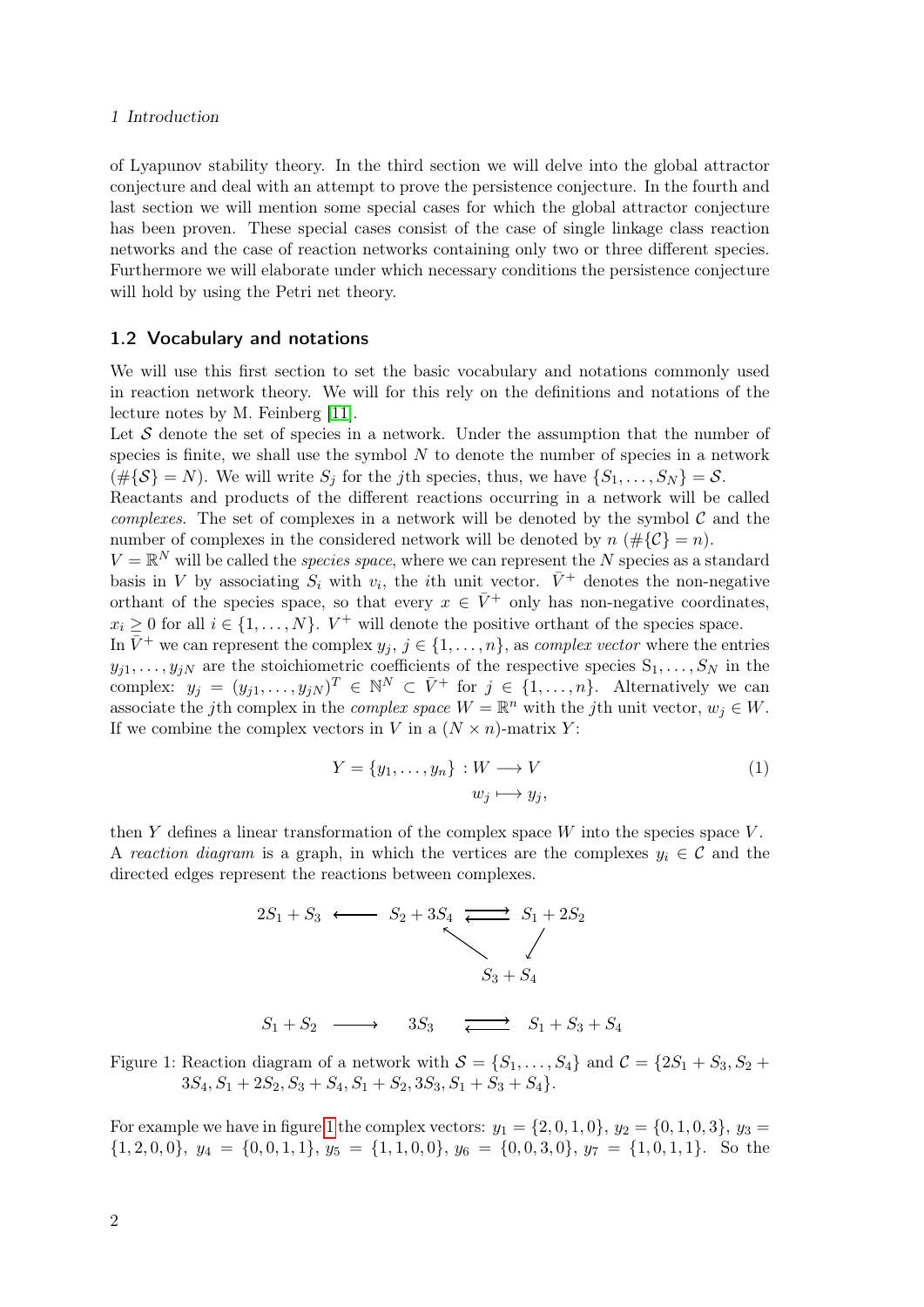matrix  $Y$  is:

$$
Y = \begin{pmatrix} 2 & 0 & 1 & 0 & 1 & 0 & 1 \\ 0 & 1 & 2 & 0 & 1 & 0 & 0 \\ 1 & 0 & 0 & 1 & 0 & 3 & 1 \\ 0 & 3 & 0 & 1 & 0 & 0 & 1 \end{pmatrix}
$$

It should be clear of the context, if we regard the complexes to be vertices in a graph, vectors in the species space respectively complex space or as simple elements of the set of complexes.

R will be the set of reactions in a system. If there exists a reaction from complex  $y_j$ to complex  $y_l$  we say  $y_j \to y_l \in \mathcal{R}$ . For a reaction  $y_j \to y_l \in \mathcal{R}$  we will define the corresponding *reaction vector* as  $y_l - y_j = (y_{l1} - y_{j1}, \ldots, y_{lN} - y_{jN})^T \in V$ . If  $y_j = \vec{0}$  or  $y_l = \vec{0}$  then the reaction represents an input or an output to the system respectively.

The rank  $s \in \mathbb{N}$  of a chemical reaction network is the number of linearly independent reaction vectors in a network. If we consider a reaction network with  $N$  species and  $r$ reaction vectors, s can easily be determined by listing the reaction vectors in an  $r \times N$ . matrix and counting the non-zero rows left after reducing the matrix to an echelon form. For example, the rank s for the reaction diagram depicted in figure [1](#page-11-1) is 4.

We require of a chemical reaction network to satisfy certain properties which are consistent with the chemical approach of a reaction network. A *chemical reaction network* is a triple  $\{\mathcal{S}, \mathcal{C}, \mathcal{R}\}\,$ , where  $\mathcal{S} = \{S_i\}_{i=1}^N$  is the set of species,  $\mathcal{C} = \{y_j\}_{j=1}^N$  the set of complexes and  $\mathcal{R} = \{y_i \rightarrow y_i\}_{i,l}$  is the set of reactions and the network admits the following properties:

- (1) For any  $S_i \in \mathcal{S}$ , there exists at least one complex  $y_j \in \mathcal{C}$  for which  $y_{ji} > 0$ ,
- <span id="page-12-0"></span>(2) there is no trivial reaction  $y_j \to y_j \in \mathcal{R}$  for any complex  $y_j \in \mathcal{C}$ ,
- (3) for any  $y_j \in \mathcal{C}$  there exists at least one complex  $y_l \in \mathcal{C}$  for which  $y_j \to y_l \in \mathcal{R}$  or  $y_l \to y_j \in \mathcal{R}$ .

Using the notation of [\[14\]](#page-66-2), we say that two complexes  $y_i, y_j \in \mathcal{C}$  are directly linked if either  $y_i \to y_j \in \mathcal{R}$  or  $y_j \to y_i \in \mathcal{R}$ , and we write  $y_i \leftrightarrow y_j$ . Two complexes are *linked* if they satisfy any of the following conditions:

- $y_i = y_j$
- $y_i \leftrightarrow y_j$
- $\exists y_1, \ldots, y_m \in \mathcal{C}$  such that  $y_i \leftrightarrow y_1 \leftrightarrow y_2 \leftrightarrow \ldots \leftrightarrow y_m \leftrightarrow y_j$

If two complexes  $y_i, y_j$  are linked, we write  $y_i \sim y_j$ . This relation between complexes is an equivalence relation, since it is reflexive, symmetric and transitive. It therefore induces a partition on the set of complexes and the induced equivalence classes will be called linkage classes. It should be clear, that the linkage classes are sets of complexes, which are linked to each other, but do not describe which complexes are reactants or products to other complexes. Let  $\ell$  denote the number of linkage classes and  $\mathcal{L}_i$ ,  $i = 1, \ldots, \ell$  the linkage classes of a network.

If two networks present the same complexes and the same linkage classes, then the rank of the two networks is also the same. If we consider the complexes as vectors in  $V$  and the linkage classes as subspaces of  $V$ , which are the span of the complexes they contain, then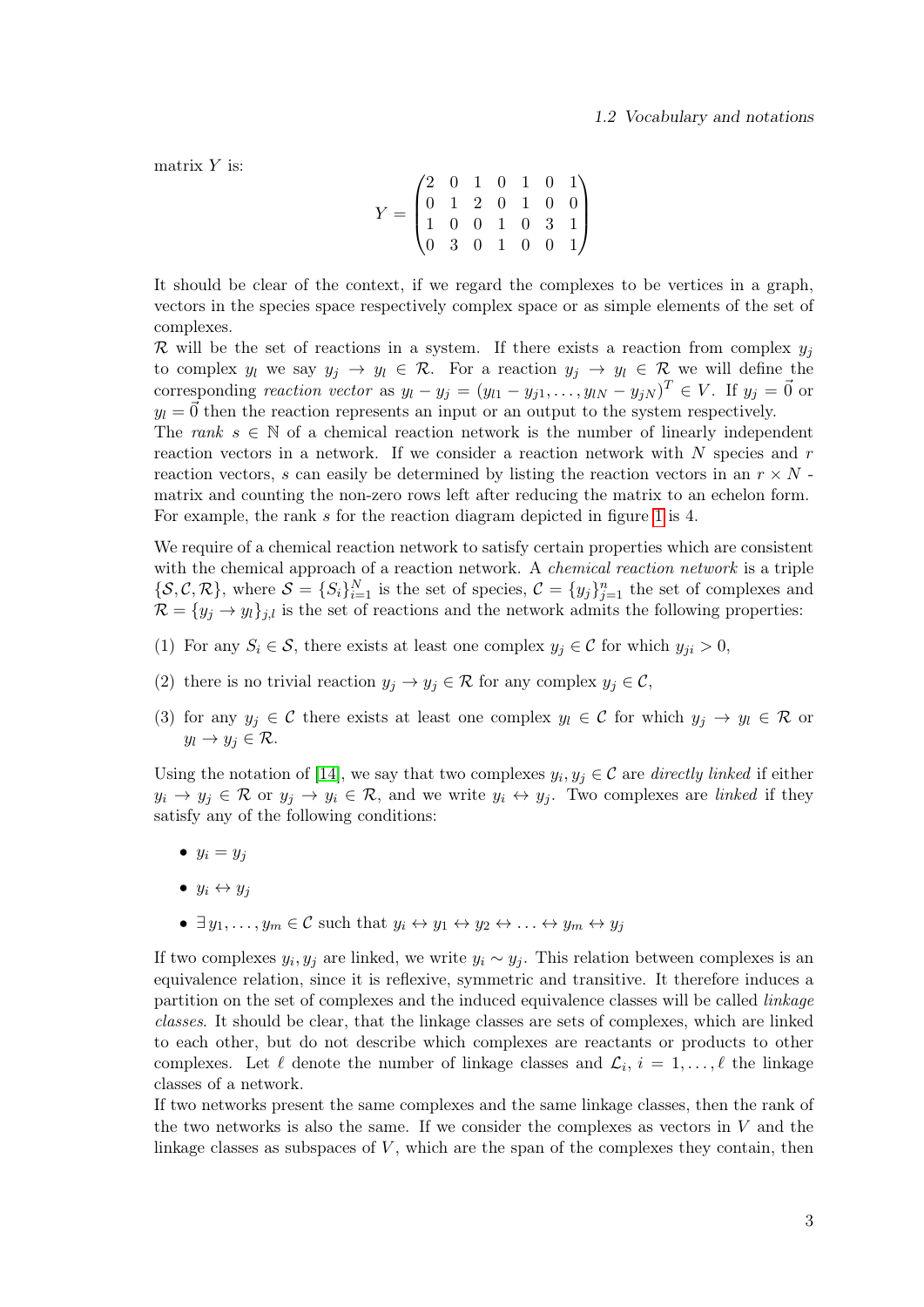### 1 Introduction

the statement is proven by simple matrix theory in linear algebra.

A complex  $y_i$  is said to *ultimately react* to another complex  $y_j$  if they satisfy one of the following conditions:

- $y_i \rightarrow y_j$
- $\exists y_1, \ldots, y_m \in \mathcal{C}$  such that  $y_i \to y_1 \to y_2 \to \ldots \to y_m \to y_j$ .

We then write  $y_i \Rightarrow y_j$ . This definition slightly differs from the definition given in [\[14\]](#page-66-2). M. Feinberg and F. Horn include the condition  $y_i = y_j$  in the definition of 'ultimately reacts to', which is rather confusing since by definition of a chemical reaction network, no complex reacts to itself.

We say that two complexes  $y_i$  and  $y_j$  are strongly linked if  $y_i = y_j$  or  $y_i \Rightarrow y_j$  and  $y_j \Rightarrow y_i$ , we denote this equivalence relation by  $y_i \approx y_j$ . A strong linkage class  $\mathcal{L}^S \subset \mathcal{C}$  is a set of complexes where each pair of complexes is strongly linked.

A terminal strong linkage class is defined as a strong linkage class where no complex of the set reacts to a complex belonging to a different strong linkage class. That is, we say  $\mathcal{L}^T \subset \mathcal{C}$ is a terminal strong linkage class if for every complex  $y_i \in \mathcal{L}^T$  for which  $y_i \to y_j \in \mathcal{R}$  it follows that  $y_j \in \mathcal{L}^T$ . We denote the number of terminal strong linkage classes by the symbol t. As there exists in each linkage class at least one terminal strong linkage class, we have  $t \geq \ell$ . (This is ensured by the convention that every complex is strongly linked to itself.)

If for every reaction  $y_j \to y_l \in \mathcal{R}$  the reverse reaction  $y_l \to y_j$  is also part of the network, then we say the network is *reversible*. We call a network *weakly reversible* if for every complex  $y_i$  that ultimately reacts to another complex  $y_j, y_i \Rightarrow y_j$ , it follows that  $y_j \Rightarrow y_i$ . In other words, in a weakly reversible reaction network every two complexes that are linked to each other are strongly linked to each other. Any theorem for weakly reversible networks also applies to reversible networks as a special case.

For weakly reversible networks every linkage class is a terminal strong linkage class, since in a linkage class every complex is strongly linked to every other complex in the same linkage class, therefore  $t = \ell$ .

**Remark** Note that weak reversibility implies  $t = \ell$ , but not every network for which the condition  $t = \ell$  holds, is weakly reversible.

A chemical reaction network with n complexes and  $\ell$  linkage classes need to contain only n–  $\ell$  reactions. Since the rank s of a network is defined as the number of linearly independent reaction vectors, see p. 3, the rank of a network with n complexes and  $\ell$  linkage classes cannot exceed  $n - \ell$ . Thus, we can say that  $n - \ell - s > 0$  for any reaction network. We call this non-negative integer the deficiency of a chemical reaction network

<span id="page-13-0"></span>
$$
\delta = n - \ell - s \in \mathbb{N}.\tag{2}
$$

Since two reaction networks with the same complexes and the same linkage classes also have the same rank, the deficiency for two reaction networks with the same complexes and linkage classes will be the same.

Let  $s_{\theta}$  denote the rank and  $\delta_{\theta}$  denote the deficiency of the  $\theta$ t linkage class. As before, if we consider the complexes to be vectors in the space  $V$  and the linkage classes to be subspaces, we know from linear algebra that the sum of the ranks of the subspaces may not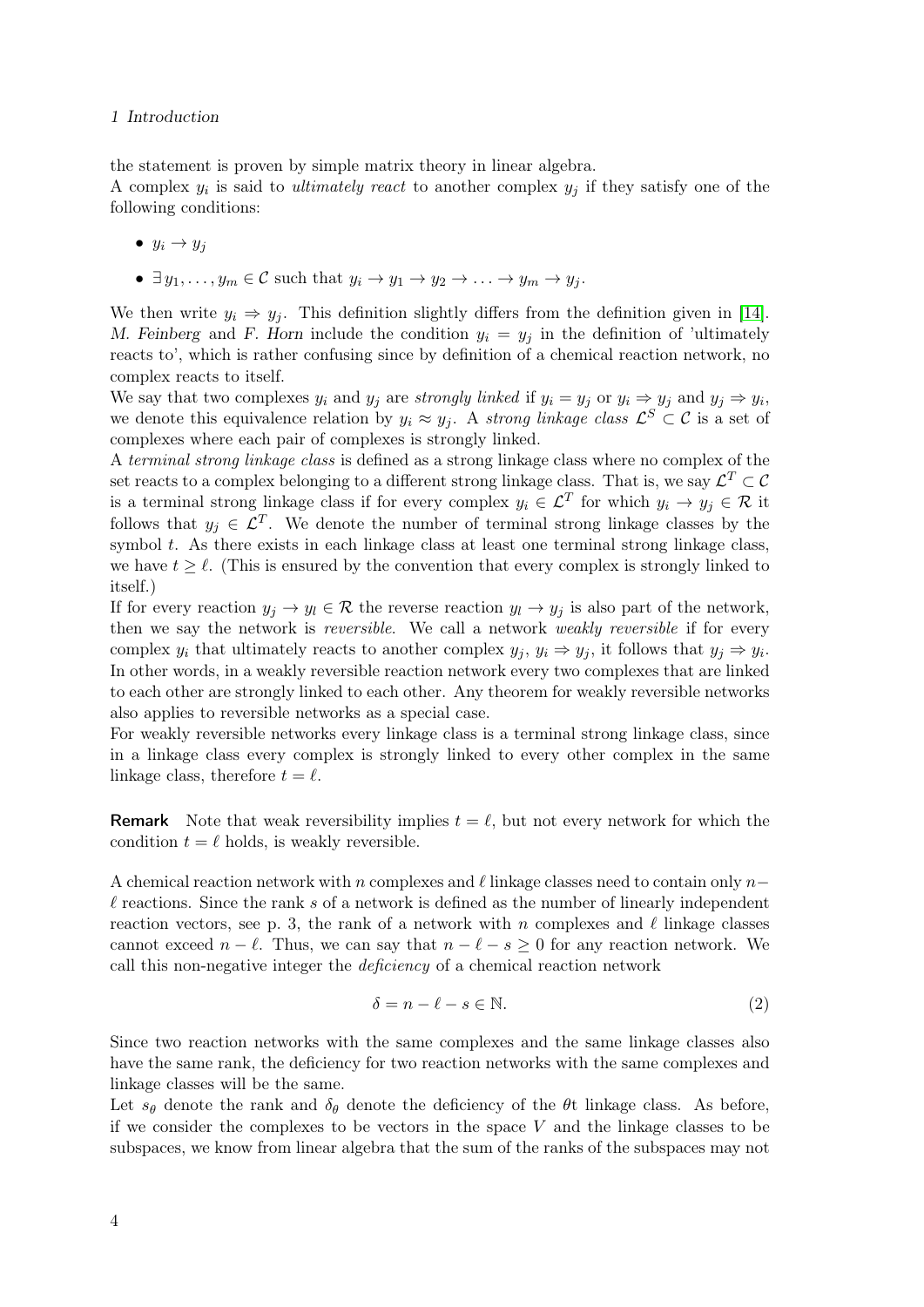### 1.3 Kinetics and the corresponding differential equations of a chemical reaction network

coincide with the rank of the space they span,  $s \leq \sum_{\theta \leq \ell} s_{\theta}$ . So it follows from equation [\(2\)](#page-13-0) that the sum of the deficiencies of the different linkage classes may not coincide with the deficiency of the reaction network,  $\delta \ge \sum_{\theta \le \ell} \delta_{\theta}$ .

### <span id="page-14-0"></span>1.3 Kinetics and the corresponding differential equations of a chemical reaction network

For  $\{S_i\}_{i=1}^N$  species in a chemical reaction network, we denote by  $c_1(t), \ldots, c_N(t)$  the respective molar concentrations at time t. For a chemical reaction network with N species we denote by  $c(t) = (c_1(t), \ldots, c_N(t))$  the *concentration vector at time t*, or simply the concentration at time t of the considered chemical reaction network. By the support of the concentration vector  $c$  at the time  $t$ , we shall mean the set of species with nonzero molar concentration at time  $t$ ,

$$
supp(c(t)) = \{ S_i | c_i(t) > 0 \}.
$$

By the support of the complex  $y_j$  we mean the set of species with nonzero stoichiometric coefficient in the complex  $y_j$ :  $supp(y_j) = \{S_i | y_{ji} \neq 0\}.$ 

In order to formulate differential equations that describe the way in which the concentration vector evolves in time, we need to understand how the instantaneous rate function of the individual reactions in the network depend upon the instantaneous molar concentrations of the different species of the reactor. Considering a reaction network  $\{S, \mathcal{C}, \mathcal{R}\}\$  with N species we define a kinetics to be an assignment to each reaction  $y_i \rightarrow y_l$  of a rate function

$$
\mathcal{K}_{y_j \to y_l}(\cdot) : \overline{V}^+ \longrightarrow \mathbb{R}_{\geq 0}
$$
  

$$
c(t) \longmapsto \mathcal{K}_{y_j \to y_l}(c(t))
$$

where  $\mathcal{K}_{y_j \to y_l}(c(t))$  is the rate of the reaction  $y_j \to y_l$  at concentration  $c(t)$  at the time t. We require that this function satisfies the following properties:

- (1)  $\mathcal{K}_{y_j \to y_l}(\cdot)$  is continuously differentiable, and
- (2)  $\mathcal{K}_{y_j \to y_l}(c(t)) > 0 \iff \text{supp}(y_j) \subseteq \text{supp}(c(t)).$

A kinetics of a chemical network is called mass-action if for each reaction  $y_i \to y_l \in \mathcal{R}$ there exists a positive *rate constant*  $k_{j\rightarrow l} \in (0,\infty)$  such that

<span id="page-14-1"></span>
$$
\mathcal{K}_{y_j \to y_l}(c(t)) \equiv k_{j \to l} \prod_{i=1}^N (c_i(t))^{y_{ji}}.
$$
\n(3)

By presuming mass-action kinetics, we assume that the rate of a reaction is proportional to the product of the reactant concentrations. This is a rough approximation of the idealization that a reaction's occurrence is proportional to the probability of the reactants occupying the same point in space.

To make the notation [\(3\)](#page-14-1) easier we will write:

<span id="page-14-2"></span>
$$
c(t)^{y_j} = \prod_{i=1}^{N} (c_i(t))^{y_{ji}}.
$$
\n(4)

Note, that if for any species  $S_i \in \mathcal{S}$  the concentration at a time t is  $c_i(t) = 0$ , then  $c(t)^{y_j} = 0$ . Unless the species  $S_i$  is not contained in the complex  $y_j$ , for then  $c_i^{y_{ji}}$  $i_j^{y_{ji}}(t) = 0^0 = 1.$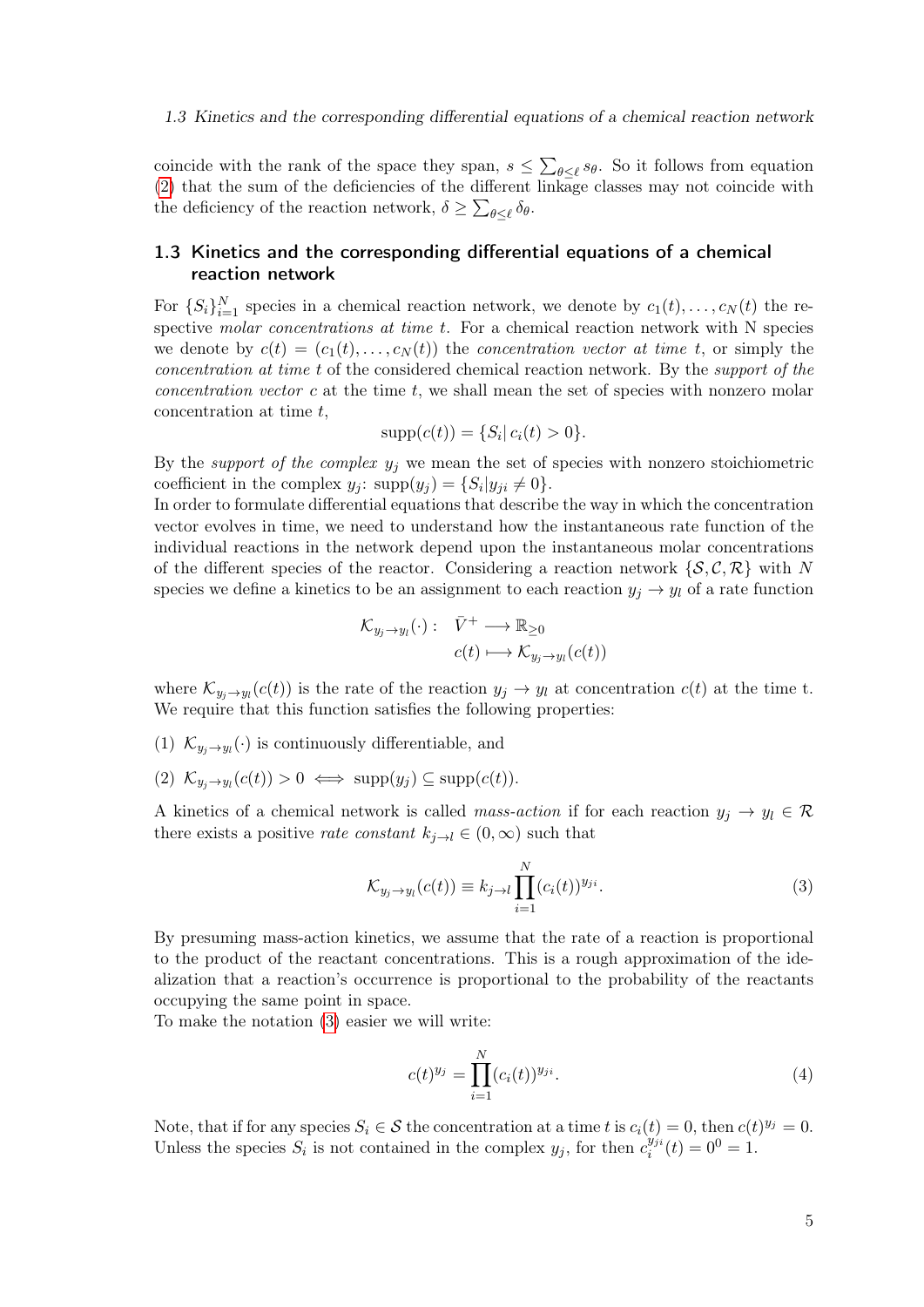### 1 Introduction

A chemical reaction network together with a kinetics will be called a reaction system and denoted by  $\{\mathcal{S}, \mathcal{C}, \mathcal{R}, \mathcal{K}\}\$ . If the kinetics are of mass-action type, then we will call it massaction system and denote it by  $\{\mathcal{S}, \mathcal{C}, \mathcal{R}, k\}$ , where  $k = \{k_{j \to l}\}_{y_j \to y_l \in \mathcal{R}}$ .

For a reaction system we formulate the corresponding differential equation as follows:

<span id="page-15-1"></span>
$$
\dot{c}(t) = \sum_{\mathcal{R}} \mathcal{K}_{y_j \to y_l}(c(t))(y_l - y_j), \qquad c(t) \in \bar{V}^+.
$$
\n
$$
(5)
$$

Integrating  $(5)$  over t, we obtain

$$
c(t) = c(0) + \sum_{y_j \to y_l \in \mathcal{R}} \left( \int_0^t \mathcal{K}_{y_j \to y_l}(c(s)) ds \right) (y_l - y_j). \tag{6}
$$

Thus,  $c(t) - c(0)$  remains in the span  $S = \text{span}\{y_l - y_j | y_j \to y_l \in \mathcal{R}\}\)$ , called the stoi*chiometric subspace*. This linear subspace of  $V$  is the smallest subspace, that contains all reaction vectors of the network. Note that the dimension of the stoichiometric subspace is evidently the same as the rank of the reaction network. Therefore we denote the dimension of the stoichiometric subspace by the symbol s:  $s = \dim S$ .

For two concentration vectors  $c(t_1), c(t_2)$  at different times,  $t_1, t_2 \in [0, \infty)$ , to lie on the same trajectory, their difference has to stay in the stoichiometric subspace. We shall denote by  $c(t) + S = \{c(t) + r | r \in S\}$  the parallel subspace to the stoichiometric subspace that contains the concentration  $c(t)$ .

We say that two concentrations  $c, c'$  are stoichiometrically compatible if they lie on the same trajectory, that is if  $c - c' \in S$ . In this manner, we can partition the set of all possible concentrations into *stoichiometric compatibility classes*. For a concentration  $c$ , the corresponding stoichiometric compatibility class will be  $(c+S) \cap \bar{V}^+$ . More frequently we will use the *positive stoichiometric compatibility class*  $(c + S) \cap V^+$ , which only includes positive concentrations.

If the kinetics of the reaction network is of mass-action type, we can formulate the differential equation by using equation [\(3\)](#page-14-1)

<span id="page-15-2"></span>
$$
\dot{c}(t) = \sum_{\mathcal{R}} k_{j \to l} c(t)^{y_j} (y_l - y_j). \tag{7}
$$

A concentration  $\bar{c} \in \bar{V}^+$  for which

$$
0 = \sum_{\mathcal{R}} \mathcal{K}_{y_j \to y_l}(\bar{c})(y_l - y_j)
$$
\n(8)

is called a *steady state* of the reaction system under consideration. If the species' concentrations at the steady state are positive  $\bar{c} \in V^+$ , then we call the concentration a *positive* steady state of the reaction network.

### <span id="page-15-0"></span>1.4 Deficiency Zero and Deficiency One Theorems

In 1979 M. Feinberg achieved a first result in chemical reaction network theory by proving the deficiency zero theorem and followed up with the deficiency one theorem. To that matter we will lean on one of his papers, [\[12\]](#page-65-8).

The two theorems stated in this section give rise to a relationship between the structure of a reaction network and the corresponding differential equations. While the kinetics of the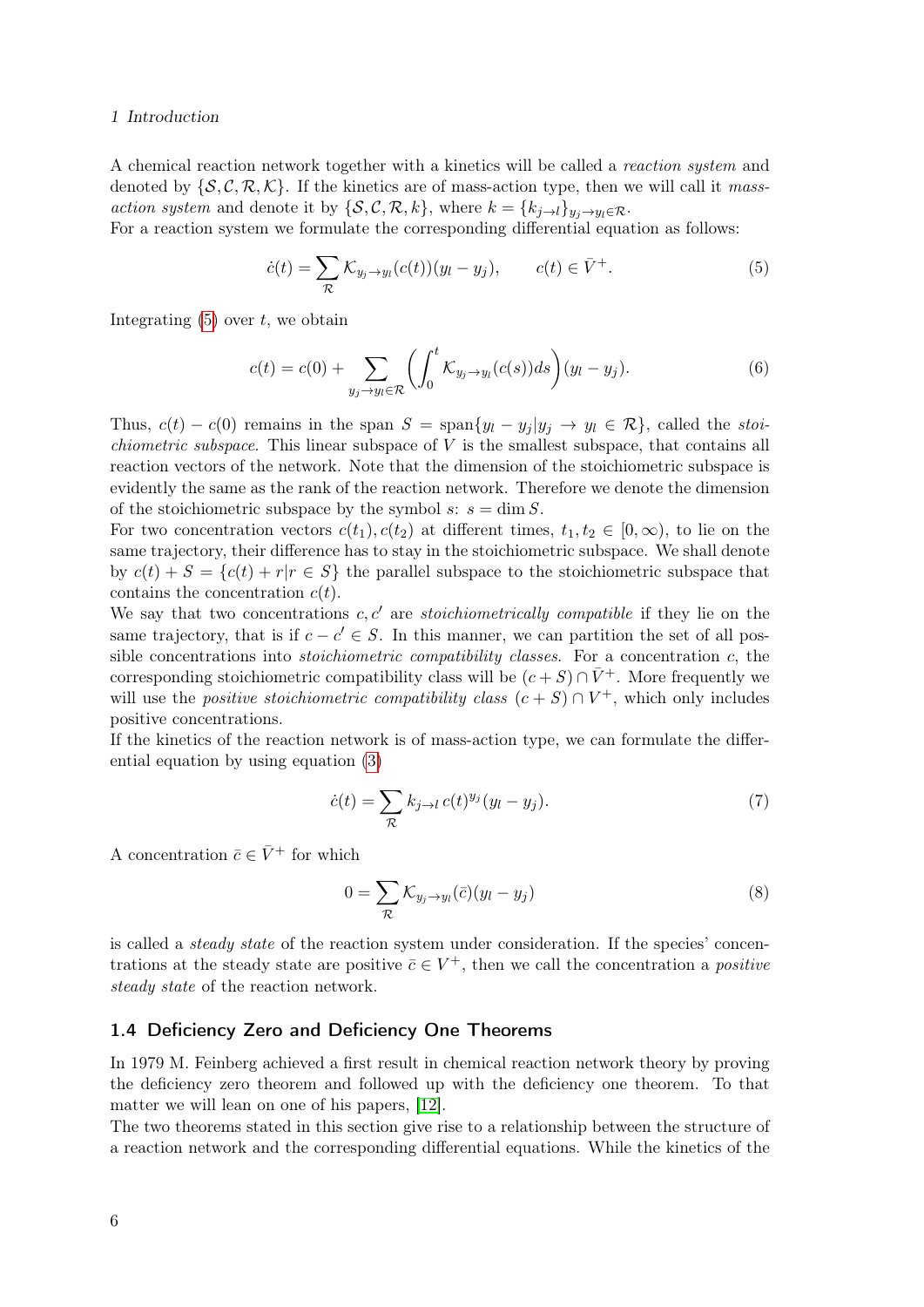network are of mass-action type, it is of no relevance at which rate the different reactions in the network appear. This means, that no matter what value  $k_{i\to l} \in (0,\infty)$  for every  $y_i \to y_i \in \mathcal{R}$  takes, the statements for the networks of deficiency zero or one hold. The two theorems state that for certain restrictions on the reaction network structure we have a unique positive steady state in each positive compatibility class. Furthermore, for the networks which satisfy the properties of one of the two theorems, there exist no cyclic concentration trajectory.

We say that  $c(\cdot)$  is a cyclic concentration trajectory if there exists a  $T \in (0,\infty)$  so that  $c(0) = c(T)$ . It follows then that  $c(T) - c(0) = \sum_{\mathcal{R}} \left( \int_0^T \mathcal{K}_{y_j \to y_l}(c(\tau)) d\tau \right) (y_l - y_j) = 0$ .

Let  $\bar{c} \in V^+$  be a positive steady state in a chemical reaction network. We say that this steady state is asymptotically stable in  $(c_0 + S) \cap V^+$  if for every neighborhood  $\mathcal{O}$  of  $\bar{c}$  in  $(c_0 + S) \cap V^+$ , there is a neighborhood  $\mathcal{O}'$  of  $\bar{c}$  in  $\mathcal{O}$  such that every solution  $c(t)$  with  $c(0) = c_0$  in  $\mathcal{O}'$  is defined and remains in  $\mathcal O$  for all  $t > 0$  and  $\lim_{t\to\infty} c(t) = \overline{c}$ , [\[16\]](#page-66-3). We will need to distinguish under *local* and *global* asymptotical stability. We will say that a steady state is locally asymptotically stable if the steady state is only asymptotically stable respective to a neighborhood in the stoichiometric compatibility class to the steady state. Whereas, we will say that a steady state is globally asymptotically stable if it is asymptotically stable respective to the entire positive stoichiometric compatibility class.

**Theorem 1.4.1** (Feinberg [\[12\]](#page-65-8)). Deficiency Zero Theorem In a weakly reversible network with mass-action kinetics and deficiency zero, every positive stoichiometric compatibility class contains precisely one steady state and this steady state is locally asymptotically stable:

For all positive initial concentration vector  $c_0 \in V^+$  there exists one and only one  $\bar{c} \in$  $(c_0 + S) \cap V^+$  such that:

$$
\sum_{y_j \to y_l \in \mathcal{R}} k_{j \to l} \bar{c}(t)^{y_j} (y_l - y_j) = 0.
$$

Furthermore, there is no nontrivial cyclic concentration trajectory along which all concentrations are positive.

**Theorem 1.4.2** (Feinberg [\[12\]](#page-65-8)). Deficiency One Theorem Consider a chemical reaction network with mass-action kinetics and  $\ell$  linkage classes, which each contain only one terminal strong linkage class  $(t = \ell)$ . If every linkage class has deficiency no greater than one  $(\delta_{\theta} \leq 1)$  and the sum of the deficiencies of the linkage classes is equal to the deficiency of the whole reaction network  $(\sum \delta_{\theta} = \delta)$ , then the corresponding differential equation can admit no more than one steady state in each positive stoichiometric compatibility class. If the network is weakly reversible then the corresponding differential equation admits precisely one steady state in each positive stoichiometric compatibility class.

**Remark** In the Deficiency Zero Theorem, the weak reversibility property of the networks is essential for the existence and the uniqueness of the positive steady states. Whereas in the Deficiency One Theorem, the existence of the positive steady state is guaranteed by the property that deficiency of the network is no greater than one and the sum of the deficiencies of the linkage classes coincides with the deficiency of the network itself. The uniqueness then is an implication of the weak reversibility property.

More insight and proofs of the two theorems can be found in [\[12\]](#page-65-8) and [\[11\]](#page-65-6).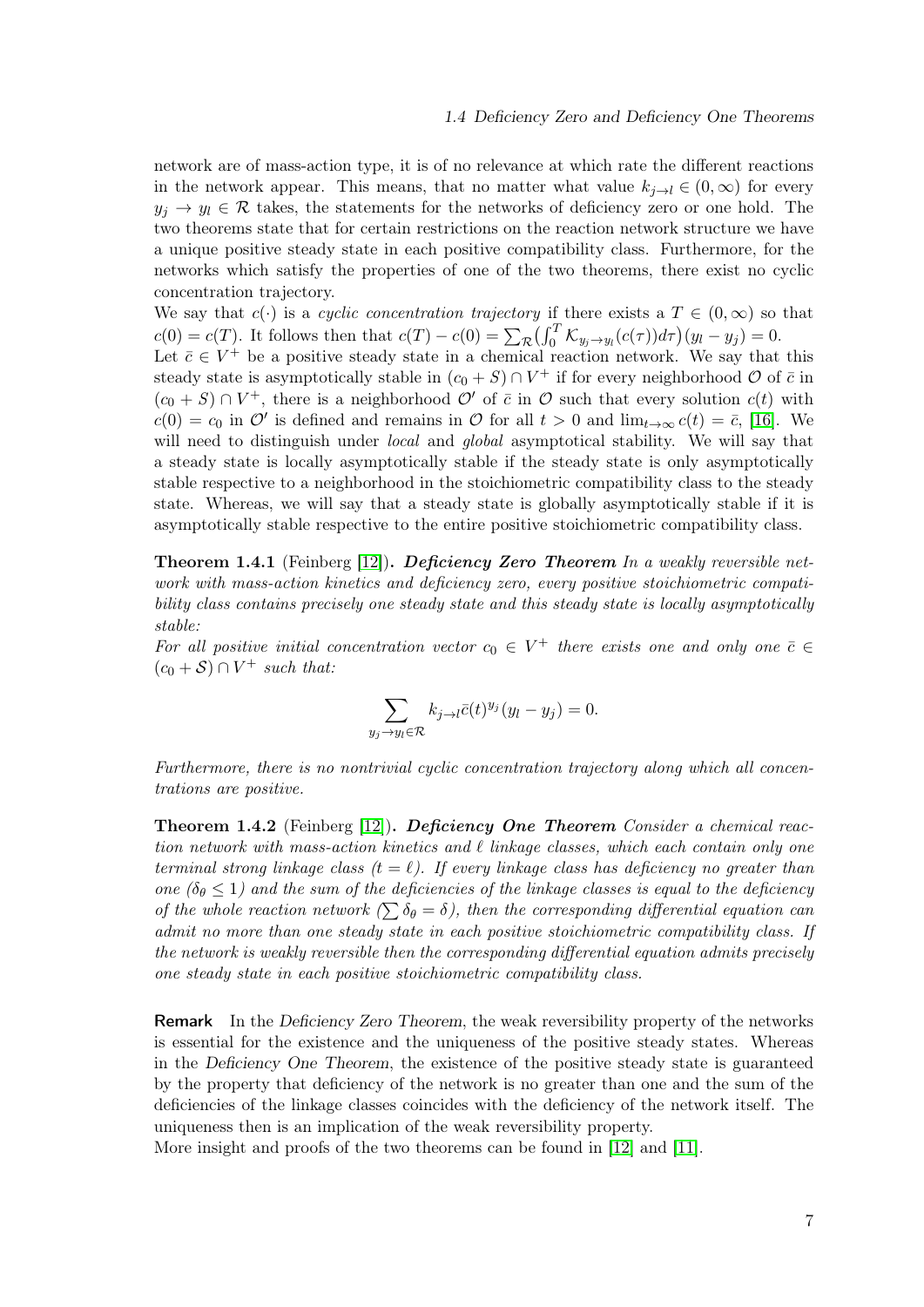### 1 Introduction

Remark These versions of the deficiency theorems are actually the combination of two theorems. The prior deficiency zero theorem states that a weakly reversible chemical reaction system with deficiency zero is complex balanced, [\[10\]](#page-65-5). Furthermore, a chemical reaction network which follows the conditions of the deficiency one theorem admits only complex balanced steady states, and, hence, the reaction network is complex balanced. For the definition of complex balanced reaction system see page [10.](#page-19-0) A second theorem stated first in [\[17\]](#page-66-0) implies the local asymptotic stability of complex balanced steady states.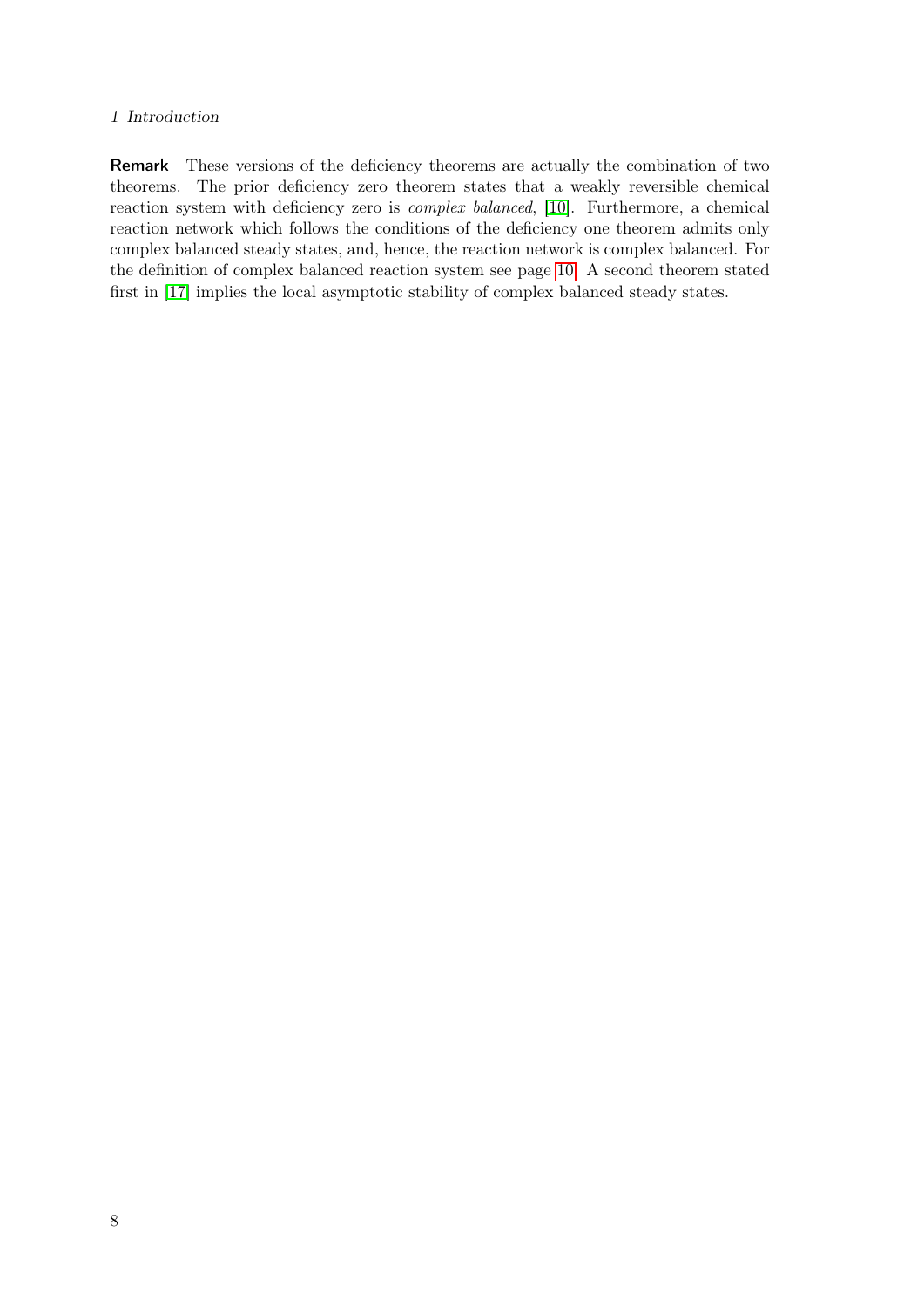### <span id="page-18-0"></span>2 Application of a Lyapunov function

A first major result in chemical reaction network theory by F. Horn, R. Jackson and M. Feinberg, [\[17,](#page-66-0) [11\]](#page-65-6), was the proof of local asymptotic stability for steady states in complex balanced chemical reaction networks. To be able to prove this, they used a method commonly applied in ordinary differential equation theory. By finding an appropriate Lyapunov function to every positive steady state of the differential equation for the corresponding complex balanced reaction network, they proved local asymptotic stability of these steady states.

Let us assume that the kinetics for the reaction network considered here are of mass-action type. In this case the corresponding differential equation is defined in [\(7\)](#page-15-2).

To prove some statements we need a different approach to the differential equation. There-fore we will refer to the approach of J. Gunawardena [\[15\]](#page-66-4). Recall the linear map  $Y: W \to V$ transforming the standard basis  $\{w_i\}_{i=1,\dots,n} \in W$  into the reaction vectors  $\{y_i\}_{i=1,\dots,n} \in V$ , defined in equation [\(1\)](#page-11-2). Let  $\psi: V \to W$  be the nonlinear map, defined by:

$$
\psi(c(t)) = \sum_{j=1}^n c(t)^{y_j} w_j
$$

Let  $x \in W$  and suppose x has a composition based on the standard basis:  $x = \sum_{j=1}^{n} x_j w_j$ . For a given kinetics on the network, we define the map  $A_{\kappa}: W \to W$  by:

<span id="page-18-1"></span>
$$
A_{\kappa}(x) = \sum_{y_j \to y_l \in \mathcal{R}} k_{j \to l} x_j (w_l - w_j) \subset W',\tag{9}
$$

where W' denotes a subset of W and is defined as  $W' := \text{span}\{w_j - w_i | y_i \to y_j \in \mathcal{R}\}.$ 

Remark The span of reaction vectors generated by actual reactions of the network coincides with the span of reaction vectors generated by linked complexes:

$$
\text{span}\{w_j - w_i | y_i \to y_j \in \mathcal{R}\} = \text{span}\{w_j - w_i | y_i \sim y_j\}.
$$

The proof for this can be found in the proof of Proposition [2.0.3.](#page-19-1)

If  $f: V \to V$  denotes the right hand side of [\(7\)](#page-15-2), then the following diagram commutes:

$$
W \leftarrow \begin{array}{c} A_{\kappa} & W \\ Y & \downarrow \\ V & \leftarrow \begin{array}{c} \uparrow \\ f & \downarrow \end{array} \end{array} \tag{10}
$$

and we have  $f(c) = YA_{\kappa}\psi(c)$ . We will call f the species formation rate function for the mass-action system  $\{\mathcal{S}, \mathcal{C}, \mathcal{R}, k\}.$ 

The set of positive steady states of a network can be formulated as  $E = \{c \in V^+ | f(c) = 0\}.$ There are only two possibilities for the composition  $YA_{\kappa}\psi$  to be zero in the positive orthant of V. Since for  $c \in V^+$  it follows that  $\psi(c) \in W^+$ , we always have  $\psi(c) \neq 0$ . If  $c \in V^+$  is a positive steady state, we have  $A_{\kappa}\psi(c) = 0$  or  $A_{\kappa}\psi(c) \in \text{ker } Y$ .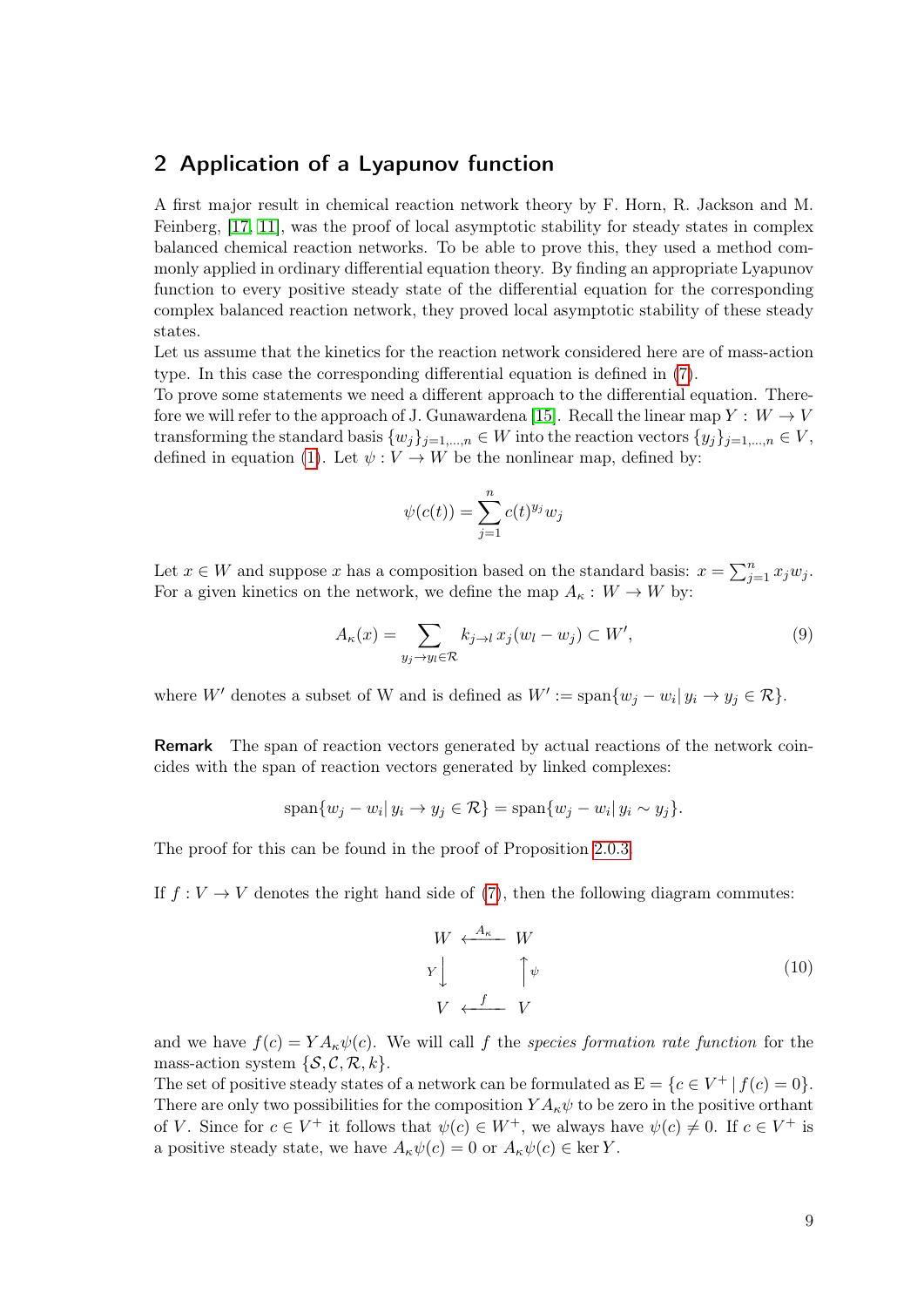### 2 Application of a Lyapunov function

We will call a kinetic system *complex balanced at a concentration*  $c \in V^+$  if  $A_{\kappa}\psi(c) = 0$ , that is if for every  $y_j \in \mathcal{C}$  the following equation holds:

<span id="page-19-0"></span>
$$
\sum_{\{l|y_j \to y_l \in \mathcal{R}\}} \mathcal{K}_{y_j \to y_l}(c) c^{y_j} = \sum_{\{l|y_l \to y_j \in \mathcal{R}\}} \mathcal{K}_{y_l \to y_j}(c) c^{y_l}.
$$
\n(11)

This means that for every complex the rate of creation and the rate of annihilation coincide. We denote the set of all complex balanced steady states of a kinetic system by  $C = \{c \in \mathbb{R}^n : |c| \leq 1\}$  $V^+ \mid A_{\kappa} \psi(c) = 0$ . Obviously,  $C \subset E$ . If for a reaction network  $C = E \neq \emptyset$ , then the kinetic system will be called complex balanced.

Furthermore, we will call a reversible kinetic system detailed balanced at a concentration  $c \in V^+$ , if for every reaction  $y_j \leftrightarrow y_l \in \mathcal{R}$  it holds  $k_{j\to l} c^{y_j} = k_{l\to j} c^{y_l}$ . The set of all detailed balanced steady states in a reaction network will be denoted by  $D = \{c \in V^+ | \forall y_j, y_l \in$ C with  $y_j \leftrightarrow y_l : k_{j \to l} c^{y_j} = k_{l \to j} c^{y_l}$ . Obviously,  $D \subset C \subset E$ . A kinetic system will be called *detailed balanced* if  $D = C = E \neq \emptyset$ .

Remark In [\[15\]](#page-66-4) another definition for the deficiency of a network is used:

<span id="page-19-2"></span>
$$
\delta = \dim(\ker Y \cap \operatorname{Im} A_{\kappa})\tag{12}
$$

In general, the two definitions [\(2\)](#page-13-0) and [\(12\)](#page-19-2) differ in the way that  $0 \le \dim(\ker Y \cap \operatorname{Im} A_{\kappa}) \le$  $n-\ell-s$ . Though for chemical reaction networks, for which every linkage class contains one and only one terminal strong linkage class, in symbols  $t = \ell$ , the two definitions coincide, so in this special case we have dim(ker  $Y \cap \text{Im} A_{\kappa} = n - \ell - s$ .

<span id="page-19-1"></span>Proposition 2.0.3. If in a reaction network every linkage class contains one and only one terminal strong linkage class, that is if  $t = \ell$ , then dim(ker  $Y \cap \text{Im } A_{\kappa} = n - \ell - s$ .

Proof. To prove this, we first notice that for every reaction network we have:

<span id="page-19-3"></span>
$$
W' = \text{span}\{w_j - w_i | y_i \to y_j\} = \text{span}\{w_j - w_i | y_i \sim y_j\} =: W''
$$
 (13)

If  $y_i \to y_j \in \mathcal{R}$ , then  $w_j - w_i \in W'$  and because of the definition, it follows  $y_i \sim y_j$ , therefore  $w_j - w_i \in W''$ .

On the other hand, if  $y_i \sim y_j$ , then there exist  $y_1, \ldots, y_k$  so that  $y_i \leftrightarrow y_1 \leftrightarrow \ldots \leftrightarrow y_k \leftrightarrow y_j$ . Since  $w_p - w_{p-1} = -(w_{p-1} - w_p) \in W'$ , for every  $2 \le p \le k$ , it follows  $w_j - w_i \in W'$ . So we have  $W' = W''$ .

The second observation is that dim(ker  $Y \cap W'' = \delta$ . Let  $Y|_{W''}: W'' \to V$  be the restriction of Y to W''. Since Y is a linear map we have dim  $W'' = \dim \ker Y|_{W''} + \dim \operatorname{Im} Y|_{W''}.$ 

• dim  $W'' = n - \ell$ Let  $\Gamma_k = \text{span}\{w_j - w_i | y_i, y_j \in \mathcal{L}_k\}$  for  $1 \leq k \leq \ell$ , then we have  $W'' = \Gamma_1 \oplus \Gamma_2 \oplus \ldots \oplus \Gamma_\ell$ and  $\Gamma_k = \text{span}\{w_{\tau(2)} - w_{\tau(1)}, w_{\tau(3)} - w_{\tau(1)}, \dots, w_{\tau(n_k)} - w_{\tau(1)}\}$  with  $n_k$  denoting the number of complexes in the kth linkage class,  $\{y_{\tau(1)}, \ldots, y_{\tau(n_k)}\} = \mathcal{L}_k$ . Since the linkage classes form a partition of the set of complexes the following implication follows:

$$
\dim \Gamma_k = n_k - 1, \ k = 1, \dots, \ell \qquad \Rightarrow \qquad \dim W'' = \sum_{k=1}^{\ell} (n_k - 1) = n - \ell.
$$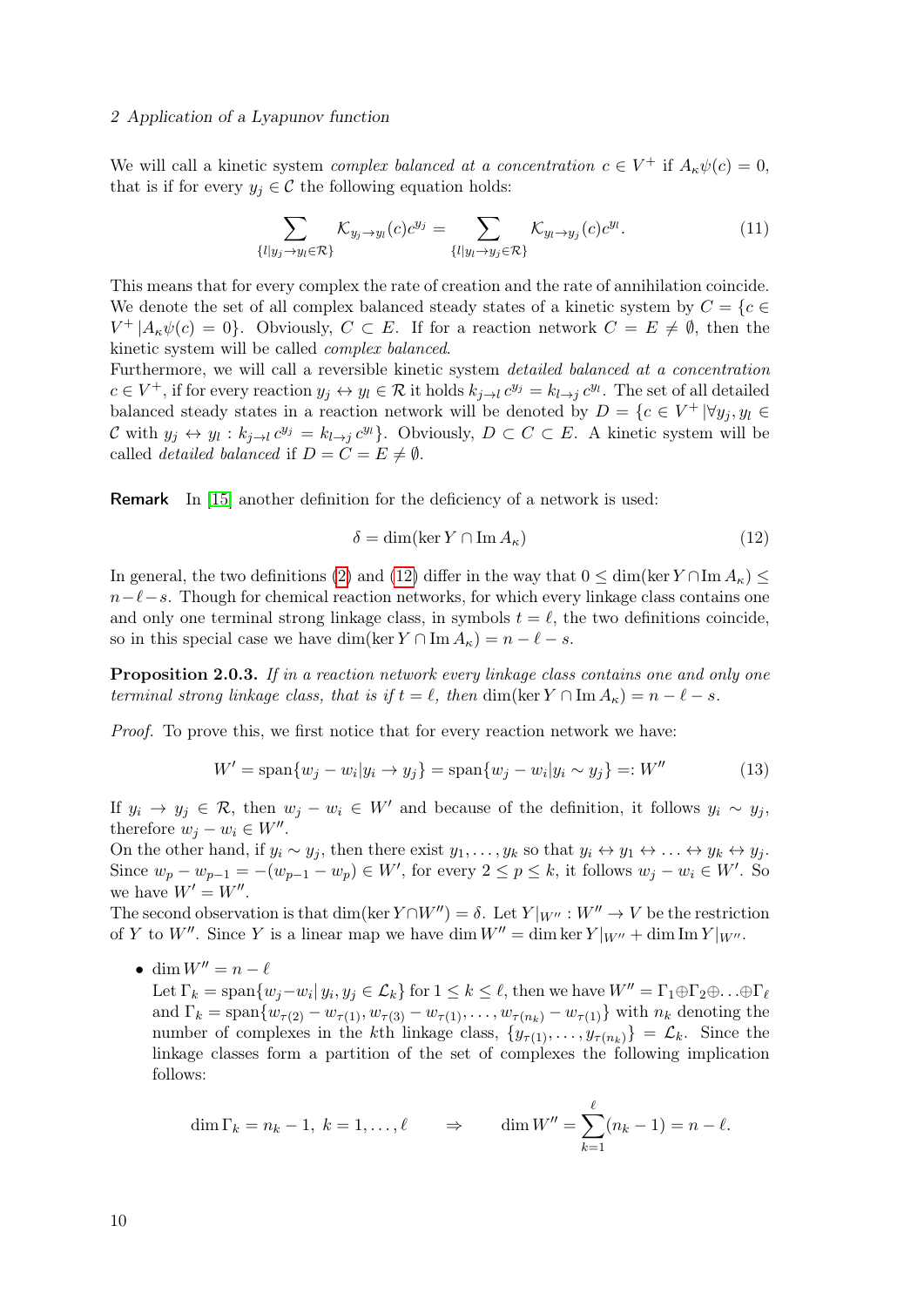• dim Im  $Y|_{W''}=s$ Since  $Y$  is a linear map and  $(13)$  it follows:

Im 
$$
Y|_{W''} = Y(W'') = Y(W') = S = \text{span}\{y_j - y_i | y_i \to y_j \in \mathcal{R}\}.
$$

Hence, dim Im  $Y|_{W''}=s$ .

From this it follows now

$$
\dim(\ker Y \cap W'') = \dim \ker Y|_{W''} = \dim W'' - \dim Y|_{W''} = n - \ell - s = \delta.
$$

It follows from proposition [2.1.1](#page-21-1) that dim ker  $A_{\kappa} = t$ . Since  $A_{\kappa}$  is a linear map, we have  $\dim \text{Im } A_{\kappa} = \dim W - \dim \ker A_{\kappa} = n - t$ . We can deduce from the definitions of  $A_{\kappa}$ , [\(9\)](#page-18-1), and W'', [\(13\)](#page-19-3), that Im  $A_{\kappa} \subset W''$ . Since dim  $W'' = n - \ell$  and dim Im  $A_{\kappa} = n - t$  it follows

$$
t = \ell \qquad \iff \qquad \dim W'' = \dim \operatorname{Im} A_{\kappa} \qquad \iff \qquad W'' = \operatorname{Im} A_{\kappa}.
$$

Hence, we have  $t = \ell \iff \dim(\ker Y \cap \operatorname{Im} A_{\kappa}) = \delta$ .

We want to describe the linear map  $A_{\kappa}: W \to W$  as a matrix. Therefore we first define a matrix  $A \in \mathbb{R}_{\geq 0}^{n \times n}$  by:

$$
A = (A_{ij})_{i,j \le n}, \quad A_{ij} = \begin{cases} k_{i \to j} & \text{if } y_i \to y_j \in \mathcal{R}, \\ 0 & \text{otherwise.} \end{cases}
$$

The entries of this matrix are the rate constants of the different reactions occurring in the network, where the row index stands for the reactant complex and the column index for the product complex. If there is no reaction occurring between two complexes  $y_j, y_l$  the entry  $A_{jl} = 0$ . Considering the reaction diagram, we can observe that for one vertex, one complex  $y_j$  respectively, the rate of formation is  $\sum_{\{i|y_i\rightarrow y_j\}} x_i A_{ij} - x_j (\sum_{\{l|y_j\rightarrow y_l\}} A_{jl})$  on a vector  $x \in W$ . It follows then:

<span id="page-20-0"></span>
$$
A_{\kappa} = A^T - \text{diag}(Ae_n) \tag{14}
$$

where  $e_n \in W$  is the vector with 1 in every entry. The map diag inserts the components of a vector in the main diagonal of a matrix, so that for a vector  $b \in \mathbb{R}^n$ 

$$
(\text{diag }b)_{ij} = \begin{cases} b_i & \text{if } i = j, \\ 0 & \text{if } i \neq j. \end{cases}
$$

If  $c \in V^+$ , Y is defined by [\(1\)](#page-11-2) and  $c^{y_j}$  is defined by [\(4\)](#page-14-2), then  $c^Y$  will be defined by  $c^Y = (c^{y_1}, \ldots, c^{y_n})^T$ .

For mass-action kinetics, we can then express the species formation rate function in a matrix form:

$$
f(c) = YA_{\kappa}c^{Y}.
$$
\n(15)

 $\Box$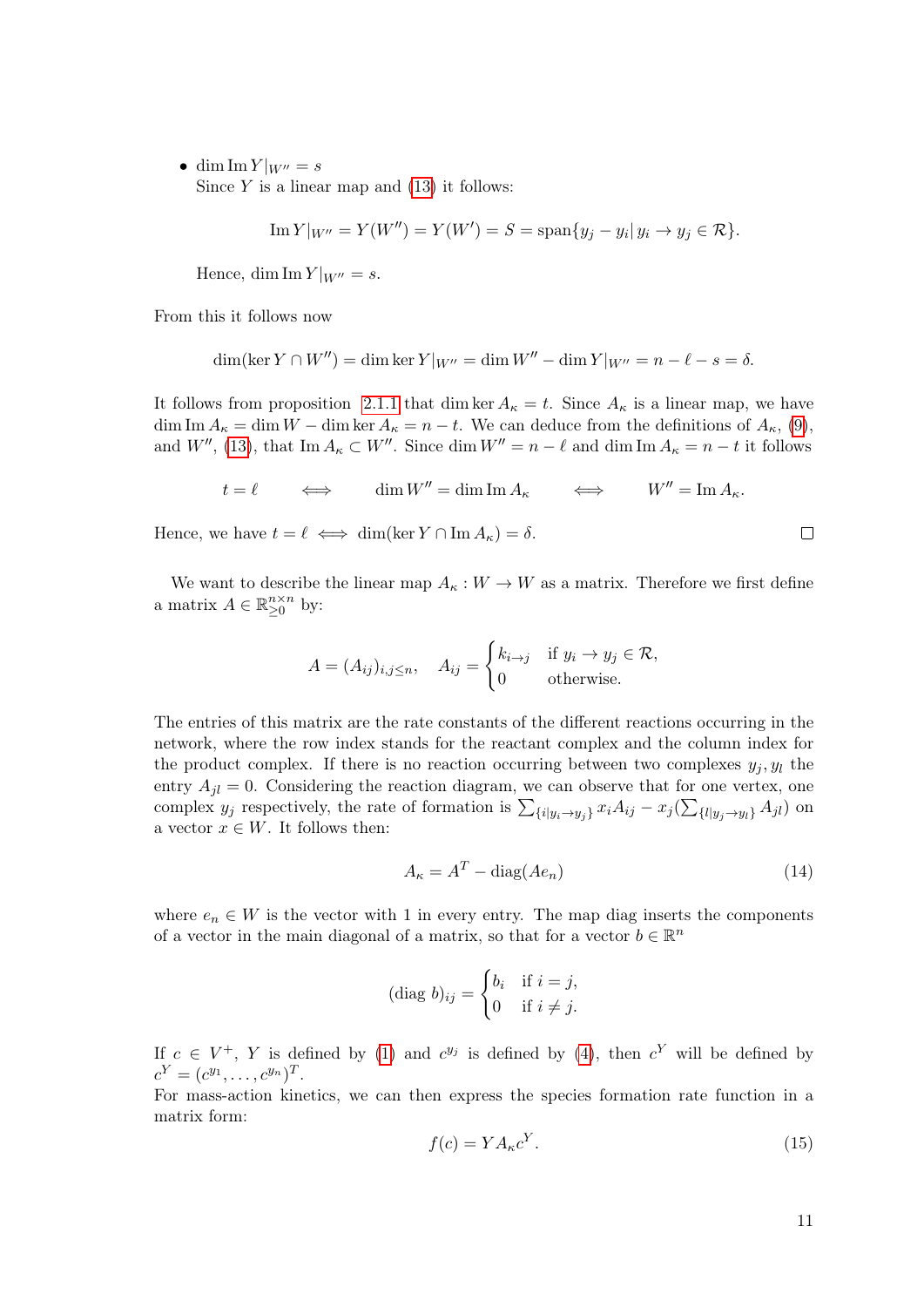### <span id="page-21-0"></span>2.1 Complex balanced network and its dynamical properties

A mass-action system with a complex balanced steady state ensures certain stability properties to the steady states. By getting a closer insight about the kernel of the linear kinetic map  $A_{\kappa}$  we are going to be able to draw some important conclusions regarding the kinetic properties of the system. These stability properties for complex balanced reaction systems were first proven by M. Feinberg and F. Horn, [\[14,](#page-66-2) [11\]](#page-65-6) and later proven in a different form by J. Gunawardena [\[15\]](#page-66-4), on which this section is also based on.

Recall the definition for the concentration vector [\(4\)](#page-14-2). We simplify the algebra by contraction of the notations for certain functions. Recall the definition of the  $(N \times n)$ -transformation matrix Y, [\(1\)](#page-11-2), and the composition  $c^Y$ . The natural logarithm of a vector  $c \in V^+$  will be defined by  $\ln c = (\ln c^1, \ldots, \ln c^N)^T$  and the ratio  $c/a$  of two vectors  $c, a \in V^+$  will be defined by

$$
\frac{c}{a} = \left(\frac{c^1}{a^1}, \dots, \frac{c^N}{a^N}\right)^T \in V^+
$$

By these definitions we can deduce the following relations:

$$
\ln c^{y_i} = \ln \left( \prod_{j=1}^N c_j^{y_{ij}} \right) = \sum_{j=1}^N \ln c_j^{y_{ij}} = y_i \cdot \ln c \in \mathbb{R}
$$
  

$$
\ln c^Y = Y^T \ln c \in V
$$
  

$$
\ln \frac{c}{a} = \ln c - \ln a \in V
$$
  

$$
\left( \frac{c}{a} \right)^{y_i} = \prod_{j=1}^N \left( \frac{c_j}{a_j} \right)^{y_{ij}} = \frac{c^{y_i}}{a^{y_i}} \in \mathbb{R}
$$

where  $\cdot$  denotes here and in the following the scalar product in  $\mathbb{R}^N$  or in  $\mathbb{R}^n$  respectively. We start by mentioning a major proposition stated and proven in [\[14\]](#page-66-2). The statement will be of importance for the properties of the Lyapunov function and is often referred to as the master proposition.

<span id="page-21-1"></span>**Proposition 2.1.1.** Let  $\{S, C, R, k\}$  be a mass-action system with t terminal strong linkage classes  $\{\mathcal{L}_1^T,\ldots,\mathcal{L}_t^T\}$  and let  $A_{\kappa}: W \to W$  be the linear kinetic map. Then ker  $A_k$  has a basis  $\{\chi_1, \ldots, \chi_t\} \subset \bar{W}^+$  such that

$$
supp \chi_i = \mathcal{L}_i^T, \quad \forall i \in \{1, \dots, t\}.
$$
\n
$$
(16)
$$

To prove this proposition we have to get a better insight on ker  $A_{\kappa}$  and it will require preliminary work. We will prove the proposition by means of a series of lemmas.

We define the absolute value of a vector to be:  $|(x_1,\ldots,x_n)| = (|x_1|,\ldots,|x_n|)$  and for vectors  $x, y \in W$  we say  $x \leq y$  if, and only if,  $x_i \leq y_i$  for  $1 \leq i \leq n$  and  $x < y$  if  $x \leq y$  and for some  $i \in \{1, ..., n\}, x_i < y_i$ .

<span id="page-21-2"></span>**Lemma 2.1.2.** If there exist  $x \in W$  such that  $x \in \text{ker } A_{\kappa}$  then  $|x| \in \text{ker } A_{\kappa}$ .

*Proof.* Let  $x \in \text{ker } A_{\kappa}$ , then it follows with [\(14\)](#page-20-0) that  $A^T x = \text{diag}(Ae_n)x$ . Taking absolute values on both sides and since  $|A^T x| \leq A^T |x|$ ,  $|\text{diag}(Ae_n)x| = \text{diag}(Ae_n)|x|$  we have:

$$
|ATx| = | \operatorname{diag}(Ae_n)x| \Rightarrow AT|x| \ge \operatorname{diag}(Ae_n)|x|
$$

$$
\Rightarrow (AT - \operatorname{diag}(Ae_n))|x| \ge 0
$$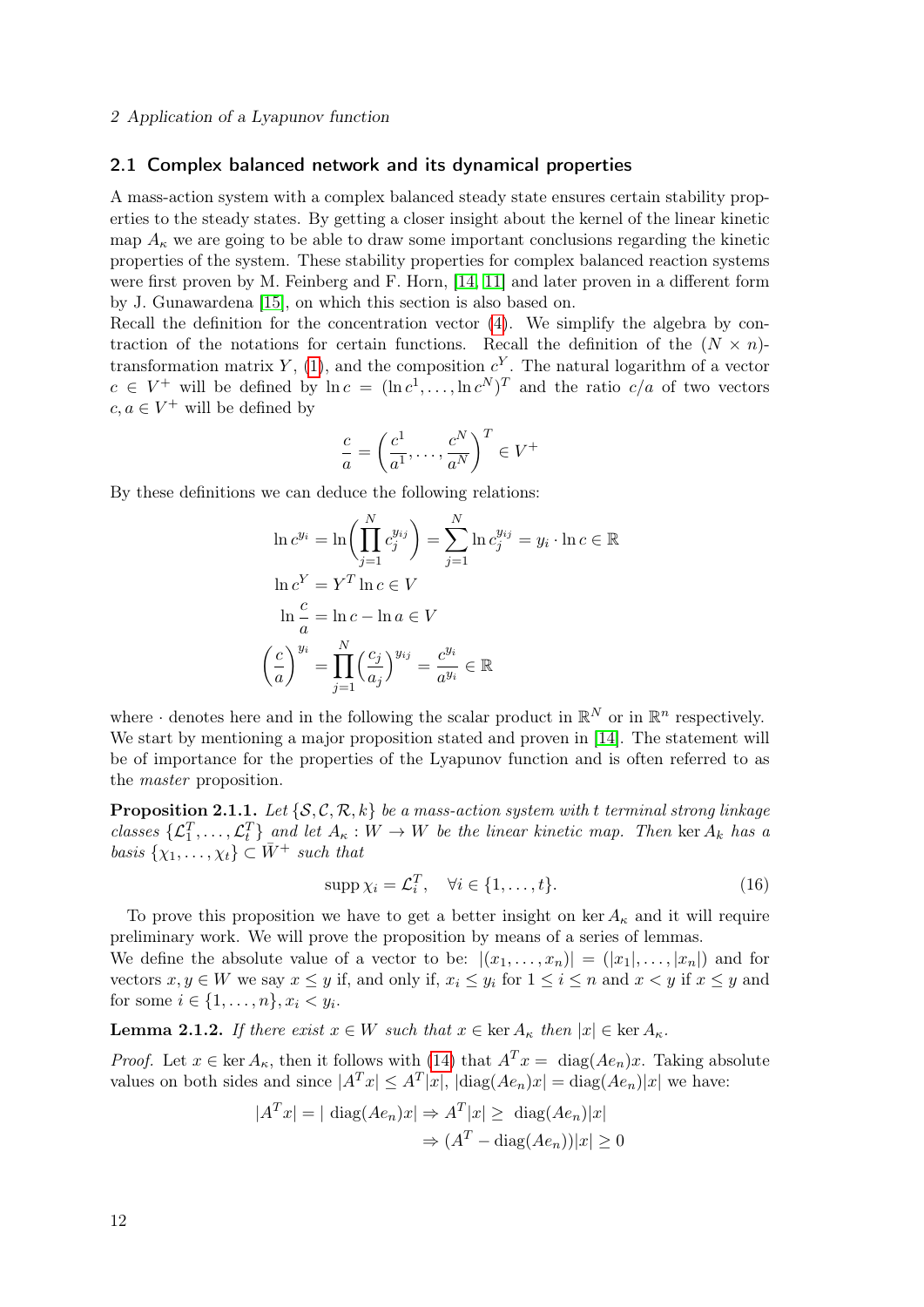2.1 Complex balanced network and its dynamical properties

From 
$$
e_n^T(A^T - \text{diag}(Ae_n)) = e_n^T A^T - e_n^T \text{diag}(Ae_n) = (Ae_n)^T - (Ae_n)^T = 0
$$
 it follows:  
if 
$$
(A^T - \text{diag}(Ae_n))x \ge 0
$$
 then 
$$
(A^T - \text{diag}(Ae_n))x = 0
$$
 (17)

for all  $x \in W$  since  $((A^T - \text{diag}(Ae_n))x)^Te_n = e_n^T(A^T - \text{diag}(Ae_n))x = (e_n^T(A^T$  $diag(Ae_n))x = 0.$ So we have  $(A^T - \text{diag}(Ae_n))|x| = 0$  and therefore  $|x| \in \text{ker } A_{\kappa}$ .  $\Box$ 

<span id="page-22-0"></span>**Lemma 2.1.3.** Let  $x \in \text{ker } A_{\kappa}$  and  $x \geq 0$ . If for some  $y_i \in \mathcal{C}$  we have  $x_i = 0$  and there exist  $y_i \in \mathcal{C}$  such that  $y_i \rightarrow y_j \in \mathcal{R}$ , then  $x_i = 0$ .

*Proof.* From  $A_{\kappa}(x) = 0$  it follows with equation [\(14\)](#page-20-0):

$$
\sum_{\{i|y_i \to y_j\}} x_i A_{ij} = x_j \Big( \sum_{\{l|y_j \to y_l\}} A_{jl} \Big).
$$

Since by hypothesis  $x_j = 0$ , it follows that  $x_j \left( \sum_{\{l|y_j \to y_l\}} A_{jl} \right) = 0$ . Since  $A_{ij} > 0$  whenever there exists an elementary reaction  $y_i \to y_j$  it follows then from  $\sum_{\{i|y_i \to y_j\}} x_i A_{ij} = 0$  that  $x_i = 0$  whenever there exists a reaction  $y_i \rightarrow y_j$ .  $\Box$ 

**Remark** From this lemma it follows immediately, that if  $x \in \text{ker } A_{\kappa}$  and there exists  $y_j \in \mathcal{C}$  such that  $x_j = 0$  then  $x_i = 0$  whenever  $y_i \Rightarrow y_j$ . It directly implies the next corollary.

**Corollary 2.1.4.** Let  $\mathcal{L}_i^S$  be a strong linkage class of the mass-action system  $\{S, C, R, k\}$ and let  $x \in \text{ker } A_{\kappa}$ . If  $x_j = 0$  for some  $y_j \in \mathcal{L}_{i}^S$ , then for all  $y_l \in \mathcal{L}_{i}^S$ :  $x_l = 0$ .

**Remark** From this corollary it follows:  $\mathcal{L}_i^S \cap \text{supp } x \neq \emptyset \Rightarrow \mathcal{L}_i^S \subset \text{supp } x$ .

**Lemma 2.1.5.** Let  $\mathcal{L}^T = \bigcup_{i=1}^t \mathcal{L}_i^T \subset \mathcal{C}$  be the set of complexes residing in a terminal strong linkage class for a mass-action system  $\{S, C, \mathcal{R}, k\}$ . If  $x \in \text{ker } A_{\kappa}$ , then supp  $x \subset \mathcal{L}^T$ .

Proof. Recall that

$$
(A_{\kappa}(x))_j = \sum_{\{i|y_i \to y_j \in \mathcal{R}\}} k_{i \to j} x_i - \left(\sum_{\{l|y_j \to y_l \in \mathcal{R}\}} k_{j \to l}\right) x_j
$$

Since by lemma [2.1.2](#page-21-2) we have  $|x| \in \text{ker } A_{\kappa}$  it follows:

$$
\sum_{\{i|y_i \to y_j \in \mathcal{R}\}} k_{i \to j} |x_i| = \left(\sum_{\{l|y_j \to y_l \in \mathcal{R}\}} k_{j \to l}\right) |x_j| \qquad \forall y_j \in \mathcal{C}
$$

$$
\Rightarrow \sum_{y_j \in \mathcal{L}^T} \sum_{\{i|y_i \to y_j \in \mathcal{R}\}} k_{i \to j} |x_i| = \sum_{y_j \in \mathcal{L}^T} \left(\sum_{\{l|y_j \to y_l \in \mathcal{R}\}} k_{j \to l}\right) |x_j|
$$

In fact we can reduce the second left-hand summation to a summation over all  $i$  for which  $y_i \in \mathcal{L}^T$ , for then both sides of the equation will sum over all reactions  $y_j \to y_l$  where  $y_j, y_l \in \mathcal{L}^T$ . Hence,

$$
\sum_{y_j \in \mathcal{L}^T} \sum_{\substack{\{i|y_i \to y_j \in \mathcal{R}\} \\ y_i \notin \mathcal{L}^T}} k_{i \to j} |x_i| = 0
$$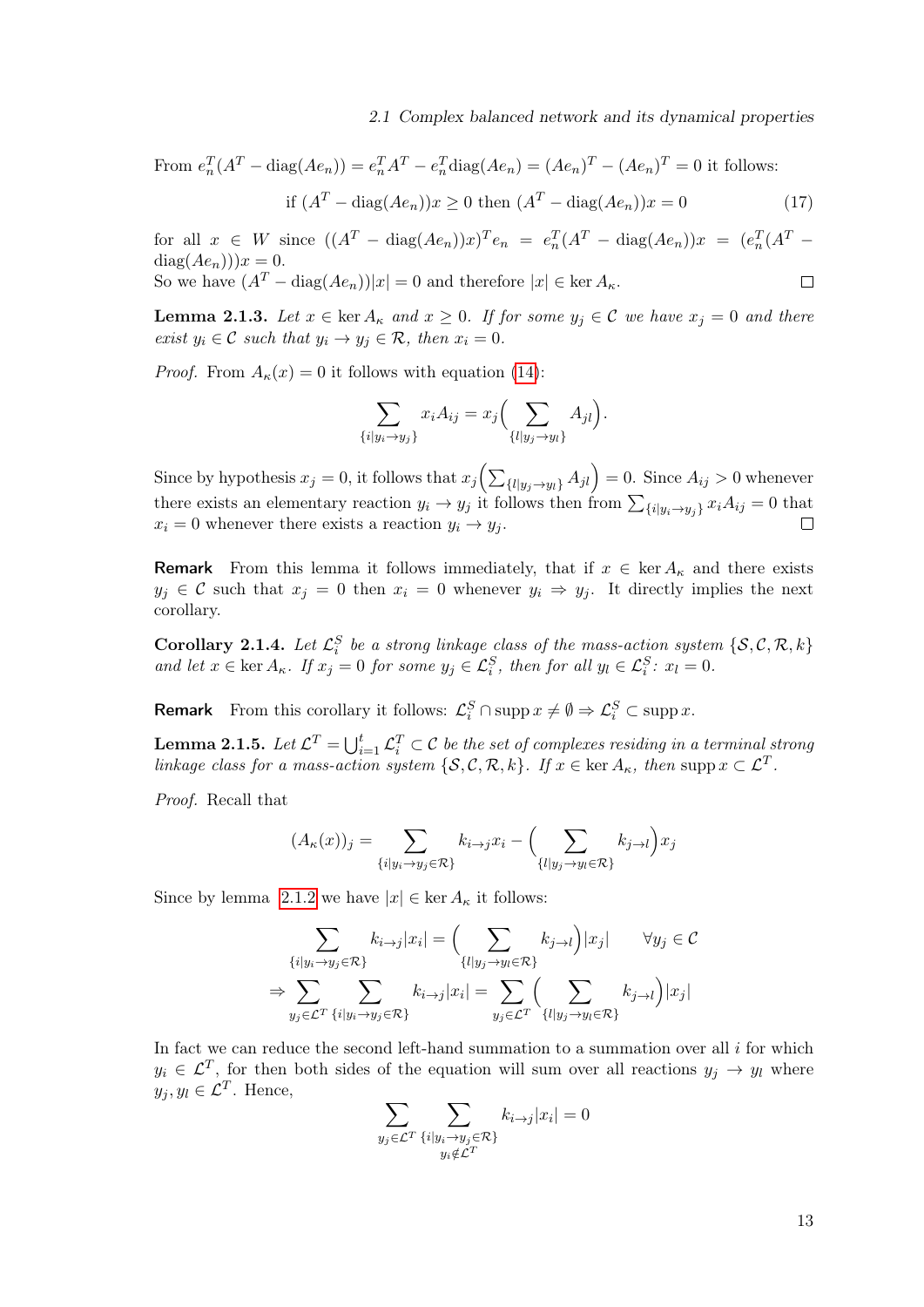### 2 Application of a Lyapunov function

This means, that for every  $y_i \notin \mathcal{L}^T$  such that  $y_i \to y_j$  and  $y_j \in \mathcal{L}^T$  we have  $x_i = 0$ . With Lemma [2.1.3](#page-22-0) (more exactly with its following remark) it follows that for every  $y_i \notin \mathcal{L}^T$ such that  $y_i \Rightarrow y_j$  for  $y_j \in \mathcal{L}^T$  we have  $x_i = 0$ , hence, for every  $y_i \in \mathcal{C} \backslash \mathcal{L}^T$  we have  $x_i = 0$ , which completes the proof.  $\Box$ 

For a mass-action system  $\{\mathcal{S}, \mathcal{C}, \mathcal{R}, k\}$  let  $\{\mathcal{L}_i^T\}_{i=1,\dots,t}$  be the terminal strong linkage classes. We define:

$$
\Gamma_i = \text{span}\{w \in W | \text{ supp } w = \mathcal{L}_i^T\}, \quad i = 1, \dots, t.
$$

Then, by the previous lemma we have: ker  $A_{\kappa} \subset \Gamma_1 \oplus \ldots \oplus \Gamma_t$ .

**Lemma 2.1.6.** For  $i \in \{1, \ldots, t\}$  if  $x \in \Gamma_i$ , then  $A_{\kappa}(x) \in \Gamma_i$ .

*Proof.* Let  $\mathcal{R}_i$  denote the reactions of  $\mathcal{R}$  between the complexes of  $\mathcal{L}_i^T$ . It then follows with the previous lemma for  $x \in \Gamma_i$ :

$$
A_{\kappa}(x) = \sum_{y_j \to y_l \in \mathcal{R}} k_{j \to l} x_j (w_l - w_j) = \sum_{y_j \to y_l \in \mathcal{R}_i} k_{j \to l} x_j (w_l - w_j).
$$

If  $\mathcal{R}_i = \emptyset$ , respectively  $\#\mathcal{L}_i^T = 1$ , then  $A_{\kappa}(x) = 0$  and the proof is complete. If  $\mathcal{R}_i \neq \emptyset$ , we have for every  $y_j \to y_l \in \mathcal{R}_i$  that  $y_j, y_l \in \mathcal{L}_i^T$  and therefore  $w_l - w_j \in \Gamma_i$ . Hence,  $A_{\kappa}(x) \in \Gamma_i$ .

**Lemma 2.1.7.** For every  $i \in \{1, \ldots, t\}$  there exists a  $\chi_i \in \Gamma_i$  such that:

$$
A_{\kappa}(\chi_i) = 0,
$$
  
\n
$$
\forall y_j \in \mathcal{L}_i^T : (\chi_i)_j > 0,
$$
  
\n
$$
\forall x \in \Gamma_i \text{ with } A_{\kappa}(x) = 0 \quad \exists \alpha \in \mathbb{R} \text{ such that } x = \alpha \chi_i.
$$

*Proof.* We set  $A_{\kappa}^i : \Gamma_i \to \Gamma_i$  to be the restriction of  $A_{\kappa}$  on  $\Gamma_i$ :

$$
A_{\kappa}^{i}(x) = \sum_{y_{j} \to y_{l} \in \mathcal{R}_{i}} k_{j \to l} x_{j}(w_{l} - w_{j}).
$$

We then have  $\dim(\text{Im }A_{\kappa}^i) \leq \dim \Gamma_i$ . For every  $y_j \to y_l \in \mathcal{R}_i$  we have  $y_j, y_l \in \mathcal{L}_i^T$  and  $(w_j + w_l) \cdot (k_{j \to l} x_j (w_l - w_j)) = -k_{j \to l} x_j + k_{j \to l} x_j = 0.$  Hence,  $(\sum_{y_j \in \mathcal{L}_i^T} w_j) \cdot A_{\kappa}^i(x) = 0$ for all  $x \in W$  and  $\sum_{y_j \in \mathcal{L}_i^T} w_j \in \Gamma_i$ , therefore  $\dim(\ker A_\kappa^i) = \dim \Gamma_i - \dim \text{Im } A_\kappa^i > 0$ . So  $\ker A^i_{\kappa} \neq \emptyset$ , that is there exists an  $\chi_i \in \ker A^i_{\kappa}$  and  $\emptyset \neq \supp \chi_i \subset \mathcal{L}_i^T$ . Corollary 2.1.1 implies  $\mathcal{L}_i^T \subset \text{supp }\chi_i$ , therefore we conclude supp  $\chi_i = \mathcal{L}_i^T$ . So, it follows:

$$
(\chi_i)_j \begin{cases} \neq 0 & \text{if } y_j \in \mathcal{L}_i^T \\ = 0 & \text{if } y_j \notin \mathcal{L}_i^T \end{cases}
$$

From Lemma [2.1.2](#page-21-2) we can assume if  $(\chi_i)_j \neq 0$  then  $(\chi_i)_j > 0$ .

Let  $x \in \Gamma_i$  be such that  $x \neq \chi_i$  and  $A_{\kappa}(x) = 0$ . Let  $\alpha$  be chosen such that  $x_i - \alpha(\chi_i)_i = 0$ for some  $y_j \in \mathcal{L}_i^T$ . Evidently  $x - \alpha \chi_i \in \ker A_\kappa$ , so with the remark to [2.1.3](#page-22-0) it follows  $x_j - \alpha(\chi_i)_j = 0$  for all  $y_j \in \mathcal{L}_i^T$ . Since  $\text{supp}(x - \alpha \chi_i) \subset \mathcal{L}_i^T$  it follows  $x = \alpha \chi_i$ .  $\Box$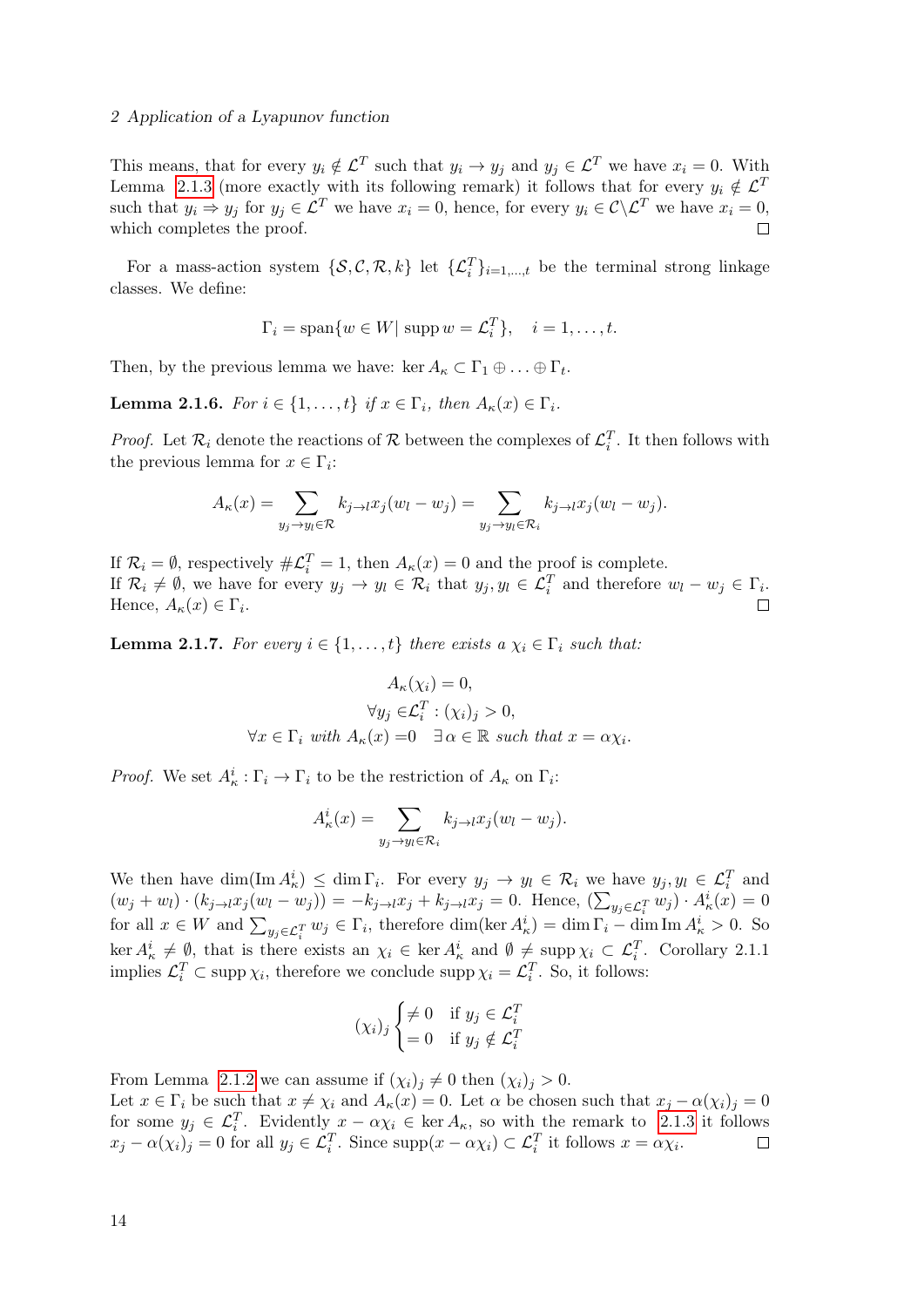### Proof. (Proposition [2.1.1\)](#page-21-1)

We now prove that every  $x \in \ker A_{\kappa}$  can be expressed as a composition of  $\{\chi_i\}_{1 \leq i \leq t}$ , where every  $\chi_i$  in the set has the following properties:

- $\chi_i \in \Gamma_i$
- $A_{\kappa}(\chi_i)=0$
- $(\chi_i)_j > 0$  if  $y_j \in \mathcal{L}_i^T$ .

It is clear that the set  $\{\chi_i\}_{1 \leq i \leq t}$  is linearly independent. So if we are able to prove this statement, it would mean that this set constitutes a basis for ker  $A_{\kappa}$ .

Let  $x \in \ker A_{\kappa}$ . Since  $\ker A_{\kappa} \subset \Gamma_1 \oplus \Gamma_2 \oplus \ldots \oplus \Gamma_t$ , we have:  $x = \bar{x}_1 + \bar{x}_2 + \ldots + \bar{x}_t$  with  $\bar{x}_i \in \Gamma_i$ ,  $i = 1, \ldots, t$ . So,  $A_{\kappa}(x) = A_{\kappa}(\bar{x}_1) + \ldots + A_{\kappa}(\bar{x}_t) = 0$ . Lemma 2.1.4 implies that  $A_{\kappa}(\bar{x}_i) \in \Gamma_i$  and since the  $\Gamma_i$  are linearly independent it follows:  $A_{\kappa}(\bar{x}_i) = 0, \forall 1 \leq i \leq t$ . The last lemma implies that there exists  $\{\alpha_i\}_{1\leq i\leq t}$  such that:  $x = \alpha_1\chi_1 + \alpha_2\chi_2 + \ldots + \alpha_t\chi_t$ . By this last argument we have proven proposition [2.1.1.](#page-21-1)

From this proposition we deduce a series of important statements. One of them is the following corollary:

<span id="page-24-0"></span>**Corollary 2.1.8.** Let  $\{S, C, R, k\}$  be a mass-action system. Then:

 $\ker A_{\kappa} \cap W^+ \neq \emptyset \iff \text{the network is weakly reversible.}$ 

*Proof.* For the forward implication, let  $\{S, C, \mathcal{R}, k\}$  be a reaction system that is not weakly reversible. Hence, there exists a complex  $y_j \in \mathcal{C}$  that is not part of a terminal strong linkage class. By proposition [2.1.1](#page-21-1) every element  $x \in \text{ker } A_{\kappa}$  has a decomposition  $x = x_1 + ... + x_t$ such that supp  $x_i = \mathcal{L}_i^T$ ,  $i = 1, ..., t$ . Therefore we have for every element of  $x \in \text{ker } A_{\kappa}$ :  $x_j = 0$ . This implies ker  $A_{\kappa} \cap W^+ = \emptyset$ .

For the reverse implication let the network be weakly reversible. Then every complex is part of a terminal strong linkage class and the sum of the basis vectors of ker  $A_{\kappa}$  is an element of ker  $A_{\kappa} \cap W^+$ .  $\Box$ 

<span id="page-24-1"></span>**Corollary 2.1.9.** Let  $\{S, C, R, k\}$  be a mass-action system. If there exists  $c^* \in V^+$  such that  $A_{\kappa}\psi(c^*)=0$ , that is, if there exists a positive complex balanced steady state to the system, then the network is weakly reversible.

*Proof.* Since  $c^* \in V^+$  it follows that  $\psi(c^*) = \sum_{i=1}^n (c^*)^{y_i} w_i > 0$ . So there exists a positive vector  $\psi(c^*) \in W^+$  in the kernel of  $A_{\kappa}$ . From Corollary [2.1.8](#page-24-0) it then follows that the network is weakly reversible.  $\Box$ 

**Remark** Recall that for a chemical reaction network  $\{S, C, \mathcal{R}\}\$  we defined the stoichiometric subspace  $S \subset V$  as  $S = \text{span}\{y_l - y_j \in V | y_j \to y_l \in \mathcal{R}\}\$ .  $S^{\perp}$  is the orthogonal complement to S in V,  $S^{\perp} = \{v \in V | v \cdot u = 0 \text{ for } u \in S\}$ . So, we have  $V = S \oplus S^{\perp}$ .

A mass-action system will be called *conservative* if  $S^{\perp}$  contains a vector in the nonnegative orthant  $\bar{V}^+$  of the species space. If for example we have in chemical terminology conservation of mass, then the mass-action system is conservative. Conservation of mass is not the only characteristic that leads to a conservative system. Consider the Michaelis-Menten-Equation in figure [2](#page-25-0) on page [16:](#page-25-0)

In this example we have conservation of the number of molecules of  $S + SE + P$  and the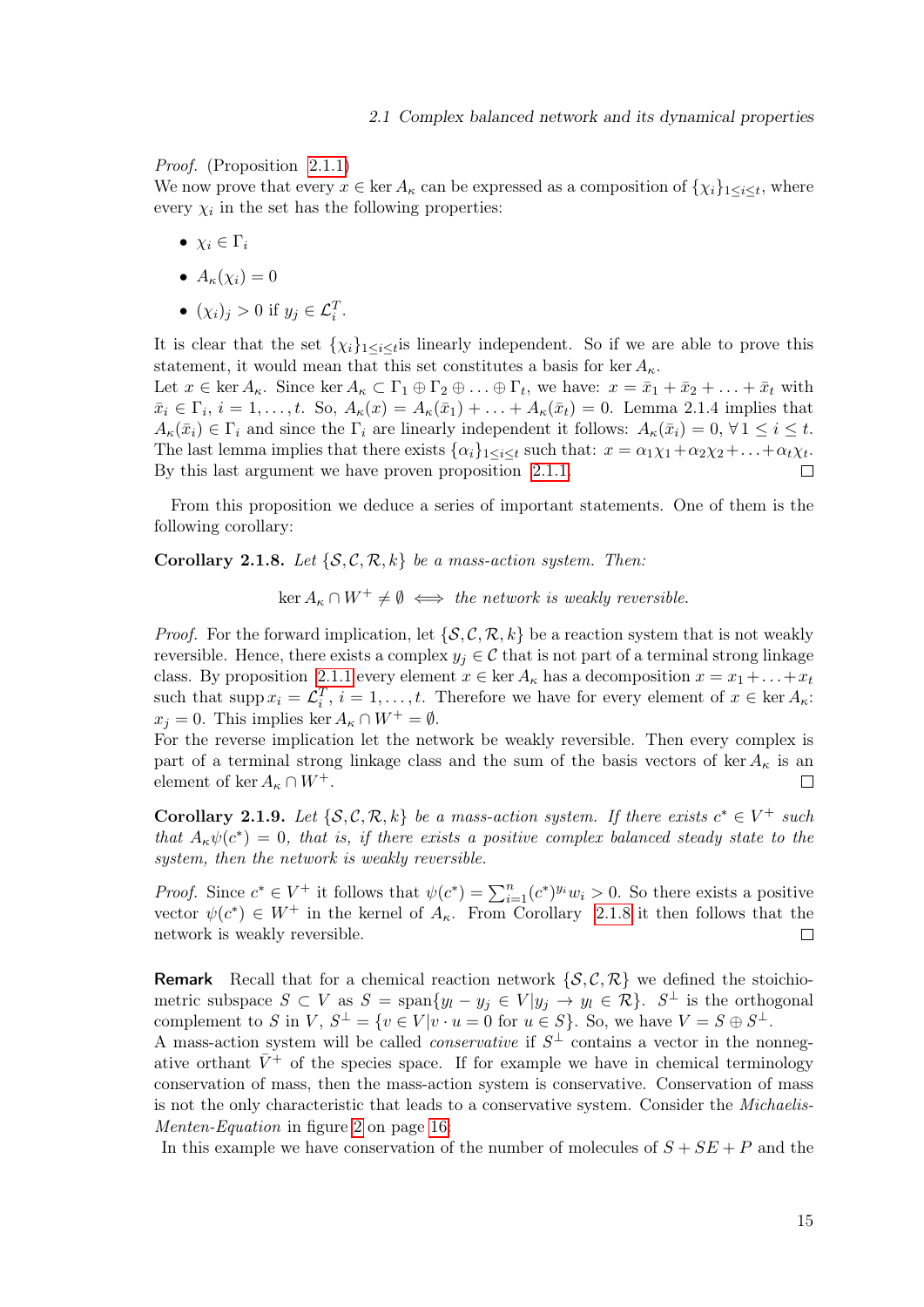<span id="page-25-0"></span>2 Application of a Lyapunov function

$$
S + E \qquad \xleftarrow{\longrightarrow} \qquad SE \qquad \longrightarrow \qquad P + E
$$

Figure 2: Michaelis-Menten-model, where S denotes the substrate, E the enzyme, SE the enzyme-substrate complex and P the product

number of molecules of  $E + SE$ . Let  $X_I$  denote the number of molecules of the species I, then we have  $X_S + X_{SE} + X_P = K_1$  and  $X_E + X_{SE} = K_2$  where  $K_1, K_2$  are constants. So we have two conservation relations:  $(1,0,1,1)^T \in S^{\perp}$  and  $(0,1,1,0)^T \in S^{\perp}$ . If we consider a more general notion of conservation, i.e. conservation of a reactant-product-relation, it is only necessary that  $S^{\perp}$  is nonempty and  $S^{\perp}$  may also contain vectors with negative coefficients. Assume that there is no input or output to the system, then the system must be conservative due to conservation of mass.

<span id="page-25-1"></span>Proposition 2.1.10 (Feinberg [\[11\]](#page-65-6), lecture 4).

$$
\forall a, b \in V^+ \quad \exists! \eta \in S^\perp : \quad ae^\eta - b \in S. \tag{18}
$$

*Proof.* Let  $a, b \in V^+$ , we define  $\varphi : V \to \mathbb{R}$  by

$$
\varphi(x) := \sum_{i=1}^N (a_i e^{x_i} - b_i x_i).
$$

Through computation we have:  $\varphi'(x) = ae^x - b = (a_1e^{x_1} - b_1, \ldots, a_Ne^{x_N} - b_N)$ , where  $e^x = \{e^{x_i}\}_{i=1,\dots,N}$ . It so follows that the Hessian  $H_{\varphi}(x)$  of  $\varphi$  at x is given by  $z^T H_{\varphi}(x)z =$  $z^T$ (diag  $ae^x$ )z for all  $z \in V$ . So we have for every  $z \in V$ ,  $z \neq 0$ :

$$
z^{T}H_{\varphi}(x)z = z^{T}(\text{diag } ae^{x})z = \sum_{i=1}^{N} a_{i}e^{x_{i}}z_{i}^{2} > 0.
$$

This means  $H_{\varphi}$  is positive definite. Hence,  $\varphi$  is strictly convex. For  $i \in \{1, \ldots, N\}$  we have

$$
\lim_{\alpha \to \infty} (a_i e^{\alpha x_i} - \alpha b_i x_i) = \begin{cases} \infty & \text{if } x_i \neq 0 \\ a_i & \text{if } x_i = 0 \end{cases}
$$

It then follows for  $x \neq 0$  that

$$
\lim_{\alpha \to \infty} \varphi(\alpha x) = \infty. \tag{19}
$$

We now prove the existence of  $\eta \in S^{\perp}$  such that  $ae^{\eta} - b \in S$ . Let therefore  $\varphi|_{S^{\perp}} : S^{\perp} \to \mathbb{R}$ be the restriction of  $\varphi$  to  $S^{\perp}$ . As  $\varphi$  is continuous and convex, it follows that  $\varphi|_{S^{\perp}}$  is too. Hence, the set  $G := \{x \in S^{\perp} | \varphi|_{S^{\perp}}(x) \leq \varphi|_{S^{\perp}}(0) = a\}$  is closed and convex. Moreover, G is bounded. Let  $i \in \{1, ..., N\}$  and  $\psi_i : S^{\perp} \to \mathbb{R}, \psi_i(x) = a_i e^{x_i} - b_i x_i$ , then there exists some adequate  $\gamma_i \in \mathbb{R}$  such that for all i and all  $x \in S^{\perp}$  holds  $\varphi(x)_{S^{\perp}} \geq \psi_i(x) \geq \gamma_i$ . Since  $\psi_i$  is continuous and convex for all i, we have  $\{x \in S^{\perp} | \psi_i(x) \leq a_i\}$  is bounded, hence,  $\bigcap_{1 \leq i \leq N} \{x \in S^{\perp} | \psi_i(x) \leq a_i\}$  is bounded. Since  $G \subset \bigcap_{1 \leq i \leq N} \{x \in S^{\perp} | \psi_i(x) \leq a_i\}$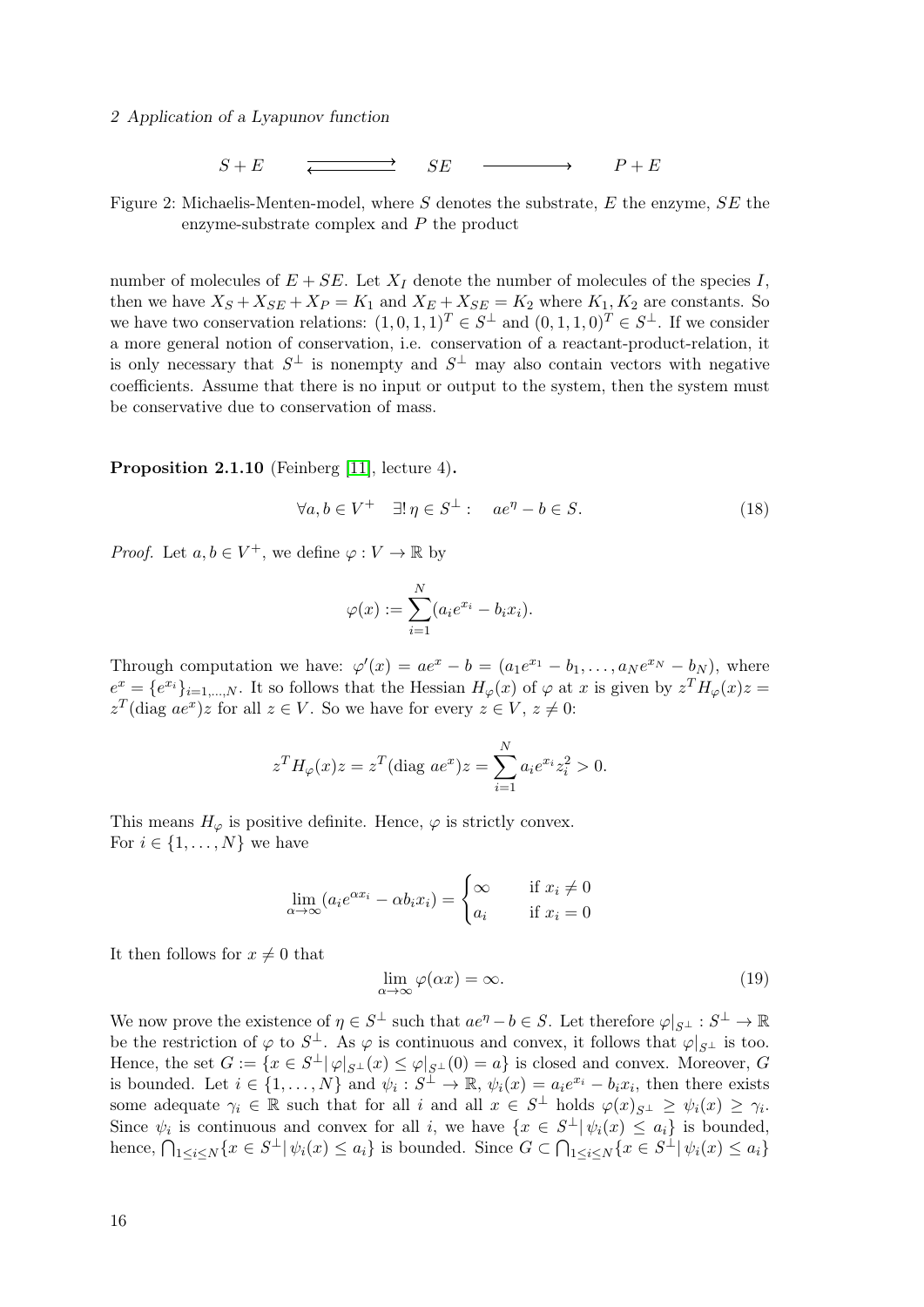it follows that  $G$  is also bounded. So the set  $G$  is closed and bounded, hence, compact. Therefore, there exists a  $\eta \in G$  such that:

$$
\varphi|_{S^{\perp}}(\eta) \leq \varphi|_{S^{\perp}}(x) \qquad \forall x \in G
$$
  
\n
$$
\Rightarrow \varphi|_{S^{\perp}}(\eta) \leq \varphi|_{S^{\perp}}(x) \qquad \forall x \in S^{\perp}
$$
  
\n
$$
\Rightarrow 0 = \frac{d}{d\gamma} \varphi|_{S^{\perp}}(\eta + \gamma x)|_{\gamma=0} = \frac{d}{d\gamma} \varphi(\eta + \gamma x)|_{\gamma=0} = \varphi'(\eta) \cdot x \qquad \forall x \in S^{\perp}
$$
  
\n
$$
\Rightarrow ae^{\eta} - b = \varphi'(\eta) \in S.
$$

At this point we only have to prove uniqueness to complete the proof. Let  $\bar{\eta} \in S^{\perp}$  such that  $\bar{\eta} \neq \eta$  and  $ae^{\bar{\eta}} - b \in S$ . Then it must be such that  $a(e^{\bar{\eta}} - e^{\eta}) \in S$  and with  $\bar{\eta} - \eta \in S^{\perp}$ , it follows  $\ddotsc$ 

$$
0 = (\bar{\eta} - \eta) \cdot a(e^{\bar{\eta}} - e^{\eta}) = \sum_{i=1}^{N} a_i (\bar{\eta}_i - \eta_i)(e^{\bar{\eta}_i} - e^{\eta_i}).
$$

Since  $a \in V^+$  this equation can only hold if  $\bar{\eta}_i = \eta_i$  for all  $i \in \{1, ..., N\}$ . Hence, uniqueness follows. П

<span id="page-26-1"></span>Corollary 2.1.11. Let  $\{S, C, R\}$  be a reaction network and let  $S \subset V$  be its stoichiometric subspace. For all  $c^* \in V^+ \{c \in V^+ | \ln c - \ln c^* \in S^{\perp} \}$  meets every positive stoichiometric compatibility class  $(c_0 + S) \cap V^+$  in precisely one point.

*Proof.* Let  $d \in V^+$  and  $d \in (d_0 + S) \cap V^+$ . First we are going to prove the existence of an element  $c \in (d_0 + S) \cap \{c \in V^+ | \ln c - \ln c^* \in S^{\perp} \}$  for  $d \in V$  been chosen arbitrarily. Proposition [2.1.10](#page-25-1) implies the unique existence of a vector  $\eta \in S^{\perp}$  such that  $c^*e^{\eta} - d \in S$ . If we define  $c := c^*e^{\eta}$ , then  $c \in (d_0 + S) \cap V^+$  and  $\ln c - \ln c^* = \ln(c^*e^{\eta}) - \ln c^* = \ln e^{\eta} =$  $\eta \in S^{\perp}$ . So c satisfies the requirement of the corollary.

To prove uniqueness of c, let  $c' \in V^+$  be such that  $c' \in (d_0 + S) \cap \{c \in V^+ | \ln c - \ln c^* \in S^{\perp} \}$ and  $c' \neq c$ . Then it follows from  $c, c' \in \{c \in V^+ | \ln c - \ln c^* \in S^\perp \}$  that  $\ln c - \ln c' \in S^\perp$ . Since  $c - c' \in S$  it then follows:

$$
0 = (c - c') \cdot (\ln c - \ln c') = \sum_{i=1}^{N} (c_i - c'_i)(\ln c_i - \ln c'_i).
$$

Since  $\ln : (0, \infty) \to \mathbb{R}$  is a strictly increasing function, the last equation can only hold if  $c_i' = c_i$  for all  $i \in \{1, ..., N\}$ . Thus, uniqueness is proven.  $\Box$ 

Recall the notations  $E = \{c \in V^+ | f(c) = 0\}$  and  $C = \{c \in V^+ | A_\kappa \psi(c) = 0\}$  for the set of steady states, respectively complex balanced steady states.

<span id="page-26-0"></span>**Theorem 2.1.12** (Feinberg [\[11\]](#page-65-6), lecture 5). Let  $\{S, C, R, k\}$  be a mass-action system and let S be its stoichiometric subspace and  $f = YA_{\kappa}\psi$  the species formation rate function. If  $c^* \in V^+$  is a complex balanced steady state to the system, then the following statements hold:

(1) ∀ c ∈ V<sup>+</sup>, c ∉ E : (ln c – ln c<sup>\*</sup>) · f (c) < 0 (2)  $E = \{c \in V^+ | \ln c - \ln c^* \in S^{\perp} \}$  $(3)$   $E = C$ .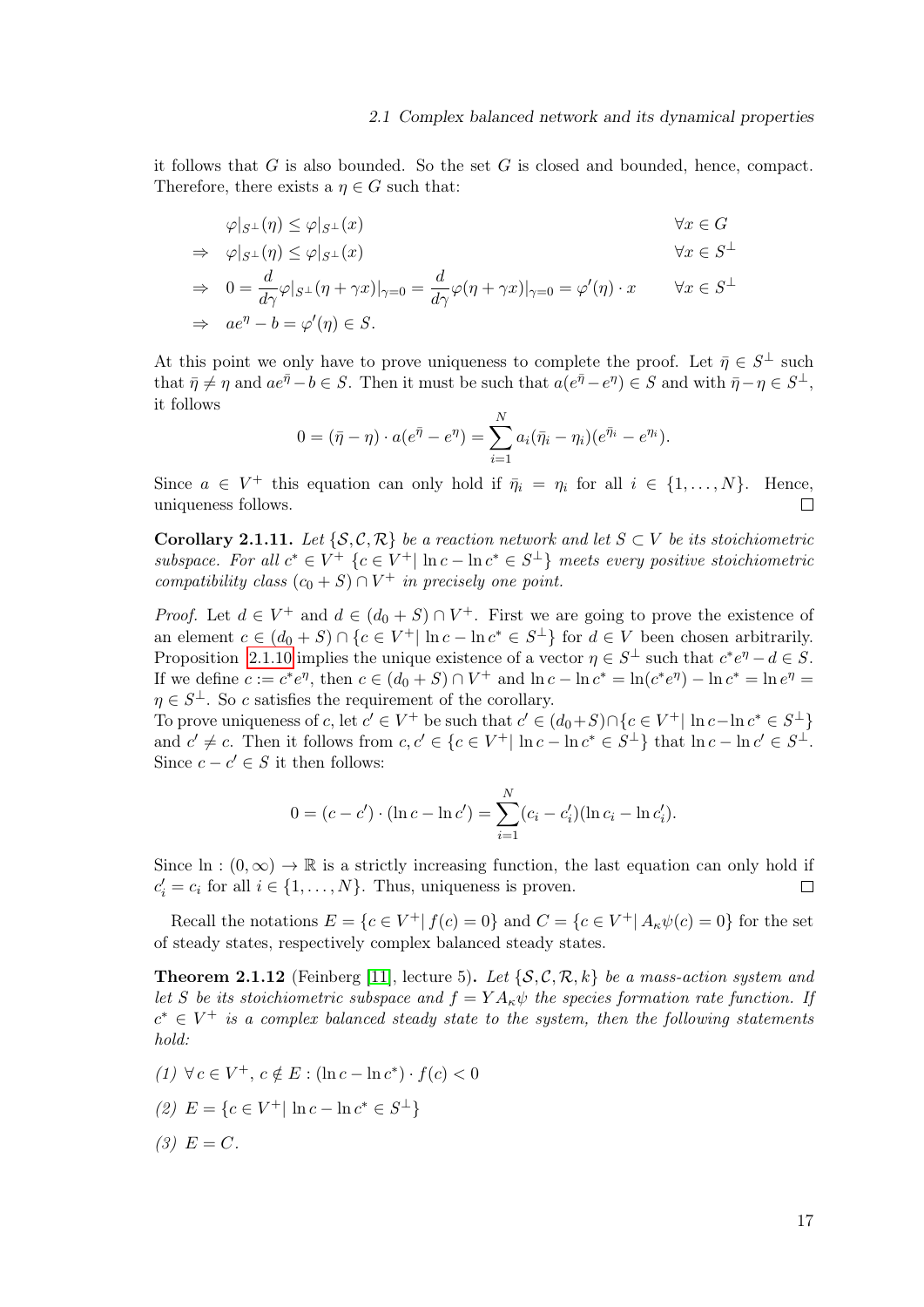### 2 Application of a Lyapunov function

Proof. (1): We define

$$
\phi: V^+ \longrightarrow V
$$

$$
c \longmapsto \ln c - \ln c^*
$$

For every  $c \in V^+$  we have  $c^y = (c^*)^y e^{y \phi(c)}$ ,  $\forall y \in C$ . This implies:

$$
f(c) = \sum_{y_j \to y_l \in \mathcal{R}} k_{j \to l}(c^*)^{y_j} e^{y_j \cdot \phi(c)} (y_l - y_j)
$$
  
\n
$$
\Rightarrow \quad f(c) \cdot (\ln c - \ln c^*) = \sum_{y_j \to y_l \in \mathcal{R}} k_{j \to l}(c^*)^{y_j} e^{y_j \cdot \phi(c)} (y_l \cdot \phi(c) - y_j \cdot \phi(c))
$$

With the argument

<span id="page-27-1"></span>
$$
e^{\alpha}(\alpha'-\alpha)\begin{cases} < \\ = \end{cases}e^{\alpha'}-e^{\alpha} \iff \begin{cases} \alpha \neq \alpha' \\ \alpha = \alpha' \end{cases}
$$

it follows:

<span id="page-27-0"></span>
$$
f(c) \cdot (\ln c - \ln c^*) \le \sum_{y_j \to y_l \in \mathcal{R}} k_{j \to l} (c^*)^{y_j} (e^{y_l \cdot \phi(c)} - e^{y_j \cdot \phi(c)}) \qquad \forall c \in V^+ \tag{20}
$$

with equality holding if and only if  $\phi(c) \cdot (y_l - y_j) = 0$  for every  $y_j \to y_l \in \mathcal{R}$ .

$$
\Rightarrow f(c) \cdot (\ln c - \ln c^*) \le \sum_{y_j \to y_l \in \mathcal{R}} k_{j \to l} (c^*)^{y_j} (e^{y_l \cdot \phi(c)} - e^{y_j \cdot \phi(c)})
$$

$$
= \left(\sum_{y_j \to y_l \in \mathcal{R}} k_{j \to l} (c^*)^{y_j} (w_l - w_j)\right) \sum_{y_i \in \mathcal{C}} e^{y_i \cdot \phi(c)} w_i = 0 \quad (21)
$$

since  $\sum_{y_j \to y_l \in \mathcal{R}} k_{j \to l} (c^*)^{y_j} (w_l - w_j) = A_k \psi(c^*) = 0$ . With equality holding if and only if  $f(c) = 0.$ 

(2): Let  $c \in \{c \in V^+ | \ln c - \ln c^* \in S^{\perp} \}$  and  $c \neq c^*$ , so it follows since  $f(c) \in S$  for all  $c \in V$  that  $f(c) \cdot (\ln c - \ln c^*) = 0$ .  $\ln : (0, \infty) \to \mathbb{R}$  is a strictly increasing function, so that for  $c \neq c^*$ ,  $\ln c \neq \ln c^*$ . It therefore follows that  $f(c) = 0$  and consequently  $c \in E$ . If  $c \in E$ , then  $f(c) \cdot (\ln c - \ln c^*) = 0$ . So it follows from [\(20\)](#page-27-0) that

$$
0 = f(c) \cdot (\ln c - \ln c^*) \le \sum_{y_j \to y_l \in \mathcal{R}} k_{j \to l} (c^*)^{y_j} (e^{y_l \cdot \phi(c)} - e^{y_j \cdot \phi(c)}) \stackrel{(21)}{=} 0.
$$

The middle inequality is an equality only if  $\phi(c) \cdot (y_l - y_j) = 0$ . Since  $y_l - y_j \in S$ , it follows that  $\phi(c) = \ln c - \ln c^* \in S^{\perp}$ . Hence,  $c \in \{c \in V^+ | \ln c - \ln c^* \in S^{\perp} \}$ .

(3): From the second part we know that  $c \in E$  implies  $\ln c - \ln c^* \in S^{\perp}$ . So we will now prove that from this last statement follows that  $A_{\kappa}\psi(c)=0$ .

Since  $c^* \in V^+$  is a complex balanced steady steady state, we know from Corollary [2.1.9](#page-24-1) that the network is weakly reversible. Hence, every complex resides in a terminal strong linkage class. Furthermore, proposition [2.1.1](#page-21-1) implies existence of a basis  $\{\chi_1,\ldots,\chi_t\} \subset \bar{W}^+$  of ker  $A_\kappa$  such that supp  $\chi_i = \mathcal{L}_i^T$ ,  $i = 1,\ldots,t$ . It follows:

$$
\psi(c^*) = \sum_{i=1}^n (c^*)^{y_i} w_i = \sum_{j=1}^t \Big(\sum_{y_i \in \mathcal{L}_j^T} (c^*)^{y_i} w_i\Big) = \sum_{j=1}^t \lambda_j \chi_j,
$$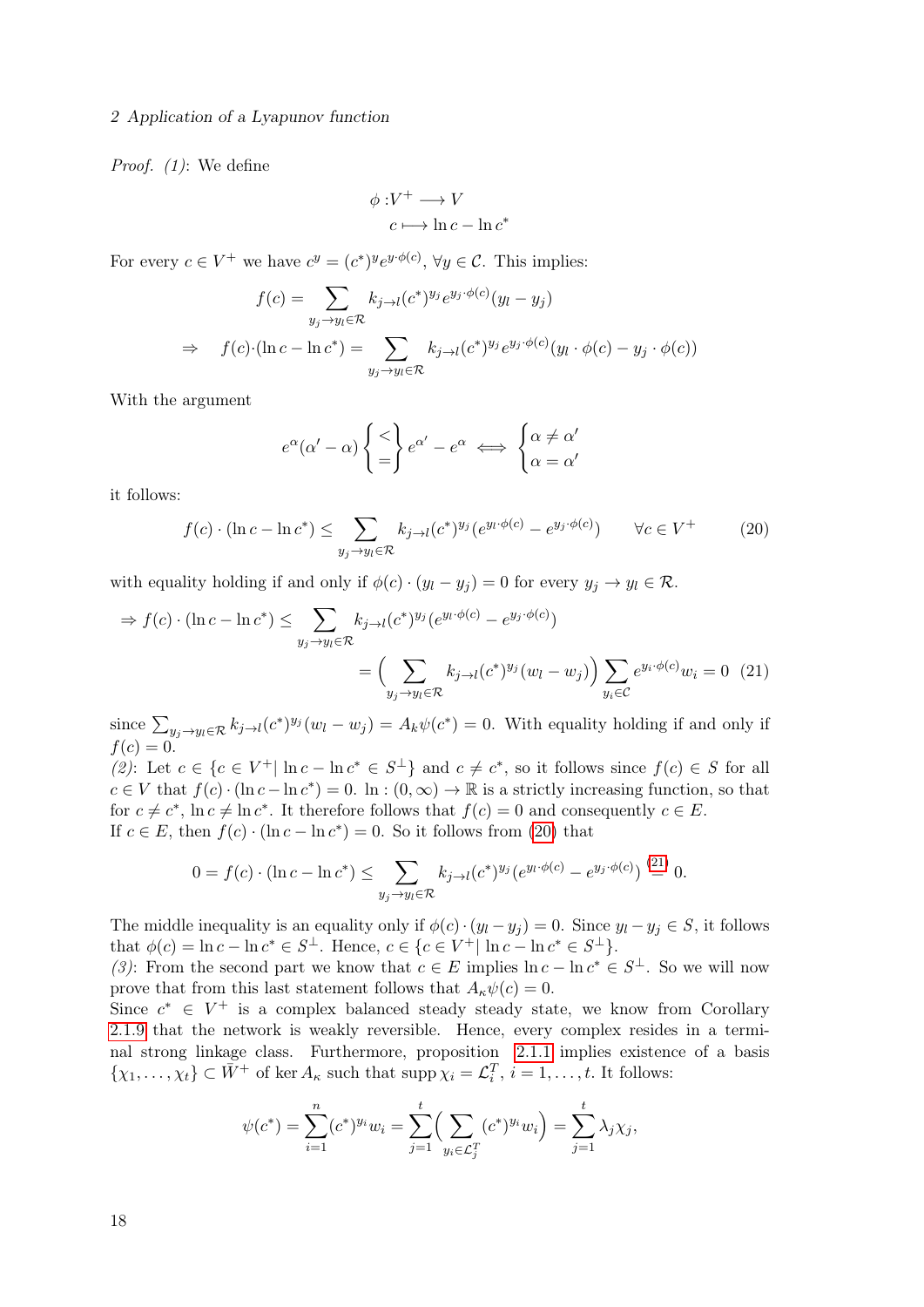where  $\lambda_1, \ldots, \lambda_t \in (0, \infty)$ . Since the terminal strong linkage classes are disjoint, it follows that  $\sum_{y_i \in \mathcal{L}_j^T} (c^*)^{y_i} w_i = \lambda_j \chi_j$ ,  $j = 1, \ldots, t$ . Hence,  $\{\sum_{y_i \in \mathcal{L}_j^T} (c^*)^{y_i} w_i\}_{j=1,\ldots,t}$  also represents a basis of ker  $A_{\kappa}$ .

We have  $\ln c - \ln c^* \in S^{\perp}$ , so for every pair of linked complexes  $y_j \sim y_l$  it follows from  $y_l - y_j \in S$  that  $y_j \cdot (\ln c - \ln c^*) = y_l \cdot (\ln c - \ln c^*)$ . This implies, that there exist  $\theta_1, \ldots, \theta_t$ such that  $y_j \cdot (\ln c - \ln c^*) = \theta_i$  for all  $y_j \in \mathcal{L}_i^T$ . So it follows that

$$
\psi(c) = \sum_{i=1}^{n} c^{y_i} w_i = \sum_{i=1}^{n} (c^*)^{y_i} e^{y_i \cdot (\ln c - \ln c^*)} w_i
$$
  
= 
$$
\sum_{j=1}^{t} \Biggl(\sum_{y_i \in \mathcal{L}_j^T} (c^*)^{y_i} e^{y_i \cdot (\ln c - \ln c^*)} w_i \Biggr) = \sum_{j=1}^{t} e^{\theta_j} \Biggl(\sum_{y_i \in \mathcal{L}_j^T} (c^*)^{y_i} w_i \Biggr)
$$
  

$$
\in \ker A_{\kappa}.
$$

This means  $A_{\kappa}\psi(c)=0$  and the proof is complete.

Remark This theorem tells us that if a mass-action system contains one complex balanced steady state, then every steady state in this system is complex balanced and therefore is a complex balanced mass-action system. With Corollary [2.1.8](#page-24-0) it follows then that this system is weakly reversible. On the whole we have the implication:

 $\exists c^* \in V^+ : A_{\kappa} \psi(c^*) = 0 \Rightarrow$  complex balanced system  $\Rightarrow$  weakly reversible system.

**Corollary 2.1.13.** Let  $\{S, C, R, k\}$  be a complex balanced mass-action system. Then the differential equations admit in each positive stoichiometric compatibility class exactly one steady state.

Proof. Since from the theorem [2.1.12](#page-26-0) we know that the set of positive steady states coincides with the set  ${c \in V^+ | \ln c - \ln c^* }$  for  $c^* \in V^+$  a complex balanced steady state, corollary [2.1.11](#page-26-1) proves the statement.  $\Box$ 

### <span id="page-28-0"></span>2.2 Construction of the Lyapunov function

In the previous section we have seen that a complex balanced mass-action system with terminal strong linkage classes  $\{\mathcal{L}_i^T\}_{i=1,\dots,t}$  implies:

- ker  $A_{\kappa}$  has a basis  $\{\chi_1, \ldots, \chi_t\}$  such that  $\text{supp }\chi_i = \mathcal{L}_i^T$ ,  $i = 1, \ldots, t$ ;
- the mass-action system is weakly reversible;
- $\forall c \in V^+ : f(c) \cdot (\ln c \ln c^*) \leq 0$ , where  $c^* \in V^+$  is a complex balanced steady state of the system;
- $C = \{c \in V^+ | A_{\kappa} \psi(c) = 0\} = \{c \in V^+ | \ln c \ln c^* \in S^{\perp} \}$  where  $c^* \in V^+$  is a complex balanced steady state and  $S \subset V$  is the stoichiometric subspace of the system.

Let the network be complex balanced at a concentration  $c^* \in V^+$ , we introduce the function  $H: \bar{V}^+ \to \mathbb{R}$  defined in [\[11\]](#page-65-6) by

<span id="page-28-1"></span>
$$
H(c) := \sum_{j=1}^{N} ((\ln(c_j) - \ln(c_j^*) - 1)c_j + c_j^*)
$$
  
where  $H(0) = c^*$ . (22)

 $\Box$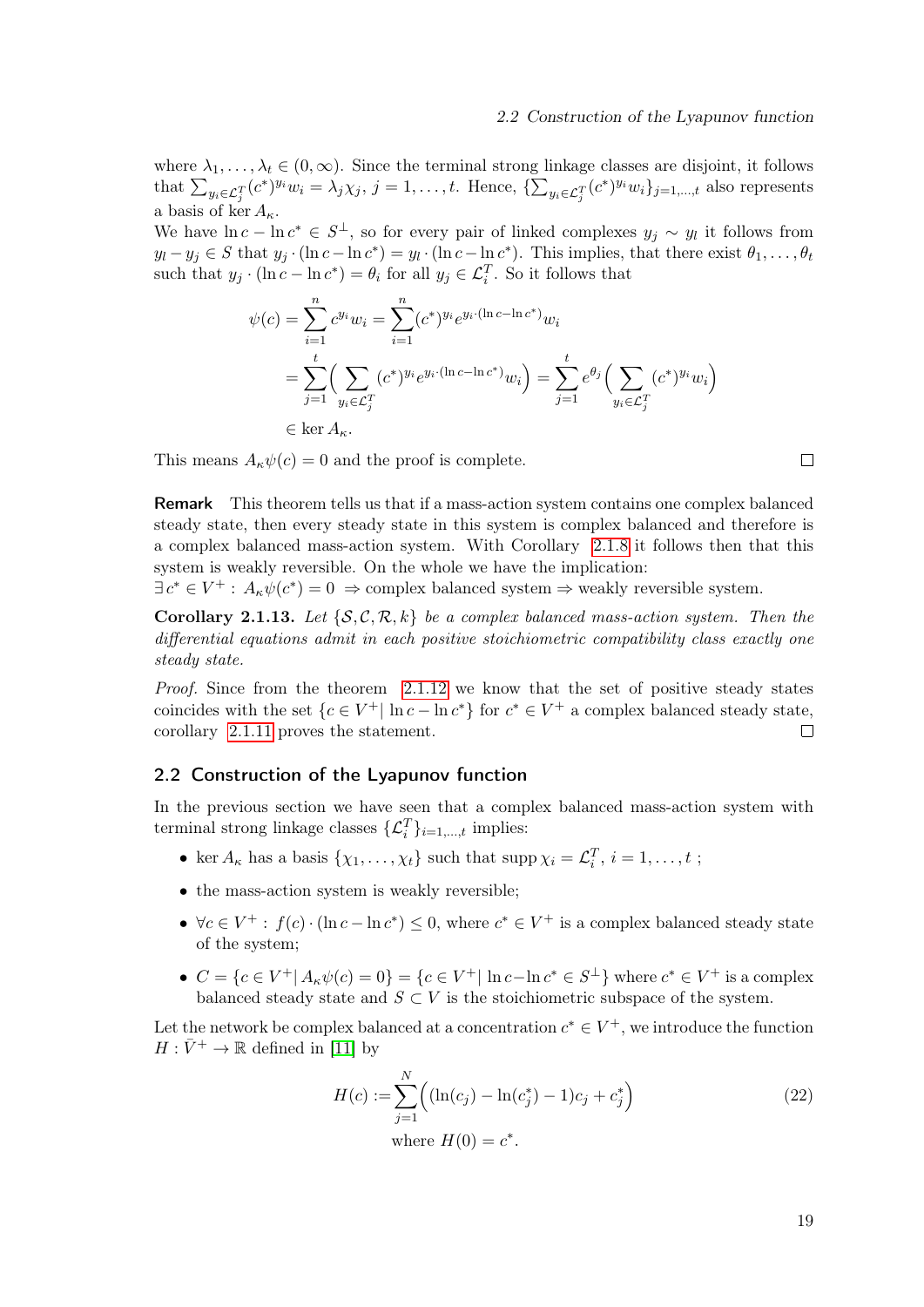### 2 Application of a Lyapunov function

From the definition of  $H$ , we can derive the following properties:

- (H1)  $H(c) > 0$  for all  $c \neq c^*$  and  $H(c^*) = 0$ .
- (H2)  $\forall c \in V^+ : H(c) = (\ln c \ln c^* e_N) \cdot c + c^*$ , where  $e_N$  is the vector in V with all entries equal to 1. Furthermore  $H$  is continuously differentiable on  $V^+$  with

<span id="page-29-0"></span>
$$
H'(c) = \ln c - \ln c^*.
$$
\n
$$
(23)
$$

(H3) If  $0 \le \lambda < 1, c_1 \in \partial \bar{V}^+, c_2 \in V^+$ , then  $c_2 + \lambda(c_1 - c_2) \in V^+$  and

$$
\lim_{\lambda \to 1} \left( \frac{d}{d\lambda} H(c_2 + \lambda(c_1 - c_2)) \right) = +\infty \tag{24}
$$

- (H4) H is continuous on its domain.
- (H5) H is strictly convex, that is  $\forall t \in (0,1), \forall c_1, c_2 \in \overline{V}^+ \text{ with } c_1 \neq c_2 : H(tc_1 + (1-t)c_2) < tH(c_1) + (1-t)H(c_2).$

(H6)

$$
\lim_{|c| \to \infty} H(c) = +\infty \text{ where } |c| = \sqrt{c_1^2 + \ldots + c_N^2}
$$
 (25)

*Proof.* (H1) We have  $\ln c_j - \ln c_j^* \ge (c_j - c_j^*)/c_j$  for all  $j \in \{1, ..., N\}$ . Therefore, it follows:

$$
H(c) = \sum_{j=1}^{N} ((\ln(c_j) - \ln(c_j^*) - 1)c_j + c_j^*) > \sum_{j=1}^{N} ((\frac{1}{c_j}(c_j - c_j^*) - 1)c_j + c_j^*) = 0
$$

for all  $c \neq c^*$  and  $H(c) = 0$  if and only if  $c = c^*$ .

(H2) H is a composition of continuously differentiable functions and:

$$
H'(c) = ((\ln c - \ln c^* - 1)c + c^*)' = \sum_{j \le N} \frac{d}{dc_j} ((\ln c_j - \ln c_j^* - 1)c_j + c_j^*) v_j^T
$$
  
= 
$$
\sum_{j \le N} (1 + \ln c_j - \ln c_j^* - 1) v_j^T = \ln c - \ln c^*,
$$

where  $v_i$  is the jth unit vector in V.

(H3) For  $\lambda < 1$  we have  $\frac{d}{d\lambda}H(c_2 + \lambda(c_1 - c_2)) = (\ln(c_2 + \lambda(c_1 - c_2)) - \ln(c^*)) - (c_1 - c_2),$ it then follows:

$$
\lim_{\lambda \to 1} \left( \frac{d}{d\lambda} H(c_2 + \lambda(c_1 - c_2)) \right) = \lim_{\lambda \to 1} \left( \ln(c_2 + \lambda(c_1 - c_2)) - \ln(c^*) \right) \cdot (c_1 - c_2)
$$

$$
= \lim_{\lambda \to 1} \left( \ln(c_2 - \lambda c_2) \cdot (-c_2) \right)
$$

$$
= \lim_{\lambda \to 1} \left( \ln(c_2 - \lambda c_2) \right) \cdot (-c_2) = +\infty
$$

The second equality follows with the we can assume  $c_1 = 0$ , since for every j with  $(c_1)_j > 0$  it follows that  $(\ln((c_2)_j + \lambda((c_1)_j - (c_2)_j)) - \ln(c^*)_j)((c_1)_j - (c_2)_j)$  is finite.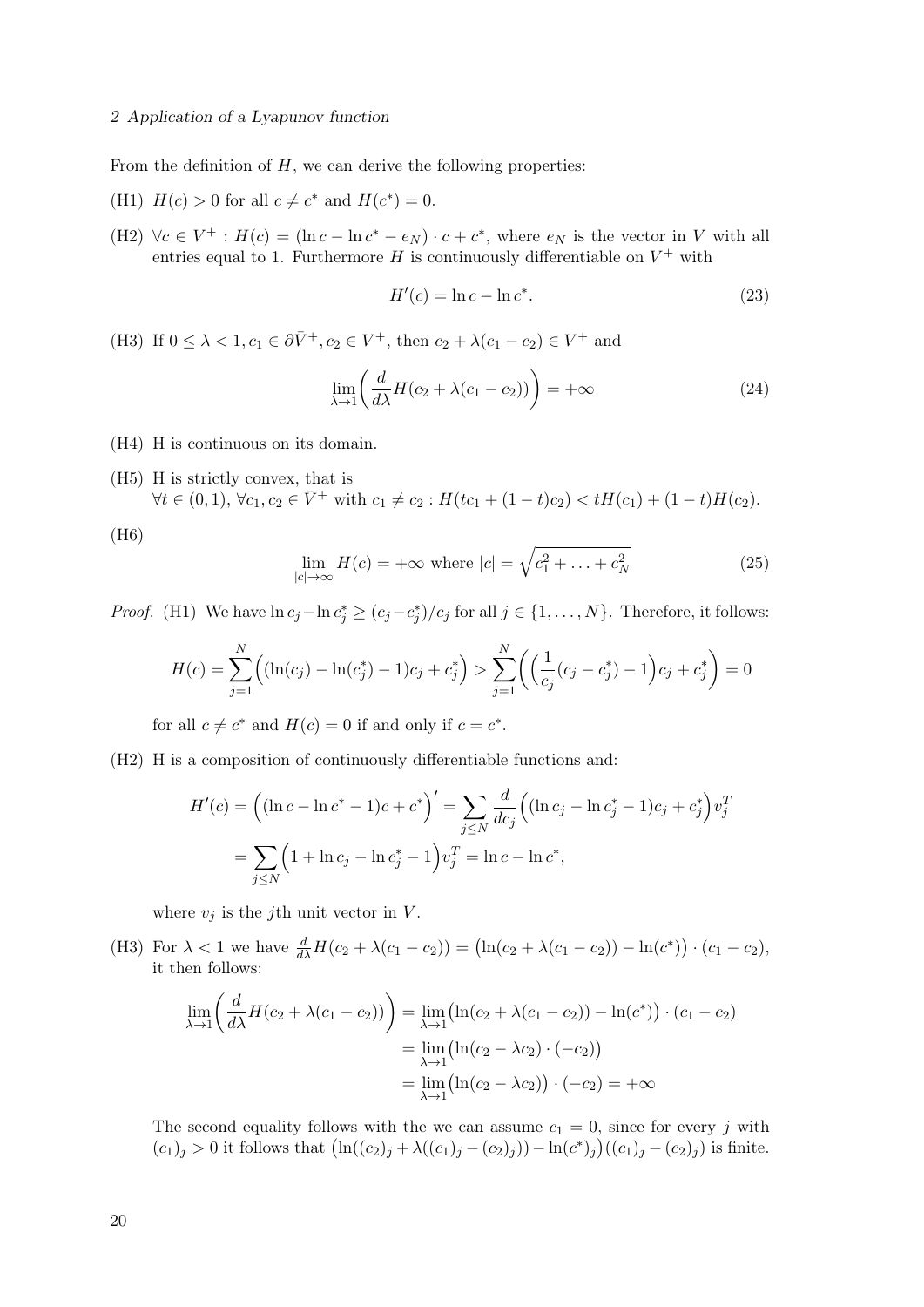$\Box$ 

- $(H4)$  H is a composition of continuous functions.
- (H5) From [\(23\)](#page-29-0) it follows that  $\forall c \in V^+, \forall a \in V : a^T \mathcal{H}(H(c))a = \sum_{c_i} \frac{a_i^2}{c_i} > 0$ , so the Hessian matrix  $H$  of  $H$  is positive-definite and therefore  $H$  is strictly convex.
- (H6) follows directly from the definition of H.

In [\[16\]](#page-66-3) the classification of a steady state is defined as follows:

A steady state  $c^*$  of a dynamical system is called *stable* if for every neighborhood  $\mathcal{O}$  of  $c^*$ in V there is a neighborhood  $\mathcal{O}'$  of  $c^*$  in  $\mathcal O$  such that every concentration trajectory  $c(t)$ with  $c_0 = c(0)$  in  $\mathcal{O}'$  is defined and remains in  $\mathcal{O}$  for all  $t > 0$ .

A steady state  $c^*$  is called *asymptotically stable* if it is stable and  $\lim_{t\to\infty} c(t) = c^*$  holds. A steady state that is not stable, is called unstable.

Considering a chemical reaction network, it is evidently more significant to admit asymptotically stable steady states. If, for example, there are perturbations to the systems, which are likely not only for biological systems, then it is desirable that these deviations are canceled out by the system rather than maintain a slight change of the system.

**Theorem 2.2.1** (Hirsch et al. [\[16\]](#page-66-3) Lyapunov Stability, p.194). Let  $c^*$  be a steady state for  $\dot{c} = f(c)$ . Let  $H: \mathcal{O} \to \mathbb{R}$  be a differentiable function defined on an open set  $\mathcal{O}$  containing c ∗ . Suppose further that

- (1)  $H(c^*) = 0$  and  $H(c) > 0$  if  $c \neq c^*$ ;
- (2)  $\frac{d}{dt}H(c(t)) \leq 0$  for every  $c(t) \in \mathcal{O} \backslash \{c^*\}$

Then  $c^*$  is stable and H is called a Lyapunov function. Furthermore, if H also satisfies

$$
(3) \frac{d}{dt}H(c(t)) < 0 \text{ for every } c(t) \in \mathcal{O}\backslash\{c^*\},
$$

then  $c^*$  is asymptotically stable and H is called a strict Lyapunov function.

Corollary 2.2.2. Let  $\{S, C, R, k\}$  be a complex balanced mass-action system and let  $c^* \in$  $(c_0 + S) \cap V^+$  be a steady state to the system. If we take  $\mathcal O$  in the previous theorem to be the largest level set of H restricted to the positive stoichiometric compatibility class of  $c^*$  that contains  $c^*$ , then  $H_{c^*}$  :  $(c_0 + S) \cap V^+ \to \mathbb{R}$  represents the restriction of H to the positive stoichiometric compatibility class, a strict Lyapunov function to the considered positive stoichiometric compatibility class.

*Proof.* From the definition of  $H$  it follows directly that the function is differentiable and  $H(c) > 0$  for every  $c \neq c^*$ . The second condition

<span id="page-30-0"></span>
$$
\frac{d}{dt}H(c(t)) = H'(c(t)) \cdot \dot{c}(t) = H'(c) \cdot f(c) \le 0 \qquad \forall c \in V^+\tag{26}
$$

with equality holding if and only if  $A_{\kappa}\psi(c) = 0$  follows directly from [\(23\)](#page-29-0) and the theorem [2.1.12.](#page-26-0)  $\Box$ 

It follows immediately from this corollary that complex balanced steady states are locally asymptotically stable relative to their corresponding positive stoichiometric compatibility class. For a better understanding of the Lyapunov theory and the Lyapunov function we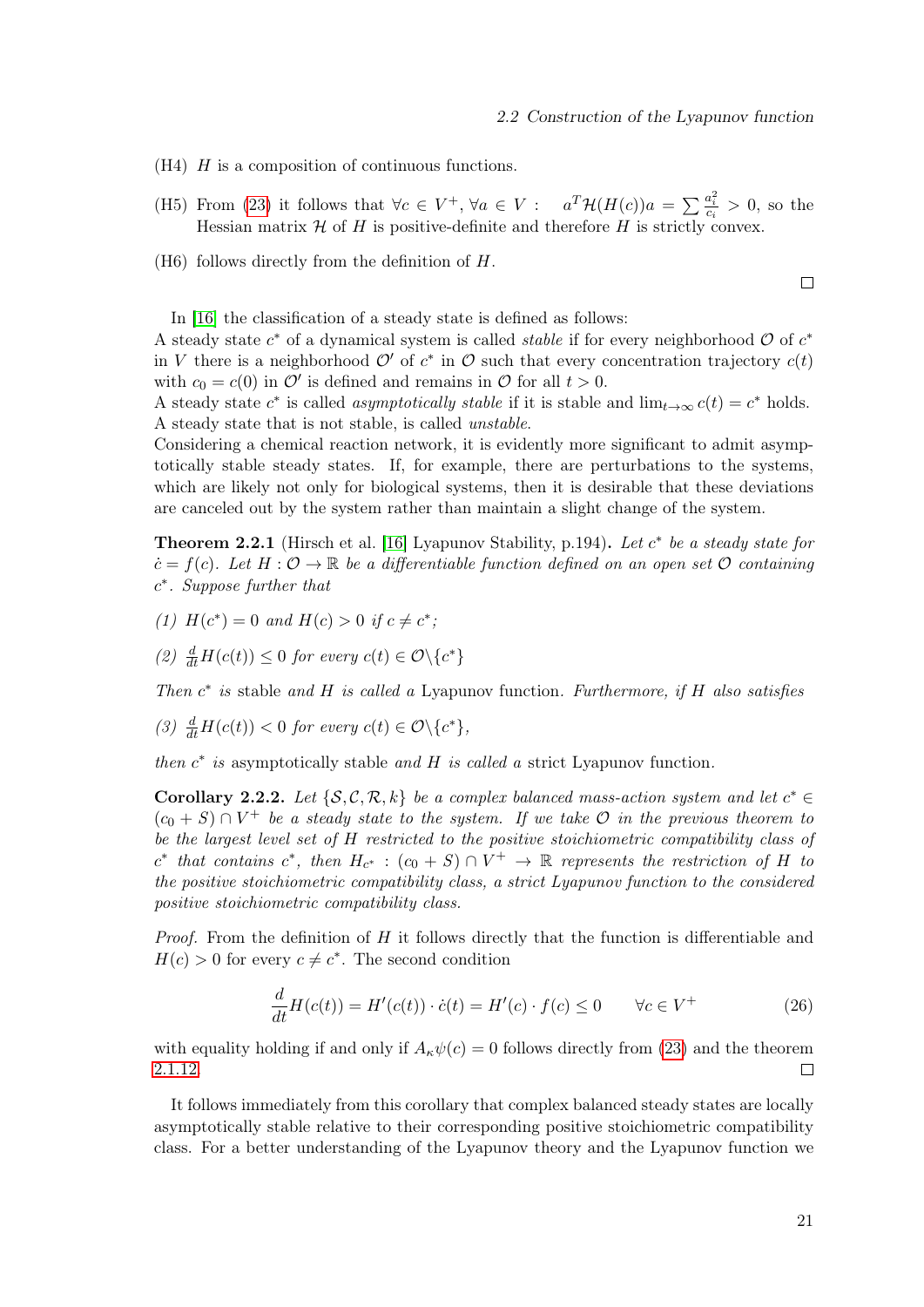### 2 Application of a Lyapunov function

are going to explain how the different properties of a Lyapunov function interact to guarantee stability, respectively, local asymptotic stability of the differential system in question. For a fixed complex balanced steady state  $c^*$  we define  $H_{c^*}$  to be the restriction of H onto the positive stoichiometric compatibility class containing  $c^*$ . Property (H1), (H4) and (H5) imply that for each complex balanced steady state  $c^*$ ,  $H_{c^*}$  admits only one minimum, namely  $c^*$ . From property (H2) together with [\(26\)](#page-30-0) it follows that  $H_{c^*}$  is non-increasing along any concentration trajectory residing in the same stoichiometric compatibility class and  $H'$  is zero only at  $c^*$ , therefore  $c^*$  is stable. It follows even that the restricted Lyapunov function is decreasing along any trajectory for  $c(t) \neq c^*$ , and with the property (H6) that H converges to infinity as the concentration trajectory tends to infinity, it follows that every trajectory is bounded. Hence, with the Lyapunov theory we are able to state that every complex balanced mass-action system implies bounded concentration trajectories and asymptotically stable steady states.

One might now assume that the complex balanced steady states are asymptotically stable respective to the entire stoichiometric compatibility class. However, this is not warranted. The Lyapunov function is not radially unbounded with respect to the stoichiometric compatibility class and consequently we cannot rule out the possibility that trajectories tend toward the boundary of the set. This is the actual sticking point of the global attractor conjecture which we will get into more detail in the next chapter. Additionally we will show how the global attractor conjecture is linked to the persistence conjecture.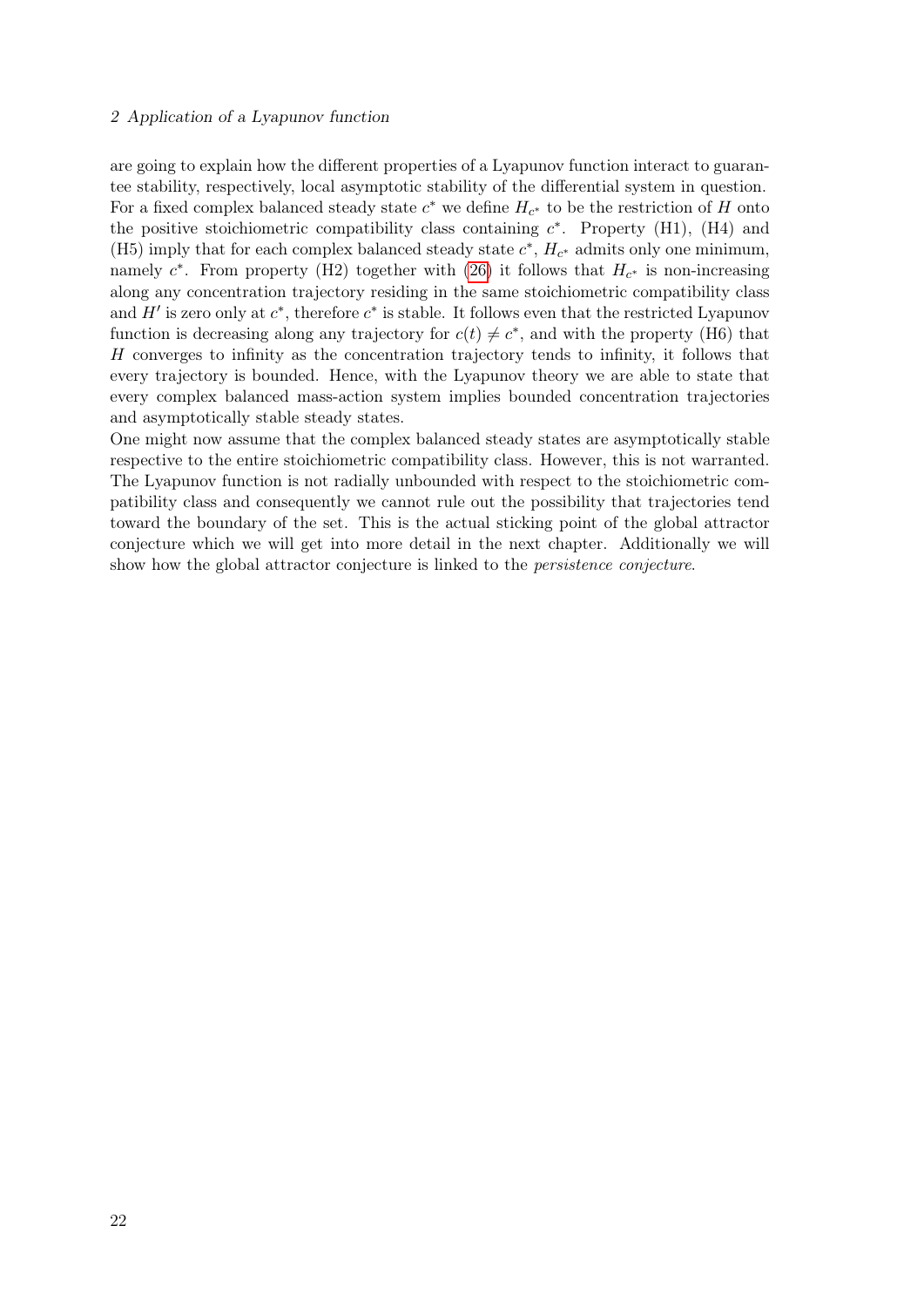### <span id="page-32-0"></span>3 Global Attractor Conjecture

### <span id="page-32-1"></span>3.1 Open problem of the Global Attractor Conjecture

So far we have seen that in a complex balanced mass-action system there exists only one steady state in each positive stoichiometric compatibility class and in all chemical reaction networks every concentration trajectory remains for all time in the same stoichiometric compatibility class as it initialized. Furthermore complex balanced mass-action systems give rise to locally asymptotically stable steady states relative to the positive stoichiometric compatibility classes. This means that in a complex balanced mass-action system, every trajectory initializing in a close neighborhood of a steady state remains in a close neighborhood in the same stoichiometric compatibility class of the steady state and tends to the steady state. The natural question is now how large a neighborhood we can chose so that the asymptotic stability still holds. As we already noted in the last paragraph the trajectories may also tend to the boundary of the positive orthant of the species space.

**Theorem 3.1.1** (Anderson [\[2\]](#page-65-9)). Let  $c(t)$  be a concentration trajectory with initial concentration  $c(0)$ . Let  $c^*$  be the complex balanced steady state in the open stoichiometric compatibility class  $(c(0) + S) \cap V^+$ . Let H be the Lyapunov function [\(22\)](#page-28-1), then either

$$
\liminf_{t \to \infty} d(c(t), c^*) = 0 \qquad or \qquad \liminf_{t \to \infty} d(c(t), \partial \bar{V}^+) = 0.
$$

*Proof.* Assume that for some  $c(t), c^* \in (c(0) + S) \cap V^+$   $c(t) \to c^*$ . From property (H2) of V we know that  $H_{c^*}$  decreases along trajectories, hence  $H_{c^*}(c(t))$  is bounded from above by  $H_{c^*}(c(0))$  for all  $t \geq 0$  and  $c(t)$  is bounded for all  $t > 0$ . Since we assumed that  $c(t) \to c^*$ and  $c^*$  is locally asymptotically stable, there exists a  $\delta > 0$  such that  $||c(t) - c^*|| > \delta$  for all  $t > 0$ .

Let  $\epsilon > 0$  and let  $C_{\epsilon} = \{c(t) \in (c(0) + S) \cap V^+ | d(c(t), \partial \bar{V}^+) \ge \epsilon \text{ and } |c(t) - c^*| \ge \delta\}.$  Since the trajectories are bounded and H', f are continuous functions there exists a  $\eta = \eta(\epsilon)$  such that  $H'(f(c(t))) = H'(c(t)) \cdot f(c(t)) < -\eta$  for all  $c(t) \in C_{\epsilon}$ . So it follows that  $H(c(0))/\eta$ is the maximum amount of time that any trajectory can spend in the set  $C_{\epsilon}$ , as otherwise  $c(t) \to c^*$ .  $\epsilon$  was chosen arbitrarily, hence,  $\liminf_{t \to \infty} d(c(t), \partial \bar{V}^+) = 0$ .  $\Box$ 

Though as for now we cannot prove asymptotic stability for the complete positive stoichiometric compatibility class, the system is asymptotically stable in the neighborhood of the steady state. Hence, we say complex balanced mass-action systems are *locally asymp*totically stable.

Proposition 3.1.2 (La Salle and Lefschetz [\[18\]](#page-66-5), §13. The Extent of Asymptotic Stability). Let  $H(c)$  be a scalar function with continuous first partial derivatives. Let  $D_l$  designate the region where  $H(c) < l$ . Assume that  $D_l$  is bounded and that within  $D_l$ .

- $H(c) > 0$  for  $c \neq c^*$ ,
- $H'(c) < 0$  for  $c \neq c^*$ .

Then every trajectory  $c(t)$  in  $D_l$  tends to  $c^*$  as  $t \to \infty$ .

For big enough  $l$ , the domain  $D_l$  includes the boundary of the positive orthant, where the conditions for  $H$  to be a strict Lyapunov function do not hold anymore. Without the unboundedness of the Lyapunov function towards the boundary we cannot assume that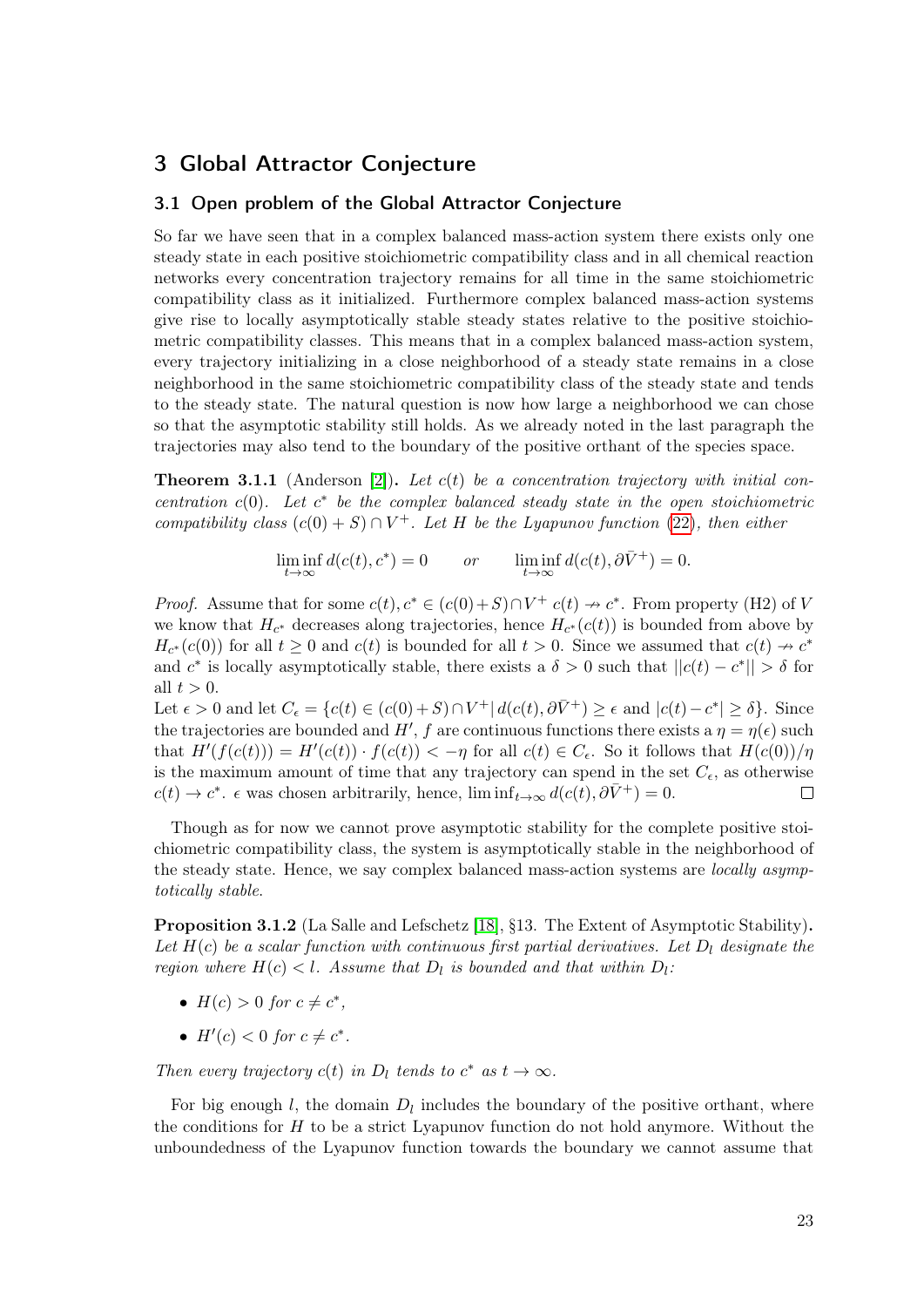### 3 Global Attractor Conjecture

asymptotic stability holds for the complete positive stoichiometric compatibility class. However it is conjectured since the early 1970s that the the steady states of complex balanced systems are globally asymptotically stable, meaning asymptotically stable in the complete positive stoichiometric compatibility class. This conjecture was given the name global attractor conjecture by Craciun et al. [\[8\]](#page-65-10).

Conjecture 1 (Global Attractor Conjecture). A complex balanced steady state contained in a positive stoichiometric compatibility class is globally asymptotically stable relative to the interior of its positive stoichiometric compatibility class.

The open problem of the global attractor conjecture is the non-extinction of the species of the network. D. Anderson [\[2\]](#page-65-9) proved that the conjecture holds if it can be proven that there exist no steady states on the boundary. This brings us to two important definitions in chemical reaction network theory.

Let  $\{S, \mathcal{C}, \mathcal{R}, \mathcal{K}\}\$  be a chemical reaction network. We will call a concentration trajectory  $c(t)$  persistent if

$$
\liminf_{t\to\infty}c_i(t)>0\qquad\forall i\in\{1,\ldots,N\}.
$$

We will call the chemical reaction network *persistent* if every concentration trajectory of the network is persistent.

If it can be shown that every complex balanced mass-action system is persistent, then the conjecture will be proven.

The set of  $\omega$ -limit points for a concentration trajectory  $c(t)$  with initial concentration  $c_0$ is defined as

$$
w(c(\cdot)) := w(c(\cdot), c_0) = \{ z \in \bar{V}^+ | \lim_{n \to \infty} c(t_n) = z \text{ for some sequence } t_n \to \infty \}. \tag{27}
$$

Hence, the other possibility to prove that the species of a complex balanced mass-action system do not become extinct, is to prove that  $w(c(\cdot)) \cap \partial \overline{V}^+ = \emptyset$ .

In the last years research has been concentrated more on proving the Persistence conjecture stated by Feinberg, M. in [\[12\]](#page-65-8)[Remark 6.1.E]:

Conjecture 2 (Persistence Conjecture). Any weakly reversible mass-action system is persistent.

There exists a weaker version of the persistence conjecture stated by [\[3\]](#page-65-2) which requires the concentration trajectories to be bounded so that the mass-action system will be persistent.

<span id="page-33-0"></span>Conjecture 3. Any weakly reversible mass-action system with bounded concentration trajectories is persistent.

In fact it is still an open problem whether weakly reversible reaction networks only give rise to bounded concentration trajectories.

### <span id="page-33-1"></span>Conjecture 4. Any weakly reversible mass-action system has bounded trajectories.

Hence, the common persistence conjecture can be divided into conjecture [3](#page-33-0) and conjecture [4,](#page-33-1) which together are equivalent to the open problem of the global attractor conjecture. Note that the Global Attractor Conjecture only considers complex balanced reaction networks, whereas the Persistence Conjecture considers a larger class of reaction networks, the weakly reversible reaction networks.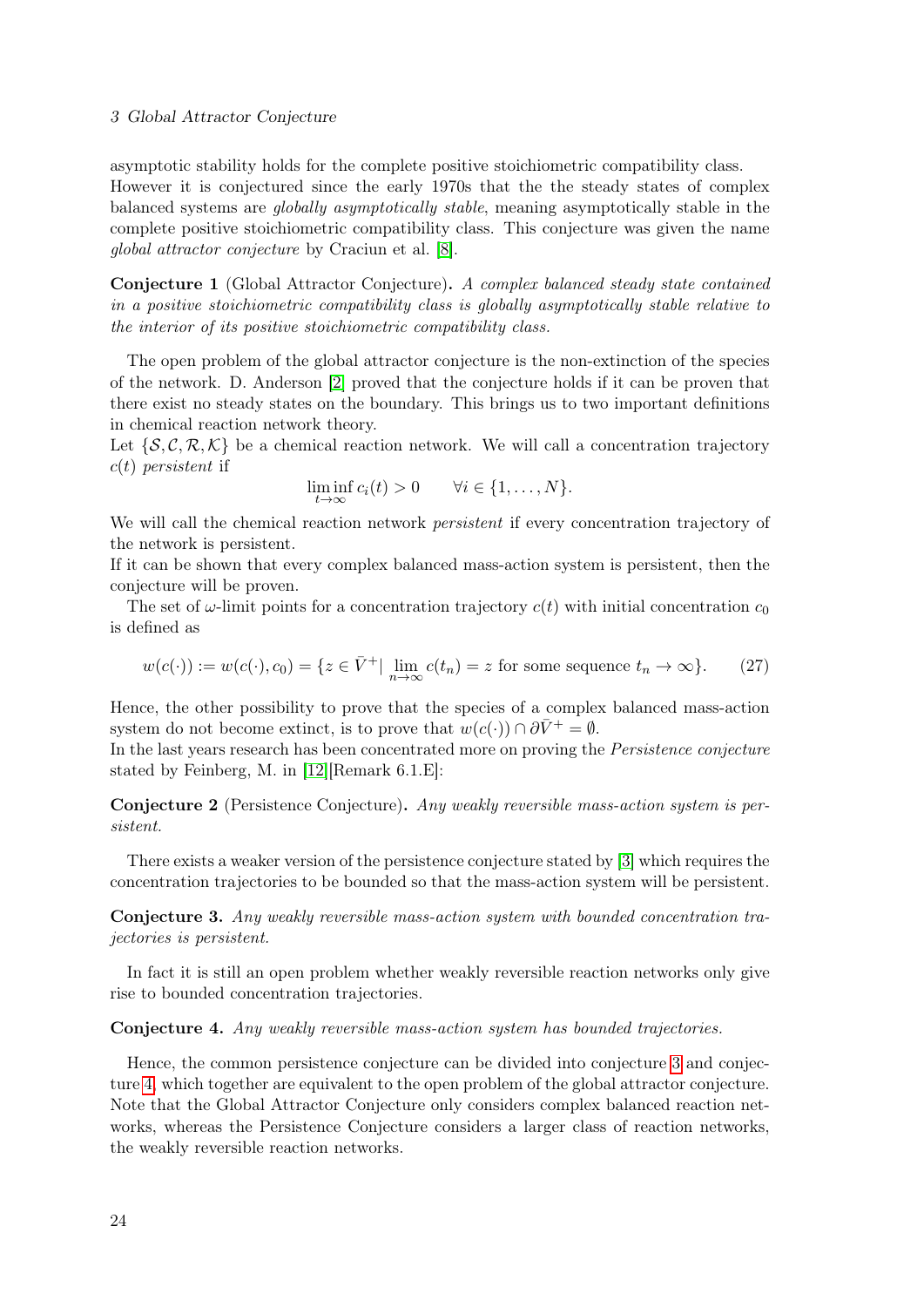### 3.2 Bounded solutions of the reaction rate equation for weakly reversible networks

If the persistence conjecture holds, then the global attractor conjecture will be proven too. Since every complex balanced reaction network is also weakly reversible and persistence of the network would mean that every concentration trajectory with positive initial condition does not reach the boundary  $\partial \bar{V}^+$ , we can conclude with the Lyapunov theory that the steady states are globally asymptotically stable.

In the next section we will see an attempt to prove the persistence conjecture.

### <span id="page-34-0"></span>3.2 Bounded solutions of the reaction rate equation for weakly reversible networks

This section is based on the paper of E. August and M. Barahona, [\[6\]](#page-65-1). They claim to have proven that every concentration trajectory in a weakly reversible reaction system with positive initial conditions is bounded from above and below. Thus, the persistence conjecture would be proven. Though we are not entirely convinced about the completeness of the proof, it presents an interesting approach to solving the persistence conjecture. We are going to elaborate the proof of the paper and point out where we suspect the imprecision.

In this section we are considering a weakly reversible reaction system endowed with massaction kinetics. As for the sections before, let  $N$  be the number of species and  $n$  the number of complexes in the weakly reversible network. For  $\{\mathcal{L}_1, \ldots, \mathcal{L}_{\ell}\}\)$  the (terminal strong) linkage classes of the reaction system, we have:

$$
\forall 1 \le p, q \le \ell, p \ne q: \mathcal{L}_p \cap \mathcal{L}_q = \emptyset \quad \text{and}
$$
  

$$
\forall y_i, y_j \in \mathcal{L}_p, y_i \to y_j \in \mathcal{R}, \exists y_{\tau(1)}, \dots, y_{\tau(k)} \in \mathcal{L}_p: y_j \to y_{\tau(1)} \to \dots \to y_{\tau(k)} \to y_i.
$$

The main graphical tool of this argumentation is to break up the linkage classes into reaction cycles. Since we are considering weakly reversible networks all reactions of the network will appear in at least one reaction cycle.

**Example** Let us consider the following reaction network with  $S = \{S_1, \ldots, S_7, S_8\}$ :



Figure 3: A weakly reversible reaction network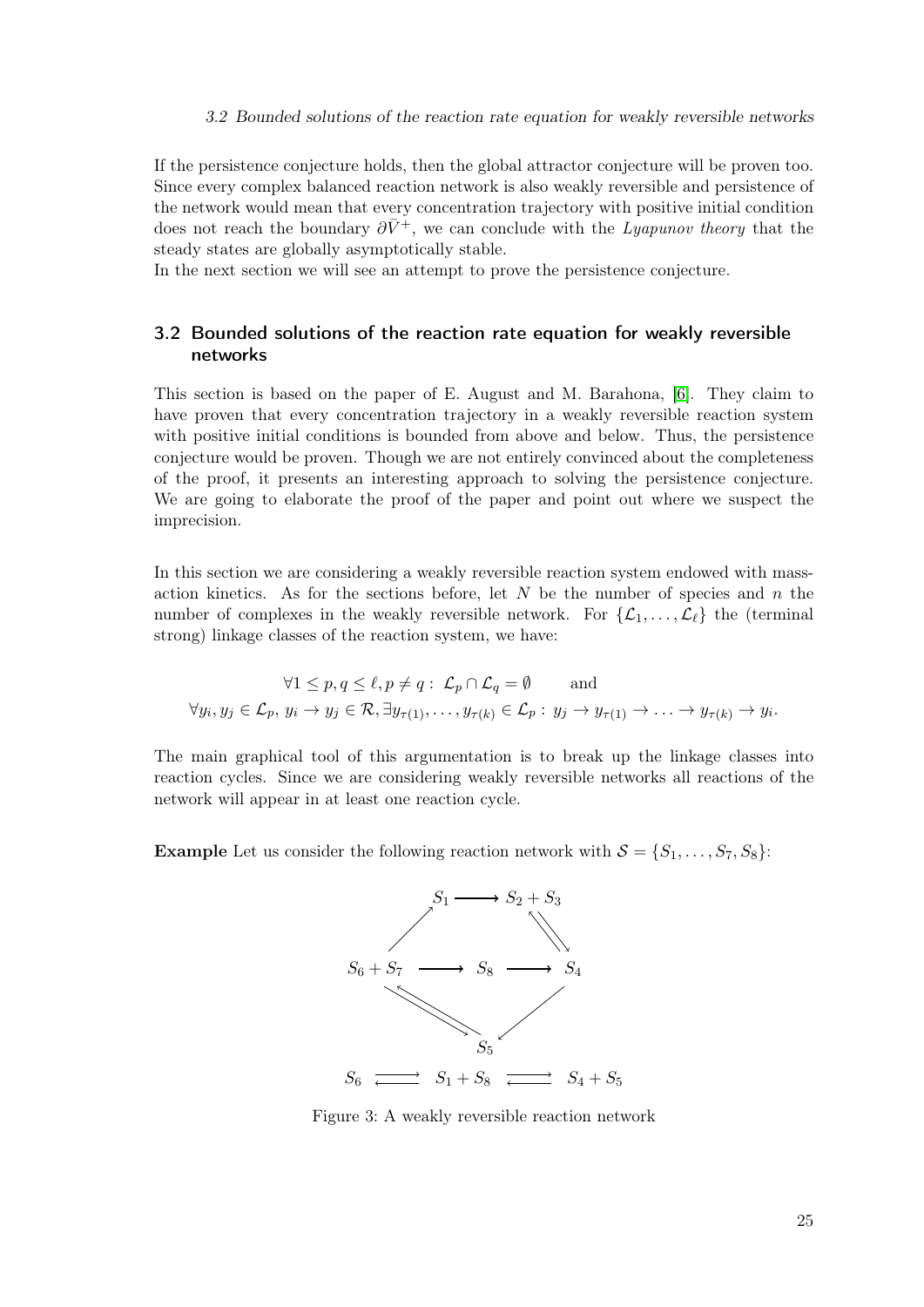In this reaction network the reaction cycles are

$$
\mathcal{R}_1 = \{S_1 \rightarrow S_2 + S_3, S_2 + S_3 \rightarrow S_4, S_4 \rightarrow S_5, S_5 \rightarrow S_6 + S_7, S_6 + S_7 \rightarrow S_1\},
$$
  
\n
$$
\mathcal{R}_2 = \{S_6 + S_7 \rightarrow S_8, S_8 \rightarrow S_4, S_4 \rightarrow S_5, S_5 \rightarrow S_6 + S_7\},
$$
  
\n
$$
\mathcal{R}_3 = \{S_2 + S_3 \rightarrow S_4, S_4 \rightarrow S_2 + S_3\},
$$
  
\n
$$
\mathcal{R}_4 = \{S_5 \rightarrow S_6 + S_7, S_6 + S_7 \rightarrow S_5\},
$$
  
\n
$$
\mathcal{R}_5 = \{S_6 \rightarrow S_1 + S_8, S_1 + S_8 \rightarrow S_6\},
$$
  
\n
$$
\mathcal{R}_6 = \{S_1 + S_8 \rightarrow S_4 + S_5, S_4 + S_5 \rightarrow S_1 + S_8\},
$$
  
\n
$$
\mathcal{R}_7 = \{S_6 \rightarrow S_1 + S_8, S_1 + S_8 \rightarrow S_4 + S_5, S_4 + S_5 \rightarrow S_1 + S_8, S_1 + S_8 \rightarrow S_6\}.
$$

As we can see, some reaction arrows can participate in more than one reaction cycle. We will denote the multiplicity of the reaction  $y_j \to y_l$  in the union of the reaction cycles by  $\beta_{il}$ . Let us denote the number of reaction cycles in the reaction system by C. So we can rewrite the corresponding differential equation [\(7\)](#page-15-2) as a summation over these cycles:

$$
\dot{c}(t) = \sum_{z=1}^{C} \sum_{y_j \to y_l \in \mathcal{R}_z} k_{j \to l} \frac{1}{\beta_{jl}} c(t)^{y_j} (y_l - y_j), \tag{28}
$$

where  $\mathcal{R}_z$  denotes the zth reaction cycle of the system. If we consider one reaction cycle, we have:  $\sum_{y_j \to y_l \in \mathcal{R}_z} (y_l - y_j) = 0$ . For the stoichiometric coefficients this means that either for every elementary reaction the stoichiometric coefficients of species  $S_{\nu}$  are equal, or there exists a complex  $y_M$  for which  $y_{M\nu} \ge y_{i\nu}$  for all  $1 \le j \le n$  and  $y_{M\nu} > y_{i\nu}$  for some  $1 \leq i \leq n$  and there exists a complex  $y_m$  for which  $y_{mv} \leq y_{j\nu}$  for all  $1 \leq j \leq n$  and  $y_{m\nu} < y_{i\nu}$  for some  $1 \leq i \leq n$ . It also follows that

$$
\sum_{z=1}^C \sum_{y_j \to y_l \in \mathcal{R}_z} (y_l - y_j) = 0.
$$

**Lemma 3.2.1.** Let  $\{S, C, R, k\}$  be a weakly reversible mass-action system. If  $c_{\nu}(t_0) > 0$ and  $c_{min}, c_{max} \in (0, \infty)$  are such that  $0 < c_{min} \le c_i(t) \le c_{max} < \infty$ ,  $\forall i \in \{1, ..., N\}, i \ne$  $\nu, \forall t \in [0, \infty), \text{ then}$ 

$$
0 < c_{\nu}(t) < \infty \text{ for all } t \in [0, \infty).
$$

*Proof.* From the preceding we know that  $\sum_{z=1}^{C} \sum_{\mathcal{R}_z} (y_{j\nu} - y_{i\nu}) = 0$  and therefore either (1)  $y_{j\nu} = y_{i\nu}$  for every  $y_i \to y_j \in \mathcal{R}_z$  and for all  $1 \leq z \leq C$  or (2) there exists  $M \in$  $\{1, 2, \ldots, n\}$  such that

- $y_{M\nu} \ge y_{i\nu}$  for all  $1 \le j \le n$
- $y_{M\nu} > y_{i\nu}$  for some  $1 \leq i \leq n, i \neq M$ .

Case  $(1)$  is trivial so we will focus on case  $(2)$ . Assume that  $c_{\nu}(t)$  is unbounded from above for  $t \to \infty$ . If  $c_{\nu}(t) > \gamma_1 > 1$  for a constant  $\gamma_1 \in (1,\infty)$  and for all  $t > t'$  then it follows:

•  $c_{\nu}(t)^{y_{M\nu}} \geq c_{\nu}(t)^{y_{j\nu}}$  for all  $1 \leq j \leq n$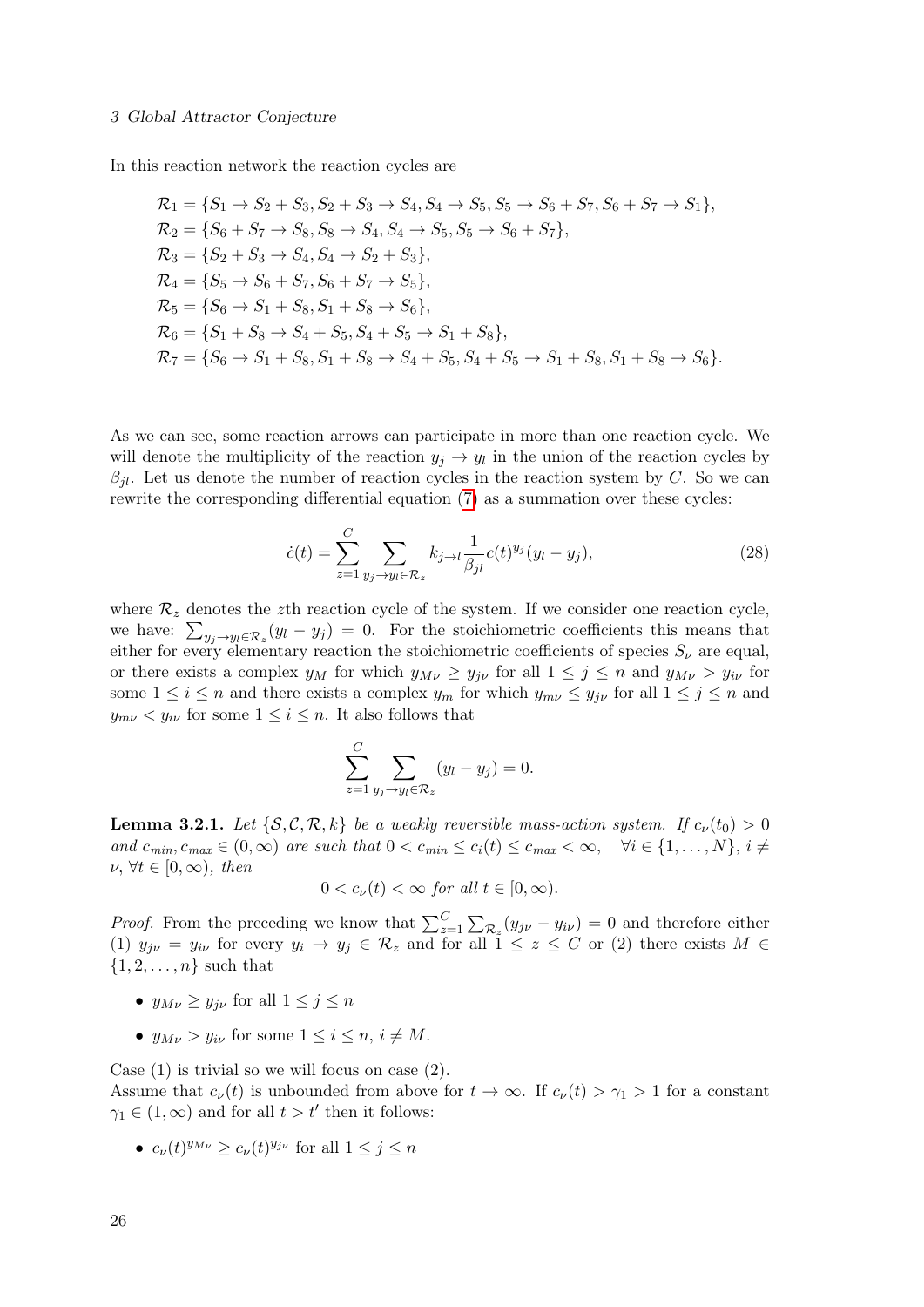### 3.2 Bounded solutions of the reaction rate equation for weakly reversible networks

•  $c_{\nu}(t)^{y_{M\nu}} > c_{\nu}(t)^{y_{i\nu}}$  for some  $1 \leq i \leq n, i \neq M$ .

Since  $0 < c_{\min} \le c_i(t) \le c_{\max} < \infty$  for all  $i \neq \nu$  and for all t, we have for any  $j \in$  ${1, 2 \ldots, n}$ :

$$
0 < \prod_{\substack{i=1 \\ i \neq \nu}}^N (c_{\min})^{y_{ji}} \le \prod_{\substack{i=1 \\ i \neq \nu}}^N c_i(t)^{y_{ji}} \le \prod_{\substack{i=1 \\ i \neq \nu}}^N (c_{\max})^{y_{ji}} < \infty
$$

Let us consider a reaction cycle  $\mathcal{R}_z$  and denote by  $\mathcal{C}_z$  the set of complexes participating in the reactions of the cycle. Within this cycle we have a complex  $y_M \in C_z$  for which  $c_{\nu}(t)^{y_{M\nu}} \geq c_{\nu}(t)^{y_{j\nu}}$  for all complexes  $y_j$  in the cycle  $\mathcal{R}_z$  and  $c_{\nu}(t)^{y_{M\nu}} > c_{\nu}(t)^{y_{i\nu}}$  for some complexes  $y_i \neq y_M$  in the cycle  $\mathcal{R}_z$ . So there exists a constant  $\gamma \in (1,\infty)$  such that if  $c_{\nu} > \gamma$  it follows:

$$
k_{M \to l} \frac{1}{\beta_{Ml}} \prod_{i=1}^{N} c_i(t)^{y_{Mi}} |y_{l\nu} - y_{M\nu}| \ge k_{M \to l} \frac{1}{\beta_{Ml}} c_{\nu}(t)^{y_{M\nu}} \prod_{\substack{i=1 \ i \neq \nu}}^{N} (c_{\min})^{y_{Mi}} |y_{l\nu} - y_{M\nu}|
$$
  
> 
$$
\sum_{\substack{y_j \in C_z \ y_{j\nu} < y_{M\nu}}} k_{j \to k} \frac{1}{\beta_{jk}} c_{\nu}(t)^{y_{j\nu}} \prod_{\substack{i=1 \ i \neq \nu}}^{N} (c_{\max})^{y_{ji}} |y_{k\nu} - y_{j\nu}|
$$
  
> 
$$
\sum_{\substack{y_j \in C_z \ y_{j\nu} < y_{M\nu}}} k_{j \to k} \frac{1}{\beta_{jk}} \prod_{i=1}^{N} c_i(t)^{y_{ji}} |y_{k\nu} - y_{j\nu}|,
$$

where  $y_M \to y_l$ ,  $y_j \to y_k \in \mathcal{R}_z$ . This holds too when summing over all reactions where the stoichiometric coefficient for species  $S_{\nu}$  is maximal in the reactant complex:

$$
\sum_{\substack{y_j \to y_{j'} \in \mathcal{R}_z \\ y_{j\nu} = y_{M\nu}}} \frac{k_{j \to j'}}{\beta_{jj'}} \prod_{r=1}^N c_r(t)^{y_{jr}} |y_{j'\nu} - y_{j\nu}| \ge \sum_{\substack{y_j \to y_{j'} \in \mathcal{R}_z \\ y_{j\nu} = y_{M\nu}}} \frac{k_{j \to j'}}{\beta_{jj'}} c_{\nu}(t)^{y_{j\nu}} \prod_{\substack{r=1 \\ r \neq \nu}}^{N} (c_{\min})^{y_{j\tau}} |y_{j'\nu} - y_{j\nu}|
$$
\n
$$
> \sum_{\substack{y_j \to y_{j'} \in \mathcal{R}_z \\ y_{j\nu} < y_{M\nu}}} \frac{k_{j \to j'}}{\beta_{jj'}} c_{\nu}(t)^{y_{j\nu}} \prod_{\substack{r=1 \\ r \neq \nu}}^{N} (c_{\max})^{y_{j\tau}} |y_{j'\nu} - y_{j\nu}|
$$
\n
$$
\ge \sum_{\substack{y_j \to y_{j'} \in \mathcal{R}_z \\ y_{j\nu} < y_{M\nu}}} \frac{k_{j \to j'}}{\beta_{jj'}} \prod_{r=1}^N c_r(t)^{y_{j\tau}} |y_{j'\nu} - y_{j\nu}| \tag{29}
$$

For all  $j \in \{1, \ldots, n\}$  with  $y_{j\nu} = y_{M\nu}$  we have for all reactions  $y_j \to y_{j'} \in \mathcal{R}$  that  $y_{j'\nu} - y_{j\nu} \leq 0$ . So it follows that

<span id="page-36-0"></span>
$$
\sum_{\substack{y_j \to y_{j'} \in \mathcal{R}_z \\ y_{j\nu} = y_{M\nu}}} \frac{k_{j \to j'}}{\beta_{jj'}} \prod_{r=1}^N c_r(t)^{y_{jr}} |y_{j'\nu} - y_{j\nu}| = - \sum_{\substack{y_j \to y_{j'} \in \mathcal{R}_z \\ y_{j\nu} = y_{M\nu}}} \frac{k_{j \to j'}}{\beta_{jj'}} \prod_{r=1}^N c_r(t)^{y_{jr}} (y_{j'\nu} - y_{j\nu})
$$

By subtracting the right hand side of this equation from both sides of the inequality [\(29\)](#page-36-0),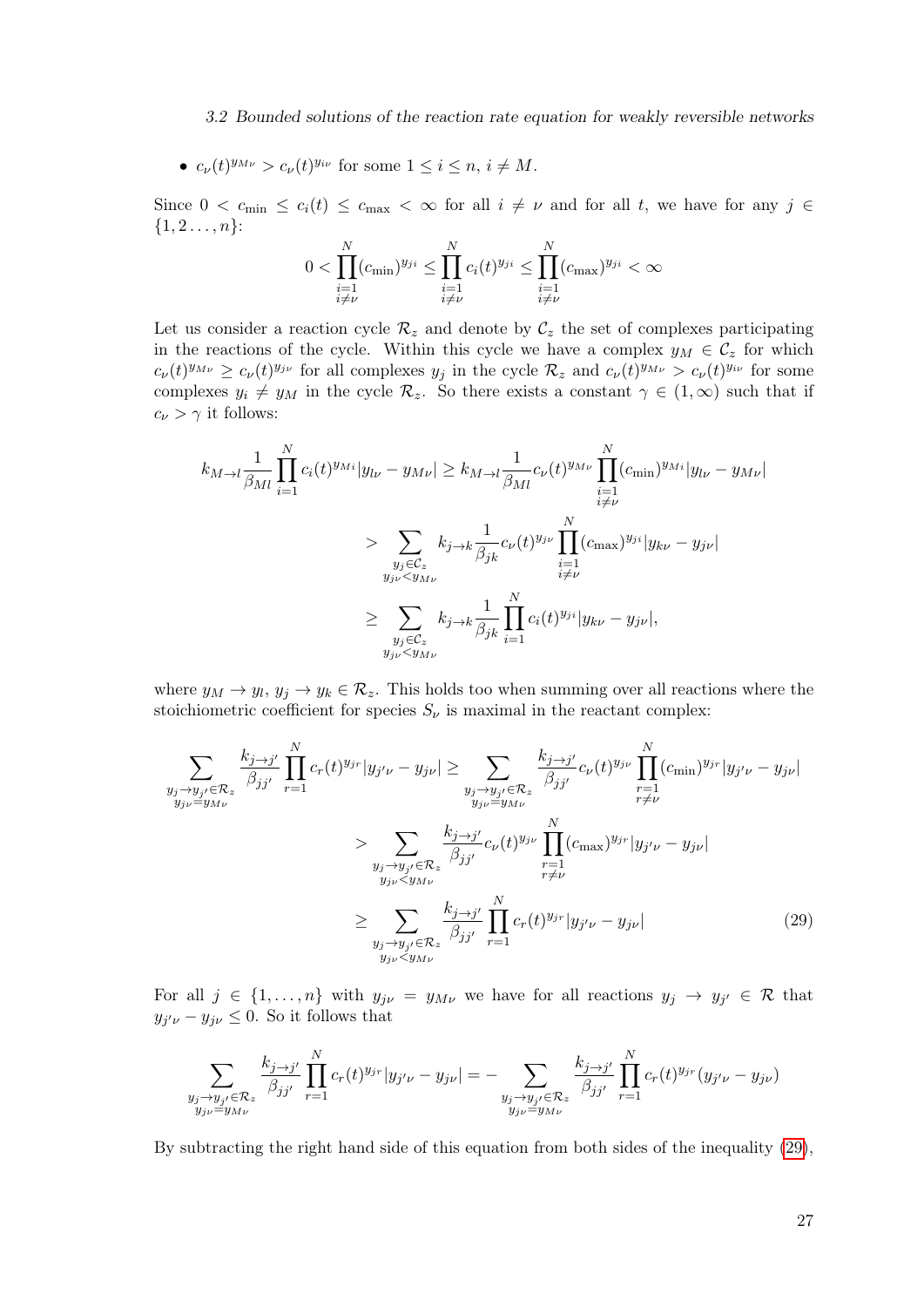#### 3 Global Attractor Conjecture

we get:

$$
0 > \sum_{\substack{y_j \to y_{j'} \in \mathcal{R}_z \\ y_{j\nu} = y_{M\nu}}} \frac{k_{j \to j'}}{\beta_{jj'}} \prod_{r=1}^N c_r(t)^{y_{jr}} (y_{j'\nu} - y_{j\nu}) + \sum_{\substack{y_j \to y_{j'} \in \mathcal{R}_z \\ y_{j\nu} < y_{M\nu}}} \frac{k_{j \to j'}}{\beta_{jj'}} \prod_{r=1}^N c_r(t)^{y_{jr}} |y_{j'\nu} - y_{j\nu}|
$$
\n
$$
\geq \sum_{\substack{y_j \to y_{j'} \in \mathcal{R}_z \\ y_{j\nu} = y_{M\nu}}} \frac{k_{j \to j'}}{\beta_{jj'}} \prod_{r=1}^N c_r(t)^{y_{jr}} (y_{j'\nu} - y_{j\nu}) + \sum_{\substack{y_j \to y_{j'} \in \mathcal{R}_z \\ y_{j'\nu} < y_{M\nu}}} \frac{k_{j \to j'}}{\beta_{jj'}} \prod_{r=1}^N c_r(t)^{y_{jr}} (y_{j'\nu} - y_{j\nu})
$$
\n
$$
= \sum_{\substack{y_j \to y_{j'} \in \mathcal{R}_z}} \frac{k_{j \to j'}}{\beta_{jj'}} \prod_{r=1}^N c_r(t)^{y_{jr}} (y_{j'\nu} - y_{j\nu})
$$

For  $c_{\nu}$  large enough, that is, there exists  $\tilde{\gamma} \in (1,\infty)$  such that for  $c_{\nu} > \tilde{\gamma}$ , we have:

$$
\dot{c}_{\nu}(t) = \sum_{z=1}^{C} \sum_{y_j \to y_l \in \mathcal{R}_z} k_{j \to l} \frac{1}{\beta_{jl}} \prod_{i=1}^{N} c_i(t)^{y_{ji}} (y_{l\nu} - y_{j\nu}) < 0 \tag{30}
$$

Thus there exists a  $t_1 > t'$  such that  $c_{\nu}(t) < \tilde{\gamma}$  for  $t > t_1$ .

Let us see the implication when  $c_{\nu}$  is not bounded away from zero for  $t \to \infty$ . As before we know that since the reaction system is weakly reversible that  $\sum_{z=1}^{C} \sum_{\mathcal{R}_z} (y_{j\nu} - y_{i\nu}) = 0$ . Therefore either  $y_{j\nu} = y_{i\nu}$  for every  $y_i \to y_j \in \mathcal{R}_z$  and for all  $1 \leq z \leq C$  or there exists  $m \in \{1, 2, \ldots, n\}$  such that

- $y_{m\nu} \leq y_{i\nu}$  for all  $1 \leq j \leq n$  and
- $y_{m\nu} < y_{i\nu}$  for some  $1 \leq i \leq n$ ,  $i \neq m$ .

So we have  $\sum_{\mathcal{R}_z} |y_{j\nu} - y_{m\nu}| \ge \sum_{\mathcal{R}_z} (y_{j\nu} - y_{m\nu}) > 0$ . If  $0 < c_{\nu}(t) < \gamma' < 1$  for  $t > t'$ , then

- $(c_{\nu}(t))^{y_{m\nu}} > (c_{\nu}(t))^{y_{j\nu}}$  for all  $1 \leq j \leq n$
- $(c_{\nu}(t))^{y_{m\nu}} > (c_{\nu}(t))^{y_{i\nu}}$  for some  $1 \leq i \leq n, i \neq m$ .

Analogously to the above arguments, it then follows that for  $c_{\nu} < 1$  small enough, that is, for some  $\tilde{\gamma}' \in (0,1)$ , if  $c_{\nu} \in (0,\gamma')$ , then:

$$
\dot{c}_{\nu}(t) = \sum_{z=1}^{C} \sum_{y_j \to y_l \in \mathcal{R}_z} k_{j \to l} \frac{1}{\beta_{jl}} \prod_{i=1}^{N} c_i(t)^{y_{ji}} (y_{l\nu} - y_{j\nu}) > 0
$$
\n(31)

So there exists a  $t_2 > t'$  such that  $c_{\nu}(t) > \tilde{\gamma}'$  for  $t > t_2$ . This proves that  $0 < \tilde{\gamma}' < c_{\nu}(t) < \tilde{\gamma} < \infty$  for  $t \ge \max\{t_1, t_2\}.$  $\Box$ 

Remark The previous lemma even holds if for some species their concentrations are 0. Let there be a species  $S_d$  such that  $c_d(0) = 0$  and  $\dot{c}_d(t) = 0$  for every  $t > 0$ . If for every complex  $y_j \in \mathcal{C}$   $y_{jd} \neq 0$ , then  $\prod_{i=1}^N c_i(t)^{y_{ji}} = 0$  for every  $1 \leq j \leq n$ .

Generally we have for all  $1 \leq j \leq n$ :  $\prod_{i=1}^{N} c_i(t)^{y_{ji}} y_{jd} = 0$ , so we can reduce the reaction rate equation for the concentration  $c_d$ :

$$
\dot{c}_d(t) = \sum_{y_j \to y_l \in \mathcal{R}} k_{j \to l} \prod_{i=1}^N c_i(t)^{y_{ji}} (y_{ld} - y_{jd}) = \sum_{y_j \to y_l \in \mathcal{R}} k_{j \to l} \prod_{i=1}^N c_i(t)^{y_{ji}} y_{ld}.
$$

28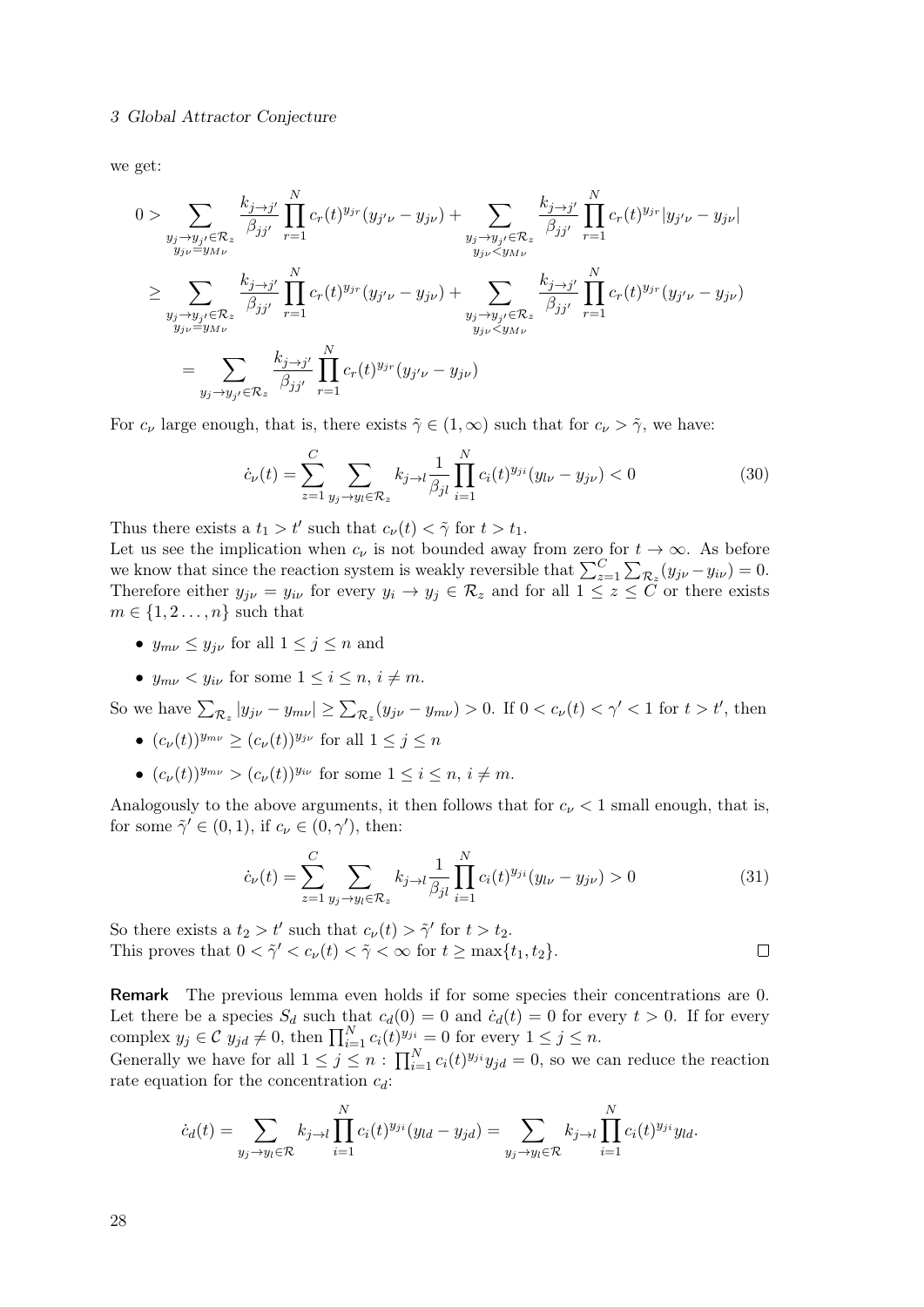### 3.2 Bounded solutions of the reaction rate equation for weakly reversible networks

Since  $\dot{c}_d = 0$ , it follows  $\prod_{i=1}^N c_i(t)^{y_{ji}} y_{ld} = 0$ . This means that the species  $S_d$  is not created, so the reactions having as product complexes complexes with  $S_d$  contained in their support are inactive. This implies that the reactant complexes of these reactions are absent. Consequently, these reactant complexes are not created, which means that the reactions producing these complexes are inactive. In this manner, by following the reactions backwards through all reaction cycles containing species  $S_d$ , it follows that those reaction cycles are inactive. So the reaction rate equation can be reduced to a sum over those reaction cycles that do not contain species  $S_d$ . Let  $C' < C$  be the number of reaction cycles that do not contain  $S_d$  and  $\{R_{\tau(1)},\ldots,R_{\tau(C')}\}\)$  the set of reaction cycles not containing species  $S_d$ .

Let us assume that species  $S_{\nu}$  participates in at least one of the remaining reaction cycles. Otherwise it follows  $c_{\nu}(t_0) > 0$  and  $\dot{c}_{\nu}(t) = 0$ ,  $\forall t$ , so that  $c_{\nu}$  remains constant for all time t. So we can reduce the reaction rate equation for the concentration of  $S_{\nu}$  to:

$$
\dot{c}_{\nu}(t) = \sum_{z=1}^{C'} \sum_{y_j \to y_l \in \mathcal{R}_{\tau(z)}} k_{j \to l} \prod_{i=1}^{N} c_i(t)^{y_{ji}} (y_{l\nu} - y_{j\nu})
$$

Thus, it follows from the previous lemma that if  $c_d = 0$ ,  $0 < c_{\min} \le c_i(t) \le c_{\max} < \infty$  for all  $j \neq \nu$  and  $j \neq d$ ,  $t > 0$ , then  $c_{\nu}$  is also bounded from above and below. So far we agree with the reasoning. However we suspect an imprecision in the argumentation in the proof of the following step .

Part (III) of the proof of theorem 6 (August and Barahona [\[6\]](#page-65-1)). Let  $\{\mathcal{S}, \mathcal{C}, \mathcal{R}, k\}$ be a weakly reversible mass-action system. If  $c_{\nu}(t_0) > 0$ ,  $c_{\mu}(t_0) > 0$  and  $0 < c_i(t) \leq c_{max} < \infty$ ,  $\forall j \in \{1, \ldots, n\}, j \neq \nu, j \neq \mu, \forall t \in [0, \infty)$ , then  $c_{\nu}(t)$  and  $c_{\mu}(t)$  are also bounded from above and below for all  $t \in [0,\infty)$ .

We will follow the proof by E. August and M. Barahona, [\[6\]](#page-65-1), to the point where we suspect the imprecision. To support our assumption we will give a counterexample and we will propose additional conditions on the concentration trajectories  $c_{\nu}, c_{\mu}$  so that the conclusion will probably hold. However, with these additional conditions the initial statement of the lemma and subsequently the main statement, persistence of weakly reversible systems, is unproven.

Since the reaction system is weakly reversible, we have  $\sum_{z=1}^{C} \sum_{\mathcal{R}_z} (y_l - y_j) = 0$ . Especially,

$$
\left(\sum_{z=1}^{C} \sum_{\mathcal{R}_z} (y_{l\nu} - y_{j\nu}) = 0 \text{ and } \sum_{z=1}^{C} \sum_{\mathcal{R}_z} (y_{l\mu} - y_{j\mu}) = 0\right) \Rightarrow \sum_{z=1}^{C} \sum_{\mathcal{R}_z} (y_{l\nu} + y_{l\mu} - y_{j\nu} - y_{j\mu}) = 0.
$$

So either  $y_{l\nu} + y_{l\mu} - y_{j\nu} = 0$  for every reaction in every reaction cycle, from which follows that  $c_{\nu}(t) + c_{\mu}(t) = \gamma$  for all time  $t, \gamma > 0$  a constant, or there exists a complex  $y_H \in \mathcal{C}$  for which

- $y_{H\nu} + y_{H\mu} \ge y_{j\nu} + y_{j\mu}$  for all  $1 \le j \le n$  and
- $y_{H\nu} + y_{H\mu} > y_{i\nu} + y_{i\mu}$  for some  $1 \leq i \leq n, i \neq H$ .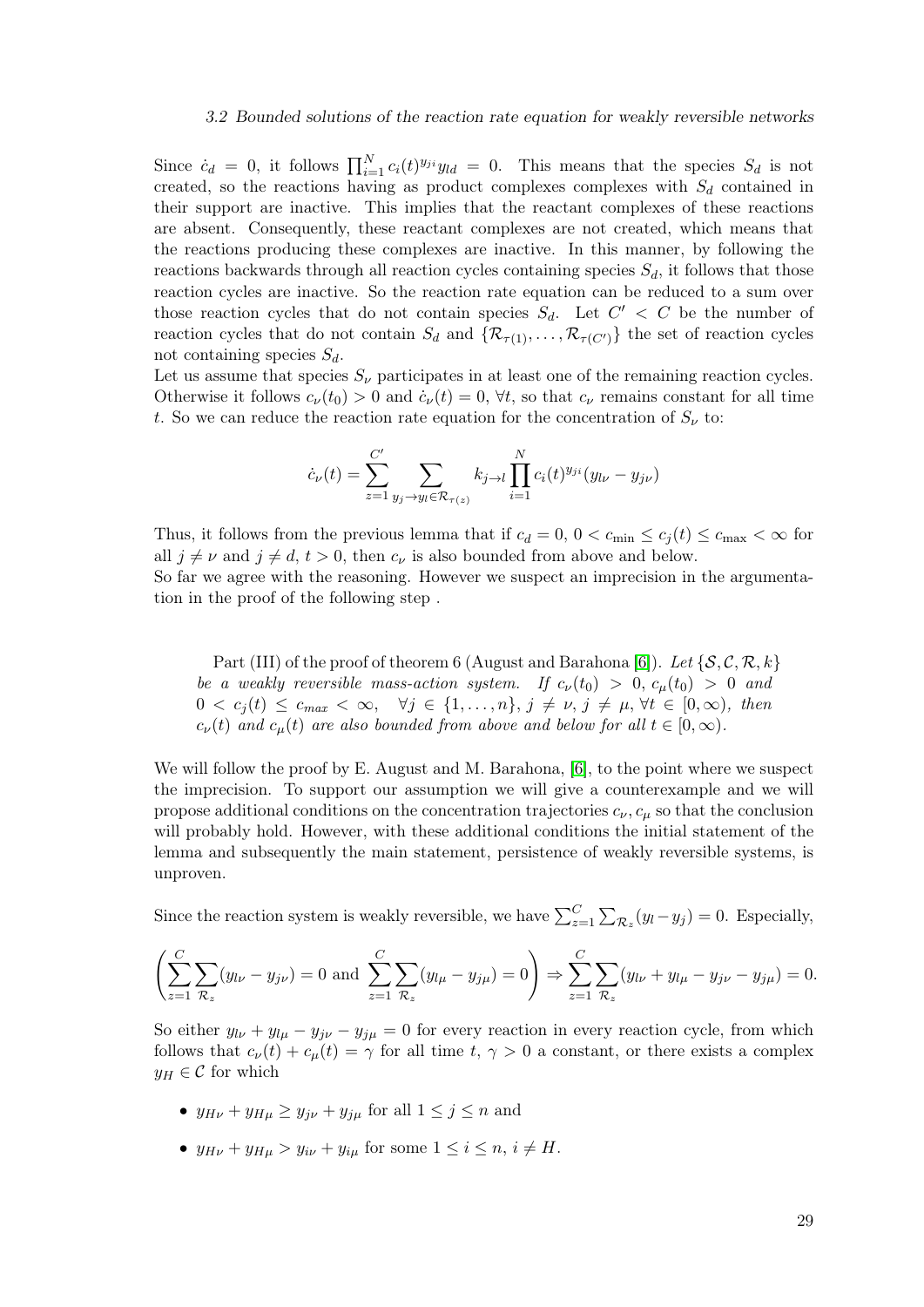### 3 Global Attractor Conjecture

Assume that both  $c_{\nu}, c_{\mu}$  are unbounded from above. In August and Barahona [\[6\]](#page-65-1) it is then implied that:

If  $c_{\nu}(t)c_{\mu}(t) > \gamma > 1$  for all  $t > t_1, \gamma \in (1,\infty)$  a constant, then we have:

- $c_{\nu}(t)^{y_{H\nu}}c_{\mu}(t)^{y_{H\mu}} \geq c_{\nu}(t)^{y_{j\nu}}c_{\mu}(t)^{y_{j\mu}}$  for all  $1 \leq j \leq n$  and
- $c_{\nu}(t)^{y_{H\nu}}c_{\mu}(t)^{y_{H\mu}} > c_{\nu}(t)^{y_{i\nu}}c_{\mu}(t)^{y_{i\mu}}$  for some  $1 \leq i \leq n, i \neq H$ .

With the assistance of Dr. Bence Mélykúti we made the observation that these inequalities do not hold in general.

**Counterexample** Consider a weakly reversible reaction network, where  $y_{H\nu} = 5$ ,  $y_{H\mu} = 5$ 1,  $y_{j\nu} = 1$ ,  $y_{j\mu} = 3$ , then we have  $y_{H\nu} + y_{H\mu} > y_{j\nu} + y_{j\mu}$ .

$$
\begin{array}{ccccccc}\n & & & 5S_{\nu} + S_{\mu} & \longrightarrow & S_{\nu} + S_{\mu} \\
 & & & & \searrow \\
 & & & & & \searrow \\
 & & & & & & \searrow\n\end{array}
$$

Figure 4: Part of an example of a weakly reversible reaction network holding the assumptions

Assume now that there exists  $T > 0$  such that  $c_{\nu}(T)^2 < c_{\mu}(T)$ . It follows that there exists  $\gamma \in (1,\infty)$  such that if  $c_{\mu}(T) > \gamma$  then:

$$
c_{\nu}(T)^5 c_{\mu}(T)^1 < c_{\nu}(T)^1 c_{\mu}(T)^3
$$

This is in opposition to the statement above.

We can assume that for the boundedness of the concentration trajectories  $c_{\mu}, c_{\nu}$ , we need more insight about the relation between the two concentrations. We discern two distinct cases:

- (C1)  $\liminf_{t\to\infty} \frac{c_{\nu}(t)}{c_{\mu}(t)} > 0$  and  $\limsup_{t\to\infty} \frac{c_{\nu}(t)}{c_{\mu}(t)} < \infty$
- (C2) otherwise.

By adding property (C1) to the assumptions of the lemma we conjecture the lemma to hold.

**Lemma 3.2.2** (Conjecture). Let  $\{S, C, R, k\}$  be a weakly reversible mass-action system. If

- (1)  $c_v(t_0) > 0$ ,  $c_u(t_0) > 0$ ,
- (2)  $\lim_{t\to\infty} \frac{c_\nu(t)}{c_\mu(t)} = \delta, 0 < \delta < \infty$  and
- (3)  $0 < c_j(t) \leq c_{max} < \infty$ ,  $\forall j \in \{1, \ldots, n\}, j \neq \nu, j \neq \mu, \forall t \in [0, \infty)$ ,

then there exist  $c_m, c_M \in (0, \infty)$  such that  $c_m \leq c_{\nu}(t), c_{\mu}(t) \leq c_M$  for all  $t \in [0, \infty)$ .

As we did mention before, the main statement of the paper August and Barahona [\[6\]](#page-65-1), Theorem 6, builds on the accuracy of the last step without the additional conditions on the concentration trajectories. Since there are additional conditions needed for the proof the theorem can not be proven on its initial conditions.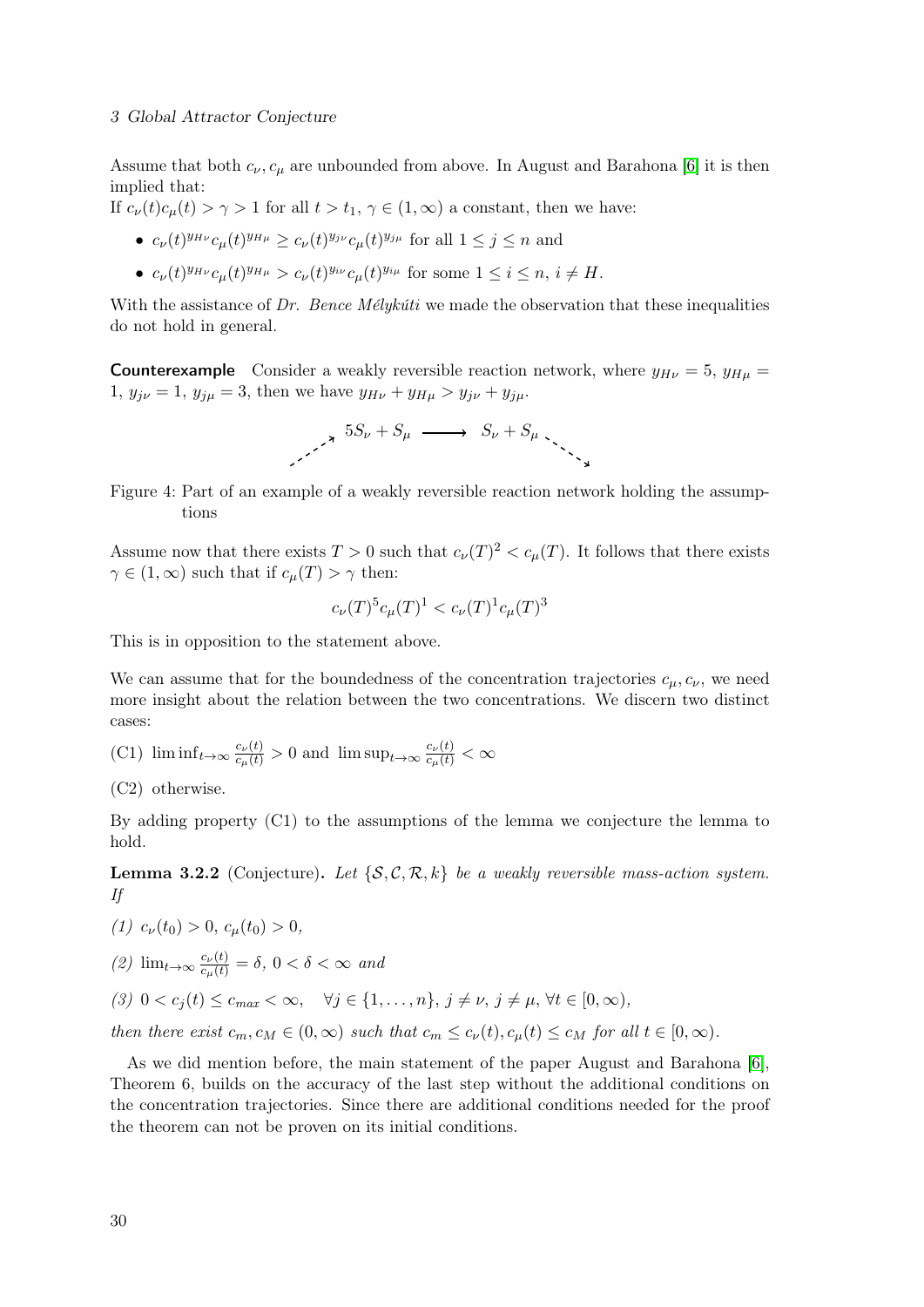### 3.2 Bounded solutions of the reaction rate equation for weakly reversible networks

Theorem 6.[[\[6\]](#page-65-1)] For every weakly reversible reaction system, the concentration trajectories with strictly positive initial conditions are bounded from above and below and remain in their corresponding positive stoichiometric compatibility class.

$$
\forall i \in \{1, \dots, N\}, \forall t \in [0, \infty) : 0 < c_{\min} \le c_i(t) \le c_{\max} < \infty
$$

The authors claim that the purported theorem can be proven by induction over  $\nu \in$  $\{1, \ldots, N\}$ . Since the details are missing about the induction it is difficult to verify this reasoning.

Even if we assume additionally that for every two distinct species  $S_{\nu}, S_{\mu} \in \mathcal{S}$  there exists a  $\delta_{\nu\mu} > 0$  and a  $T > 0$  such that for all  $t \geq T c_{\nu}(t) = \delta_{\nu\mu} c_{\mu}(t)$ , we cannot assume that the system is persistent.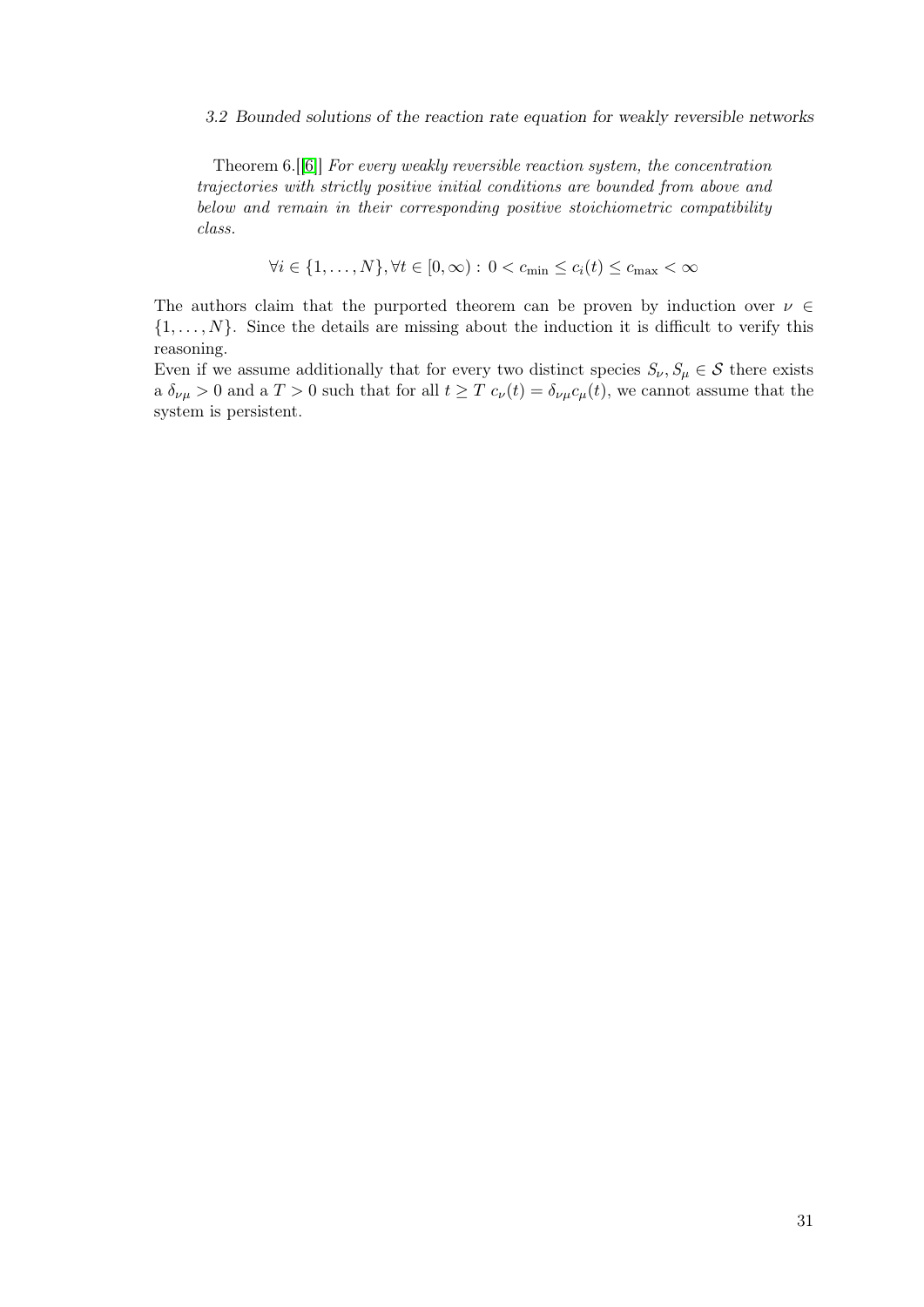### <span id="page-41-0"></span>4 Proven cases of the Global Attractor Conjecture

### <span id="page-41-1"></span>4.1 Single linkage class case

In 2011 David F. Anderson proved the global attractor conjecture in the single linkage class case. To do so, he proved that complex balanced mass-action systems with a single linkage class are persistent. In this section we are going to review the most important steps of this proof. For further details we refer to [\[3\]](#page-65-2).

One of the tools of the proof of this special case is to project the dynamical system of the network onto a reduced network. The later use of this tool is to lay focus on those species which tend to extinction.

The reduced reaction network of  $\{S, \mathcal{C}, \mathcal{R}\}$  associated with  $U \subseteq \{1, \ldots, N\}$  is the reaction network  $\{S_U, C_U, R_U\}$  constructed in the following manner:

- (1)  $S_U := \{ S_i \in S | i \in U \}.$
- (2)  $\mathcal{C}_U := \{y_j | U | y \in \mathcal{C}\}\.$  The complex  $y_j$  is reduced to the complex  $y_j | U$ . For the complex vector, this means  $y_j|_U := \{y_{j1}, \ldots, y_{jM}\} \in \mathbb{R}^M$ .
- (3)  $\mathcal{R}_U := \{y_j|_U \to y_k|_U \mid y_j \to y_k \in \mathcal{R}, y_j|_U \neq y_k|_U\}.$
- (4) If in the reduced network a linkage class contains only one complex, then this complex is deleted from  $\mathcal{C}_U$ . Hence, the linkage class is deleted too.

The first property of a typical chemical reaction network is that every species in  $\mathcal S$  has to participate in at least one of the complexes of the network. For the reduced network though it is possible that some species are inactive. That means, there may be a species  $S_i \in \mathcal{S}_U$  such that for all  $y_i \in \mathcal{C}_U$  we have  $S_i \notin \text{supp } y_i$ . If for example one species only participates in the complex that after reduction is the single element in a linkage class and, hence, this linkage class, respectively complex, gets deleted by property (4), then the species remains in the set  $S_U$ , but is not a participant of the reduced network. Although we omit the first property of chemical reaction networks, the reduced reaction network follows all the other properties established on page [3.](#page-12-0)

- (2) there is no trivial reaction  $y_j \to y_j \in \mathcal{R}_U$  for any  $y_j \in \mathcal{C}_U$ . This follows immediately from (3) of the definition of reduced reaction networks.
- (3) For any  $y_j \in \mathcal{C}_U$  there exists a  $y_l \in \mathcal{C}_U$  for which  $y_j \to y_l \in \mathcal{R}_U$  or  $y_l \to y_j \in \mathcal{R}_U$ . By property (4) of reduced chemical networks this is guaranteed. Furthermore, if there exist  $y_i \to y_j, y_j \to y_l \in \mathcal{R}$  for which  $y_j|_U = y_l|_U$  then it follows by definition  $y_i|_U \to y_l|_U \in \mathcal{R}_U.$

Now we need to provide the kinetics to the reduced network. For that, we project the dynamics of the original system on the elements of  $U$ . Let the original chemical reaction system  $\{S, C, \mathcal{R}, k\}$  be a mass-action system with the general differential equation

<span id="page-41-2"></span>
$$
\dot{c}(t) = f(c(t)) = \sum_{y_j \to y_l \in \mathcal{R}} k_{j \to l} c(t)^{y_j} (y_l - y_j)
$$
\n(32)

If we want to project this dynamical system onto a subset of the dependent variables, say  $U = \{1, \ldots, M\} \subset \{1, \ldots, N\}$  with  $U \neq \emptyset$ , we include the concentrations  $c_i(t)$  for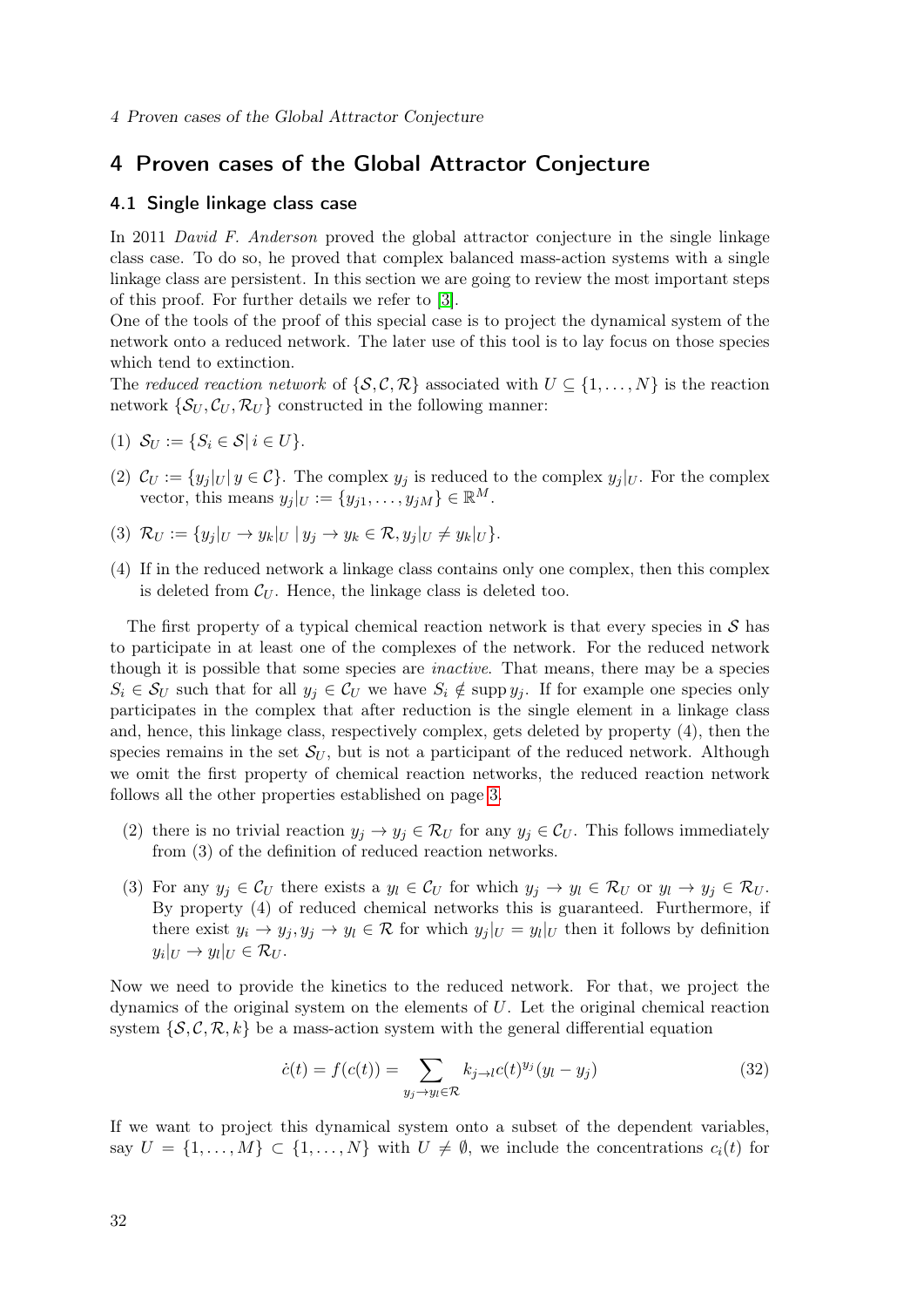4.1 Single linkage class case

 $M + 1 \leq i \leq N$  in the kinetics,

$$
\hat{k}_{j \to l}(t) := \sum_{\substack{y_p \to y_q \in \mathcal{R} \\ y_j|_U = y_p|_U \text{ and } y_l|_U = y_q|_U}} k_{p \to q} (c(t)|_{U^c})^{y_p|_{U^c}}
$$

where  $U^c = N \backslash U = \{M + 1, \ldots, N\}$  and  $c(t)|_{U^c, i} = c_i(t)$  for all  $i \in U^c$ . As by then we can consider the dynamical system in  $\mathbb{R}^M$  with state concentration vector  $c|_U$  with  $c|_{U,i}(t) = c_i(t)$  for all  $1 \leq i \leq M$ . In  $\mathbb{R}^M$  we then get differential equations of the form:

$$
\dot{c}|_{U}(t) = \hat{f}(c|_{U}(t)) := \sum_{y_{j} \to y_{l} \in \mathcal{R}} \hat{k}_{j \to l}(t) \prod_{i=1}^{M} c|_{U,i}(t)^{y_{ji}}(y_{l} - y_{j})
$$

We call this system of differential equations the *projected dynamics* of  $(32)$  with respect to U. Note that the original system  $\{S, \mathcal{C}, \mathcal{R}, k\}$  is *autonomous*, which means that the kinetics are not dependent on the time parameter  $t$ . However, the kinetics in the reduced system  $\{\mathcal{S}_{U},\mathcal{C}_{U},\mathcal{R}_{U},\hat{k}(t)\}\$ are functions of time, hence the reduced system is nonautonomous. Note also that in the original and the reduced reaction system the differential equation for each species  $S_i \in \mathcal{S}$  with  $i \in U$  are the same and there has been made no change to the dynamics of the system.

<span id="page-42-0"></span>Proposition 4.1.1. The number of linkage classes of the reduced reaction network is less than or equal to the number of linkage classes of the original reaction network.

Proof. By the property (3) of reduced chemical networks the number of reactions may only reduce and if two complexes  $y_i, y_j$  were in the same linkage class in the original network, then  $y_i|_U, y_j|_U$  are in the same linkage class in the reduced network. With property (4) the number of linkage classes may only reduce.  $\Box$ 

<span id="page-42-1"></span>**Proposition 4.1.2.** If the original reaction network is weakly reversible, then the reduced reaction network is also weakly reversible.

*Proof.* Let  $y_j, y_l$  be strongly linked in  $\{\mathcal{S}, \mathcal{C}, \mathcal{R}\}\$ , then there exist  $y_{\tau(1)}, \ldots, y_{\tau(k)}\$  such that  $y_j \to y_{\tau(1)} \to \ldots \to y_{\tau(k)} \to y_l$ . If  $y_{\tau(i)}|_{U} \neq y_{\tau(i+1)}|_{U}$  for every  $1 \leq i \leq k-1$  and  $y_j|_U \neq y_{\tau(1)}, y_l|_U \neq y_{\tau(k)},$  then  $y_j|_U \to y_{\tau(1)}|_U \to \ldots \to y_{\tau(k)}|_U \to y_l|_U$ . If there exists  $1 \leq i \leq k-1$  such that  $y_{\tau(i)}|_{U} = y_{\tau(i+1)}|_{U}$ , then it follows by definition that  $y_{\tau(i-1)}|_{U} \to$  $y_{\tau(i)}|_{U} \to y_{\tau(i+2)}$ . Hence,  $y_j|_{U} \Rightarrow y_k|_{U}$ . It then also follows that  $y_j|_{U} \approx y_k|_{U}$ .  $\Box$ 

The most important tool in proving the global attractor conjecture in the single linkage class case is partitioning vectors along sequences. The set of complex vectors is partitioned into subsets such that for a given concentration trajectory  $c(\cdot)$  the subsets contain complexes y for which  $c(t)^y$  grow similarly.

Let  $\mathcal{C} \subset \bar{V}^+$  be the set of complex vectors in the species space for a chemical reaction network  $\{\mathcal{S}, \mathcal{C}, \mathcal{R}\}$ . Moreover let  $c(t) \in V^+$  denote a strictly positive trajectory.  $\mathcal C$  is partitioned along the sequence  $c(t)$  if there exists a partition  $\dot{\bigcup}_{i=1}^P T_i = \mathcal{C}$  such that  $T_i \neq \emptyset$  and a constant  $C > 1$ , such that

(1) if  $y_j, y_k \in T_i$  for some  $i \in \{1, \ldots, P\}$ , then for all t

$$
\frac{1}{C}c(t)^{y_j} \leq c(t)^{y_k} \leq Cc(t)^{y_j};
$$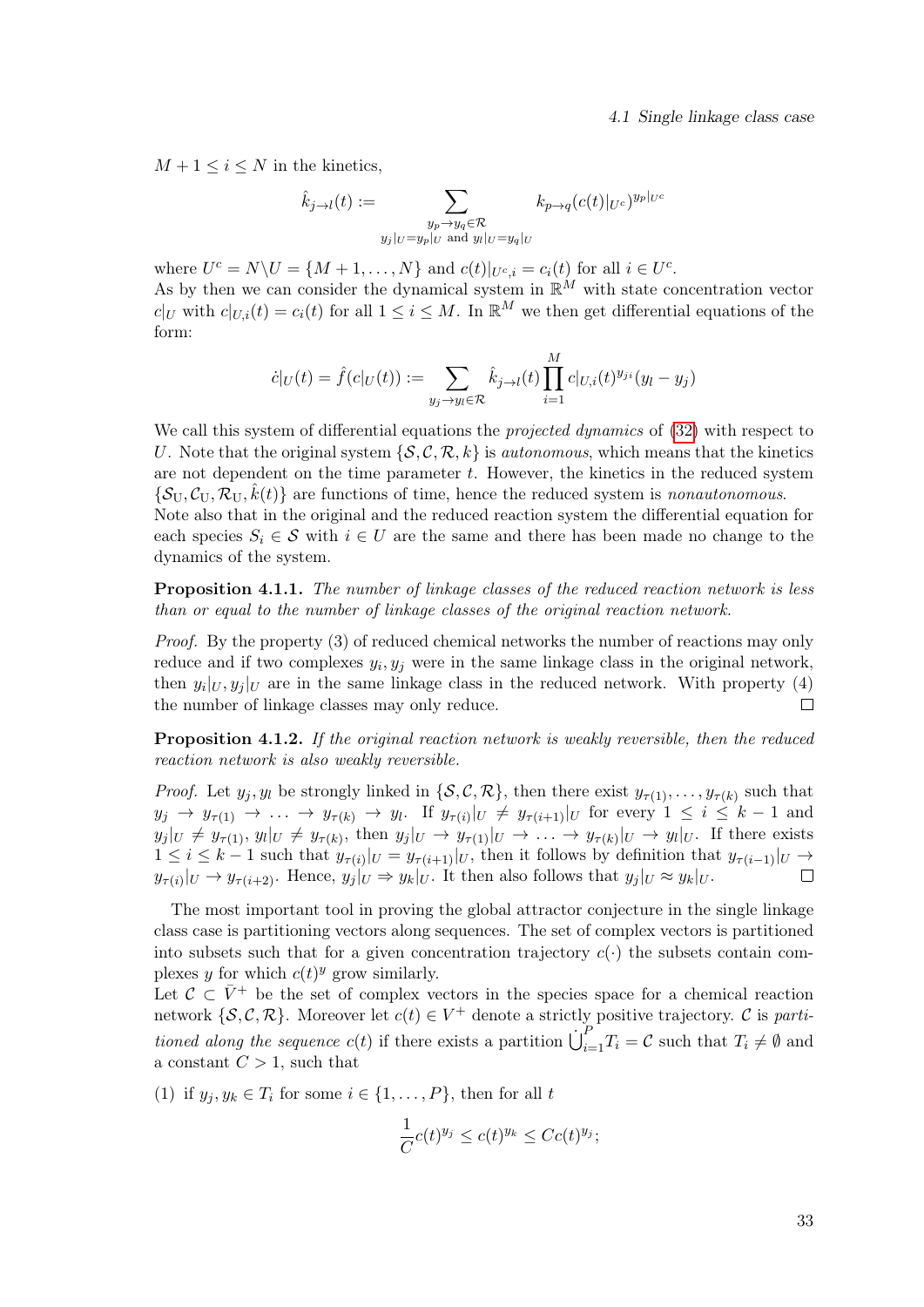### 4 Proven cases of the Global Attractor Conjecture

(2) if  $y_k \in T_i$  and  $y_j \in T_{i+m}$  for some  $i \in \{1, ..., P\}$  and some  $m \in \{1, ..., P-i\}$ , then

$$
\frac{c(t)^{y_k}}{c(t)^{y_j}} \to \infty \text{ as } t \to \infty.
$$

We will call the subsets  $T_i \subset \mathcal{C}$  tiers. Through this definition we get an ordering of the tiers:  $T_1 \succ T_2 \succ \ldots \succ T_P$ , where  $T_1$  contains the complexes for which  $c(t)^y$  is increasing the fastest and  $T_p$  contains the complexes for which  $c(t)^y$  is increasing the slowest.

**Lemma 4.1.3.** Let  $c(t)$  be a concentration trajectory in the positive orthant  $V^+$ . Then there exists a subsequence  $c(t_k)$  along which C is partitioned.

Proof. We are only going to sketch the proof of this lemma, for the more detailed proof we refer to [\[3\]](#page-65-2).

Since there are  $n! < \infty$  ways to order the complexes, there exists a reordering of the complex vectors such that the set of time steps  $t_k$  for which  $c(t_k)^{y_1} \geq c(t_k)^{y_2} \geq \ldots \geq c(t_k)^{y_n}$  holds is infinite. By this, we obtain the subsequence and an ordering of the complexes along this subsequence.

To partition the complexes into tiers we analyze the lower limit of the ratio  $c(t_k)^{y_i}/c(t_k)^{y_{i+1}}$ for every  $i \in \{1, \ldots, n-1\}$  starting with  $i = 1$  as k tends to infinity. Whenever the lower limit of the ratio exists, the two complexes belong to the same tier and we can choose a subsequence of time such that  $\lim_{t_n \to \infty} c(t_k)^{y_i} / c(t_k)^{y_{i+1}}$  exists. If the lower limit of the ratio tends to infinity, then we begin another tier and repeat the process of testing for existence of lower limits. In this manner we get the partition of the complexes into tiers. Let P denote the number of tiers. For every  $j \in \{1, ..., P\}$  and every  $y_i, y_{i+1} \in T_j$  we set  $C_{j,i} = \lim_{k \to \infty} c(t_k)^{y_i} / c(t_k)^{y_{i+1}}$ . So there exists  $K > 1$  such that for every  $k \geq K$  it holds  $1 \leq c(t_k)^{y_i} / c(t_k)^{y_{i+1}} \leq C_{j,i} + 1$ . For each tier we can then set a constant,  $C_j =$  $\prod_{\{i|\ y_i,y_{i+1}\in T_j\}}(C_{j,i}+1)$  which the ratios of this tier cannot exceed. Taking the maximum of these constants, we get the quested constant C.  $\Box$ 

Let  ${T_i}_{1\leq i\leq P}$  denote a partition of C and let  $U \subset \{1,\ldots,N\}$  be nonempty. We say that the vector  $w \in \bar{V}^+$  is a nonnegative conservation relation that respects the pair  $(U, \{T_i\}_{1 \le i \le P})$  if

(1) supp  $w = U$  and

(2) whenever  $y_j, y_l \in T_i$  for some  $i \in \{1, \ldots, P\}$ , we have that  $w \cdot (y_j - y_l) = 0$ .

If  $T_i = \{y_i\}$  for each  $i \in \{1, ..., P\}$  and  $P = n$ , then any vector w with supp  $w = U$  is a nonnegative conservation relation that respects the pair  $(U, \{y_i\})$ .

If  $P = 1$ , which means  $C = T_1$ , then the conservation relation describes the conservation of mass which we described in section [2.1.](#page-21-0)

To prove the next theorem, we are going to need the help of a theorem from linear algebra stated by E. Stiemke.

<span id="page-43-0"></span>**Lemma 4.1.4** (Stiemke [\[22\]](#page-66-6)). For  $k = 1, ..., n$ , let  $v_k \in \mathbb{R}^m$ . Either

• there exists  $\alpha \in \mathbb{R}^n$  such that for all  $j = 1, \ldots, m$ 

$$
\left(\sum_{k=1}^{n} \alpha_k v_k\right)_j \le 0
$$

and such that there exists at least one  $j \in \{1, ..., m\}$  for which  $(\sum_{k=1}^{n} \alpha_k v_k)_j < 0$ , or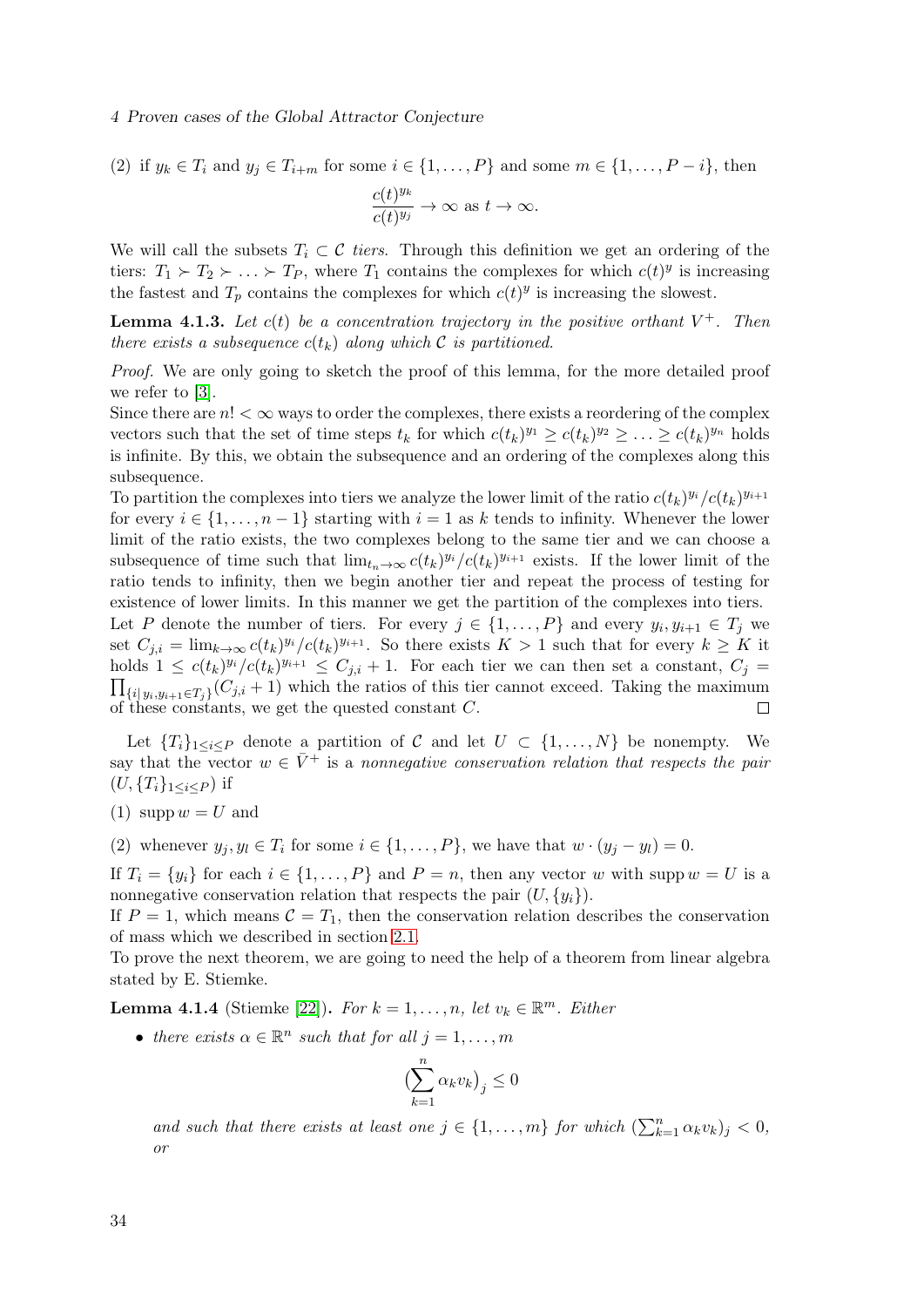4.1 Single linkage class case

• there exists a positive vector  $w \in \mathbb{R}_{>0}^m$  such that  $w \cdot v_k = 0$  for each  $k \in \{1, \ldots, n\}$ .

<span id="page-44-0"></span>**Theorem 4.1.5** (Anderson [\[3\]](#page-65-2)). Let  $\{S, C, R\}$  be a chemical reaction network and let  $c(t) \in V^+$  denote a concentration trajectory with  $c(t) \to z \in \partial \bar{V}^+$ , as  $t \to \infty$ . Set  $U = \{i \in \{1, \ldots, N\} | z_i = 0\}$ . If C is partitioned along  $c(t)$  with tiers  $T_i$ , for  $i = 1, \ldots, P$ , and constant  $C > 0$ , then there is a nonnegative conservation relation  $w \in \overline{V}^+$  that respects the pair  $(U, \{T_i\})$ .

Proof. The method used for proving this theorem is proof by contradiction. So we assume that there exists no nonnegative conservation relation that respects the pair  $(U, \{T_i\})$ . Let us define

$$
\mathcal{T}_i := \{y_j - y_l | \, y_j, y_l \in T_i\} \quad \text{ and } \quad \mathcal{T}' := \bigcup_{i=1}^P \mathcal{T}_i
$$

and let  $\mathcal{T}_i|_U$ ,  $\mathcal{T}|_U$  the respective projections on  $\mathbb{R}^m$ . Since we assumed that there exists no nonnegative conservation relation that respects  $(U, {T_i})$ ,  $\mathcal{T}|_U$  must contain at least one nonzero vector  $v_k$ . From the same assumption it follows with Lemma [4.1.4](#page-43-0) that there exists  $\alpha_k \in \mathbb{R}$  such that  $\left(\sum_{v_k \in \mathcal{T}|_U} \alpha_k v_k\right)_j \leq 0$  for every  $j \in \{1, \ldots, m\}$  and that the inequality is strict for at least one  $j$ . Let

$$
M: \bar{V}^+ \longrightarrow \mathbb{R}
$$

$$
x \longmapsto \prod_{u_k \in \mathcal{T}} (x^{u_k})^{\alpha_k/m_k}
$$

where  $m_k$  denotes the number of vectors  $u_k \in \mathcal{T}$  that reduce to the vector  $v_k \in \mathcal{T}|_U$ . By construction the complexes are partitioned such that there exists a sequence  $c(t_k)$ constant  $C > 0$  such that  $1/C \leq c(t_k)^{u_k} = c(t_k)^{y_l}/c(t_k)^{y_j} \leq C$  for  $u_k = y_l - y_j$ . Therefore it follows that  $M(c(t))$  is uniformly bounded from above and below. Since  $c(t) \in V^+$  we

have

$$
\ln(M(c(t))) = \left(\sum_{u_k \in \mathcal{T}} \frac{\alpha_k}{m_k} u_k\right) \cdot \ln c(t).
$$

Dividing the left hand of the equation up into summations over  $U$  and  $U^c$ , we have that the summation over  $U^c$  is bounded from above and below since  $c_j(t)$  is bounded for all  $j \in U^c$ . However, the second summation  $(\sum_{u_k \in \mathcal{T}|_U} \alpha_k v_k) \cdot \ln(c|_U(t))$  tends to  $+\infty$  as  $t \to \infty$  since  $\left(\sum_{v_k \in \mathcal{T}|_U} \alpha_k v_k\right)_j < 0$  for at least one j and  $c|_U(t) \to 0$ . This is in contradiction with the boundedness of the left hand of the equation,  $ln(M(c(t))$ . By this contradiction then the proof of the theorem follows.  $\Box$ 

A nonautonomous mass-action system  $\{S, C, \mathcal{R}, \mathcal{K}(t)\}\$ is said to have bounded kinetics if there exists a constant  $\eta > 0$  such that  $\eta < k_{i \to j}(t) < 1/\eta$  for every reaction  $y_i \to y_j \in \mathcal{R}$ and for all  $t \geq 0$ .

Let  $H: \bar{V}^+ \to [0, \infty)$  be the Lyapunov function defined in [\(22\)](#page-28-1) and  $H_{c^*}$  the restriction of H to the positive stoichiometric compatibility class containing  $c^*$ . For this section  $c^*$  in the function  $H_{c^*}$  does not need to be a complex balanced steady state.

<span id="page-44-1"></span>**Lemma 4.1.6.** Let  $\{S, C, R, \mathcal{K}(t)\}\)$  be a weakly reversible, nonautonomous mass-action system with bounded kinetics. Suppose  $c_0 \in V^+$  is chosen such that the concentration trajectory c(t) with initial condition  $c_0$  remains bounded and  $dist(c(t), \partial \bar{V}^+) \to 0$  as  $t \to \infty$ . Then one or both of the following conditions holds: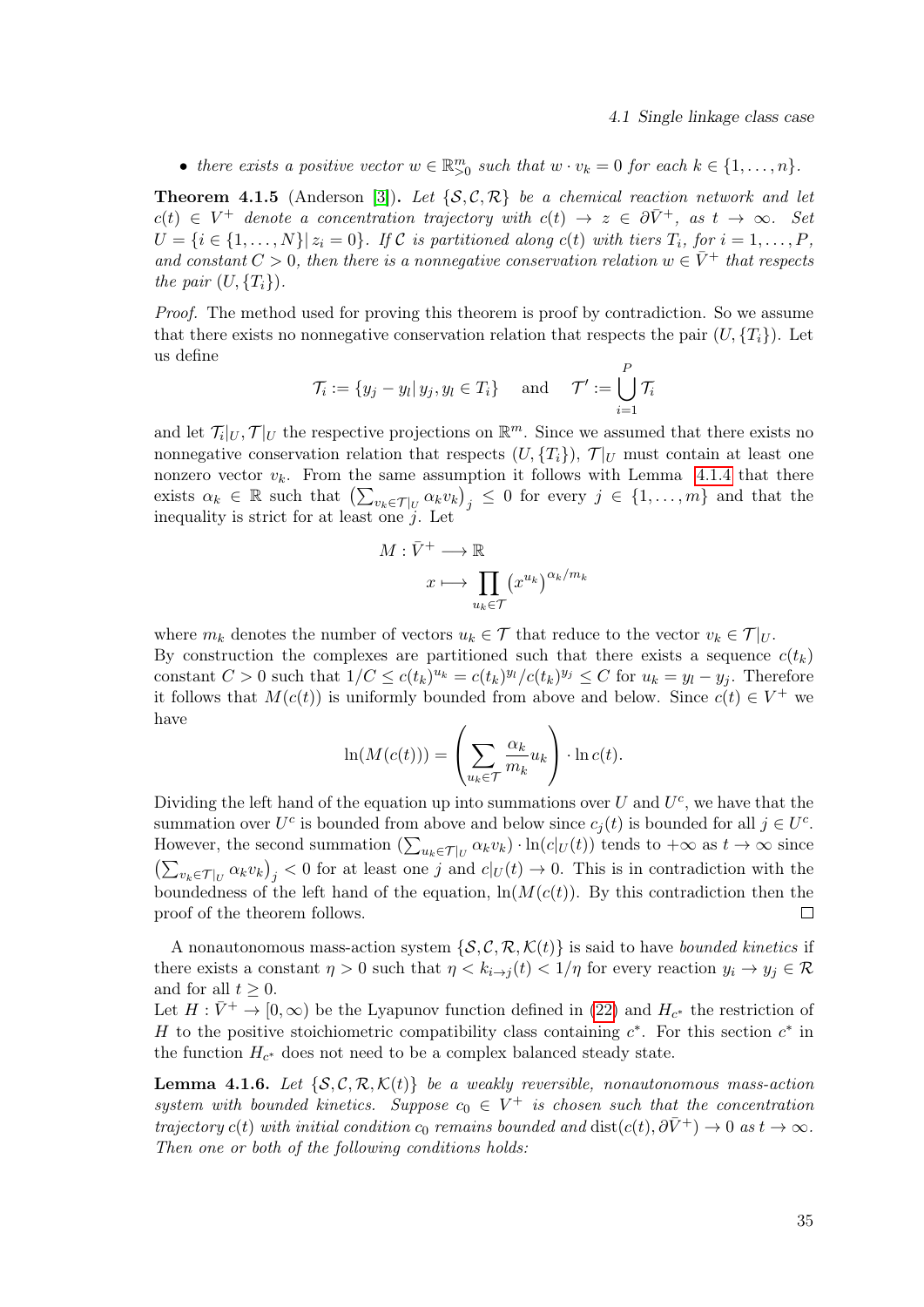### 4 Proven cases of the Global Attractor Conjecture

(1)  $\forall c^* \in V^+, \exists T(c^*) > 0 \forall t > T(c^*) : H'_{c^*}(c(t)) = f(c(t)) \cdot (\ln c(t) - \ln c^*) < 0.$ 

(2)  $\exists (t_n) \subset [0,\infty), t_n \to \infty : c(t_n) \to z \in w(c(\cdot)) \cap \partial \bar{V}^+$  as  $t_n \to \infty$  and

(i) C is partitioned along  $c(t_n)$  with tiers  $\{T_i\}_{i=1}^P$ , and constant C, and

(ii)  $T_1$  consists of a union of linkage classes

For the proof of this lemma we are referring to Anderson [\[3\]](#page-65-2).

<span id="page-45-1"></span>**Lemma 4.1.7.** Let  $\{S, C, R, \mathcal{K}(t)\}\$ be a nonautonomous mass-action system with bounded kinetics and with a single linkage class and let  $c(t)$  be a bounded concentration trajectory with initial condition  $c_0 \in V^+$ . Moreover, let  $d(c(t), \partial \bar{V}^+) \to 0$  as  $t \to \infty$ . Then, there exists no subsequence  $(t_n) \to \infty$  such that C is partitioned along  $c(t_n)$  in which  $T_1$  consists of a union of linkage classes.

*Proof.* The system consists of only one linkage class, hence, for  $T_1$  to consist of a union of linkage classes it must be the case  $T_1 = C$ . As for the proof before we are going to assume the negated statement, that there exists such a sequence  $t_n \to \infty$  so that C is partitioned along  $c(t_n)$  with  $T_1 = C$  and that this statement leads to a contradiction.

Since the concentration trajectory is bounded, there exists a subsequence  $c(t_n)$  that has a limit point c. Since the trajectory tends to the boundary of  $V^+$  we can define the nonempty set  $U = U(c) = \{i \in \{1, ..., N\} | c_i = 0\}$ . C is partitioned along this sequence as well and with theorem [4.1.5](#page-44-0) there exists a nonnegative conservation relation  $w \in \overline{V}^+$  that respects the pair  $(U, T_1)$ . Hence,  $w = \text{supp } U \neq \emptyset$  and it follows  $w \cdot c(t_n) \to 0$  for  $n \to \infty$ . On the other hand we have  $w \cdot (y_l - y_j) = 0$  for all  $y_j \to y_l \in \mathcal{R}$  since  $T_1 = \mathcal{C}$ , so with [\(32\)](#page-41-2) it follows  $w \cdot c(t) > 0$  is constant in time t. This contradicts  $w \cdot c(t_n) \to 0$  for  $n \to \infty$ , so the lemma is proven.  $\Box$ 

<span id="page-45-2"></span>**Lemma 4.1.8.** Let  $\{S, C, R, \mathcal{K}(t)\}\)$  be a nonautonomous reaction system with bounded mass-action kinetics. Suppose  $c_0 \in V^+$  such that for any  $c^* \in (c_0 + S) \cap V^+$  there exists a  $T(c^*) > 0$  so that for every  $t > T(c^*)$  we have  $H'_{c^*}(c(t)) < 0$ . Then the  $\omega$ -limit set of  $c(t)$ consists of a single element.

*Proof.* Since we assumed that for any  $c^* \in (c_0 + S) \cap V^+$  there exists a  $T(c^*) > 0$  so that for every  $t > T(c^*)$  we have  $H'_{c^*}(c(t)) < 0$ ,  $H_{c^*}$  is bounded. Hence, the trajectory remains bounded which implies that the  $\omega$ -limit set is nonempty.

Furthermore, for any  $c^* \in V^+$  there exists a  $h_{c^*} \geq 0$  such that  $H_{c^*}(c(t)) \to h_{c^*}$  as  $t \to \infty$ . Let us suppose there exist two distinct elements  $w_1, w_2$  in the  $\omega$ -limit set. It follows that for every  $c^* \in V^+$   $H_{c^*}(w_1) = H_{c^*}(w_2) = h_{c^*}$ . Choose arbitrary  $c_1^*, c_2^* \in V^+$ , then we have:

<span id="page-45-0"></span>
$$
0 = H_{c_1^*}(w_1) - H_{c_1^*}(w_2) - (H_{c_2^*}(w_1) - H_{c_2^*}(w_2))
$$
  
=  $(w_1 - w_2) \cdot (\ln c_2^* - \ln c_1^*),$  (33)

where [\(33\)](#page-45-0) follows from the following computation: For  $i \in \{1, \ldots, N\}$  we have

$$
(w_{1,i}(\ln(w_{1,i}) - \ln(c_{1,i}^*) - 1) + c_{1,i}^*) - (w_{2,i}(\ln(w_{2,i}) - \ln(c_{1,i}^*) - 1) + c_{1,i}^*)
$$
  

$$
-(w_{1,i}(\ln(w_{1,i}) - \ln(c_{2,i}^*) - 1) + c_{2,i}^*) + (w_{2,i}(\ln(w_{2,i}) - \ln(c_{2,i}^*) - 1) + c_{2,i}^*)
$$
  

$$
= w_{1,i}(\ln(c_{2,i}^*) - \ln(c_{1,i}^*)) - w_{2,i}(\ln(c_{2,i}^*) - \ln(c_{1,i}^*)).
$$

Since we chose  $c_1^*, c_2^* \in V^+$  arbitrarily, it must follow from [\(33\)](#page-45-0) that  $w_1 = w_2$ . Hence, there exists only a single point in the  $\omega$ -limit set.  $\Box$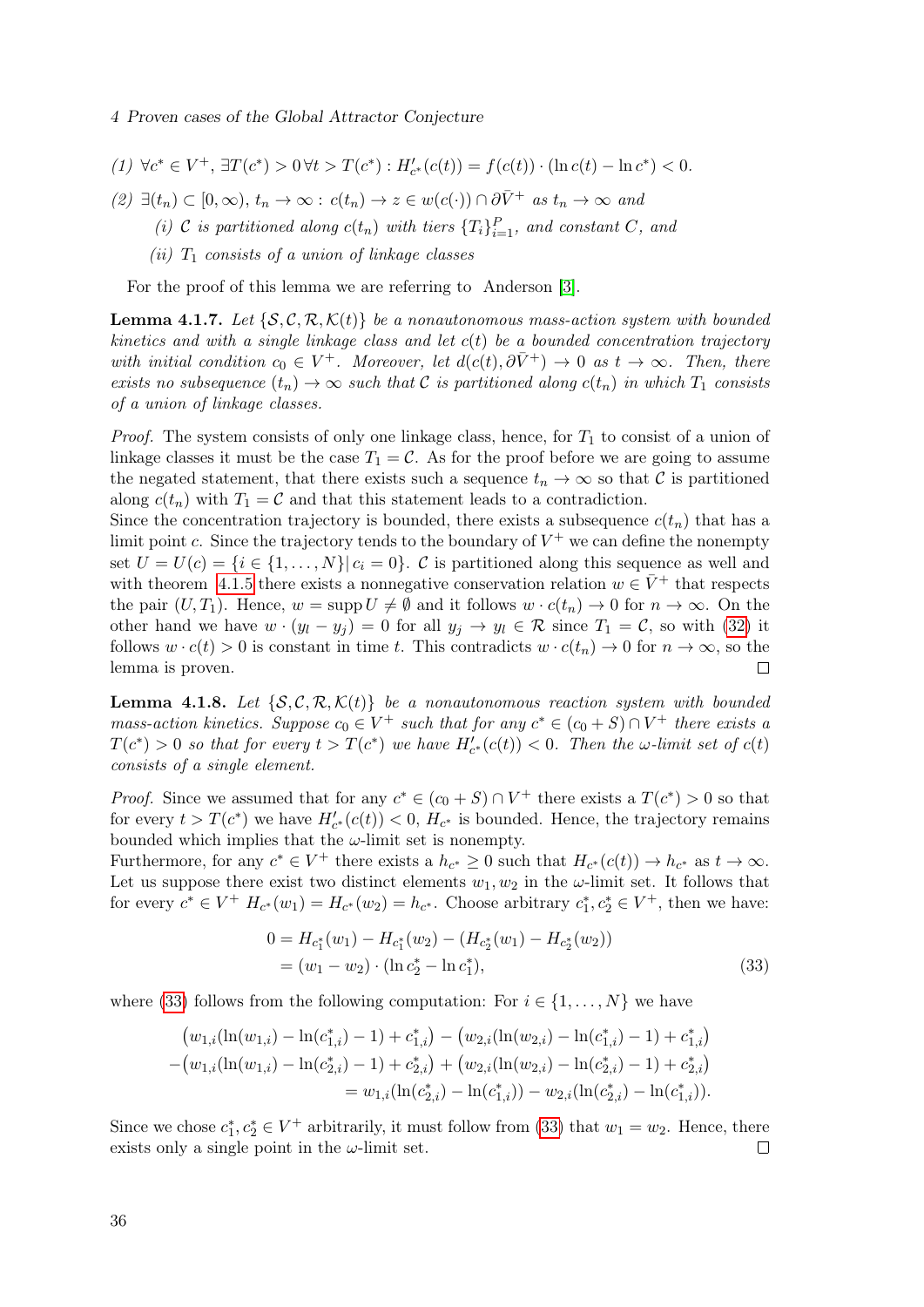**Theorem 4.1.9** (Anderson [3\)](#page-65-2). Let  $\{S, C, R, K\}$  be a complex balanced mass-action system with a single linkage class and  $c(t)$  a concentration trajectory with initial concentration  $c_0 \in V$  then  $w(c(\cdot)) \cap \partial \bar{V}^+ = \emptyset$ . Hence, the concentration trajectory is persistent.

*Proof.* Let us assume there exists an initial concentration  $c_0$  to a trajectory  $c(t)$  such that  $w(c(\cdot)) \cap \partial \overline{V}^+ \neq \emptyset$  and define  $U := \{i \in \{1, ..., N\} | c_i = 0 \text{ for some } c \in w(c(\cdot))\}.$  U is the set of indices for the species whose concentrations tend to zero for some subsequence of the considered concentration trajectory. Additionally we know from section [2.2](#page-28-0) that complex balanced mass-action systems imply bounded concentration trajectories. So we have for each  $i \in U$ :

$$
\liminf_{t \to \infty} c_i(t) = 0 \quad \text{and} \quad \limsup_{t \to \infty} c_i(t) < \infty.
$$

On the other hand, we have for each  $j \in U^c$ :

<span id="page-46-0"></span>
$$
0 < \liminf_{t \to \infty} c_j(t) \le \limsup_{t \to \infty} c_j(t) < \infty. \tag{34}
$$

Let  $\{\mathcal{S}_{U},\mathcal{C}_{U},\mathcal{R}_{U},\hat{k}(t)\}\)$  denote the reduced reaction system of  $\{\mathcal{S},\mathcal{C},\mathcal{R},k\}$  defined at the beginning of this section. Because of [\(34\)](#page-46-0) and the definition of  $\hat{k}(t)$  we know that there exists an  $\eta > 0$  such that  $\eta < \hat{k}_{i \to i}(t) < 1/\eta$  for all  $t \ge 0$  and all reactions  $y_i \to y_j \in \mathcal{R}_U$ . This means, the reduced reaction system has bounded mass-action kinetics.

By proposition [4.1.1](#page-42-0) and proposition [4.1.2](#page-42-1) the reduced reaction network is weakly reversible and contains only one linkage class.

Without loss of generality let us assume  $|\mathcal{S}_U| = N$  and set  $\bar{c}(t)$  the concentration trajectory to the reduced system. Because of the definition of the set U the set of  $\omega$ -limit points of  $\bar{c}(t)$ must intersect with  $\partial \mathbb{R}^N_{\geq 0}$ . Proposition [4.1.1](#page-42-0) and lemmas [4.1.6,](#page-44-1) [4.1.7,](#page-45-1) [4.1.8](#page-45-2) imply then that the  $\omega$ -limit set of the reduced system must consist of a single point. Hence, this must be the point  $0 \in \partial \mathbb{R}^N_{\geq 0}$ . Since otherwise there exists an  $i \in U$  such that  $\liminf_{t \to \infty} c_i(t) > 0$ , which is a contradiction to the definition of  $U$ . However it also follows by the three lemmas [4.1.6,](#page-44-1) [4.1.7,](#page-45-1) [4.1.8](#page-45-2) that for t large enough  $H'_{c^*}(\bar{c}(t)) < 0$  for some  $c^* \in V^+$ , so 0 is a local maximum of the Lyapunov function. Hence,  $\bar{c}(t) \to 0$ . It follows that  $w(c(\cdot)) \cap \partial \bar{V}^+$  $\emptyset$ .  $\Box$ 

This theorem also holds for a weakly reversible mass-action system with a single linkage class, for which the concentration trajectories follow the conditions:

- the concentration trajectories are bounded, and
- the  $\omega$ -limit set of the concentration trajectories is either completely contained in the boundary of the positive orthant or completely contained in the interior of the positive orthant.

Note that not the persistence but the global attractor conjecture has been proven since a complex balanced steady state was assumed.

We remark that to prove the persistence conjecture in the single linkage class case, we would have to prove that for every weakly reversible mass-action system the  $\omega$ -limit set is completely contained in either the boundary or the interior of the positive orthant  $V^+$ , [\[3\]](#page-65-2).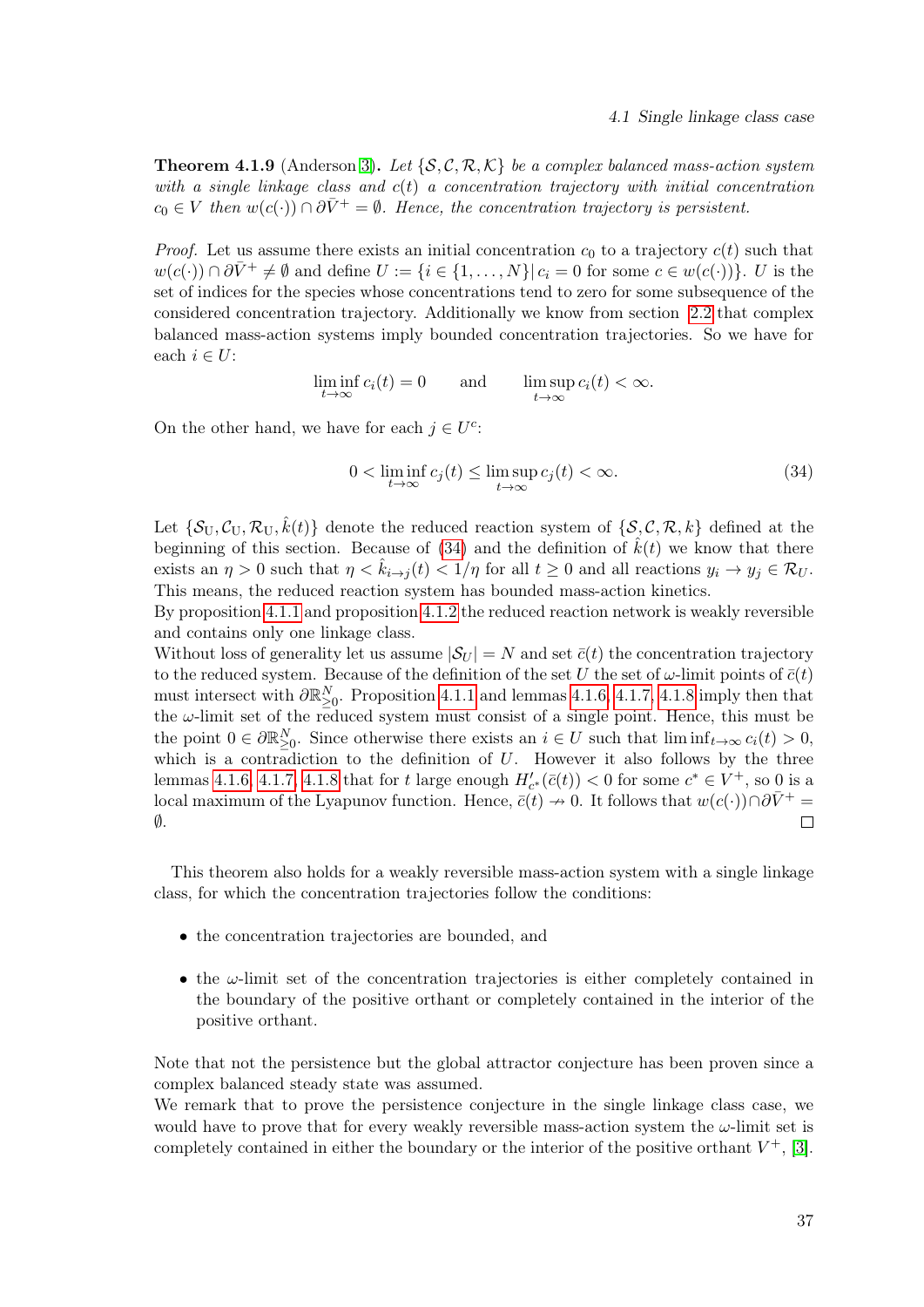### 4 Proven cases of the Global Attractor Conjecture

<span id="page-47-0"></span>

Figure 5: Model for kinetic proofreading in T-cell receptor signal transduction

### Example McKeithan model

In 1995 T.W. McKeithan proposed a model for kinetic proofreading for T-cell receptor signal transduction, [\[19\]](#page-66-7). The aim was that it should describe a possible mechanism explaining the selectivity of T-cell interactions. In this model depicted in figure [5,](#page-47-0) the process of kinetic proofreading can be described as follows: After binding the ligand peptide-major histocompatibility complex, short peptide-MHC, the T-cell receptor complex undergoes a number of modification, including tyrosine phosphorylation steps before transmitting a signal. The assumption is that recognition signals are determined by the concentrations of the final complex  $C_N$  and that this chain of modification is the reason for both increased sensitivity and selectivity of response.

Let  $T$  be the T-cell receptors not bound to a ligand and  $M$  the peptide-MHC complexes not bound to a receptor. When a peptide-MHC complex binds to a receptor this gives the basic form of the occupied receptor  $C_0$ . This basic form can be modified, for example by tyrosine phosphorylations, at up to  $N$  sites. These successive modifications like tyrosine phosphorylations are leading from the initial complex  $C_0$  to the final complex  $C_N$  and the corresponding rate constants are denoted by  $k_{p,i}$ . However, there are also dissociation reactions, where the peptide-MHC complex detaches from the receptor and the receptor is simultaneously completely dephosphorylated. Whether or not a signal is transmitted depends on the reaction rate constants, which are specific for the binding ligands. For nonspecific complexes (self-antigens) the rate of dissociation is sufficiently high that dissociation most always occurs before the nonspecific complex can be activated and generate signals. With this feature the receptor is able to discriminate between a foreign antigen and self-antigens with only moderately lower affinity.

The corresponding system of differential equations are described as follows:

$$
\begin{aligned}\n\dot{c}_T(t) &= -k_1 c_T(t) c_M(t) + \sum_{i=0}^N k_{-1,i} c_{C_i}(t) \\
\dot{c}_M(t) &= \dot{c}_T(t) \\
\dot{c}_{C_0}(t) &= k_1 c_T(t) c_M(t) - (k_{-1,0} + k_{p,0}) c_{C_0}(t) \\
&\vdots \\
\dot{c}_{C_i}(t) &= k_{p,i-1} c_{C_{i-1}}(t) - (k_{-1,i} + k_{p,i}) c_{C_i}(t) \\
&\vdots \\
\dot{c}_{C_N}(t) &= k_{p,N-1} c_{C_{N-1}}(t) - k_{-1,N} c_{C_N}(t)\n\end{aligned}
$$

The total concentrations of T-cell receptors  $T^*$  and peptide-MHC complexes  $M^*$  (both bound and free) are conserved quantities and can be used to eliminate the variables  $c_T$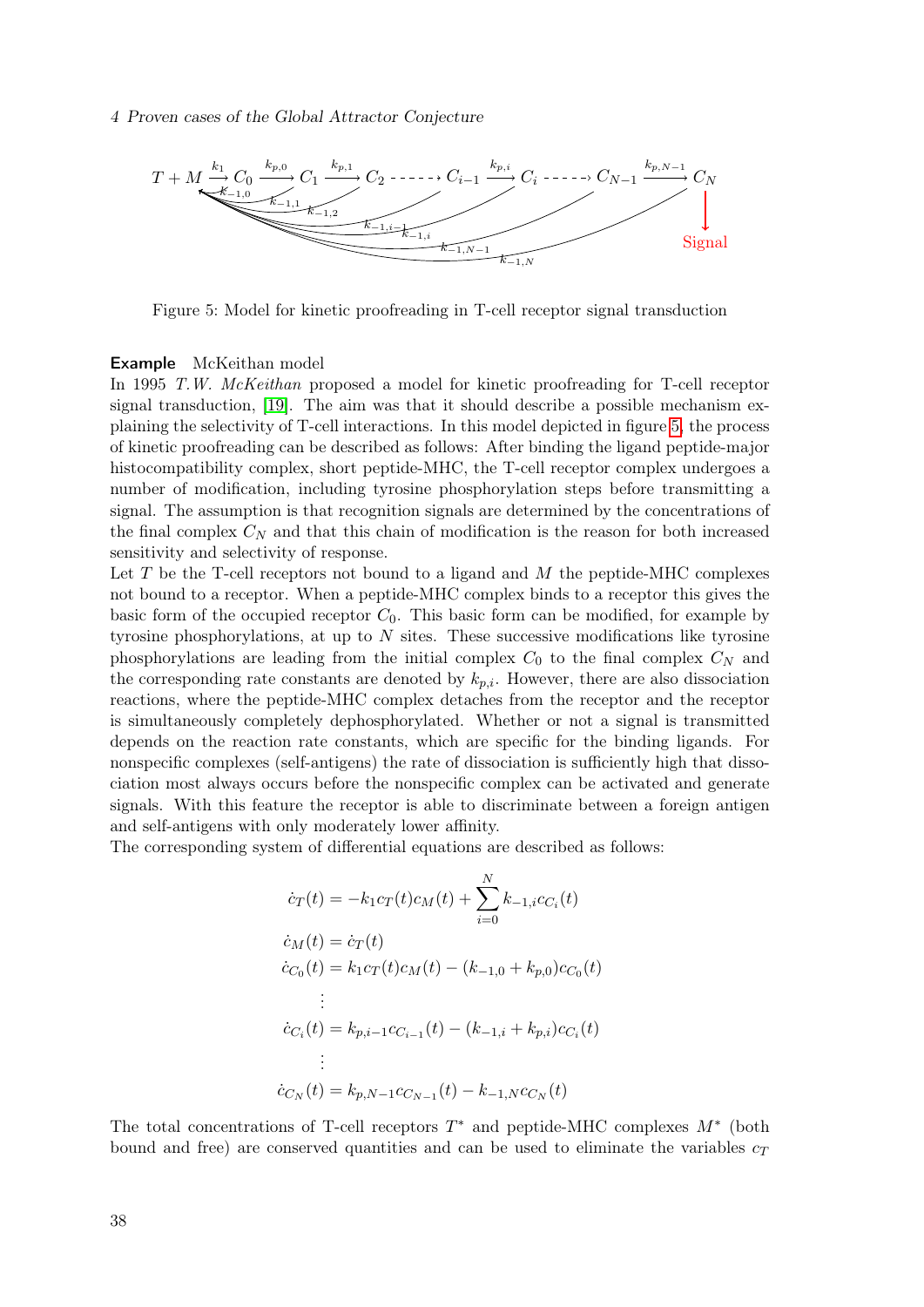and  $c_M$  from the system if desired.

$$
T^* = c_T(t) + \sum_{i=0}^{N} c_{C_i}(t), \qquad M^* = c_M(t) + \sum_{i=0}^{N} c_{C_i}(t) \quad \text{for all } t > 0.
$$

This gives the system for the variables  $C_i$ :

<span id="page-48-1"></span>
$$
\dot{c}_{C_0}(t) = k_1 \left( T^* - \sum_{i=0}^N c_{C_i}(t) \right) \left( M^*(t) - \sum_{i=0}^N c_{C_i}(t) \right) - (k_{-1,0} + k_{p,0}) c_{C_0}(t)
$$
\n
$$
\vdots
$$
\n
$$
\dot{c}_{C_i}(t) = k_{p,i-1} c_{C_{i-1}}(t) - (k_{-1,i} + k_{p,i}) c_{C_i}(t)
$$
\n
$$
\vdots
$$
\n
$$
\dot{c}_{C_N}(t) = k_{p,N-1} c_{C_{N-1}}(t) - k_{-1,N} c_{C_N}(t)
$$
\n(35)

E. Sontag was the first to apply the results of chemical reaction network theory to this model, in [\[21\]](#page-66-8). Evidently, the model consists of a single linkage class. Furthermore, the deficiency of the model is zero since the number of complexes is  $N+2$  and the dimension of the stoichiometric subspace is  $N+1$  as we can depict from the reduced reaction system [\(35\)](#page-48-1). Hence, with the deficiency zero theorem we can conclude that the reaction system is complex balanced for every choice of rate constants. The proven global attractor conjecture in the single linkage class case then implies that there is exactly one steady state concentration in each stoichiometric compatibility class and that it is globally asymptotically stable. Especially, there is exactly one steady state concentration for the final complex in each stoichiometric compatibility class. The steady state concentrations depend solemnly on the rate constants and, in particular, on the constants  $T^*$  and  $M^*$ . This conclusion rules out periodic orbits and chaotic behavior and shows the "determinism" of the process described by T. W. McKeithan.

### <span id="page-48-0"></span>4.2 Chemical reaction networks with 2 or 3 species

A chemical reaction network is called *permanent* if there exists a compact set  $\mathscr{P} \subset V^+$ such that every concentration trajectory of the network with positive initial concentration ends up in  $\mathscr{P}$ . In other words, if a reaction network is persistent and the concentration trajectories are *uniformly bounded*, that is, there exists a constant  $\epsilon > 0$  such that

$$
\epsilon < \liminf_{t \to \infty} c_i(t) \le \limsup_{t \to \infty} c_i(t) < 1/\epsilon \text{ for all } i \in \{1, \dots, N\},\
$$

then the reaction network is permanent. So it is clear that from permanence persistence of a reaction system immediately follows. Also, if we can prove that a complex balanced reaction system is permanent, then by the uniqueness of the positive complex balanced steady states in each positive stoichiometric compatibility class it follows the global asymptotic stability of these steady states. Hence, the global attractor conjecture holds.

G. Craciun, F. Nazarov and C. Pantea, [\[9\]](#page-65-3), were the first to prove permanence of a general class of chemical reaction systems, precisely they proved that any two-species endotactic  $\kappa$ -variable mass-action system is permanent. An earlier result by D. Anderson and A. Shiu proved the global attractor conjecture for two-species mass-action systems, , [\[1\]](#page-65-7). In fact,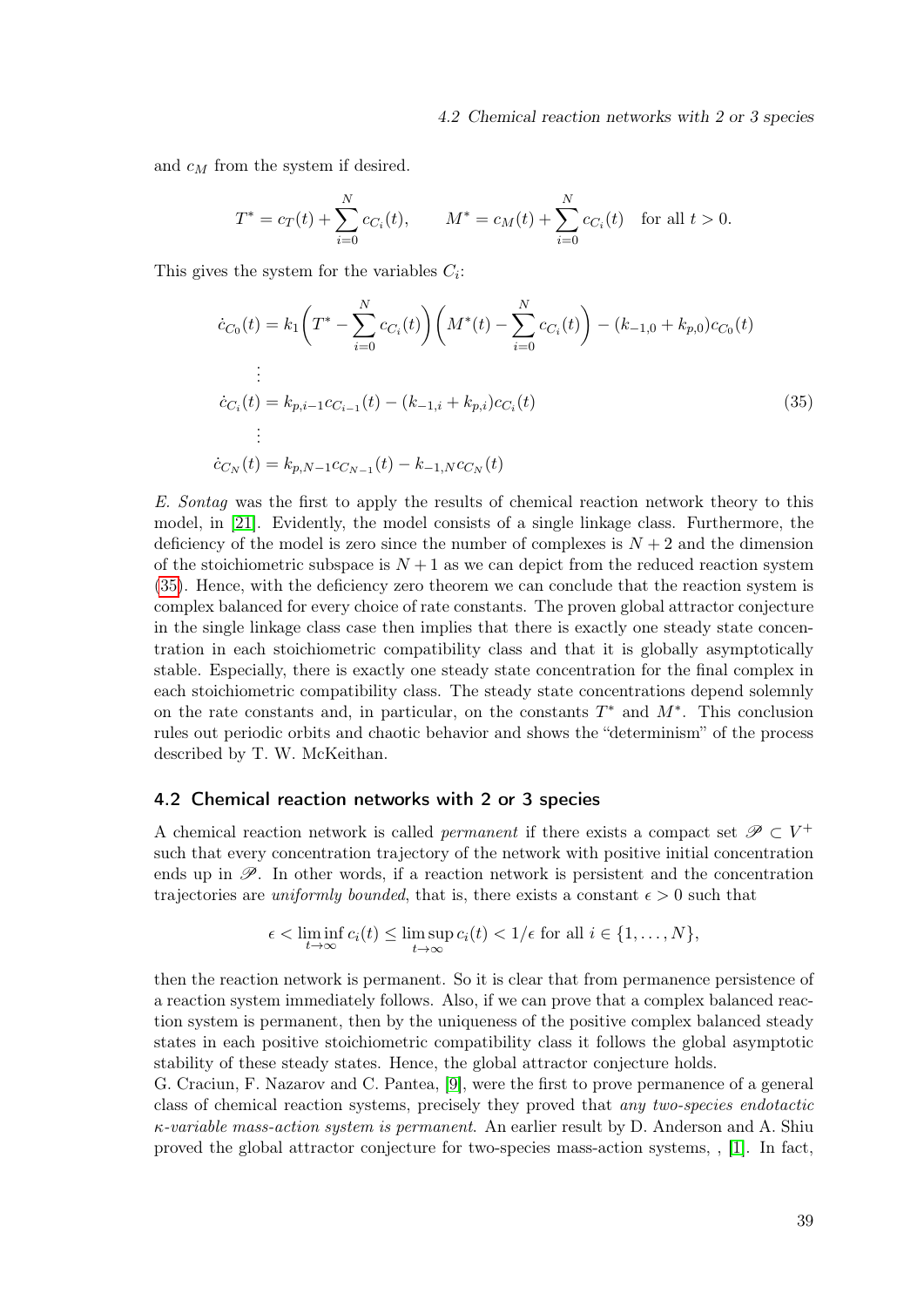### 4 Proven cases of the Global Attractor Conjecture

they showed the global attractor conjecture to be true for systems for which the associated positive stoichiometric compatibility classes are two-dimensional, which include the systems with only two species. The main step of that proof is the demonstration that for each co-dimension one face of a stoichiometric compatibility class there must exist a reaction that pushes the concentration trajectory away from that face and that the corresponding reaction rates dominates all others at this point. By face of a stoichiometric compatibility class we mean the topological definition of a face of a polyhedron. In [\[2\]](#page-65-9) and [\[8\]](#page-65-10) it already has been proven that vertices of a positive stoichiometric compatibility class cannot be  $\omega$ -limit points of concentration trajectories with positive initial concentration even if these points are steady states. With this idea of proof, that the boundary is somewhat "repelling" to the concentration trajectories, G. Craciun, F. Nazarov and C. Pantea were able to extended their result to a proof of the global attractor conjecture for three-species mass-action systems, [\[9\]](#page-65-3).

For the greater part of this section we will consider a two-species reaction network, therefore we have  $S = \{S_1, S_2\}$  and  $V = \mathbb{R}^2$ . Moreover, we will consider a larger class of reaction systems than the common mass-action systems. The systems under consideration are  $\kappa$ -variable mass-action systems, which means that system is nonautonomous, but it has bounded kinetics. That is, the kinetics is a function  $\kappa : (0, \infty) \to (\eta, 1/\eta)^{\mathcal{R}}$  for some  $0 < \eta < 1$ , which is piecewise differentiable. The differential equation to the system can then be described as:

<span id="page-49-1"></span>
$$
\dot{c}(t) = \sum_{y_i \to y_j \in \mathcal{R}} \kappa_{i \to j}(t) c(t)^{y_i} (y_j - y_i). \tag{36}
$$

In addition we will consider endotactic networks, which are a larger class of networks than weakly reversible networks. In order to define endotactic networks, we first have to set some definitions. Let  $\mathcal{C}_r$  denote the set of lattice points corresponding to reactant complexes, that is  $\mathcal{C}_r(\mathcal{R}) = \{(y_{i1}, y_{i2}) \in \overline{V}^+ | \exists y_j \in \mathcal{C} : y_i \to y_j \in \mathcal{R}\}.$ 

Consider the plane V and let  $A$  be a set of points and  $v$  a vector in the plane. We denote by  $\mathcal{O}_v(\mathcal{A})_{\geq 0}$  the minimal closed half-plane which contains  $\mathcal{A}$  and the positive direction of v and is bounded by a line perpendicular to v, which we will denote by  $\partial\mathcal{O}_v(\mathcal{A})_{\geq 0}$ . If  $\mathcal{A} = \emptyset$ then  $\partial\mathcal{O}_v(\mathcal{A})_{\geq 0}=\emptyset$ .

Let  $\mathcal{R}^v = \mathcal{R} \setminus \{y_i \to y_j | (y_j - y_i) \cdot v = 0\}$ , then we define the *v-essential support of a* reaction network to be

$$
esupp^v(\mathcal{R}) = \partial \mathcal{O}_v(\mathcal{C}_r(\mathcal{R}_v))_{\geq 0}.
$$
\n(37)

If  $\mathcal{R}^v = \emptyset$ , which means that every reaction vector is orthogonal to v, then  $esupp^v(\mathcal{R}) = \emptyset$ . We will also set:

$$
esupp^{v}(\mathcal{R})_{-} = \{(y_{j1}, y_{j2}) \in V | (y_{j} - y_{i}) \cdot v < 0 \text{ for all } y_{i} \in esupp^{v}(\mathcal{R})\}
$$
  

$$
esupp^{v}(\mathcal{R})_{+} = \{(y_{j1}, y_{j2}) \in V | (y_{j} - y_{i}) \cdot v > 0 \text{ for all } y_{i} \in esupp^{v}(\mathcal{R})\}.
$$

A chemical reaction network  $\{S, C, \mathcal{R}\}\$ is called *endotactic* if for any vector  $v \neq 0$  with  $\mathcal{R}^v \neq \emptyset$  we have

<span id="page-49-0"></span>
$$
\{y_i \to y_j | y_i \in esupp^v(\mathcal{R}) \text{ and } y_j \in esupp^v(\mathcal{R})_-\} = \emptyset.
$$
\n(38)

More visually, we say a chemical reaction network is endotactic if it passes the "parallel sweep test" for any nonzero vector  $v$ . This test is made as follows. Sweep the plane  $V$  with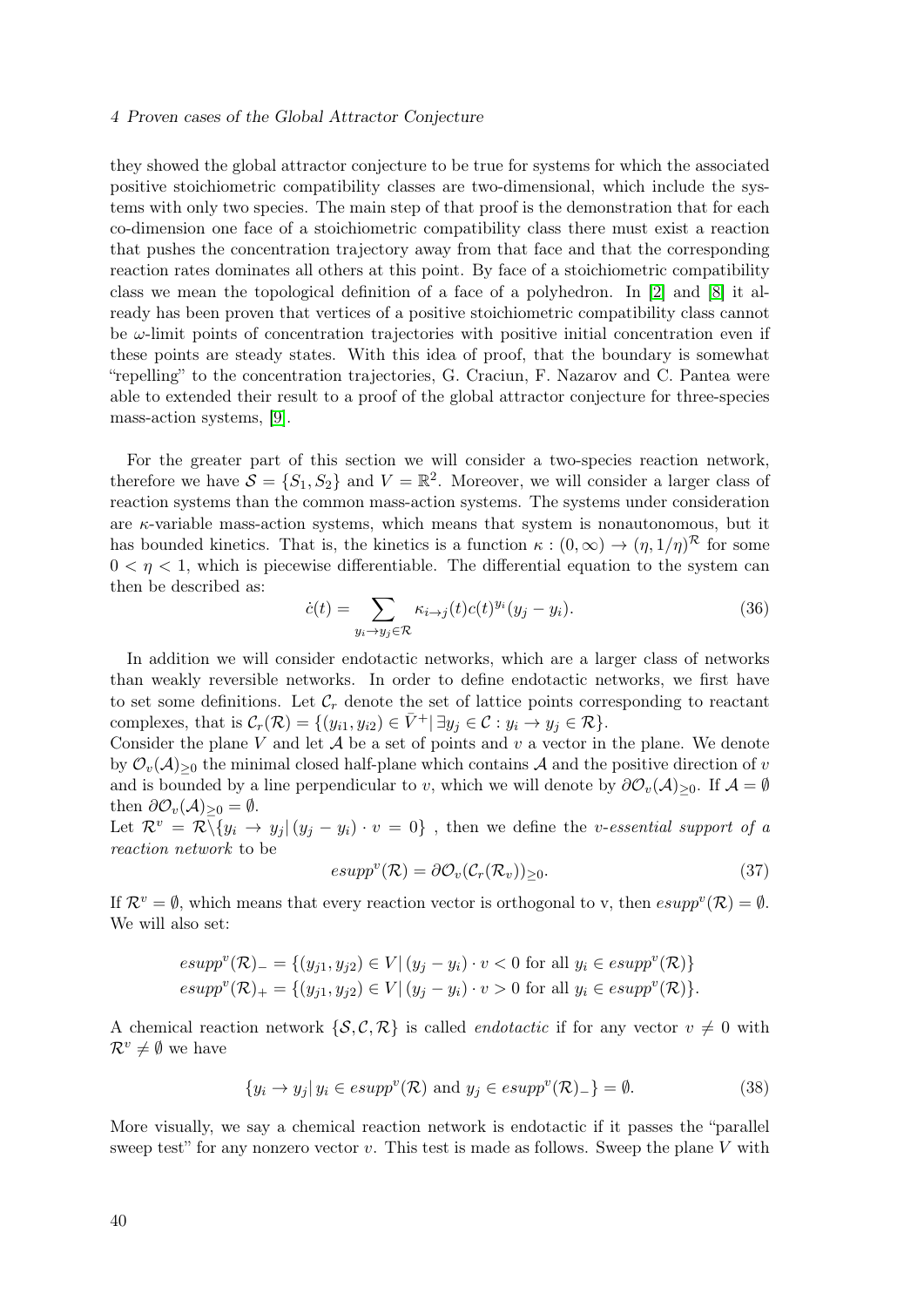a line L, which is orthogonal to v in the positive direction of v and stop when L meets a reactant complex participating in a reaction, whose arrow is not parallel to the line L. If no reaction arrow with reactant complex on the stopped line  $L$  points to the swept region, we say the reaction network passed the parallel sweep test for the vector  $v$ . Note that for  $\mathcal{R}^v = \emptyset$  the line L sweeps the complete plane and never stops. In this case the network also passes the "parallel sweep test" for the vector  $v$ . If the network passes the test for every vector v then the network is called endotactic.

For any set of points A let  $conv(A)$  denote the convex hull of A. We also set G to be the set of inward normal vectors to the sides of  $conv(C_r(\mathcal{R}))$ . If  $conv(C_r(\mathcal{R}))$  is a line segment, then both normal vectors are considered as inward. We denote by  $\{\pm(1,0), \pm(0,1)\}\)$  the standard base of the cartesian plane V .

**Proposition 4.2.1.** A two-species chemical reaction network  $\{S, C, \mathcal{R}\}\$ is endotactic if and only if [\(38\)](#page-49-0) holds for any vector  $v \in G \cup \{\pm(1,0), \pm(0,1)\}.$ 

*Proof.* We only have to prove that if [\(38\)](#page-49-0) holds for every vector  $v \in G \cup \{\pm(1,0), \pm(0,1)\}\$ then it also holds for every other vector as well. Let therefore  $w$  be any unit vector with  $w \notin G \cup \{\pm(1,0), \pm(0,1)\}\$ and let  $[y_{\sigma(1)}, \ldots, y_{\sigma(k)}], \sigma(k) \leq n$  denote the polygon  $\partial conv(\mathcal{C}_r(\mathcal{R}))$ . Let us assume  $\{y_{\sigma(i)}\} = esupp^w(\mathcal{R})$ .

First we consider the case where  $conv(\mathcal{C}_r(\mathcal{R}))$  is not contained in a line. We set  $v_{j-1}, v_j$ the inward normal unit vectors to  $[y_{\sigma(j-1)}y_{\sigma(j)}]$  and  $[y_{\sigma(j)}y_{\sigma(j+1)}]$  respectively. Then  $y_{\sigma(j)}$ is either contained in exactly one or both of the sets  $\exp^{p\cdot y-1}(\mathcal{R})$ ,  $\exp^{y\cdot y}(\mathcal{R})$ .

- (1)  $y_{\sigma(i)} \in \text{esupp}^{v_{j-1}}(\mathcal{R}) \cap \text{esupp}^{v_j}(\mathcal{R})$ : Applying [\(38\)](#page-49-0) to  $v_{j-1}$  and  $v_j$  implies that the product complex  $y_p \in \mathcal{C}$  of any reaction  $y_{\sigma(j)} \to y_p \in \mathcal{R}$  must reside in the closed positive cone generated by  $\overrightarrow{y_{\sigma(j)}y_{\sigma(j-1)}}$  and  $\overrightarrow{y_{\sigma(j)}y_{\sigma(j+1)}}$ . Therefore it follows that  $y_p \in \text{esupp}^w(\mathcal{R})_+$  since the generated cone is contained in  $\text{esupp}^w(\mathcal{R})_+.$
- (2)  $y_{\sigma(i)}$  belongs to only one of the sets, let us assume  $y_{\sigma(i)} \in \exp^{v_{j-1}}(\mathcal{R})\backslash \exp^{v_j}(\mathcal{R})$ . Every reaction  $y_{\sigma(j)} \to y_p$  are along the line  $y_{\sigma(j-1)}y_{\sigma(j)}$  and in direction of  $\overrightarrow{y_{\sigma(j)}y_{\sigma(j-1)}},$ this follows by applying [\(38\)](#page-49-0) to  $v_j$ . So we have  $y_p \in \text{esupp}^w(\mathcal{R})$ .

Let us now assume that  $conv(\mathcal{C}_r(\mathcal{R}))$  is a line segment, set  $conv(\mathcal{C}_r(\mathcal{R})) = [y_{\sigma(1)}y_{\sigma(2)}].$  If we apply [\(38\)](#page-49-0) to both normal vectors, then we get that all product complexes lie on the line  $y_{\sigma(1)}y_{\sigma(2)}$ . By applying [\(38\)](#page-49-0) to the basis vectors  $\{\pm(1,0), \pm(0,1)\}\,$ , then we have that all product complexes have to be contained in the segment  $[y_{\sigma(1)}y_{\sigma(2)}]$ . Consequently [\(38\)](#page-49-0) holds for every vector.

### $\Box$

### <span id="page-50-0"></span>Proposition 4.2.2. Every weakly reversible two-species reaction network is endotactic.

Proof. Since in a weakly reversible reaction network every complex is a reactant complex, we have  $\mathcal{C}_r(\mathcal{R}) = \mathcal{C}$ . It follows immediately from the definition that for every vector  $v \in V$ all reactions originating in  $esupp^v(\mathcal{R})$  have their product complexes in  $esupp^v(\mathcal{R})_+$ .  $\Box$ 

In order to prove permanence, it is essential to be able to construct a compact subset of the positive orthant such that the concentration trajectory stays inside this subset for any positive initial concentration. We will have to prove that this compact subset is forward invariant for the concentration trajectories. For this we use *Nagumo's* theorem and its application of the Bouligand tangent cone. This tool to prove forward invariance will also be used in the Petri net case, which follows afterwards. For a set  $\mathscr{S} \subset \mathbb{R}^N$  we denote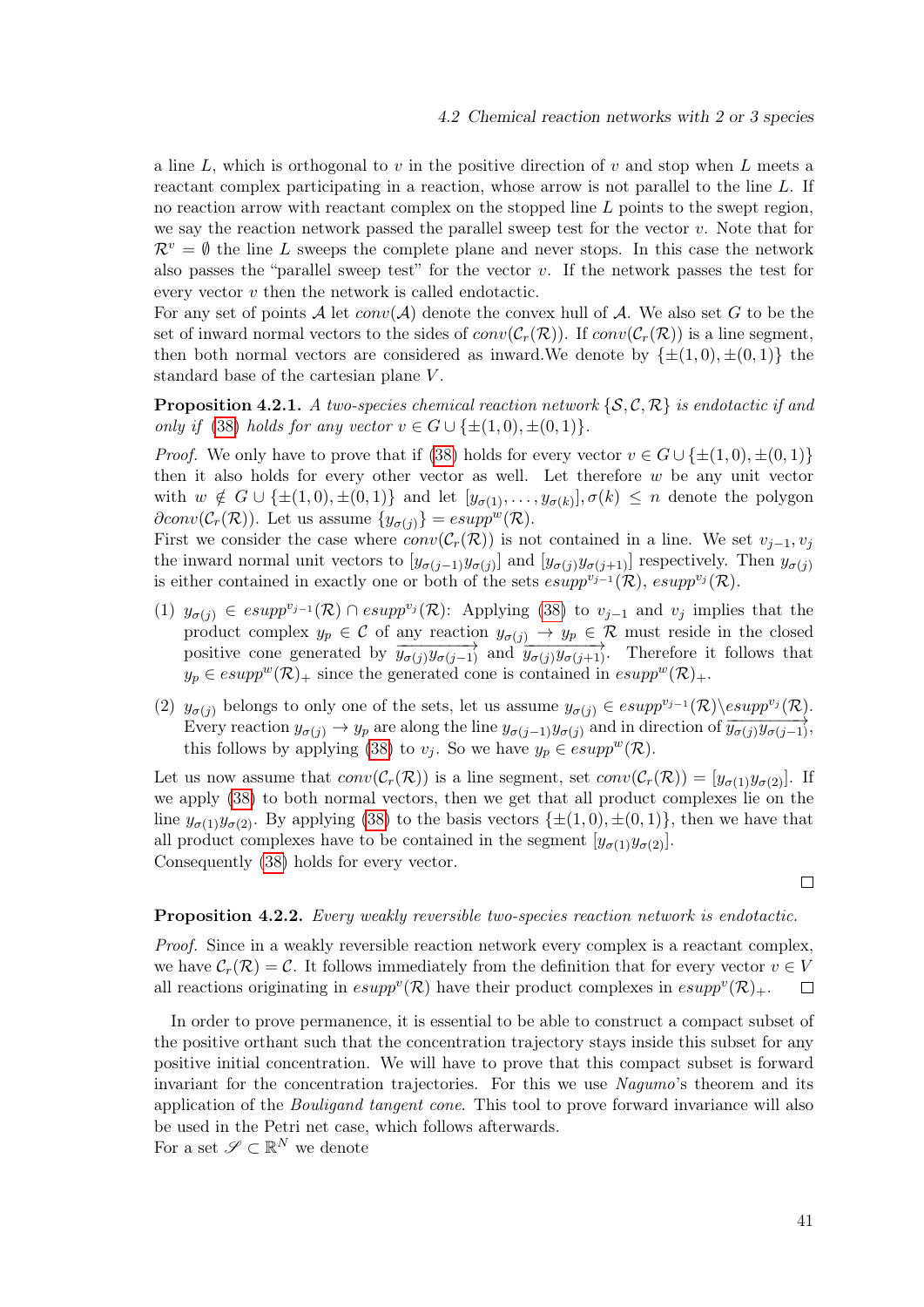4 Proven cases of the Global Attractor Conjecture

- int $\{\mathscr{S}\}\$ the interior of the set,
- $\partial \mathscr{S}$  the boundary of  $\mathscr{S}$ .

We will say that the set  $\mathscr{S} \subset V$  is forward invariant for a system  $\dot{c}(t) = f(c(t))$  if for every initial condition  $c(0) \in \mathscr{S}$  the concentration trajectory  $c(t) \in \mathscr{S}$  for  $t > 0$ . If  $\mathscr{S} \subset V$  is a compact set and  $x \in V$  then we define the Bouligand tangent cone as

$$
TC_{\mathscr{S}}(x) = \{ z \in V | \exists k_n \in \mathscr{S}, k_n \to x \text{ and } \lambda_n \searrow 0 \text{ as } n \to \infty : \frac{1}{\lambda_n}(k_n - x) \to z \}. \tag{39}
$$

It should be clear that

$$
x \in \text{int}\{\mathscr{S}\} \Rightarrow TC_{\mathscr{S}}(x) = \mathbb{R}^{N}
$$

$$
x \notin \mathscr{S} \Rightarrow TC_{\mathscr{S}}(x) = \emptyset.
$$

This makes clear that the Bouligand tangent cone is only non-trivial for  $x \in \partial \mathscr{S}$ . Geometrically the Bouligand tangent cone for  $x \in \partial \mathscr{S}$  is a cone having center in the origin and which contains all the vectors, like  $\dot{x}$ , whose directions point from  $x$  inside or are tangent to the set  $\mathscr{S}$ .

<span id="page-51-3"></span>Theorem 4.2.3 (Nagumo's theorem, Aubin and Cellina [\[5\]](#page-65-11), Blanchini [\[7\]](#page-65-12)). Consider the system  $\dot{c}(t) = f(c(t))$  and for initial conditions in a set  $\mathscr{H}$ , the system admits a unique trajectory. Moreover, let  $\mathscr{S} \subseteq \mathscr{H}$  be a closed convex set. Then,  $\mathscr{S}$  is positively invariant for the system if and only if

<span id="page-51-0"></span>
$$
f(c) \in TC_{\mathscr{S}}(c) \text{ for all } c \in \mathscr{S}.
$$
 (40)

We are not going to prove this theorem, because it would exceed the subject of this thesis. However, the interested reader can look it up in Aubin and Cellina [\[5\]](#page-65-11).

Property [\(40\)](#page-51-0) is often referred to as *sub-tangentiality condition* and is only non-trivial for  $c \in \partial \mathscr{S}$  since for  $c \in \text{int}\{\mathscr{S}\}\ T C_{\mathscr{S}}$  represents the whole space  $\mathbb{R}^N$ . Thus, condition [\(40\)](#page-51-0) can be replaced by

$$
f(c) \in TC_{\mathscr{S}}(c) \text{ for all } c \in \partial \mathscr{S}.
$$
 (41)

In geometric terms, the theorem states that if  $c \in \partial \mathscr{S}$  c<sup>u</sup>points inside or is tangent to  $\mathscr{S}$ " then the trajectory  $c(t)$  remains in  $\mathscr{S}$ .

In fact the theorem holds for more general classes of sets which are not necessarily convex. Conversely, the requirement of the uniqueness of the trajectory is fundamental.

An equivalent characterization can be given in terms of the first order normal cone, or simply normal cone which is the polar cone to the Bouligand tangent cone,

<span id="page-51-2"></span>
$$
\mathcal{N}_{\mathscr{S}}(x) = \{ p \in V | p \cdot (y - x) \le 0 \text{ for all } y \in \mathscr{S} \}. \tag{42}
$$

We can reformulate Nagumo's theorem as follows

<span id="page-51-1"></span>Corollary 4.2.4. S is forward invariant for the system  $\dot{c}(t) = f(c(t))$  if and only if  $f(c(t)) \cdot (-n) \geq 0$  for all  $n \in \mathcal{N}_{\mathscr{S}}(c(t))$  and all  $c(t) \in \partial \mathscr{S}$ .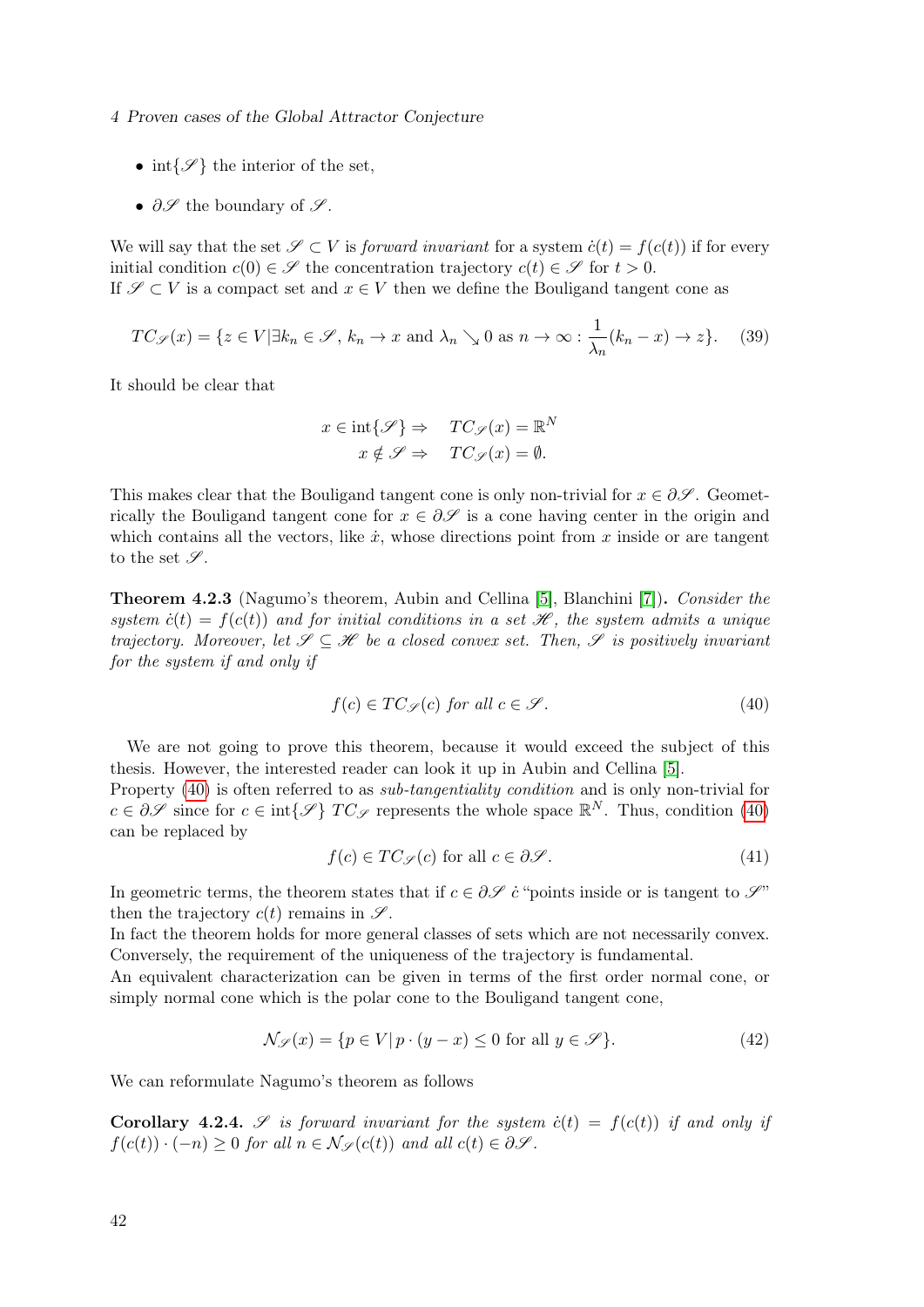<span id="page-52-1"></span>4.2 Chemical reaction networks with 2 or 3 species

$$
2S_1 \xrightarrow[k_{-1}]{k_1} S_2 \xrightarrow[k_{-2}]{k_{-2}} S_1 \xrightarrow[k_{-3}]{k_3} 2S_1 + S_2
$$

<span id="page-52-0"></span>Figure 6: Graph of an example of a reversible reaction network

Construction of a forward invariant polygon The construction of the polygon is based on comparing reactant monomials up to a constant. For  $(y_{i1}, y_{i2}) \in C_r(\mathcal{R})$  we say  $c_1(t)^{y_{i1}}c_2(t)^{y_{i2}}$ is the reactant monomial. Since the theoretic construction of this polygon is hard to follow graphically, we start by demonstrating the setup by use of a simple example. Consider a κ-variable reversible reaction network as depicted in figure [6](#page-52-0) with  $k_i(t) \in (\eta, 1/\eta)$  for all  $i \in \{-3, -2, \ldots, 3\}$  and all  $t > 0$ .

From the graph of the reaction network we can easily deduce the corresponding differential equation:

$$
\begin{pmatrix}\n\dot{c}_1(t) \\
\dot{c}_2(t)\n\end{pmatrix} = (k_1(t)c_1(t)^2 - k_{-1}(t)c_2(t)) \begin{pmatrix} -2 \\
1 \end{pmatrix} + (k_2(t)c_1(t) - k_{-2}(t)c_2(t) \begin{pmatrix} -1 \\
1 \end{pmatrix} \tag{43}
$$
\n
$$
+ (k_3(t)c_1(t) - k_{-3}(t)c_1(t)^2 c_2(t)) \begin{pmatrix} 1 \\
1 \end{pmatrix}.
$$

The aim is now to construct a polygon P such that if at any time  $T \geq 0$  where  $c(T) \in \mathcal{P}$ then  $\dot{c}(T)$  points inside P. To do so we want every component of  $\dot{c}(T)$  corresponding to a reaction in the network, to point inside the polygon.

Let us analyze the first component of our example [\(43\)](#page-52-1)  $(k_1(t)c_1(t)^2 - k_{-1}(t)c_2(t)\binom{-2}{1}$ , which Let us analyze the first component of our example  $(45)$   $(\kappa_1(\ell)\epsilon_1(\ell) - \kappa_{-1}(\ell)\epsilon_2(\ell)\epsilon_1)$ , which corresponds to the first reversible reaction  $2S_1 \rightleftharpoons S_2$  in Figure [6.](#page-52-0) This reaction drives the concentration trajectory along  $\binom{-2}{1}$  with a rate  $(k_1(t)c_1(t))^2 - k_{-1}(t)c_2(t)$ . Depending on which side of the curve  $c_2 = (k_1(t)/k_{-1}(t))c_1^2$  the concentration trajectory is residing at a time  $t > 0$  the trajectory will follow the vector  $\binom{-2}{1}$  or  $\binom{2}{-1}$ <sup>2</sup><sub>-1</sub></sub>). Since  $k_1(t)/k_{-1}(t)$  ∈ (η<sup>2</sup>, 1/η<sup>2</sup>) the component of  $\dot{c}(t)$  corresponding to this first reaction is in direction  $\left(\frac{2}{\epsilon}\right)$  $\begin{bmatrix} 2 \\ -1 \end{bmatrix}$  for  $c(t) \in$  $\{(c_1, c_2) \in V^+ | c_2 > (1/\eta^2)c_1^2\}$  and in direction  $\binom{-2}{1}$  for  $c(t) \in \{(c_1, c_2) \in V^+ | c_2 < \eta^2 c_1^2\}$ , which is illustrated in point (a) of figure [7](#page-53-0) where  $\delta = \eta^2$ . In the region between the two curves  $\Lambda := \{(c_1, c_2) \in V^+ | (1/\delta^2)c_1^2 < c_2 < \delta^2c_1^2\}$  the concentration trajectory corresponding to the first reaction can follow both directions, hence,  $\Lambda \cap \mathcal{P}$  must be parallel to  $\binom{-2}{1}$ , so that  $\dot{c}(t)$  points inside the polygon. Point (b) and (c) of figure [7](#page-53-0) illustrate  $\dot{c}(t)$ for the two other components of the complete reaction network. We then combine the conditions for the three components of  $\dot{c}(t)$  to obtain a forward invariant polygon depicted in point (d) of figure [7.](#page-53-0)

The polygon needs to be close enough to the axes and large enough to contain  $c(0)$  in the interior and to allow for cuts in regions where  $c_2 = \delta c_1^m$ ,  $c_2 = (1/\delta)c_1^m$ , for  $m \in \{1, 2\}$  are ordered with respect to m. In our example we need in the corner of  $(0, 0)$  that the edges of the polygon are in a region where  $\delta c_1^2 < (1/\delta)c_1^2 < \delta c_1 < (1/\delta)c_1$  and at the opposite corner of the polygon we need  $\delta c_1 < (1/\delta)c_1 < \delta c_1^2 < (1/\delta)c_1^2$ . We require this arrangement so that the edges do not intersect with more than one  $\Lambda$ -region and additionally it is necessary for the convexity of the polygon.

We now are going to describe the theoretical construction of the polygon. Our aim is to show that at time T with  $c(T) \in \mathcal{P}$  there is a complex that is reactant to a reaction that dictates the direction of  $\dot{c}(T)$  inside the polygon  $P$  (up to a small enough perturbation)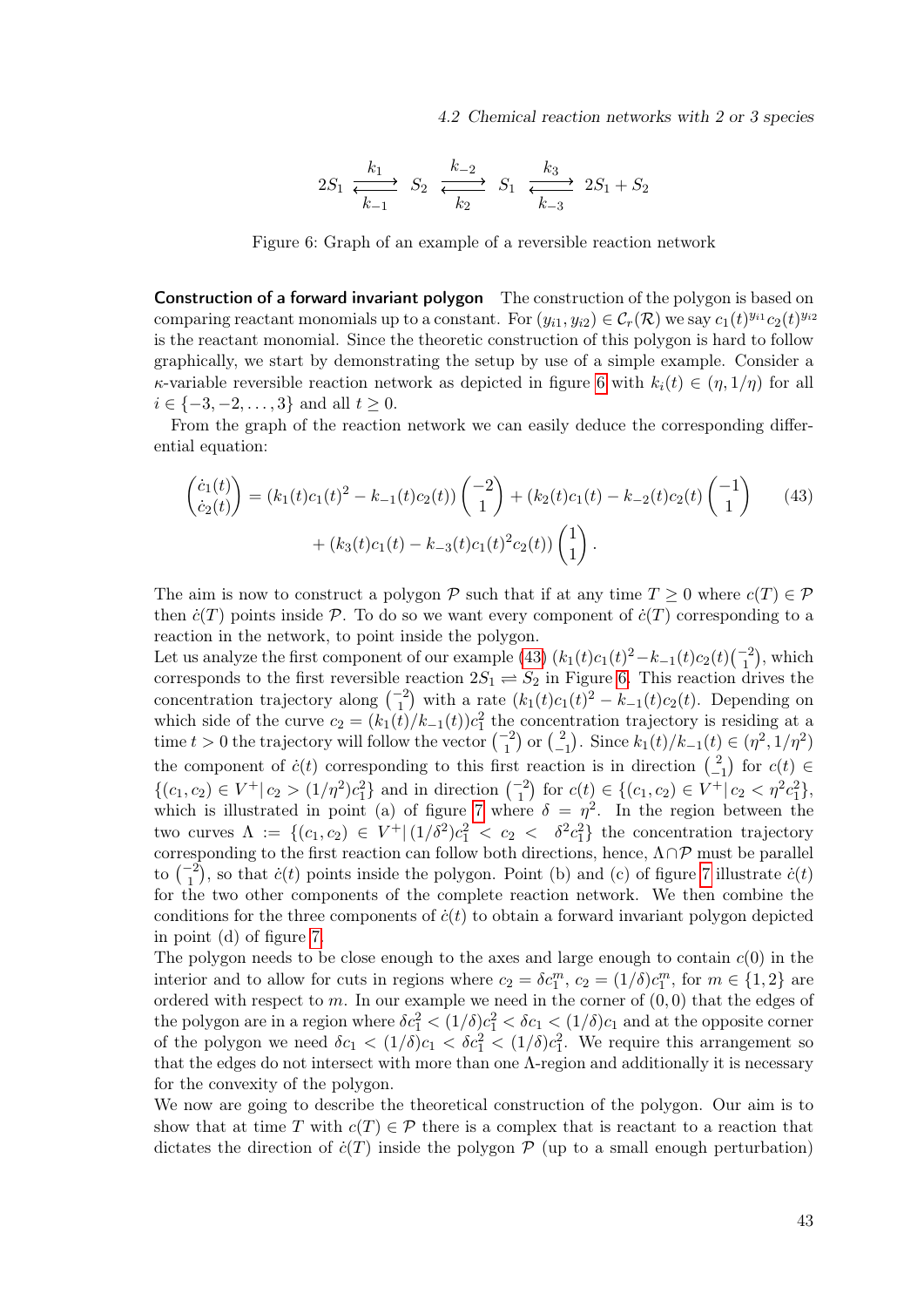### <span id="page-53-0"></span>4 Proven cases of the Global Attractor Conjecture



Figure 7: Setup of the invariant polygon  $\mathcal P$  for an example of a reversible reaction network. Picture taken from [\[9\]](#page-65-3)

and whose reactant monomial therefore has to be larger than the monomials corresponding to all other reactant complexes. So we need to compare monomials  $c(t)^{y_i}$  and  $c(t)^{y_j}$  for all pairwise combinations of reactant complexes  $y_i$  and  $y_j$ . We set:

$$
\{r_1,\ldots,r_e,s_1,\ldots,s_f\}:=\left\{\frac{y_{i1}-y_{j1}}{y_{j2}-y_{i2}}\middle|\ y_i,y_j\in\mathcal{C}_r,\ y_{i1}\neq y_{j1},\ y_{i2}\neq y_{j2}\right\}
$$

with  $s_1 < \ldots < s_f < 0 < r_1 < \ldots < r_e$ . Then  $(1, r_1), \ldots, (1, r_e)$  and  $(1, s_1), \ldots, (1, s_f)$ represent normal vectors of edges in the complete graph with vertices  $C_r(\mathcal{R})$ . Fix  $0 < \delta < 1$ . The pairwise comparison of reactant complexes  $y_i$  and  $y_j$  up to a constant

leads to  $c(t)^{y_i} - \delta c(t)^{y_j} = 0$  and  $c(t)^{y_i} - (1/\delta)c(t)^{y_j} = 0$ , or  $c_2(t) = \delta^{1/(y_{i2}-y_{j2})}c_1(t)^m$  and  $c_2(t) = (1/\delta)^{1/(y_{i2}-y_{j2})} c_1(t)^m$ , where  $m \in \{r_1, \ldots, r_e, s_1, \ldots, s_f\}$ . We set

$$
\delta' = \min\{\delta^{1/(y_{j2} - y_{i2})} | (y_{i1}, y_{i2}), (y_{j1}, y_{j2}) \in C_r(\mathcal{R}), y_{i2} \neq y_{j2}\}.
$$

Moreover let  $r_{i+1}$  and  $s_{i+1}$  for all  $i \in \{1, \ldots, e\}$ ,  $j \in \{1, \ldots, f\}$  be such that  $r_{i-1} < r_i <$  $r_{i+1.5}$  and  $s_{i-1.5} < s_i < s_{i+1.5}$ .

Let  $0 < \xi < 1$  be small enough and  $M > 1$  be large enough so that they have the following properties:

(P1)  $c(0) \in (\xi, M)^2;$ 

(P2) all intersections of the curves

•  $c_2 = \delta' c_1^{r_i}, c_2 = (1/\delta') c_1^{r_i}$  for  $i \in \{1, ..., e\},$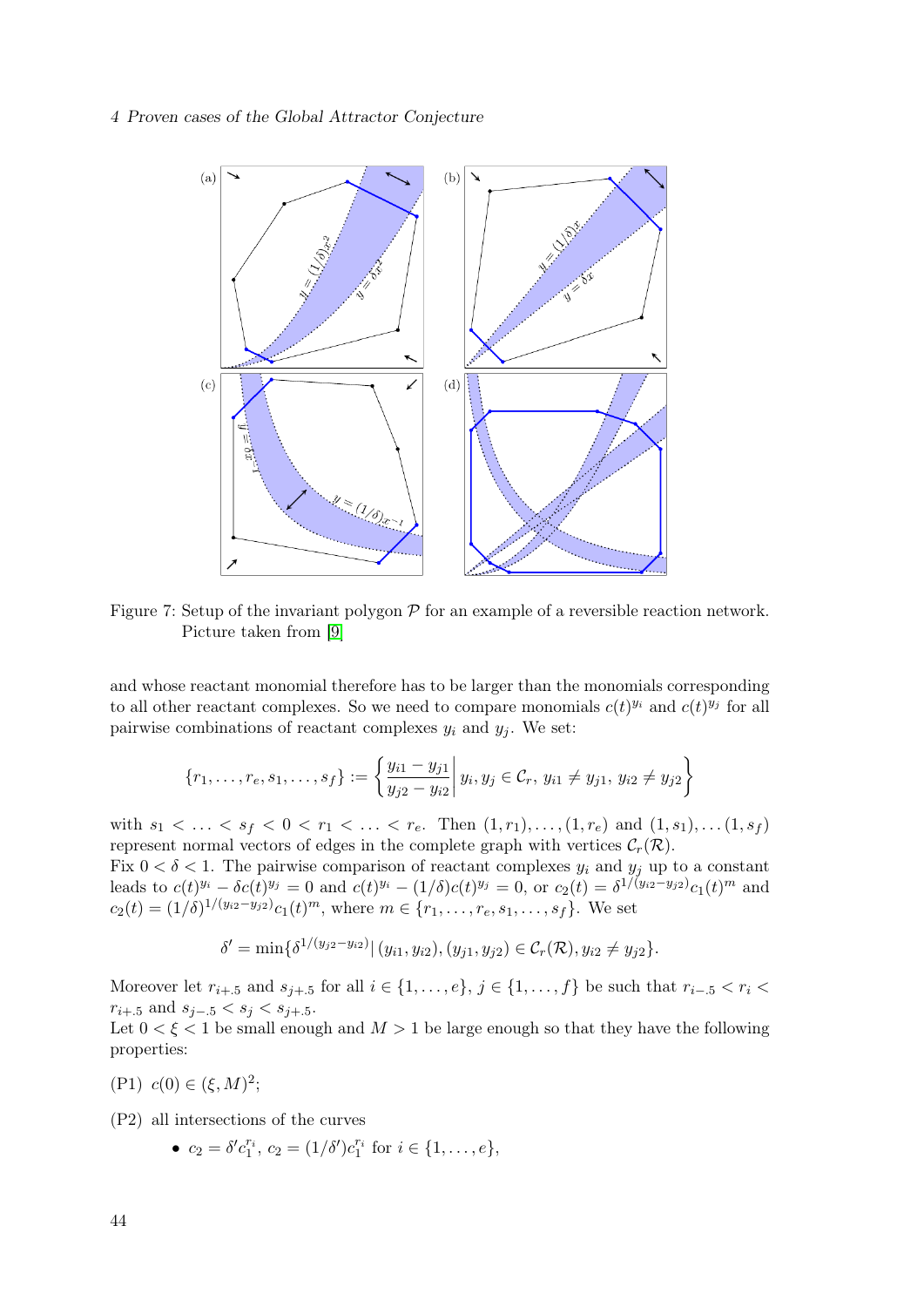• 
$$
c_2 = \delta' c_1^{s_j}, c_2 = (1/\delta') c_1^{s_j}
$$
 for  $j \in \{1, ..., f\},$   
\n•  $c_1 = c_1^{r_{i+1}} c_2$  for  $i \in \{1, ..., f\}$ 

• 
$$
c_2 = c_1^{r_{i+1}} \text{ for } i \in \{1, ..., e\} \text{ and}
$$

• 
$$
c_2 = c_1^{s_{j+1}} \text{ for } j \in \{1, ..., f\}
$$

lie in the square  $(\xi, M)^2$ ;

(P3)  $(0,\xi)^2$  and  $(M,\infty)^2$  lie below, respectively above all negative-exponent  $(s_j \text{ or } s_{j+1.5})$ curves mentioned in the previous point. On the other hand,  $(0, \xi) \times (M, \infty)$  and  $(M, \infty) \times (0, \xi)$  lie above, respectively below all positive-exponent curves  $(r_i \text{ or } r_{i+1.5})$ mentioned before;

(P4) All negative-exponent curves intersect the line segments  $(0, \xi) \times \{M\}$  and  $\{M\} \times (0, \xi)$ ;

(P5)

$$
\xi < \min\{\delta^{1/(y_{j2}-y_{i2})} | (y_{i1}, y_{i2}), (y_{j1}, y_{j2}) \in C_r(\mathcal{R}), y_{j2} \neq y_{i2}\},
$$
\n
$$
\xi < \min\{\delta^{1/(y_{j1}-y_{i1})} | (y_{i1}, y_{i2}), (y_{j1}, y_{j2}) \in C_r(\mathcal{R}), y_{j1} \neq y_{i1}\},
$$
\n
$$
M > \max\{(1/\delta)^{1/(y_{j2}-y_{i2})} | (y_{i1}, y_{i2}), (y_{j1}, y_{j2}) \in C_r(\mathcal{R}), y_{j2} \neq y_{i2}\},
$$
\n
$$
M > \max\{(1/\delta)^{1/(y_{j1}-y_{i1})} | (y_{i1}, y_{i2}), (y_{j1}, y_{j2}) \in C_r(\mathcal{R}), y_{j1} \neq y_{i1}\}.
$$

We want to construct a polygon  $\mathcal{P} = A_1 \dots A_{e+1} B_1 \dots B_{f+1} C_1 \dots C_{e+1} D_1 \dots D_{f+1}$  such that the curves  $c_2 = \delta' c_1^m$  and  $c_2 = (1/\delta') c_1^m$  for  $m \in \{r_1, \ldots, r_e, s_1, \ldots, s_f\}$  intersect the two sides of P that are orthogonal to the vector  $(1, m)$  for  $m \in \{r_1, \ldots, r_e, s_1, \ldots, s_f\}$  and only these two sides. This will be assured by the properties  $(P1)-(P5)$ . We construct  $P$  one vertex at the time. For  $\alpha > 0$  we begin with  $A_1 = (\alpha, \alpha^{s.5})$  and go on counterclockwise. So, every vertex will lie on a curve  $c_2 = c_1^{r_{i+1}}$  $j_1^{r_{i+.5}}$  or  $c_2 = c_1^{s_{j+.5}}$  $a_1^{s_{j+1}}$  and the sides  $A_iA_{i+1}, C_iC_{i+1}$ are orthogonal to  $(1, r_i)$  whereas the sides  $B_j B_{j+1}$ ,  $D_j D_{j+1}$  are orthogonal to  $(1, s_j)$ . In addition, we want the sides  $A_{e+1}B_1$ ,  $C_{e+1}D_1$  to be horizontal and  $B_{f+1}C_1$  to be vertical. The polygon constructed this way is unique.

Note that  $\mathcal{P}(\alpha)$  varies continuously with  $\alpha$  and  $conv(\mathcal{P}(\alpha))$  is decreasing in  $\alpha \in (0, \alpha_0)$ and  $\bigcup_{\alpha=0}^{\alpha_0} conv(P(\alpha)) = V^+.$ 

<span id="page-54-0"></span>**Lemma 4.2.5.** Let  $\{S, C, R, \kappa\}$  a  $\kappa$ -variable mass-action system with  $\kappa : (0, \infty) \to (\eta, 1/\eta)^{\mathcal{R}}$ . Furthermore let  $y_0 \to y_p \in \mathcal{R}$  and let v be a vector such that  $(y_p - y_0) \cdot v > 0$ . Also let  $\mathcal{U} \subseteq \mathcal{C}_r(\mathcal{R}) \setminus \{y_0\}$ . There exists a constant  $\delta$  such that if for some  $t_0 \geq 0$  we have  $c(t_0) \in V^+$ and  $c(t_0)^{y_i} < \delta c(t_0)^{y_0}$  for all  $y_i \in \mathcal{U}$  then

$$
\left(\kappa_{0\to p}(t_0)(y_p-y_0)c(t_0)^{y_0}+\sum_{\substack{y_i\to y_j\in\mathcal{R}\\y_i\in\mathcal{U}}}\kappa_{i\to j}(t_0)(y_j-y_i)c(t_0)^{y_i}\right)\cdot v>0.
$$

Proof. By setting

$$
\delta = \frac{\eta^2(y_p - y_0) \cdot v}{\|v\| \sum_{y_i \to y_j, y_i \in \mathcal{U}} \|y_j - y_i\|}
$$

we get the desired result.

**Theorem 4.2.6** (Craciun et al. [9\)](#page-65-3). A  $\kappa$ -variable endotactic chemical mass-action system  $\{S, \mathcal{C}, \mathcal{R}, \mathcal{K}(t)\}\$  with  $\mathcal{S} = \{S_1, S_2\}$  is persistent.

 $\Box$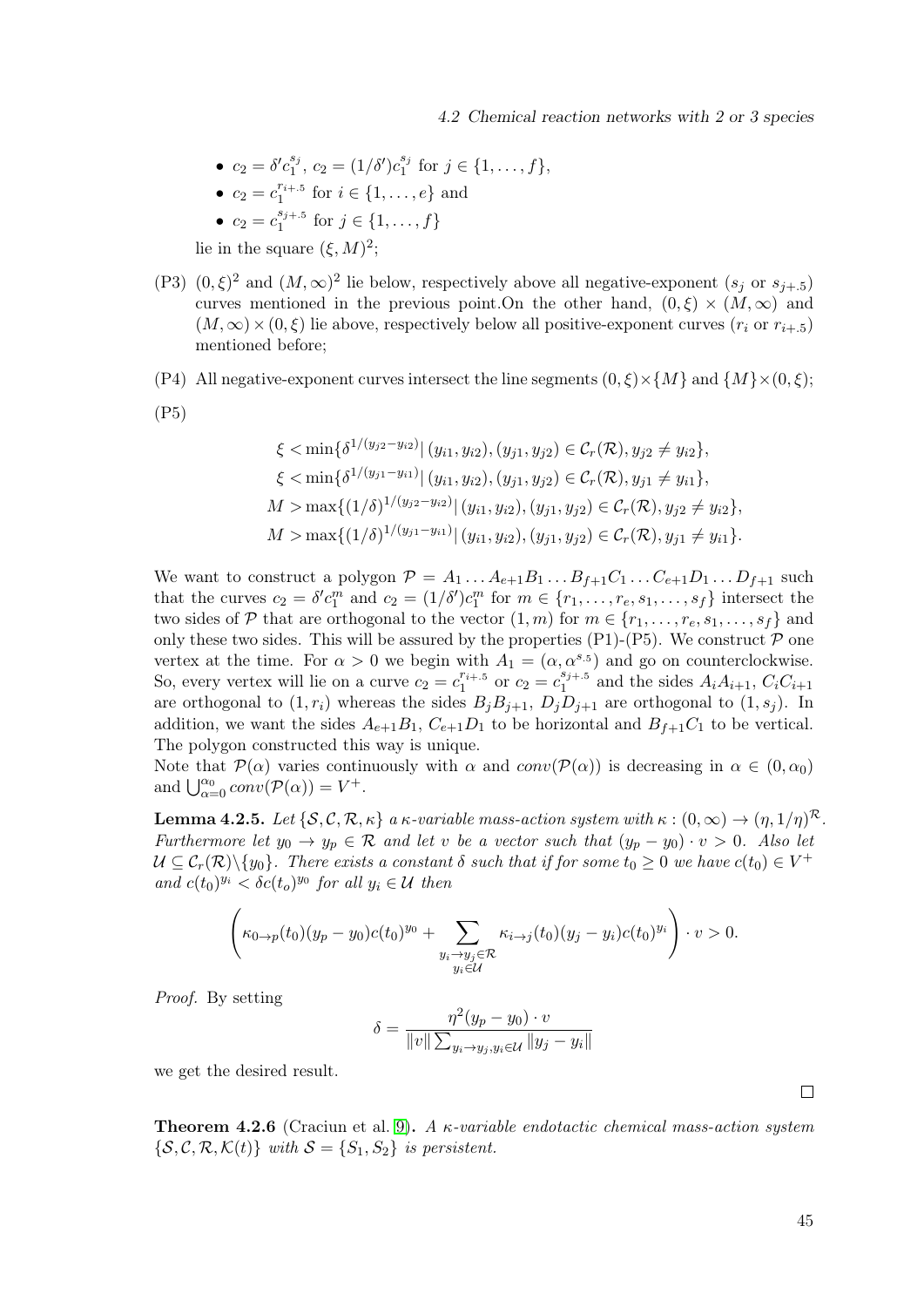### 4 Proven cases of the Global Attractor Conjecture

We are not going to prove the theorem in detail, but we are going to outline the important steps.

*Proof.* Let  $n \in G \cup \{\pm (1,0), \pm (0,1)\}\$  be a inward normal vector of  $conv(\mathcal{C}_r(\mathcal{R}))$ . We denote  $y_n \to y_{n'}$  a fixed reaction such that  $y_n \in \text{esupp}^n(\mathcal{R})$  and  $y_{n'} \in \text{esupp}^n(\mathcal{R})_+$ , which is ensured since the network is endotactic. Furthermore we denote by  $\delta_n$  the constant corresponding to the reaction  $y_n \to y_{n'}$  defined in lemma [4.2.5,](#page-54-0) where we set  $\mathcal{U} = \mathcal{C}_r(\mathcal{R}) \cap \text{esupp}^n(\mathcal{R})_+.$  Then, we set  $\delta = \min\{\delta_n | n \in G \cup \{\pm(1,0), \pm(0,1)\}\}\$ 1. With this constant we are able to construct the convex polygon as described above  $\mathcal{P}(\alpha_0) = A_1 \dots A_{e+1} B_1 \dots B_{f+1} C_1 \dots C_{e+1} D_1 \dots D_{f+1}$  which we will denote by  $\mathcal P$  for simplicity. If we can prove that the polygon is forward invariant for the dynamics [\(36\)](#page-49-1), so that every concentration trajectory  $c(t)$  with  $c(0) \in conv(\mathcal{P})$ , then the reaction system is proven persistent.

Since by construction  $c(0) \in conv(\mathcal{P})$  we have to prove  $c(t) \in conv(\mathcal{P})$  for  $t > 0$ . By using corollary [4.2.4,](#page-51-1) this amounts to proving that if  $c(T) \in \mathcal{P}$  for some  $T > 0$ , then  $\dot{c}(T) \cdot n \geq 0$ , where  $-n$  is a generator of the normal cone  $\mathcal{N}_{\mathcal{P}}(c(T))$  defined in [\(42\)](#page-51-2). Hence, we have to prove

$$
\left(\sum_{y_i \to y_j \in \mathcal{R}_n} \kappa_{i \to j}(T)(y_j - y_i)c(T)^{y_i}\right) \cdot n \ge 0 \text{ whenever } c(T) \in \mathcal{P}.
$$
 (44)

If  $\mathcal{R}_n = \emptyset$ , then the inequality holds. If otherwise, let  $y_n \to y_{n'} \in \mathcal{R}^n$  and  $y_n \in \text{esupp}^n(\mathcal{R})$ . We separate the summation by isolating the term over  $y_n \to y_{n'}$  and by separating the sums over the reactions where the reactant complex lies in  $\text{esupp}^n(\mathcal{R})$  and those where the reactant complex does not lie in this set. For  $y_i \to y_j \in \mathcal{R}_n$  and  $y_i \in \text{esupp}^n(\mathcal{R})$  we have  $(y_j - y_i) \cdot n \geq 0$  and for the fixed reaction  $y_n \to y_{n'}$  the inequality is strict. It follows, that we only have to prove that

$$
\left(\kappa_{n \to n'}(T)(y_{n'} - y_n)c(T)^{y_n} + \sum_{\substack{y_i \to y_j \in \mathcal{R}_n \\ y_i \notin \text{supp}^n(\mathcal{R})}} \kappa_{i \to j}(T)(y_j - y_i)c(T)^{y_i}\right) \cdot n \ge 0.
$$

This follows from lemma [4.2.5](#page-54-0) if we set  $\mathcal{U} = \mathcal{C}_r(\mathcal{R}) \cap \text{esupp}^n(\mathcal{R})_+$  and if we can prove that  $\delta c(T)^{y_n} > c(T)^{y_i}$  for all  $y_i \in \mathcal{U}$ . This is done by a proof by cases, where the cases are the sides where  $c(t)$  may reside on. Through the properties of the constructed convex polygon this can easily be deduced.

 $\Box$ 

### Remark

- (1) Since we have proven that the constructed polygon is forward invariant, we can also imply that every two-species  $\kappa$ -variable endotactic chemical mass-action system has bounded trajectories. Especially conjecture [4](#page-33-1) holds for this special case of reaction networks, since every weakly reversible reaction network is also endotactic (Proposition [4.2.2\)](#page-50-0)
- (2) Not only does this theorem prove the persistence conjecture for two-species reaction networks, but it also implies the validity of the global attractor conjecture in this special case of reaction networks. As we have seen in section 3.1 do complex balanced massaction systems already imply bounded concentration trajectories and more importantly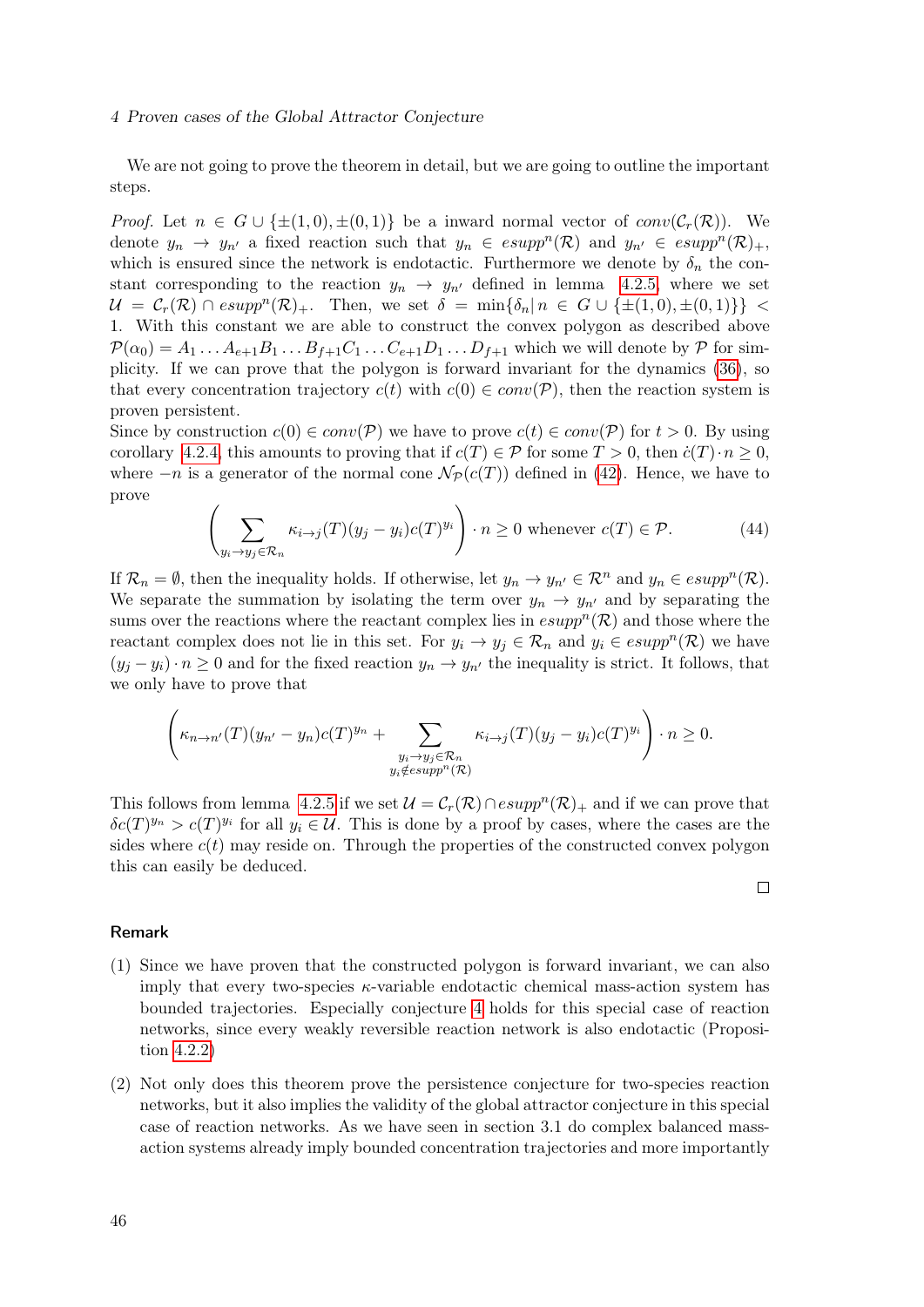uniqueness of the positive steady state in each positive stoichiometric compatibility class and, hence, the missing element to a proof of the global attractor conjecture is the persistence of these reaction systems.

<span id="page-56-1"></span>**Theorem 4.2.7** (Craciun et al. [9\)](#page-65-3). Any two-species endotactic  $\kappa$ -variable mass-action system is permanent.

*Proof.* Let  $\alpha_0 > 0$  and  $\epsilon > 0$  small, then we construct the polygon  $\mathcal{P}(\alpha_0 + \epsilon)$ . Recall that by definition we have  $conv(\mathcal{P}(\alpha)) \supset conv(\mathcal{P}(\alpha'))$  for  $\alpha < \alpha' < \alpha_0 + \epsilon$ . Our goal is to prove that any concentration trajectory with positive initial concentration  $c(0) > 0$  eventually ends up inside the polygon  $\mathcal{P}(\alpha_0)$ , which means permanence of the system.

Since the union of all polygons constructed upon  $0 < \alpha < \alpha_0 + \epsilon$  is a covering of  $V^+$ , there exists  $\alpha_1 \in (0, \alpha_0)$  such that  $c(0) \in \bigcup_{\alpha \in [\alpha_1, \alpha_0 + \epsilon]} conv(\mathcal{P}(\alpha))$ . We define a function  $\Phi$  by

$$
\Phi: \bigcup_{\alpha \in [\alpha_1, \alpha_0 + \epsilon]} \mathcal{P}(\alpha) \to [\alpha_1, \alpha_0 + \epsilon]
$$

$$
(c_1, c_2) \mapsto \alpha \text{ if } (c_1, c_2) \in \mathcal{P}(\alpha)
$$

Then the proof will be complete if we can show that  $\Phi(c(t)) \geq \alpha_0$  for  $t \geq T$  and some  $T > 0$ .

Let us assume the contrary, that is  $\Phi(c(t)) \in [\alpha_1, \alpha_0]$  for all  $t > 0$  since  $\Phi^{-1}[\alpha_0, \infty) =$  $conv(\mathcal{P}(\alpha_0))$  and  $\Phi^{-1}[\alpha_1,\infty) = conv(\mathcal{P}(\alpha_1))$  are forward invariant for the system. We can easily see that  $\Phi$  is differentiable on its domain except at the vertices of a polygon, that is on the curves  $c_2 = c_1^p$  where  $p \in \{r_{.5}, \ldots, r_{e+.5}, s_{.5}, \ldots, s_{f+.5}\}.$  Let  $\bar{c} \in V^+$  be such a point on one of the curves and  $\Phi_1, \Phi_2$  the smooth curves that represent  $\Phi$  on either side of this curve in a neighborhood of  $\bar{c}$ . To complete the proof, we are going to use some notations and theory of variational analysis by Rockafellar and Wets [\[20\]](#page-66-9). A subgradient of a map  $f : \mathbb{R}^n \to R$  at a point  $\bar{x}$  is a vector  $v \in \mathbb{R}^n$  if there exists a sequence  $x_{\mu} \to \bar{x}$ ,  $f(x_\mu) \to f(x)$  and a sequence  $v_\mu \to v$  with

$$
f(x) \ge f(\bar{x}) + v_{\mu} \cdot (x - \bar{x}) + o(|x - \bar{x}|) \text{ for } x \in \mathbb{R}^n.
$$

We then will write  $v \in \partial f(\bar{x})$ . With  $\Phi_1$  and  $\Phi_2$  the subgradient of  $\Phi$  at  $\bar{c}$  can be written as

<span id="page-56-0"></span>
$$
\partial \Phi(\bar{c}) = \{a \nabla \Phi_1(\bar{c}) + (1 - a) \nabla \Phi_2(\bar{c}) \mid a \in [0, 1]\}.
$$
\n(45)

So  $\Phi$  is *strictly continuous* at  $\bar{c}$ , which means that

$$
\limsup_{\substack{c,c'\to\bar c\\c\neq c'}}\frac{|\Phi(c')-\Phi(c)|}{|c'-c|}<\infty.
$$

For single-valued mappings, strict continuity is equivalent to the better known local Lipschitz continuity. Even for points  $\bar{c}$  not residing on a curve of the form  $c_2 = c_1^p$  $t_1^p$ , the subgra-dient [\(45\)](#page-56-0) holds, since for these points  $\nabla \Phi(\bar{c}) = \nabla \Phi_1(\bar{c}) = \nabla \Phi_2(\bar{c})$ . Also, the composition  $\Phi \circ c(t)$  is strictly continuous since the concentration trajectory is a smooth function. By the theorem 10.48 in Rockafellar and Wets [\[20\]](#page-66-9), an extension of the mean-value theorem, there exists a  $\tau_t \in [0, t]$  for all  $t > 0$  such that  $\Phi(c(t)) - \Phi(c(0)) = s_t t$  for some scalar  $s_t \in \partial (\Phi \circ c)(\tau_t)$ . By the chain rule for subgradients (Theorem 10.6,Rockafellar and Wets [\[20\]](#page-66-9)), which connects the subgradient of  $\Phi \circ c$  to that of  $\Phi$ , we have

$$
\partial(\Phi \circ c)(t) \subseteq \{v \cdot \dot{c}(t) | v \in \partial \Phi(c(t))\}.
$$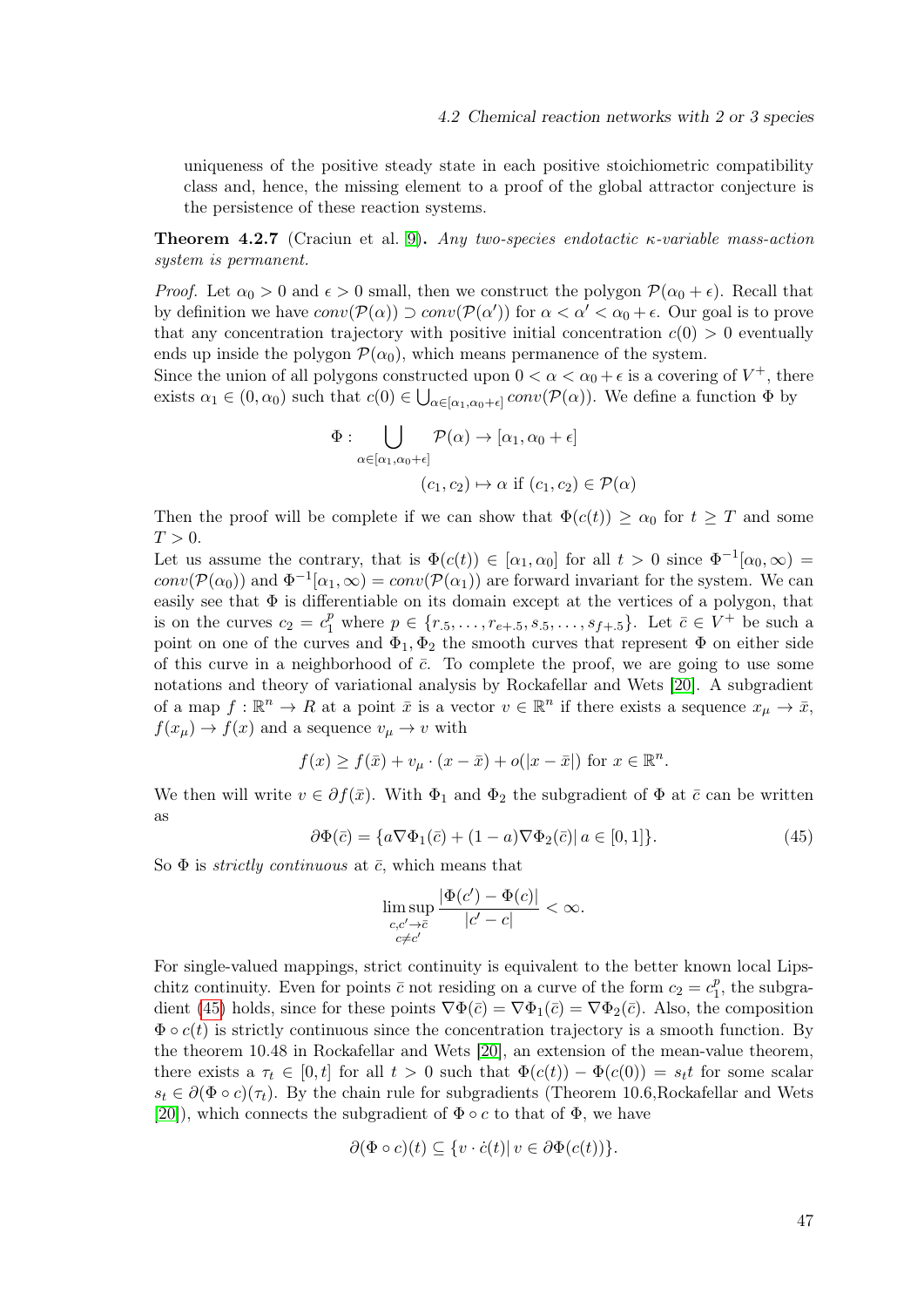### 4 Proven cases of the Global Attractor Conjecture

We can modify lemma [4.2.5](#page-54-0) so that for any compact set in  $V^+$  there exists a constant  $\zeta > 0$ such that  $\nabla \Phi_1(c(t)) \cdot \dot{c}(t) > \zeta$  and  $\nabla \Phi_2(c(t)) \cdot \dot{c}(t) > \zeta$  for  $c(t)$  in this compact set. It then follows with both formulations of the subgradients  $\partial \Phi$  and  $\partial (\Phi \circ c)$  that inf<sub>t</sub>  $\partial (\Phi \circ c)(t) > \zeta$ . From the extension of the mean-value theorem we get  $\Phi(c(t)) > \Phi(0) + \zeta t$  for all  $t > 0$ . This is in contradiction to  $\Phi(c(t)) \in [\alpha_1, \alpha_0]$  for all  $t \geq 0$ . Hence,  $\Phi(c(t)) > \alpha_0$  for large enough  $t > 0$ , which implies that the system is permanent.  $\Box$ 

Theorem 4.2.8 (Craciun et al. [\[9\]](#page-65-3), Global Attractor Conjecture for three-species networks). A complex balanced three-species mass-action system  $\{S, C, \mathcal{R}, k\}$  has one and only one globally attractive steady state in each stoichiometric compatibility class.

Proof. We are going to prove the global attractor conjecture in the three-species massaction system case by proving that there does not exist any  $\omega$ -limit points on the boundary of the positive orthant  $\bar{V}^+ = \mathbb{R}^3_{\geq 0}$ . At the end of chapter 2 we deduced that the Lyapunov function implies that concentration trajectories are bounded for complex balanced systems. Furthermore, the concentration trajectories do not pass the neighborhood of the origin. Let  $c(t) = (c_1(t), c_2(t), c_3(t))$ , then there exists  $\epsilon > 0$  such that

$$
c_1(t) + c_2(t) + c_3(t) > 3\epsilon
$$
 and 
$$
c_1(t) < 1/\epsilon
$$
, 
$$
c_2(t) < 1/\epsilon
$$
, 
$$
c_3(t) < 1/\epsilon
$$
 for all  $t \ge 0$ .

We will construct a compact set  $K \subset V^+$  and prove that every trajectory with positive initial concentration, once it has entered  $K$ , does not leave  $K$  for all time  $t$ . For a complex  $y_i \in \mathcal{C}$  we set  $\pi_{12}(y_i) = (y_{i1}, y_{i2}, 0)$ , where  $\pi_{12}$  denotes the projection onto the coordinate plane  $v_1v_2$ . So we have

$$
\begin{bmatrix} \dot{c}_1(t) \\ \dot{c}_2(t) \end{bmatrix} = \sum_{y_i \to y_j \in \mathcal{R}} k_{i \to j} c_3(t)^{y_{i3}} (c_1(t), c_2(t))^{\pi_{12}(y_i)} \pi_{12}(y_j - y_i).
$$

In the last section (4.1) we already used this method of projecting the dynamics on a subset of variables and embedded the dynamics of the remaining variables into the kinetics. Let  $k_{min} = \min\{k, 1/k | k \text{ is a rate constant of some reaction in } \mathcal{R}\}\$  and let  $s_{max} =$  $\max\{y_{ij} | y_i \in \mathcal{C}, S_j \in \mathcal{S}\},\$  we set  $\eta = k_{min}\epsilon^{s_{max}} < 1$ . So we get the following  $\kappa$ -variable mass action system:

$$
\begin{bmatrix} \dot{c}_1(t) \\ \dot{c}_2(t) \end{bmatrix} = \sum_{y_i \to y_j \in \pi_{12}(\mathcal{R})} \kappa_{i \to j}(t) (c_1(t), c_2(t))^{y_i} (y_j - y_i), \tag{46}
$$

where  $\kappa(t) \in (\eta, 1/\eta)$  for all  $t \geq 0$ . As we saw in the last section in proposition [4.1.2](#page-42-1) (only there we called it a reduced reaction network), the projection of a weakly reversible network is also weakly reversible. In particular the projection of an endotactic network is also endotactic. Similar to the previous proof, we construct the convex polygon for the projected system. Although we are going to make a slight difference to the original setup. For the previous construction we set the vertices of  $\mathcal{P}$  on the curves  $c_2 = c_1^{r_{i+1}}$ .  $i_1^{r_{i+.5}}$  and  $c_2 = c_1^{s_{j+.5}}$  $i_1^{s_{j+1}}$ ,  $i \in \{0, \ldots, e\}$ ,  $j \in \{0, \ldots, f\}$ , which is not necessary for the polygon to be invariant for the system. For the polygon of the projected system, which we will denote by  $\mathcal{P}_{12}$ , we want the edge  $A_1D_{f+1}$  to be parallel to the c<sub>2</sub>-axis and to maintain the same distance to this axis as  $A_{e+1}B_1$  to the  $c_1$ -axis. Let us set  $d > 0$  to denote this distance. We assume furthermore that  $[\epsilon, 1/\epsilon]^2$  lies within  $[\xi, M]^2$ . We construct the polygons for the other projected systems the same way and denote them by  $\mathcal{P}_{23}$  and  $\mathcal{P}_{31}$ . We set

$$
\mathcal{K} = \{ (c_1, c_2, c_3) \in [0, 1/\epsilon]^3 | (c_1, c_2) \in conv(\mathcal{P}_{12}), (c_2, c_3) \in conv(\mathcal{P}_{23}), (c_3, c_1) \in conv(\mathcal{P}_{31}) \}.
$$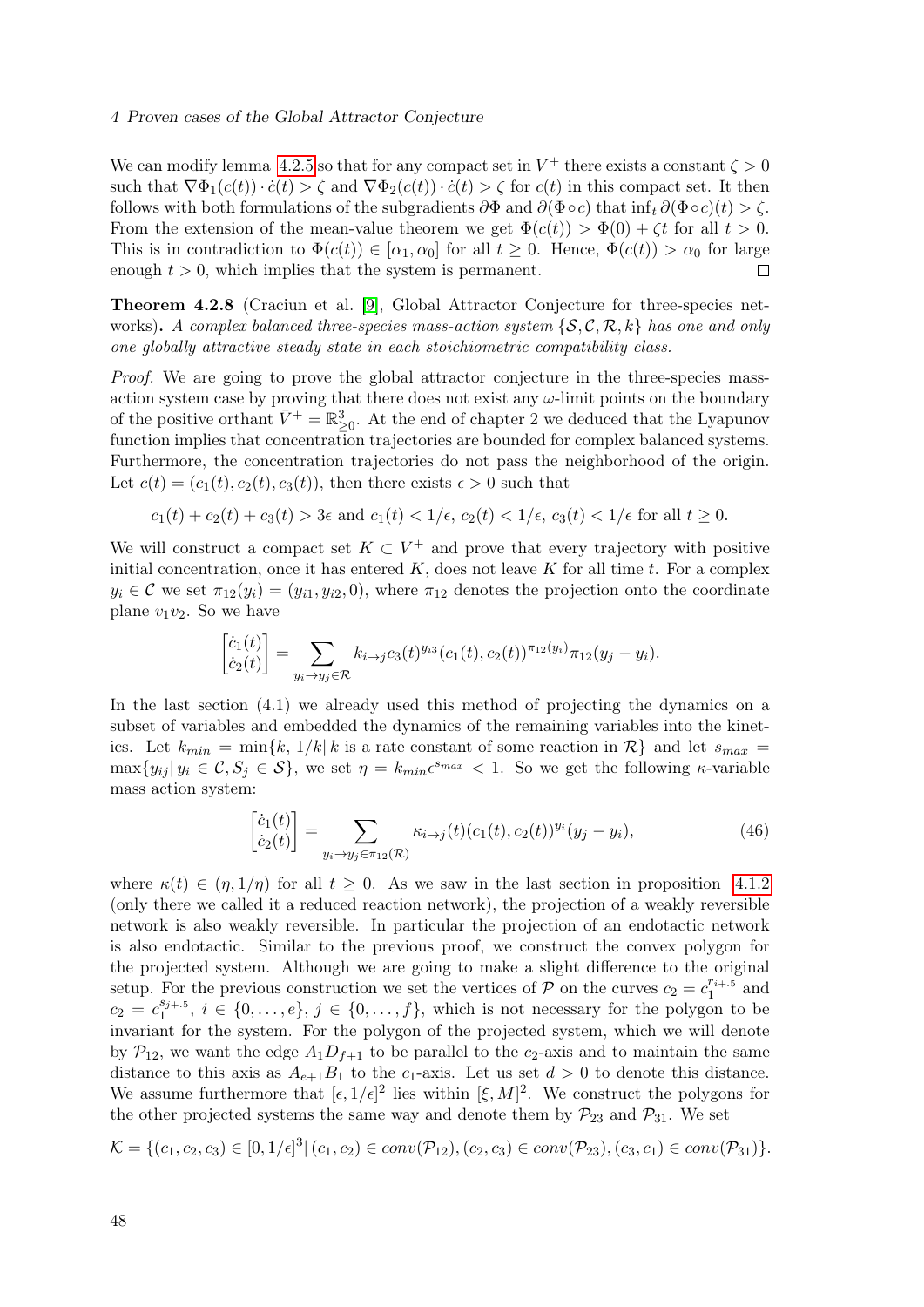Evidently this set is compact in  $V^+$  and includes  $c(0)$ . If we can prove that the concentration trajectory does not leave K, then the theorem is proven. Suppose at a time T the concentration trajectory reaches the boundary of  $K$ . Using corollary [4.2.4](#page-51-1) we only need to prove  $n \cdot \dot{c}(T) \geq 0$  for  $-n \in \mathcal{N}_{\mathcal{K}}(c(T))$  a generator of the normal cone of  $\mathcal{K}$  at  $c(T)$ . Let  $\mathcal{L}_{12}$  denote the polygonal line  $D_{f+1}A_1 \ldots A_{e+1}B_1$  of the polygon  $\mathcal{P}_{12}$  and  $\mathcal{L}_{23}$ ,  $\mathcal{L}_{31}$  the similar polygonal lines of  $\mathcal{P}_{23}$ , respectively  $\mathcal{P}_{31}$ . Since  $c(t) \in (0, 1/\epsilon)^3$  for all  $t > 0$  it follows that

<span id="page-58-0"></span>
$$
c(T) \in [0, 1/\eta]^3 \cap \big( (\mathcal{L}_{12} \times (0, \infty)) \cup (\mathcal{L}_{23} \times (0, \infty)) \cup (\mathcal{L}_{31} \times (0, \infty)) \big).
$$
 (47)

From  $c_1(T) + c_2(T) + c_3(T) > 3\epsilon$  it follows that at least one component of  $c(T)$  is larger than  $\epsilon$ . Let this component be  $c_3(T)$ , then it follows from [\(47\)](#page-58-0) that  $c(T) \in \mathcal{P}_{12} \times (0,\infty)$ and therefore the third component of  $n$  must be zero. So, we have

$$
n \cdot \dot{c}(T) \ge 0
$$
  
\n
$$
\iff \pi_{12}(n) \cdot \left( \sum_{y_i \to y_j \in \mathcal{R}} k_{i \to j} c_3(T)^{y_{i3}} (c_1(T), c_2(T))^{\pi_{12}(y_i)} (\pi_{12}(y_j) - \pi_{12}(y_i)) \right) \ge 0,
$$

where  $-\pi_{12}(n)$  is a generator of the normal cone of  $\mathcal{P}_{12}$  at  $(c_1(T), c_2(T))$ . Since we have chosen  $\eta$  such that  $k_{i\to j}c_3(T)^{y_{i3}} \in (\eta, 1/\eta)$  the last inequality holds by earlier argumenta- $\Box$ tion.

**Example:** Thomas mechanism We are going to apply this last result to a substrateinhibition model, specifically on the *Thomas mechanism*. In all organisms, from bacteria to mammals (except humans), uric acid and oxygen react in the presence of the enzyme uricase to form allantoin and carbonic acid gas. Uricase is harvested from pigs' livers and serves in the clinical diagnostics as an indicator for elevated uric acid concentration in humans, which is the case for the gout disease.

Substrate-inhibition is a type of feedback control. Essentially feedback is when the product of one step in a reaction sequence has an effect on other reaction steps in the sequence. The effect is generally nonlinear and in this case it inhibits reactions. Substrate-inhibition is the inhibition of an enzyme activity by a substrate of the reaction catalyzed by that same enzyme; often, this type of inhibition occurs at elevated substrate levels in which the substrate is binding to a second, non-active site on the enzyme.

Since an enzyme is a biological catalyst it is not consumed during the reaction, hence the concentration of the free enzyme plus the concentration of the combined enzyme is a conservation relation. So there is no change in the total concentration. Moreover the differential equation for the resulting product is uncoupled from the others.

Through experimental research, Thomas D. proposes the following system of differential equations for oxygen, denoted by v and uric acid  $u$  in the reaction network described above:

$$
\frac{du}{dt} = a - u - T(u, v)uv,\n\frac{dv}{dt} = \alpha(b - v) - T(u, v)uv,
$$

where  $T(u, v) = \rho(1 + u + Ku^2)^{-1}$  describes the substrate inhibition and  $a, b, \alpha, \rho$  are positive constants. Note that, T is continuous and does not vanish on a compact K  $\supset$  $[0, a] \times [0, b]$ . Hence, for  $t \ge t_0$  and for some  $\eta > 0$  we have  $\eta < T(u(t), v(t)) < 1/\eta$ .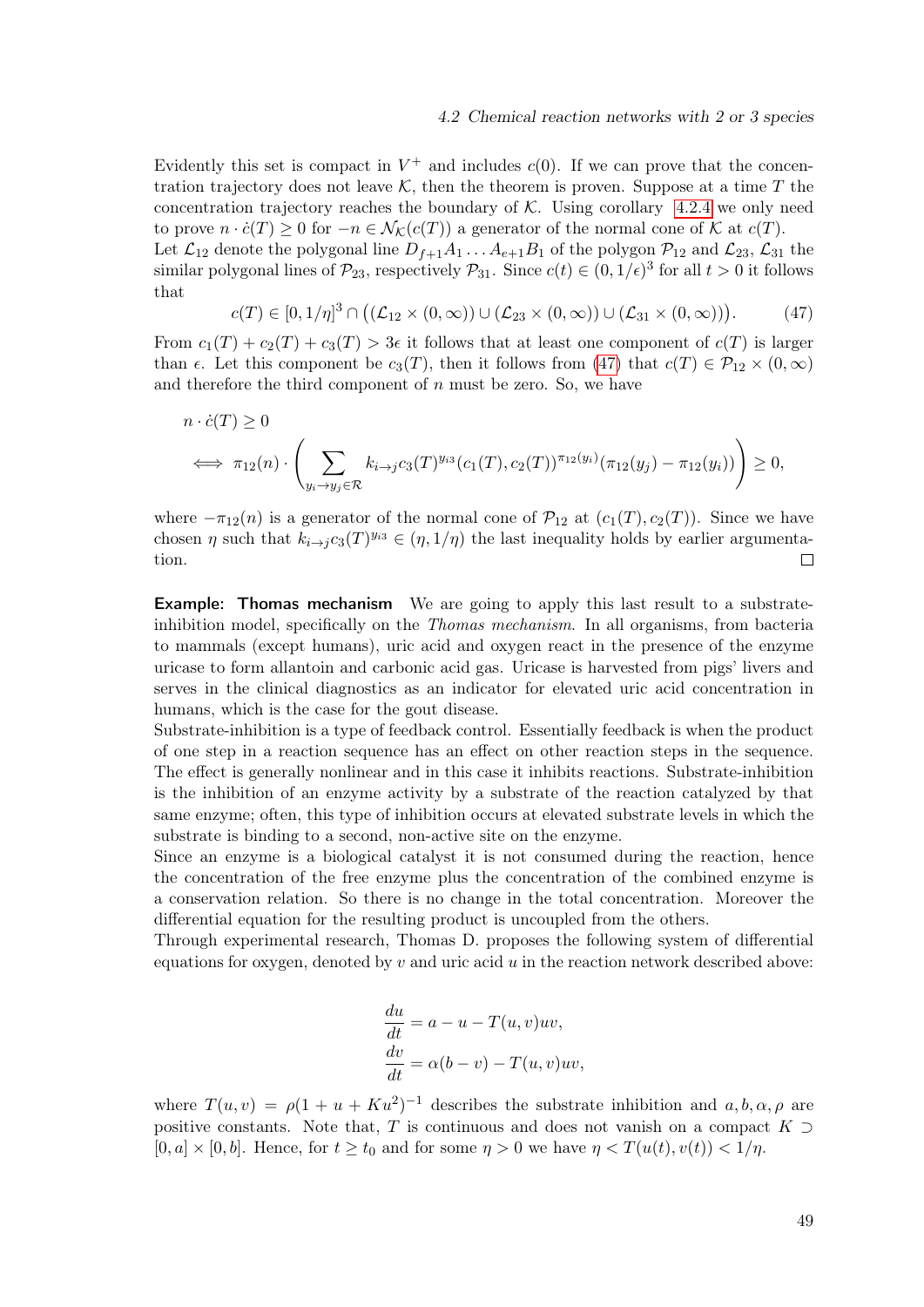### <span id="page-59-1"></span>4 Proven cases of the Global Attractor Conjecture



Figure 8: Thomas model

As we can clearly see in Figure [8](#page-59-1) the reaction network of the Thomas model is endotactic. So Theorem [4.2.7](#page-56-1) implies that the system is permanent. Hence, for this model the reaction system is persistent.

### <span id="page-59-0"></span>4.3 Persistence in Petri nets

With the concepts and tools of *Petri net theory* D. Angeli, P. De Leenheer and E. D. Sontag provided checkable necessary and sufficient conditions for persistence in chemical reaction networks, [\[4\]](#page-65-4). Modeling of reaction networks using Petri net formalism is often used with biochemical applications, in particular in the context of metabolic pathways.

A species-reaction Petri net, or SR-net for short, is a graphical description of a chemical reaction network. It consists of two types of nodes, species and reactions, and of weighted edges represented as a quadruple  $(V_S, V_R, E, W)$ . The set  $V_S$  of nodes represents the different species in the reaction network and the set  $V_R$  of nodes represents the reactions of the network under consideration. Let  $y_j \to y_{j'} \in \mathcal{R}$  be a reaction in the reaction network. We will associate to the reaction  $y_j \to y_{j'}$  the node  $R_{jj'} \in V_{\mathcal{R}}$ . For every species  $S_i \in V_{\mathcal{S}}$ contained in the support of the reactant complex  $y_j, S_i \in \text{supp } y_j$ , we draw a directed edge from species  $S_i$  to  $R_{ji'}$  and for every species  $S_l \in V_S$  contained in the support of the product complex  $y_{j'}$ ,  $S_l \in \text{supp } y_{j'}$ , we draw a directed edge from  $R_{jj'}$  to the species  $S_l$ . E represents the set of edges in the SR-net, so we have  $(S_i, R_{jj'})$ ,  $(R_{jj'}, S_l) \in E$ . Note that there are no edges drawn between two species or two reaction nodes. W represents a function  $W: E \to \mathbb{N}$ , which associates to each edge the stoichiometric coefficient that the respective species takes in the complex of the reaction:

$$
W(S_i, R_{jj'}) = y_{ji} \t W(R_{jj'}, S_l) = y_{j'l}.
$$

Let us define  $\tilde{Y} \in \mathbb{Z}^{N \times r}$  the *stoichiometric matrix* with entries  $\tilde{Y} = (y_{j'} - y_j)_{y_j \to y_{j'} \in \mathcal{R}}$ . Furthermore we set  $\mathcal{K}(c(t)) \in \mathbb{R}^r$  be the column vector with the entries representing the kinetics of the respective reaction at the time t for a concentration  $c(t) \in \overline{V}^+$ . We are going to enumerate the reactions: for every reaction  $y_j \to y_{j'} \in \mathcal{R}$  we will associate a number  $q \in \{1, \ldots, r\}$ , then we can formulate the vector  $\mathcal{K}(c(t))$ ,  $t \geq 0$ , as follows

$$
\mathcal{K}(c(t)) = (\mathcal{K}_q(c(t)))_{1 \le q \le r}
$$

With these definitions we can reformulate the reaction rate function as follows:

<span id="page-59-2"></span>
$$
\dot{c}(t) = \tilde{Y}\mathcal{K}(c(t)).\tag{48}
$$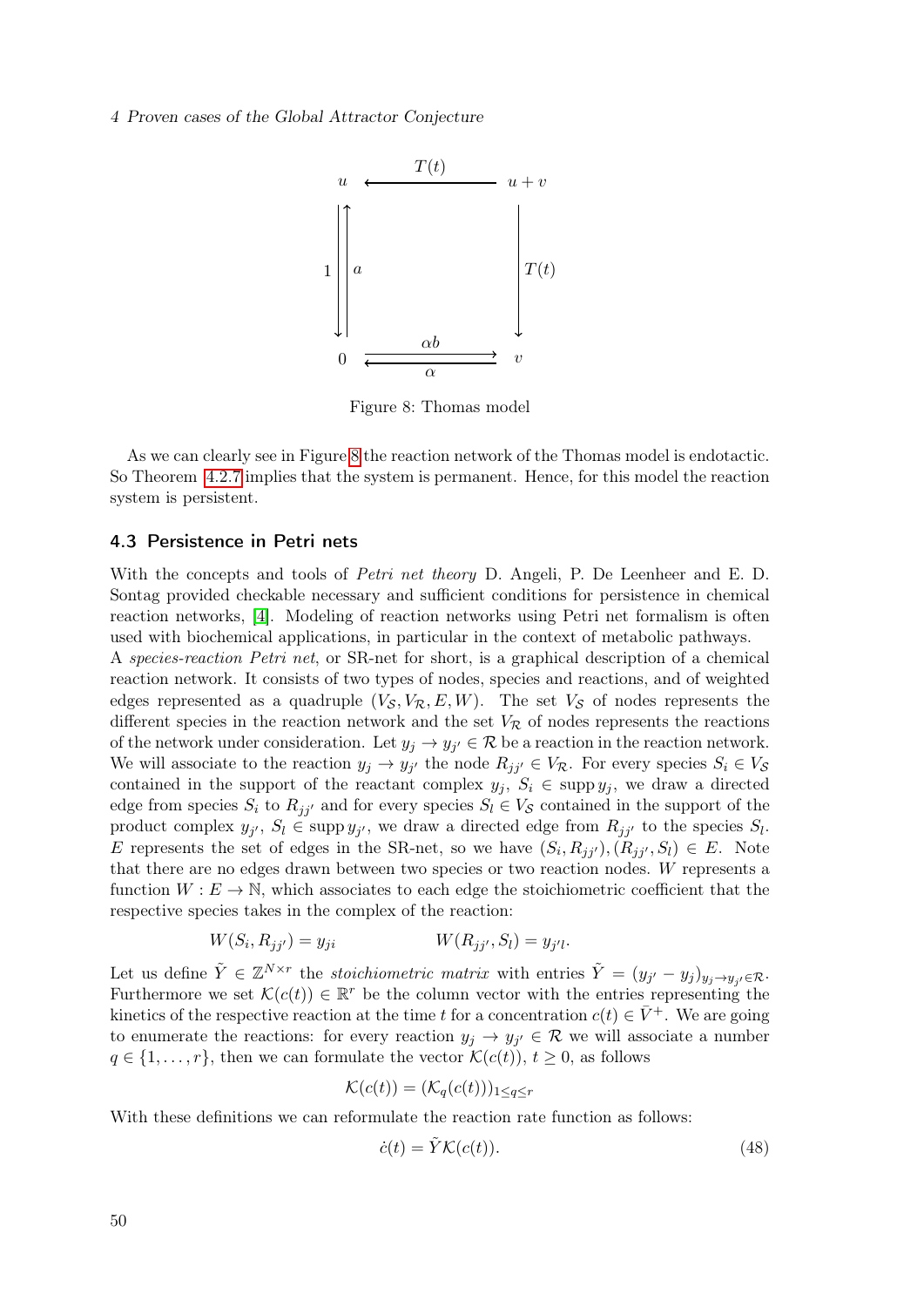For the reaction diagram, let  $\mathcal{I} \in \mathbb{Z}^{n \times r}$  be the *incidence matrix*, where the rows represent the complexes and the columns the reactions. That is, for every  $q \in \{1, \ldots, r\}$  representing each a specific reaction  $y_i \to y_j \in \mathcal{R}$  in the chemical reaction network, we will set  $\mathcal{I}_{i,q} =$  $-1, \mathcal{I}_{j,q} = 1$  and all other entries in the qth column are 0. If  $Y \in \mathbb{N}_0^{N \times n}$  is the matrix defined in [\(1\)](#page-11-2), then we have:

<span id="page-60-0"></span>
$$
\tilde{Y} = Y\mathcal{I}.\tag{49}
$$

Recall that for a vector  $v \in \mathbb{R}^N$  we defined:

- $v > 0$  if  $v_i > 0$  for every  $1 \le i \le N$  and
- $v > 0$  if  $v > 0$  and  $v \neq 0$ .

Additionally, we will write  $v \gg 0$  if  $v_i > 0$  for every  $1 \leq i \leq N$ .

A P-semiflow is a row vector  $v \in \mathbb{R}^N, v > 0$  such that  $v\tilde{Y} = 0$ . For the system [\(48\)](#page-59-2) a P-semiflow means, that there exists a non-negative linear first integral  $v$  such that  $(d/dt)vc(t) = 0$  along all concentration trajectories  $c(t)$ . We say that a Petri net is conservative if there exists a P-semiflow  $v \gg 0$ .

A conservative SR-net has the same meaning as a conservative mass-action system, which we defined in chapter 2. However here we demand the conserved linear quantity to be strictly positive.

A T-semiflow is a column vector  $w \in \mathbb{R}^r$ ,  $w > 0$  such that  $\tilde{Y}w = 0$ . A Petri net is *consistent* if there exists a T-semiflow  $w \gg 0$ .

Proposition 4.3.1. Every weakly reversible reaction network is consistent.

Proof. From Corollary [2.1.8](#page-24-0) it follows from weak reversibility of the reaction network that there exists a  $v \gg 0$  such that  $\mathcal{I}v = 0$ . Since Y is a linear transformation it follows immediately  $Y \mathcal{I} v = 0$ . With equation [\(49\)](#page-60-0) we have  $\tilde{Y} v = 0$ . Hence, the reaction network is consistent.  $\Box$ 

Remark Note that the reverse statement does not hold in general – not every consistent reaction network is weakly reversible.

A set  $\Sigma \subset \mathcal{S}$  is called a *siphon* if for every reaction for which there is an element of  $\Sigma$ in the product complex, there is an element of  $\Sigma$  in the reactant complex. We will say a siphon is minimal if it does not contain any other siphons. In the following we will often use the set of concentration vectors with 0 in those entries which correspond to a species in the siphon:  $L_{\Sigma} := \{c \in \bar{V}^+ | c_i = 0 \iff S_i \in \Sigma \}.$ 

We are now able to state the necessary conditions for persistence of a chemical reaction network.

**Theorem 4.3.2.** Let  $\{S, C, R\}$  be a conservative and persistent chemical reaction network. Then, the associated Petri net is consistent.

*Proof.* Let  $c_0 \in V^+$  be any initial concentration. Since the reaction network is conservative, the concentration trajectories with initial concentration  $c_0$  satisfy  $vc(t) = vc_0$  for a  $v \in V^+$ and therefore are bounded. This implies that the  $\omega$ -limit set is nonempty and compact. From the persistence of the reaction network it follows that  $\omega(c(\cdot)) \cap \partial \bar{V}^+ = \emptyset$ , hence,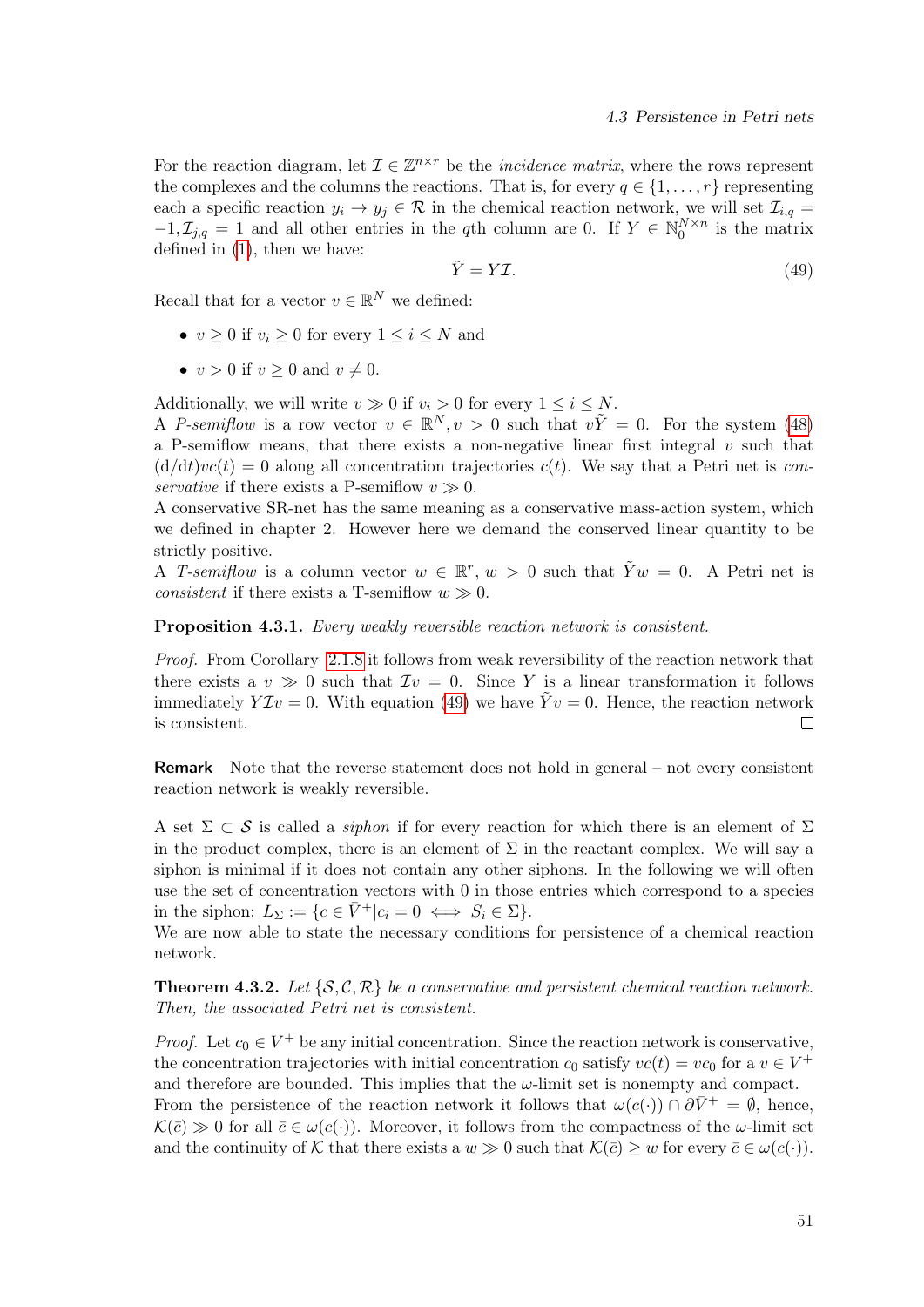### 4 Proven cases of the Global Attractor Conjecture

For any  $\bar{c} \in \omega(c_0)$  we have  $\mathcal{K}(c(t)) \geq w$  for  $c(t) \in (\bar{c} + S) \cap V^+$  and all  $t \in [0, \infty)$  because of the invariance of the  $\omega$ -limit set. By taking time averages it then follows:

<span id="page-61-0"></span>
$$
\lim_{T \to \infty} \frac{1}{T} \int_0^T \tilde{Y} \mathcal{K}(c(t)) \mathrm{d}t = \lim_{T \to \infty} \frac{c(T) - \bar{c}}{T} = 0,\tag{50}
$$

where the right-hand equation is a consequence of the bounded concentration trajectories. We also have

$$
\frac{1}{T} \int_0^T \mathcal{K}(c(t)) \mathrm{d}t \ge w \text{ for all } T > 0.
$$

Hence, by taking any subsequence  $T_n \to \infty$ , it follows that

$$
\lim_{n \to \infty} \frac{1}{T_n} \int_0^{T_n} \mathcal{K}(c(t)) dt = \bar{w} \geq w.
$$

With [\(50\)](#page-61-0) it follows then that  $\tilde{Y}\bar{w}=0$  with  $\bar{w}\geq w\gg 0$ . Hence, the network is consistent.  $\Box$ 

Having seen a necessary condition for a persistent reaction network we will now deduce some sufficient conditions to ensure persistence in a reaction network. To prove the main theorem of this section 4.3 we will need some technical tools from differential equation theory, which we will present in the following.

Let  $sign(a) := 1, 0, -1$  if  $a > 0, a = 0$ , or  $a < 0$  respectively be the sign function for real numbers  $a \in \mathbb{R}$ . We define for a vector  $v \in V$  sign $(v) = (\text{sign}(v_1), \dots, \text{sign}(v_N))^T$ .

**Lemma 4.3.3.** Let  $\mathcal{O} \supset \bar{V}^+$  be an open neighborhood of  $\bar{V}^+$  and f a real-analytic vector field defined on  $\mathcal O$ . Let us further suppose that  $\bar V^+$  is forward invariant for the flow of f. If c(t) is a trajectory following  $\dot{c} = f(c)$  and if c(t) is defined on some interval J then sign( $c(t)$ ) is constant on  $\mathcal{J}$ .

The main argumentation of the proof is that the coordinate functions of the vector field f are also real-analytic and forward invariant. For a detailed proof we refer to Angeli et al. [\[4\]](#page-65-4).

<span id="page-61-1"></span>**Lemma 4.3.4.** Let  $\Omega \in \overline{V}^+$  be a closed set and invariant for [\(48\)](#page-59-2). If for some set  $Z \subset S$ we have  $\Omega \cap L_Z \neq \emptyset$ , then  $\Omega \cap L_Z$  is also invariant for [\(48\)](#page-59-2).

Proof. Let  $c_0 \in \Omega \cap L_Z$ . Since  $\Omega$  is invariant, we have  $c(t) \in \Omega$  for every concentration trajectory  $c(t)$  with initial concentration  $c_0$  and with  $t \in \mathcal{J}$ ,  $\mathcal{J}$  open domain of definition of  $c(t)$ . Hence,  $c(t) \in \overline{V}^+$ . By the previous lemma it follows that  $sign(c(t))$  is constant for all  $t \in \mathcal{J}$  and, hence,  $c(t) \in L_Z$ .  $\Box$ 

Let  $K \subset \bar{V}^+$  be any set. We defined the *Bouligand tangent cone*  $TC_K(\zeta)$  at a point  $\zeta \in \bar{V}^+$  as follows:

$$
TC_K(\zeta) = \{ v \in V | \exists k_n \in K, k_n \to \zeta \text{ and } \lambda_n \searrow 0 \text{ as } n \to \infty : \frac{1}{\lambda_n}(k_n - \zeta) \xrightarrow{n \to \infty} v \}.
$$

Through this notation we can check invariance of closed sets. If K is a closed set in  $\bar{V}^+$ then K is invariant for [\(48\)](#page-59-2) if and only if  $\tilde{Y}K(\zeta) \in TC_K(\zeta)$  for all  $\zeta \in K$  by theorem [4.2.3.](#page-51-3) However we will also consider the Bouligand tangent cone for the not closed set  $L<sub>Z</sub>$  for  $S \subset S$  at a point  $\zeta \in L_Z$ , which can be written as:  $TC_{L_Z}(\zeta) = \{v \in V | v_i = 0 \ \forall S_i \in Z\}.$ Also we have  $\text{cl}[L_Z] = \bigcup_{X \supseteq Z} L_X$  with  $X \subset \mathcal{S}$ .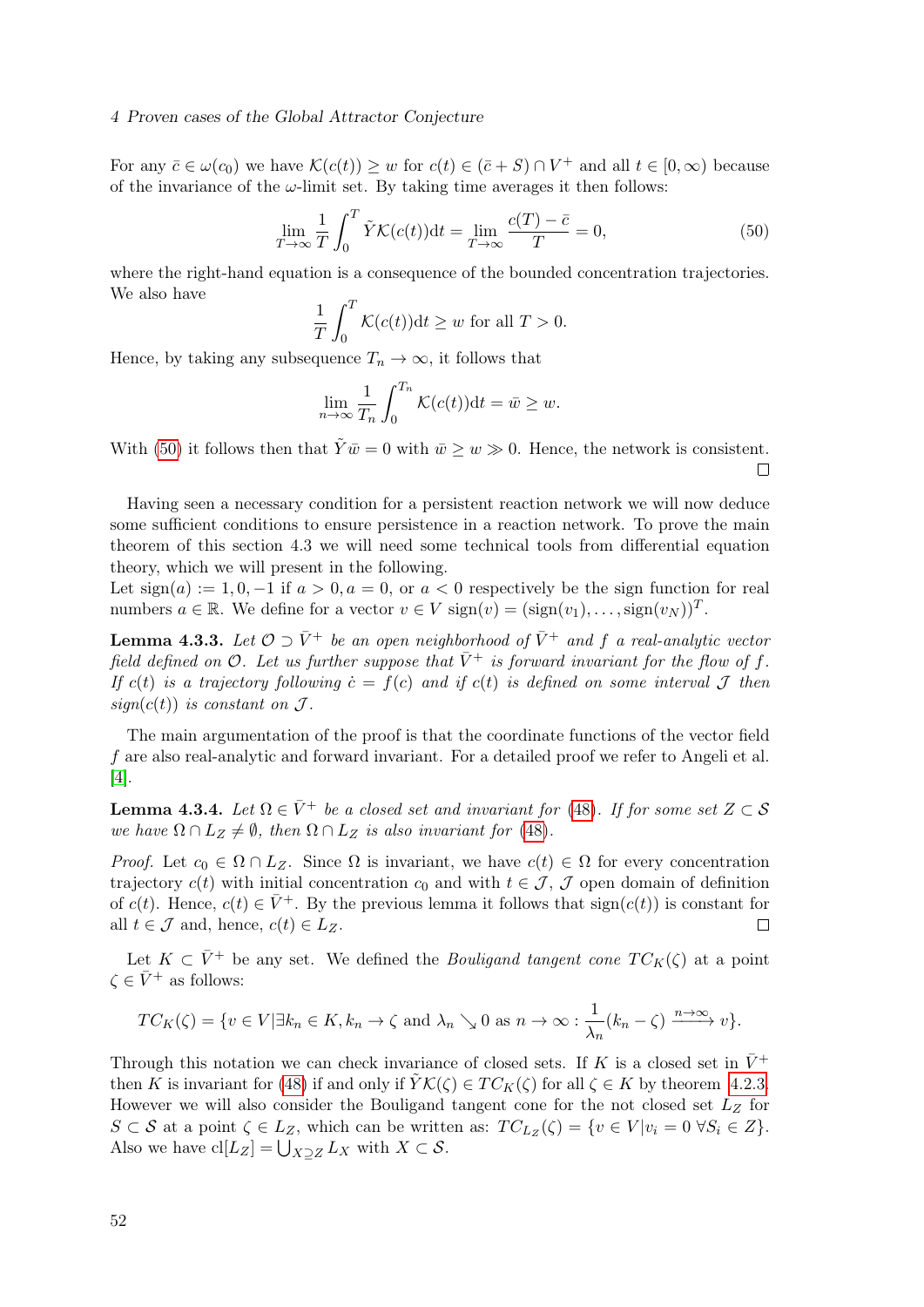<span id="page-62-0"></span>**Lemma 4.3.5.** Let  $Z \subset S$  with  $Z \neq \emptyset$ . If there exists  $\zeta \in L_Z$  such that  $\tilde{Y}K(\zeta) \in TC_{L_Z}(\zeta)$ , then Z is a siphon.

*Proof.* For some  $\zeta \in L_Z$  we have  $\tilde{Y}K(\zeta) \in TC_{L_Z}(\zeta)$ , that is  $[\tilde{Y}K(\zeta)]_i = 0$  for all  $S_i \in Z$ . Since  $\zeta \in L_Z$  it also follows that  $\zeta_i = 0$  for all  $S_i \in Z$ , so every reaction in which  $S_i$ is contained in the reactant complex are shut off at  $\zeta$ . From  $[YK(\zeta)]_i = 0$  it then also follows that all reactions in which  $S_i$  is contained in the product complex are shut off at  $\zeta$ . Let  $y_j \to y_l \in \mathcal{R}$  be a reaction in the network with  $y_{li} \neq 0$ , then there exists a species  $S_k$  in the reactant complex  $y_j, y_{jk} \neq 0$  with  $\zeta_k = 0$ . Hence,  $S_k \in \mathbb{Z}$ . By repeating this argumentation, it follows easily that Z is a siphon.  $\Box$ 

<span id="page-62-2"></span>**Lemma 4.3.6.** If for some  $Z \subset S$  there exists  $a \bar{c} \in \bar{V}^+$  such that  $\omega(\bar{c}) \cap L_z \neq \emptyset$ , then Z is a siphon.

*Proof.*  $\omega(\bar{c})$  is a closed and invariant set in  $\bar{V}^+$ , so it follows with lemma [4.3.4](#page-61-1) that  $L_Z \cap \omega(\bar{c})$ is also invariant. Since for all  $X \subset S$  with  $L_X \cap \omega(\bar{c}) \neq \emptyset$   $L_X \cap \omega(\bar{c})$  is invariant, the set

$$
\mathrm{cl}[L_Z] \cap \omega(\bar{c}) = \bigcup_{X \supseteq Z} (L_X \cap \omega(\bar{c}))
$$

is also invariant. By Nagumo's theorem [4.2.3,](#page-51-3) we know that, for any  $\zeta \in \text{cl}[L_Z] \cap \omega(\bar{c})$  we have

$$
\tilde{Y}\mathcal{K}(\zeta) \in TC_{\omega(\bar{c})\cap \mathrm{cl}[L_Z]}(\zeta) \subset TC_{\mathrm{cl}[L_Z]}(\zeta).
$$

Especially, for  $\zeta \in L_Z \cap \omega(\bar{c})$  we have  $\tilde{Y} \mathcal{K}(\zeta) \in TC_{L_Z}(\zeta)$ . So it follows with lemma [4.3.5](#page-62-0) that  $Z$  is a siphon.  $\Box$ 

**Lemma 4.3.7.**  $Z \neq \emptyset$  is a siphon if and only if  $cl[L_Z]$  is invariant for [\(48\)](#page-59-2).

*Proof.* Let  $\text{cl}[L_Z]$  be invariant for [\(48\)](#page-59-2) and set  $\zeta \in L_Z$ . It then follows immediately  $\tilde{Y}K(\zeta) \in TC_{\text{cl}[L_Z]}(\zeta)$ . Since  $\zeta \in L_Z$  we have  $TC_{\text{cl}[L_Z]}(\zeta) = TC_{L_Z}(\zeta)$ . With lemma [4.3.5](#page-62-0) it follows then that  $Z$  is a siphon.

Let  $Z \subset S$  be a siphon and let  $\zeta \in \text{cl}[L_Z]$ . This means that  $\zeta_i = 0$  for all  $S_i \in Z \cup Z'$ , where  $Z' \in \mathcal{S}$  and not necessarily nonempty. By Nagumo's theorem [4.2.3](#page-51-3) we only need to prove that

$$
[\tilde{Y}\mathcal{K}(\zeta)]_i = \begin{cases} =0 & \text{for all } S_i \in Z \\ \geq 0 & \text{for all } S_i \in Z' \text{ for } Z' \neq \emptyset. \end{cases}
$$

By the differential system [\(48\)](#page-59-2) we have

<span id="page-62-1"></span>
$$
[\tilde{Y}\mathcal{K}(\zeta)]_i = \sum_{\substack{q:y_j \to y_{j'} \in \mathcal{R} \\ 1 \le q \le r}} y_{j'i} \mathcal{K}_q(\zeta) - \sum_{\substack{p:y_j \to y_{j'} \in \mathcal{R} \\ 1 \le p \le r}} y_{ji} \mathcal{K}_p(\zeta) = \sum_{\substack{q:y_j \to y_{j'} \in \mathcal{R} \\ 1 \le q \le r}} y_{j'i} \mathcal{K}_q(\zeta) - 0 \ge 0, \tag{51}
$$

where the second sum is 0 because if  $y_{ji} > 0$ , then  $S_i$  is contained in the reactant complex of the pth reaction and, consequently,  $\mathcal{K}_p(\zeta) = 0$  since  $\zeta_i = 0$ . From [\(51\)](#page-62-1) it already follows that  $[\tilde{Y}K(\zeta)]_i \geq 0$  for  $S_i \in Z'.$ 

Assume that  $S_i \in \mathbb{Z}$ . If  $y_{j'i} > 0$  for a term on the right hand of equation [\(51\)](#page-62-1), then this term is equal to zero since Z is a siphon. Hence,  $[YK(\zeta)]_i = 0$  for all  $S_i \in \mathbb{Z}$ .  $\Box$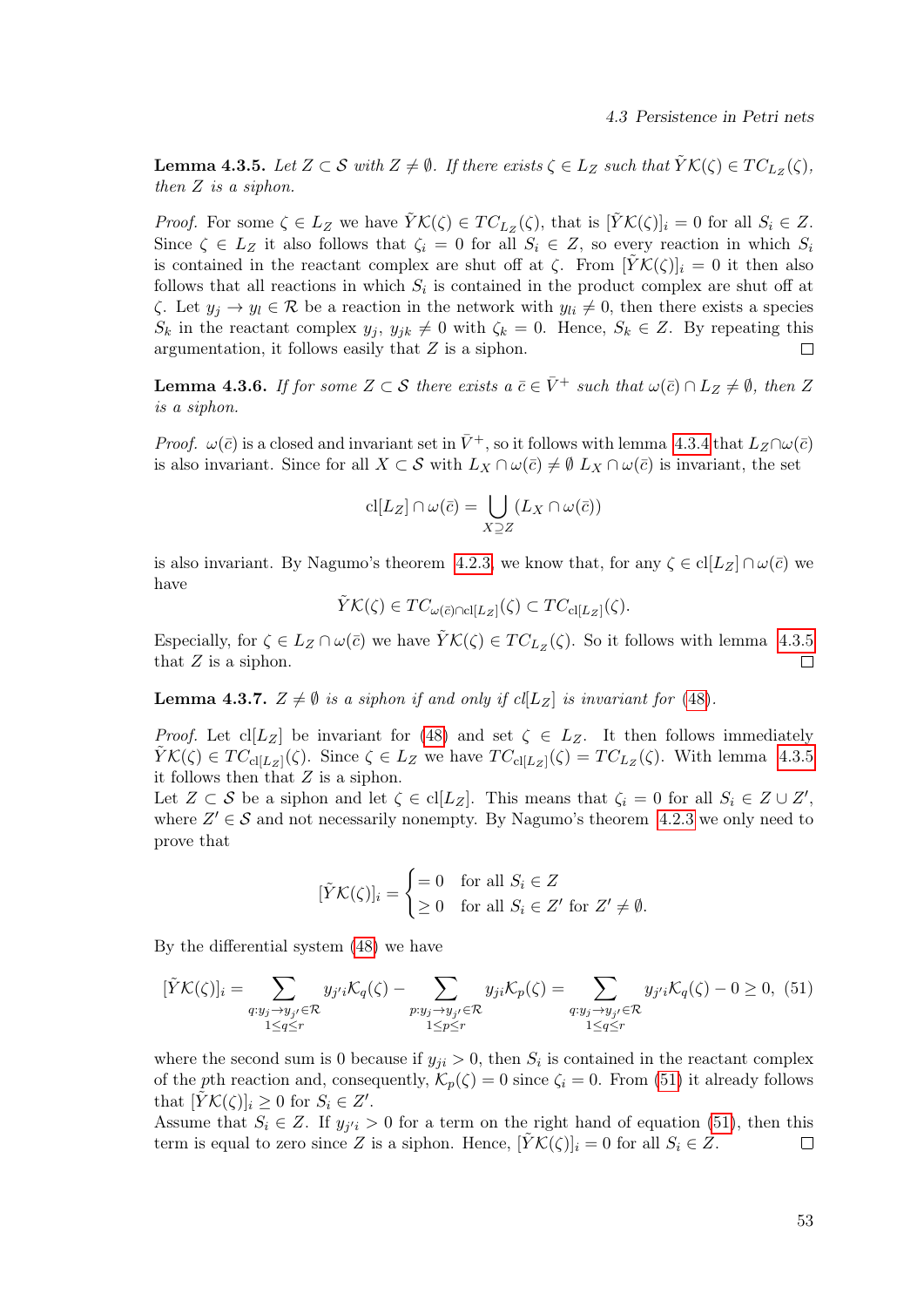<span id="page-63-1"></span>Theorem 4.3.8 (Angeli et al. [\[4\]](#page-65-4)). A chemical reaction network that satisfies the following conditions:

(1) the associated Petri net is conservative and

(2) each siphon contains the support of a P-semiflow

is persistent.

*Proof.* Let  $\bar{c} \in V^+$  and let  $\Omega = \omega(\bar{c})$  denote the corresponding  $\omega$ -limit set. Let us assume that  $\Omega \cap \partial \bar{V}^+ \neq \emptyset$ , then  $\Omega \cap L_Z \neq \emptyset$  for some  $\emptyset \neq Z \subset S$ . By lemma [4.3.6](#page-62-2) it then follows that Z is a siphon. Because of condition (2) of the theorem there exists  $v > 0$  whose support is contained in Z. So there exists a sequence  $t_n \to \infty$  such that  $vc(t_n) \to 0$  for  $c(t_n) \in (\bar{c}+S) \cap \bar{V}^+$ . This is in contradiction to  $vc(t) = v\bar{c}$  for all  $t \geq 0$ . So, we necessarily have  $\Omega \cap \partial \bar{V}^+ = \emptyset$ . Hence, the network is persistent.  $\Box$ 

**Example** A substrate  $S_0$  ultimately reacts to the product  $S_2$ , in a reaction catalyzed by an enzyme E, and, simultaneously,  $S_2$  is transformed back into the substrate  $S_0$  catalyzed by a second enzyme  $F$ .



<span id="page-63-0"></span>
$$
S_0 + E \leftrightarrow ES_0 \to E + S_1 \leftrightarrow ES_1 \to E + S_2
$$
  
\n
$$
F + S_2 \leftrightarrow FS_2 \to F + S_1 \leftrightarrow FS_1 \to F + S_0
$$
\n(52)

As a concrete example, it may represent one of the mechanisms in the signaling by mitogenactivated protein kinase cascades, short MAPK cascades. MAPK cascades is a chain of proteins communicating a signal from a receptor on the surface of the cell to the DNA in the nucleus of the cell. This pathway of reactions include phosphorylations of neighboring proteins. These reactions act as an on or off switch. The reaction network depicted in  $(52)$  could represent such a phosphorylation reaction in which the enzyme E reversibly adds a phosphate group to a certain specific amino acid in the protein  $S_0$ , resulting in a single-phosphorylated protein  $S_1$ . Afterwards E can then bind to  $S_1$  so as to produce a double-phosphorylated protein  $S_2$ , when a second amino acid site is phosphorylated. A different enzyme  $F$  reverses the process. In MAPK cascades, several more steps as in this example are arranged in a cascade, with the protein  $S_2$  serving as an enzyme for the next stage.

It can be verified that the Petri net in figure [9](#page-64-0) is consistent. To verify this, we order the species and reactions by reading [\(52\)](#page-63-0) from left to right and from top to bottom (e.g.,  $S_1$  is the fourth species and the reaction  $ES_0 \rightarrow E + S_1$  is the third reaction). The construction of the matrix  $\tilde{Y}$  is then obvious, and it can easily be proven that  $\tilde{Y}w=0$ with  $w = (2, 1, 1, 2, 1, 1, 2, 1, 1, 2, 1, 1)^T$ .

The network itself, however, is not weakly reversible, since neither of the linkage classes of [\(52\)](#page-63-0) is strongly linked. By computations we can see that there are three minimal siphons:

 ${E, ES_0, ES_1}, {F, FS_1, FS_2}$  and  ${S_0, S_1, S_2, ES_0, ES_1, FS_2, FS_1}.$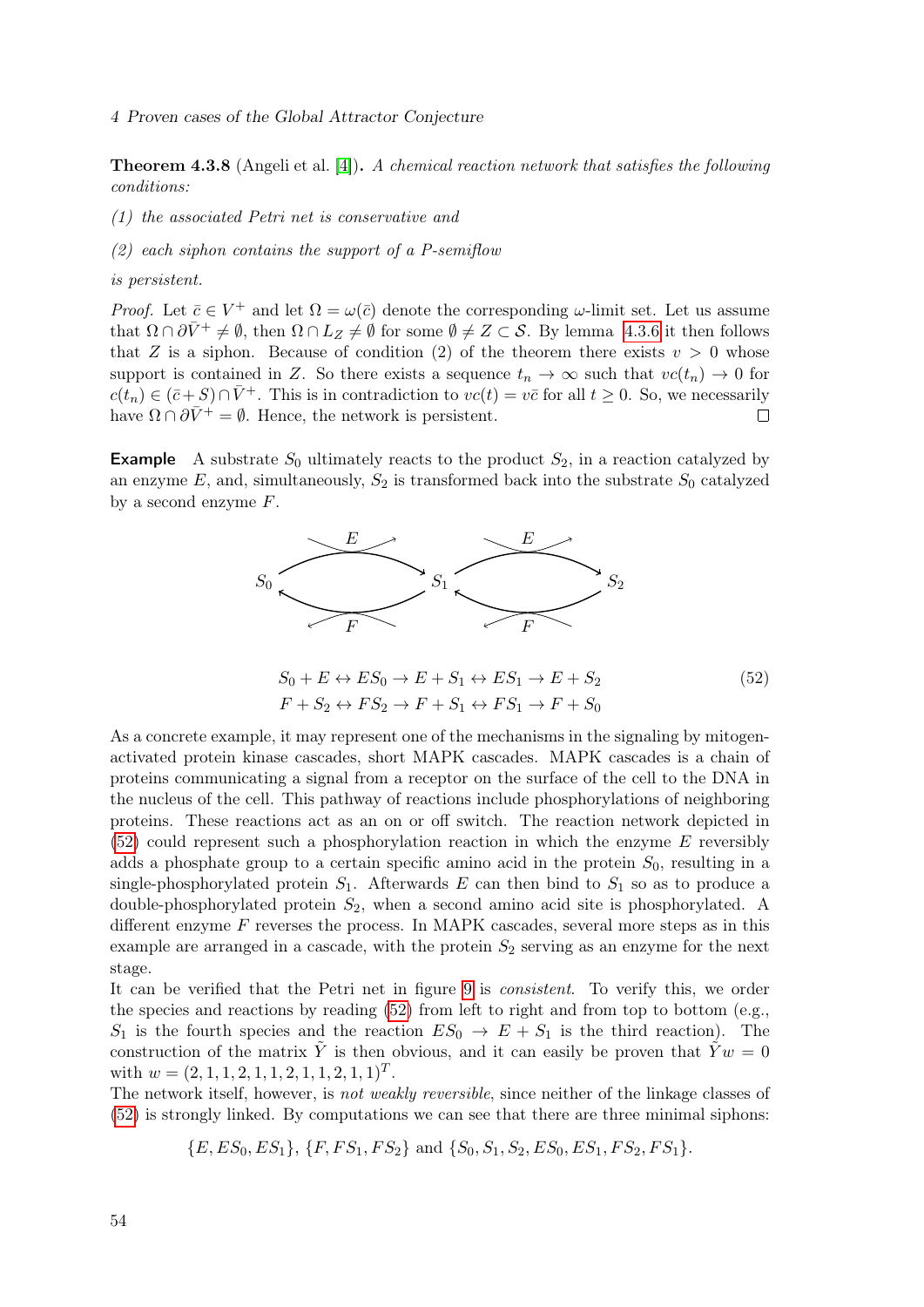There are three independent conservation laws:

$$
E + ES_0 + ES_1 = \text{constant}_1,
$$
  
\n
$$
F + FS_2 + FS_1 = \text{constant}_2 \text{ and}
$$
  
\n
$$
S_0 + S_1 + S_2 + ES_0 + ES_1 + FS_2 + FS_1 = \text{constant}_3,
$$

<span id="page-64-0"></span>whose supports coincide with the tree mentioned siphons. Hence, each one of the minimal siphons contains the support of a P-semiflow. The network is conservative, because the sum of the three mentioned conservation las is in itself a conservation law. Therefore, by theorem [4.3.8](#page-63-1) it can be implied that the network is persistent.



Figure 9: Petri net graph of a two sequential step reaction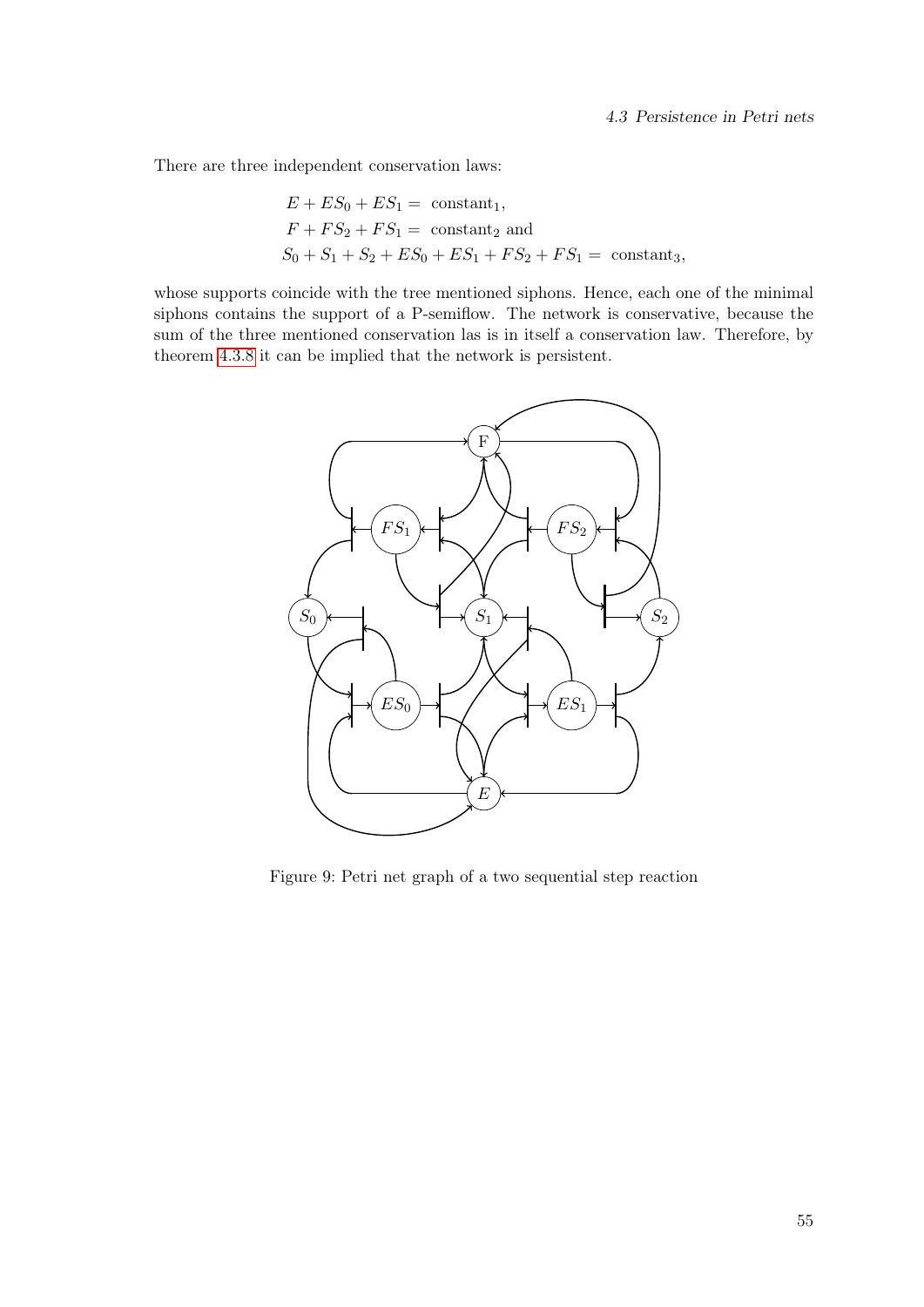### <span id="page-65-0"></span>References

- <span id="page-65-7"></span>[1] D. Anderson and A. Shiu. The dynamics of weakly reversible population processes near facets. SIAM Journal on Applied Mathematics, 70(6):1840–1858, 2010. doi: 10.1137/090764098. URL <http://epubs.siam.org/doi/abs/10.1137/090764098>.
- <span id="page-65-9"></span>[2] D. F. Anderson. Global asymptotic stability for a class of nonlinear chemical equations. SIAM Journal on Applied Mathematics, 68(5):1464–1476, 2008. doi: 10.1137/070698282. URL <http://epubs.siam.org/doi/abs/10.1137/070698282>.
- <span id="page-65-2"></span>[3] D. F. Anderson. A proof of the global attractor conjecture in the single linkage class case. SIAM Journal on Applied Mathematics, 71(4):1487–1508, 2011. doi: 10.1137/ 11082631X. URL <http://epubs.siam.org/doi/abs/10.1137/11082631X>.
- <span id="page-65-4"></span>[4] D. Angeli, P. De Leenheer, and E. D. Sontag. A Petri net approach to the study of persistence in chemical reaction networks. Mathematical Biosciences, 210(2):598– 618, 2007. doi: 10.1016/j.mbs.2007.07.003. URL [http://www.sciencedirect.com/](http://www.sciencedirect.com/science/article/pii/S0025556407001460) [science/article/pii/S0025556407001460](http://www.sciencedirect.com/science/article/pii/S0025556407001460).
- <span id="page-65-11"></span>[5] J-P. Aubin and A. Cellina. Differential Inclusions: Set-Valued Maps and Viability Theory. Springer-Verlag, 1984. ISBN 978-3-642-69514-8.
- <span id="page-65-1"></span>[6] E. August and M. Barahona. Solutions of weakly reversible chemical reaction networks are bounded and persistent. In Proceedings of the 11th International Symposium on Computer Applications in Biotechnology (CAB 2010), 2010. URL [http://www.nt.ntnu.no/users/skoge/prost/proceedings/](http://www.nt.ntnu.no/users/skoge/prost/proceedings/dycops-2010/Papers_CAB2010_common/WeMT3-03.pdf) [dycops-2010/Papers\\_CAB2010\\_common/WeMT3-03.pdf](http://www.nt.ntnu.no/users/skoge/prost/proceedings/dycops-2010/Papers_CAB2010_common/WeMT3-03.pdf).
- <span id="page-65-12"></span>[7] F. Blanchini. Set invariance in control. Automatica, 35(11):1747–1767, 1999. URL <http://www.sciencedirect.com/science/article/pii/S0005109899001132>.
- <span id="page-65-10"></span>[8] G. Craciun, A. Dickenstein, A. Shiu, and B. Sturmfels. Toric dynamical systems. J. Symb. Comput., 44(11):1551–1565, November 2009. ISSN 0747-7171. doi: 10.1016/j. jsc.2008.08.006. URL <http://dx.doi.org/10.1016/j.jsc.2008.08.006>.
- <span id="page-65-3"></span>[9] G. Craciun, F. Nazarov, and C. Pantea. Persistence and permanence of mass-action and power-law dynamical systems. SIAM Journal on Applied Mathematics, 73(1): 305–329, 2013. doi: 10.1137/100812355. URL [http://epubs.siam.org/doi/abs/](http://epubs.siam.org/doi/abs/10.1137/100812355) [10.1137/100812355](http://epubs.siam.org/doi/abs/10.1137/100812355).
- <span id="page-65-5"></span>[10] M. Feinberg. Complex balancing in general kinetic systems. Archive for Rational Mechanics and Analysis, 49(3):187–194, 1972. ISSN 0003-9527. doi: 10.1007/ BF00255665. URL <http://dx.doi.org/10.1007/BF00255665>.
- <span id="page-65-6"></span>[11] M. Feinberg. Lectures on chemical networks. Mathematics Research Center, University of Wisconsin-Madison, 1979. URL [www.chbmeng.ohio-state.edu/~feinberg/](www.chbmeng.ohio-state.edu/~feinberg/LecturesOnReactionNetworks/) [LecturesOnReactionNetworks/](www.chbmeng.ohio-state.edu/~feinberg/LecturesOnReactionNetworks/).
- <span id="page-65-8"></span>[12] M. Feinberg. Chemical reaction network structure and the stability of complex isothermal reactors - I. The Deficiency Zero and Deficiency One Theorems. Chemical Engineering Science, 42(10):2229 – 2268, 1987. ISSN 0009-2509. doi: 10.1016/